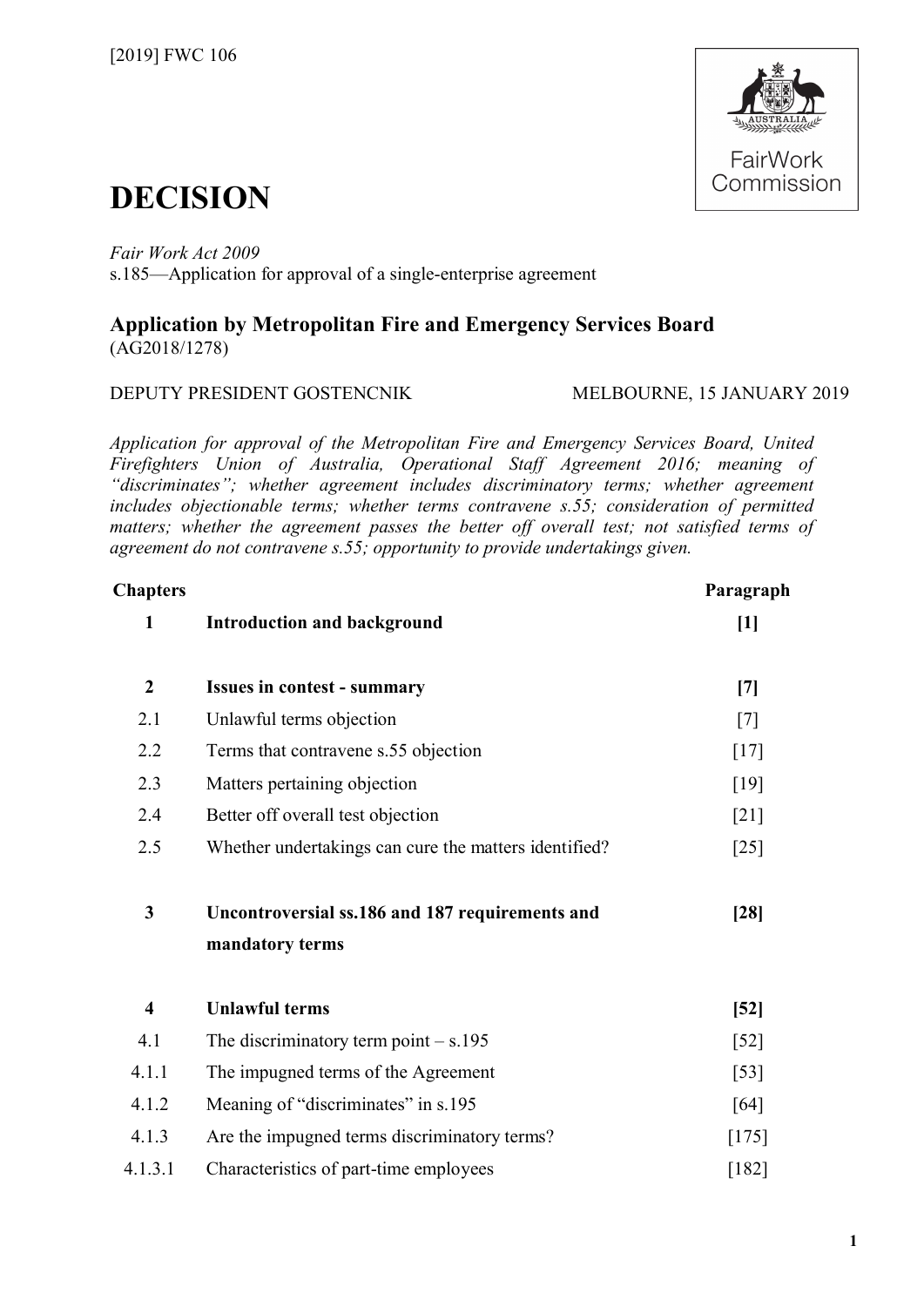# [2019] FWC 106

| 4.1.3.2        | Does the Agreement prevent part-time employees performing   | $[186]$             |
|----------------|-------------------------------------------------------------|---------------------|
|                | operational firefighting duties?                            |                     |
| 4.1.3.3        | Are part-time employees impeded in their career progression | $[211]$             |
|                | and precluded from other benefits?                          |                     |
| 4.1.3.4        | No provision for part-time FSCCs and Senior FSCCs           | $[221]$             |
| 4.1.3.5        | Statutory declaration of entitlement under s.65 of the Act  | $[228]$             |
| 4.1.3.6        | Part-time employees require UFU agreement                   | $[230]$             |
| 4.1.3.7        | Impost imposed on MFB for part-time employees               | $\lceil 241 \rceil$ |
| 4.2            | The objectionable term point                                | $\lceil 246 \rceil$ |
| 4.2.1          | The impugned terms of the Agreement                         | $[247]$             |
| 4.2.2          | Meaning of objectionable term                               | $[249]$             |
| 4.2.3          | Contentions – whether impugned terms are objectionable      | $[263]$             |
|                | terms                                                       |                     |
| 4.2.4          | Are the impugned terms objectionable terms?                 | [269]               |
| 4.2.4.1        | The part-time employment provisions                         | $\lceil 269 \rceil$ |
| 4.2.4.2        | Provisions said to discriminate between employees who are   | $[273]$             |
|                | union members and employees who are not                     |                     |
| 5              | Whether terms of the enterprise agreement contravene        | [281]               |
|                | s.55                                                        |                     |
| 6              | <b>Permitted matters</b>                                    | $[302]$             |
| $\overline{7}$ | <b>Better off overall test</b>                              | [333]               |
| 8              | Conclusion                                                  | [355]               |

# **Abbreviations**

| <b>ACFO</b>           | <b>Assistant Chief Fire Officer</b>                     |
|-----------------------|---------------------------------------------------------|
| <b>ACFO</b> Agreement | Metropolitan Fire and Emergency Services Board,         |
|                       | United Firefighters Union of Australia, Assistant Chief |
|                       | Fire Officers Agreement 2010                            |
| Act                   | <i>Fair Work Act 2009</i> (Cth)                         |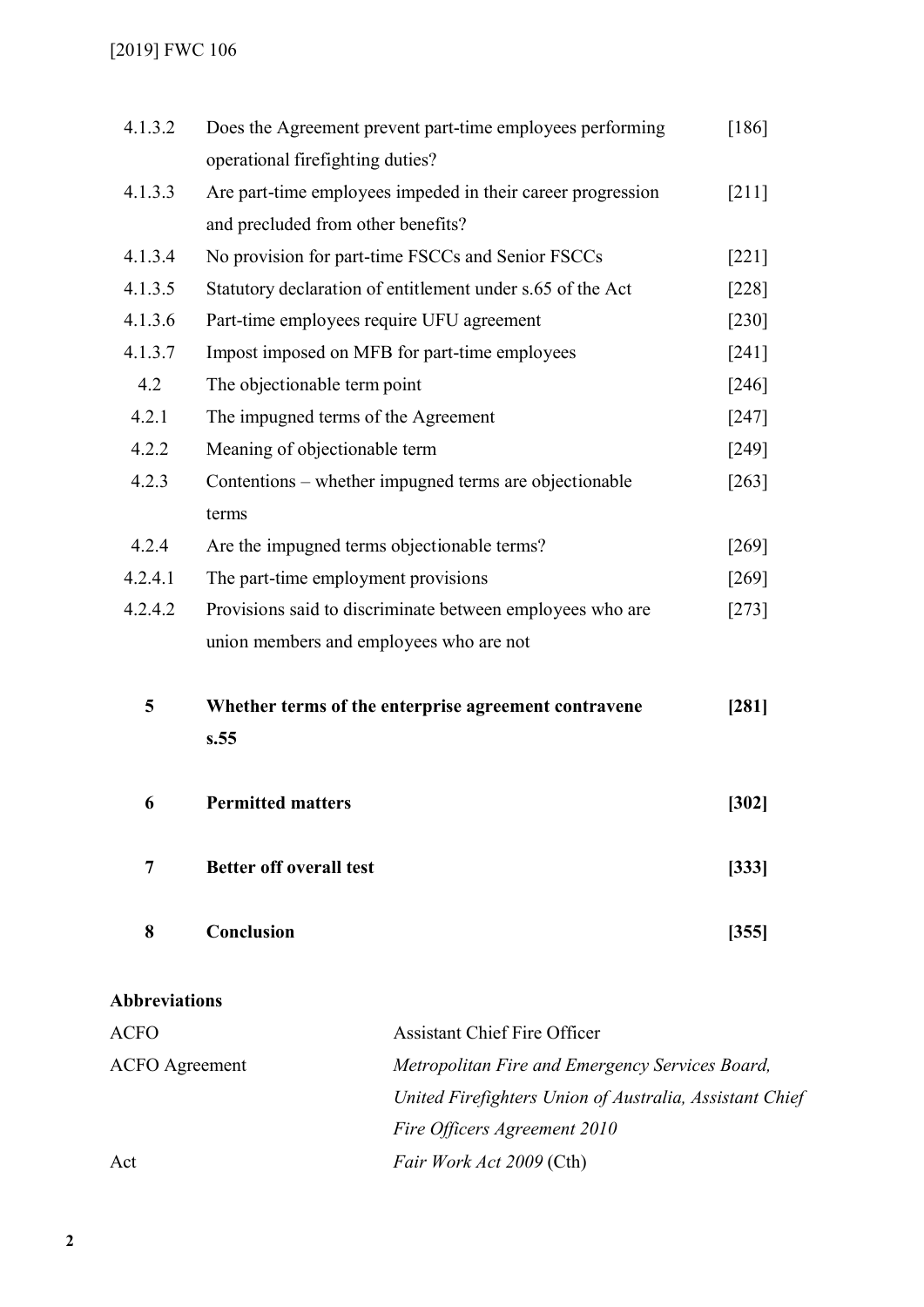| Agreement                          | Metropolitan Fire and Emergency Services Board,      |
|------------------------------------|------------------------------------------------------|
|                                    | United Firefighters Union of Australia, Operational  |
|                                    | Staff Agreement 2016                                 |
| <b>AHRC</b>                        | <b>Australian Human Rights Commission</b>            |
| AI Act                             | <b>Acts Interpretation Act 1901</b>                  |
| AIG v FWA                          | Australian Industry Group v Fair Work Australia      |
|                                    | [2012] FCAFC 108                                     |
| Award                              | Fire Fighting Industry Award 2010                    |
| <b>BOOT</b>                        | Better off overall test                              |
| <b>CFA</b>                         | <b>Country Fire Authority</b>                        |
| Commission                         | Fair Work Commission                                 |
| Constitution                       | Commonwealth of Australia Constitution Act           |
| EO Act                             | <i>Equal Opportunity Act 1984</i> (Vic)              |
| <b>FSCC</b>                        | <b>Fire Services Communications Controller</b>       |
| <b>FWA</b>                         | Fair Work Australia                                  |
| <b>GRI</b> Award                   | General Retail Industry Award 2010                   |
| Howe                               | Howe v Qantas Airways Limited (2004) 188 FLR 1       |
| Klein                              | Klein v Metropolitan Fire and Emergency Services     |
|                                    | <i>Board</i> [2012] FCA 1402                         |
| La Trobe                           | National Tertiary Education Union v La Trobe         |
|                                    | University [2015] FCAFC 142                          |
| Marmara                            | Toyota Motor Corporation Australia Limited v         |
|                                    | Marmara [2014] FCAFC 84                              |
| <b>MFB</b>                         | Metropolitan Fire and Emergency Services Board       |
| Minister                           | Minister for Jobs and Industrial Relations           |
| National Retail Association (No 2) | Shop, Distributive and Allied Employees' Association |
|                                    | v National Retail Association (No 2) [2012] FCA 480  |
| <b>NES</b>                         | National Employment Standards                        |
| Pearce Declaration                 | <b>Statutory Declaration of Ms Janette Pearce</b>    |
| <b>SADR</b>                        | Special Administrative Duties Roster                 |
| <b>SDA</b>                         | Shop, Distributive and Allied Employees Association  |
| <b>Skene</b>                       | WorkPac Pty Ltd v Skene [2018] FCAFC 131             |
| <b>Street</b>                      | Street v Queensland Bar Association (1989) 168 CLR   |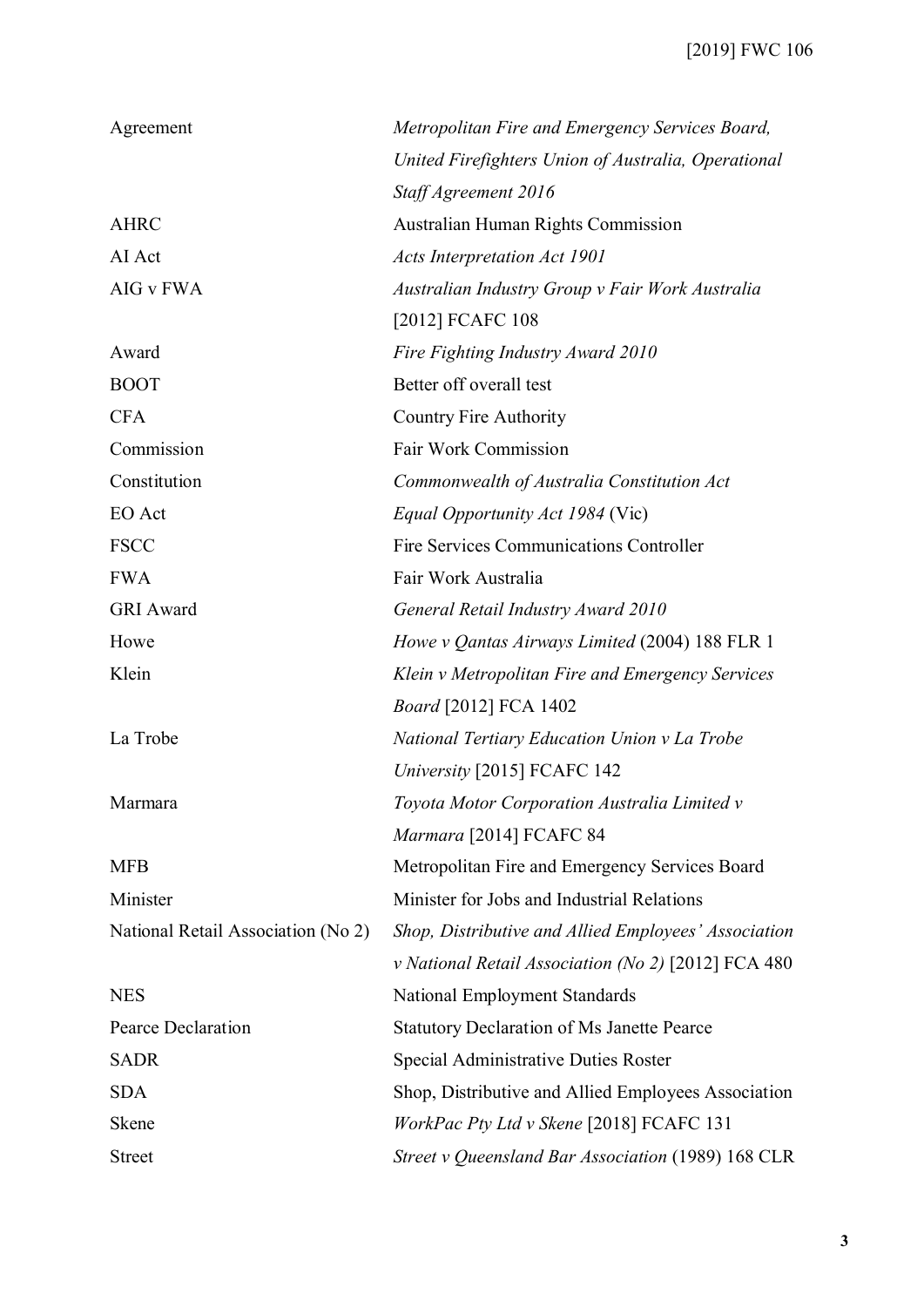|                    | 461                                                     |
|--------------------|---------------------------------------------------------|
| <b>UFU</b>         | United Firefighters' Union of Australia                 |
| <b>UFU v CFA</b>   | United Firefighters' Union of Australia v Country Fire  |
|                    | Authority [2015] FCAFC 1                                |
| <b>VEOHRC</b>      | Victorian Equal Opportunity and Human Rights            |
|                    | Commissioner                                            |
| Waters             | <i>Waters v Public Transport Corporation</i> (1991) 173 |
|                    | <b>CLR 349</b>                                          |
| <b>WR Act</b>      | <b>Workplace Relations Act 1996</b>                     |
| 2010 CFA Agreement | Country Fire Authority/United Firefighters Union of     |
|                    | Australia Operational Staff Enterprise Agreement        |
|                    | 2010                                                    |
| 2010 MFB Agreement | Metropolitan Fire and Emergency Services Board,         |
|                    | United Firefighters Union of Australia, Operational     |
|                    | Staff Agreement 2010                                    |

# **1. Introduction and background**

**[1]** On 30 September 2010, an enterprise agreement commenced operation covering the Metropolitan Fire and Emergency Services Board (MFB), the United Firefighters' Union of Australia (UFU) and various firefighter employees employed by the MFB. It is titled the *Metropolitan Fire and Emergency Services Board, United Firefighters Union of Australia, Operational Staff Agreement 2010* (2010 MFB Agreement). It remains in operation but has long since passed its nominal expiry date of 30 September 2013. Also on that day, another enterprise agreement commenced operation. It is titled the *Metropolitan Fire and Emergency Services Board, United Firefighters Union of Australia, Assistant Chief Fire Officers Agreement 2010* (ACFO Agreement). The ACFO Agreement covers employees of the MFB who are Assistant Chief Fire Officers (ACFO), the MFB and the UFU. Like the 2010 MFB Agreement, the ACFO Agreement remains in operation though it has passed its 30 September 2013 nominal expiry date.

**[2]** On 16 March 2018, an enterprise agreement titled the *Metropolitan Fire and Emergency Services Board, United Firefighters Union of Australia, Operational Staff Agreement 2016* (Agreement) was made when a majority of employees employed by the MFB at the time who would be covered by the Agreement voted to approve it.

**[3]** By application lodged on 3 April 2018, the MFB has applied to the Fair Work Commission (Commission) pursuant to s.185 of the *Fair Work Act 2009* (Act) for the Agreement to be approved. If approved by the Commission, the Agreement will replace the 2010 MFB and ACFO Agreements. The Agreement is a single enterprise agreement. The UFU is a bargaining representative for the Agreement. It supports the approval of the Agreement and has given notice pursuant to s.183 of the Act that it wants to be covered by the Agreement.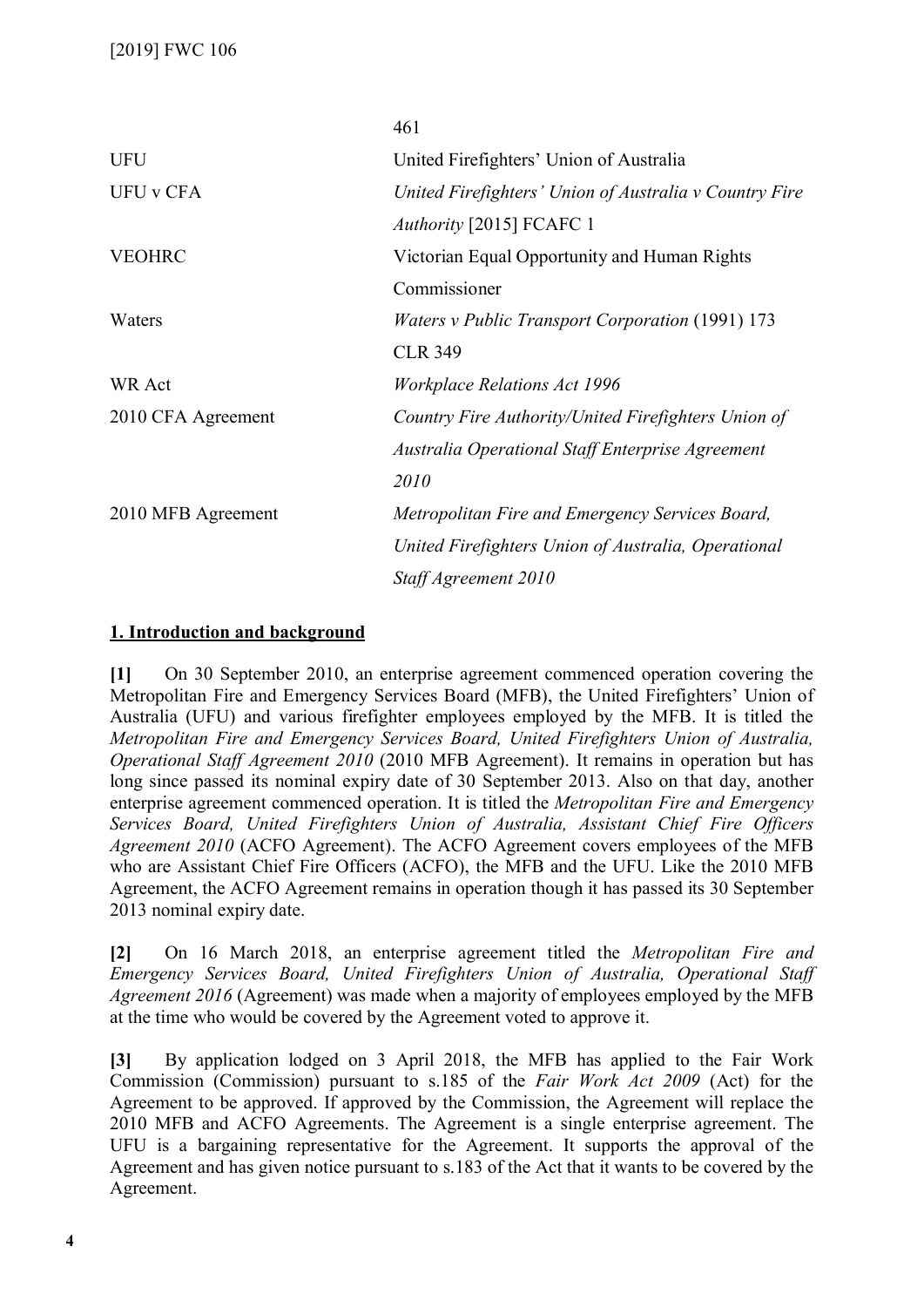**[4]** The Minister for Small and Family Business, the Workplace and Deregulation (now the Minister for Jobs and Industrial Relations) (Minister) made application seeking leave to be heard in relation to the application for approval of the Agreement. I decided, in order to inform myself in relation to the application, to permit the Minister to make submissions<sup>[1](#page-4-0)</sup> in relation to the following issues as well as to lead evidence<sup>[2](#page-4-1)</sup> relevant to some of these issues:

(a) Whether the Agreement is about permitted matters within the meaning of s.172(1) of the Act;

(b) Whether the Agreement contains one or more discriminatory terms within the meaning of s.195 of the Act;

(c) Whether the Agreement contains one or more objectionable terms within the meaning of s.12 of the Act; and

(d) If the Agreement contains one or more discriminatory terms, whether the Agreement passes the Better off Overall Test (BOOT).

**[5]** The Victorian Equal Opportunity and Human Rights Commissioner (VEOHRC) also sought leave to be heard in relation to the application for approval of the Agreement. I also decided to permit the VEOHRC to make submissions confined to the matters identified in its written submissions dated 29 May 2018 filed in support of its application for leave to be heard.<sup>[3](#page-4-2)</sup> The VEOHRC was also permitted to file evidentiary material but did not do so.

**[6]** I have concluded that I am unable to approve the Agreement because I am not satisfied that particular terms of the Agreement do not contravene s.55 of the Act. This concern might be resolved by the provision of appropriate undertakings. I have also concluded that I should apply the construction of "discriminates" adopted by Tracey J in *Shop, Distributive and Allied Employees' Association v National Retail Association (No 2)[4](#page-4-3)* (*National Retail Association (No 2)*) to the word as it appears in s.195, with the consequence that s.195 is only concerned with terms that directly discriminate against an employee covered by the agreement because of, or for reasons that include, the particular characteristics or attributes identified therein. I have concluded that the Agreement does not include terms that are directly discriminatory. I have also indicated that if I were unencumbered by the authority in *National Retail Association (No 2)* I would arrive at a different conclusion both as to the meaning of "discriminates" in s.195 and as to whether some of the terms of the Agreement are discriminatory terms. I have concluded that the Agreement does not include any objectionable terms. I have therefore concluded that the requirement in s.186(4) has been met. I have rejected the Minister's contention as to particular terms of the Agreement not pertaining to a requisite relationship. I am satisfied the Agreement passes the BOOT. The requirement in s.186(2)(d) is met. Save for the s.55 matter identified above, I have concluded the other approval requirements contained in ss.186 and 187 have been met. My reasons for these conclusions follow.

<span id="page-4-0"></span><sup>&</sup>lt;sup>1</sup> See [2018] FWC 3220

<span id="page-4-1"></span><sup>&</sup>lt;sup>2</sup> Ibid; see also [2018] FWC 3942

<span id="page-4-3"></span><span id="page-4-2"></span><sup>&</sup>lt;sup>3</sup> See note 1

<sup>4</sup> [2012] FCA 480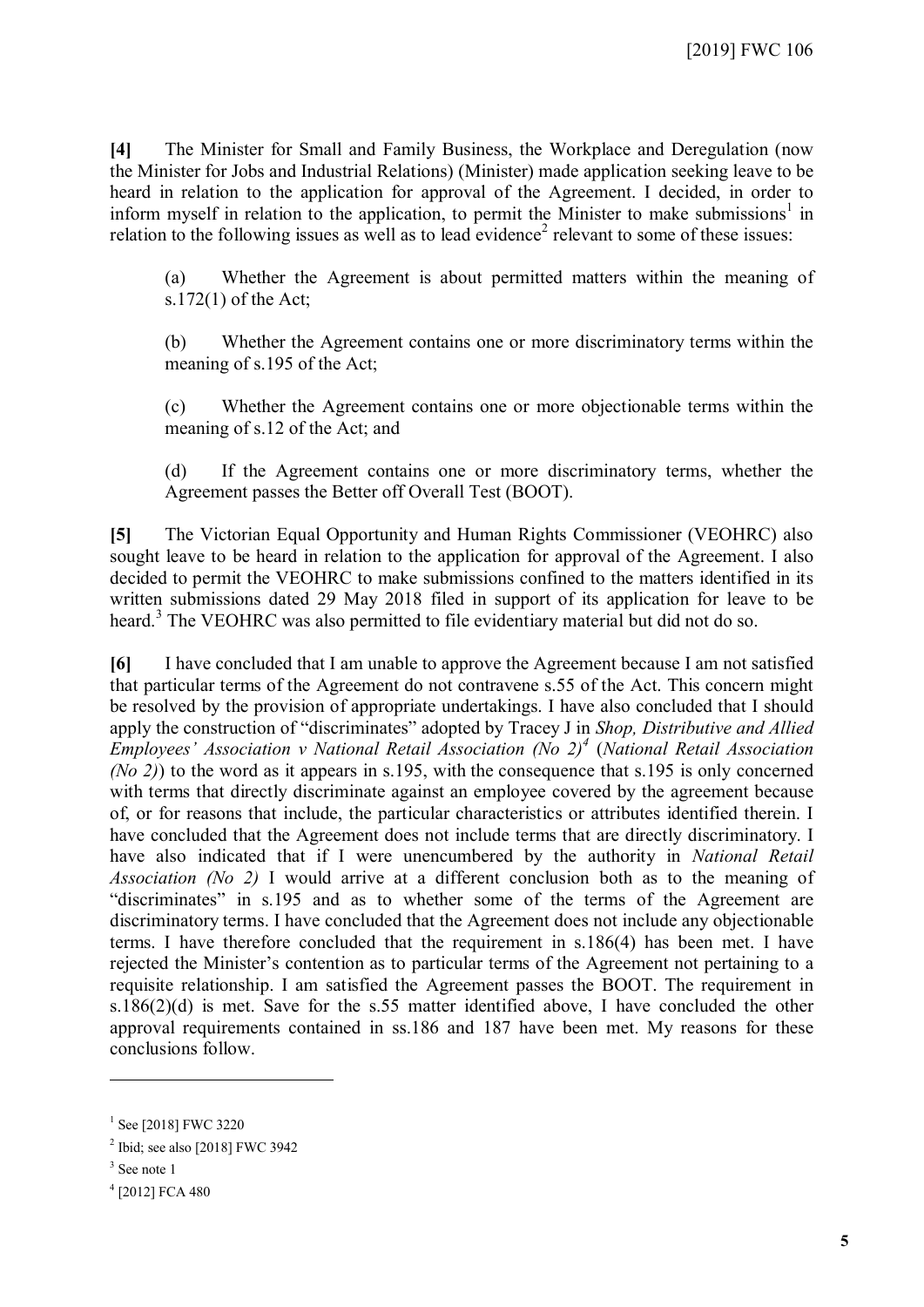# **2. Issues in contest– summary**

# **2.1 Unlawful terms objection**

**[7]** The Minister and the VEOHRC contend the Agreement contains a number of unlawful terms.

**[8]** An unlawful term is, relevantly, a term in an enterprise agreement that is a discriminatory term or an objectionable term.<sup>[5](#page-5-0)</sup> A term of an enterprise agreement is a discriminatory term to the extent that it discriminates against an employee covered by the agreement because of, or for reasons including, a number of specified characteristics or attributes, relevantly sex and family or carer's responsibilities.<sup>[6](#page-5-1)</sup>

**[9]** Two broad issues require determination in relation to the discriminatory terms point that is raised. The first concerns the meaning of "discriminates" in s.195 of the Act and specifically whether "discriminatory term" extends to a term of an enterprise agreement which though facially neutral or appearing to treat one employee just as another, it nevertheless has a disproportionate adverse effect on an employee covered by the agreement with a specified characteristic or attribute: that is, an employee with a characteristic or attribute is treated less favourably than an employee without the characteristic or attribute. The issue to be determined therefore is whether "discriminates" in s.195 extends to an enterprise agreement indirectly discriminating against an employee covered by it. If that is so, the second issue concerns whether particular provisions of the Agreement which touch upon or effect the capacity of an employee covered by the Agreement to work part-time are discriminatory terms.

**[10]** It is contended by the objections raised that various terms of the Agreement:

- prohibit part-time employees from performing operational firefighter duties, save in exceptional circumstances;
- prevent the MFB from promoting part-time employees due to insufficient operational firefighting experience and, consequently, require the MFB to hold back other benefits only available to employees of certain classifications;
- prohibit part-time employees from holding certain roles; and
- impose additional obligations on employees seeking part-time work, such as requiring evidence in the form of a statutory declaration evidencing any entitlement (that is to make a request) to flexible work, and agreement from the UFU.

**[11]** These terms, which are said to be directed to restricting part-time employment and opportunities for part-time employees, are consequently said to be both discriminatory and objectionable terms.

**[12]** An objectionable term is a term of an enterprise agreement that requires, has the effect of requiring, or purports to require or have the effect of requiring or a term that permits, has

<span id="page-5-0"></span><sup>5</sup> *Fair Work Act 2009* (Cth) s.194

<span id="page-5-1"></span> $<sup>6</sup>$  Ibid at s.195</sup>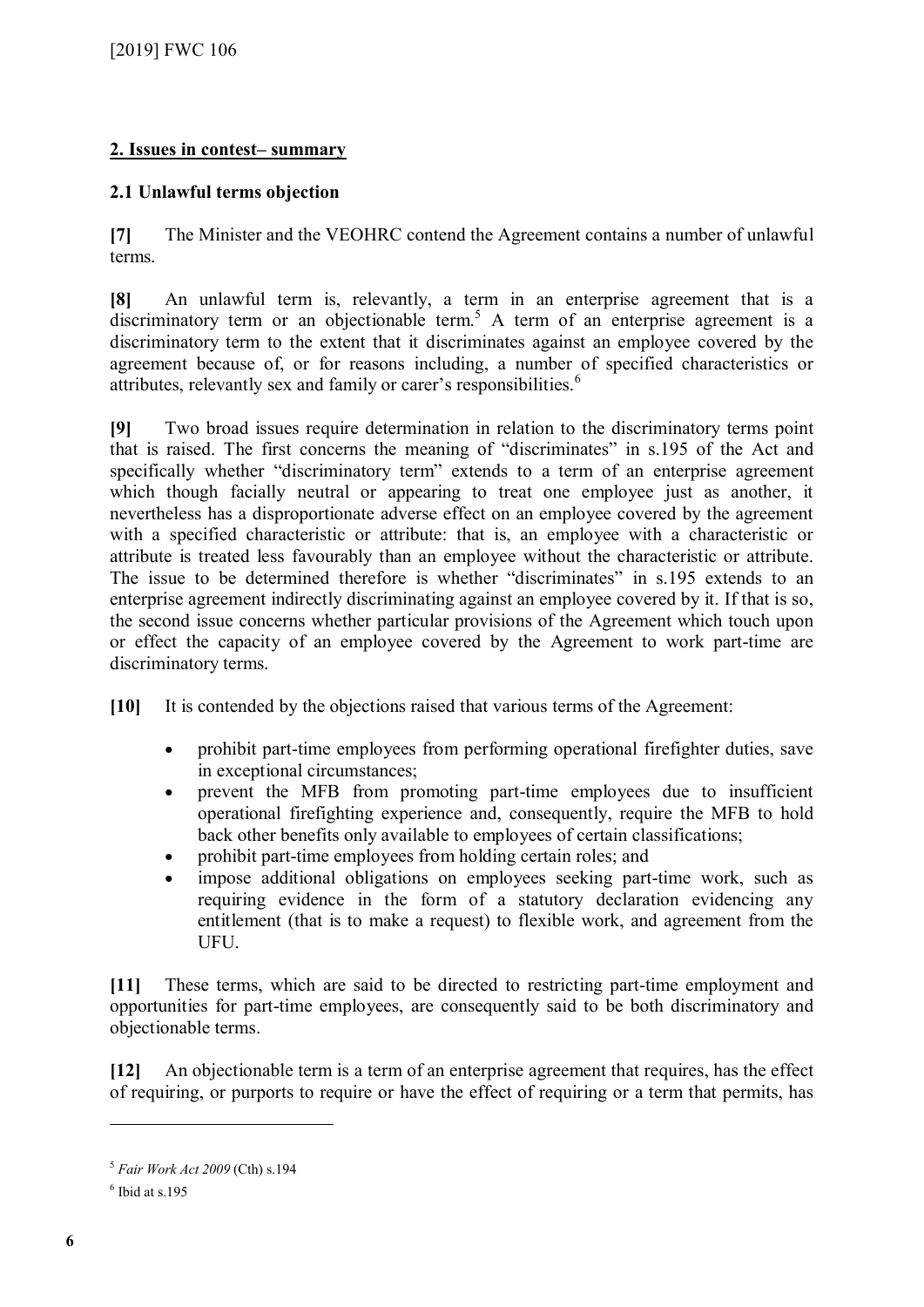the effect of permitting, or purports to permit or has the effect of permitting, a contravention of Part 3–1 of the Act.<sup>[7](#page-6-0)</sup> That part deals with general protections that prohibit the taking of adverse action against, *inter alia,* employees, prospective employees and independent contractors for particular identified reasons.

**[13]** Here there is no contest as to the reach of "adverse action", described in Part 3-1 of the Act as action that "discriminates between employees". It is accepted that "discriminate" extends to indirect discrimination. The contest insofar as the part-time employment provisions of the Agreement is concerned, is about whether the terms broadly identified earlier have the requisite effect so as to bring them within the definition of an "objectionable term".

**[14]** There is a further issue which concerns the effect of certain provisions of the Agreement upon employees who are not members of the UFU and whether these terms singularly or in combination are also objectionable terms. The Minister contends that various terms of the Agreement are objectionable because they require or permit the MFB to discriminate against non-union members. The Minister says that these terms exclude nonunion members (or their representatives) from committees and other fora under the Agreement and confer veto rights on the UFU with respect to the individual terms of employment of non-union members.

**[15]** Together, these matters engage with one of the matters about which the Commission must be satisfied as set out in s.186 of the Act. The Commission must be satisfied, *inter alia*, that the Agreement does not include any unlawful terms. $8$  If the Commission has concerns that the Agreement might contain one or more unlawful terms then it is possible for the Agreement to nonetheless be approved with an appropriate undertaking.<sup>[9](#page-6-2)</sup>

**[16]** The VEOHRC's objection is confined to whether the Agreement contains unlawful terms, and then only on discriminatory grounds or reasons based on sex and family and parental responsibilities.

# **2.2 Terms that contravene s.55 objection**

**[17]** Section 186(2)(c) of the Act provides that the Commission must be satisfied, before it approves an enterprise agreement, that the terms of the agreement do not contravene s.55. Section 55(1) provides that an enterprise agreement must not exclude any provision of the National Employment Standards (NES). The section also deals with the interaction between terms of an enterprise agreement and the NES. The NES is contained in Part 2-2 of the Act  $(ss.59-131)$ .

**[18]** Section 65 of the Act deals with requests made by employees for flexible working arrangements. The Minister contends that the Commission cannot be satisfied that the Agreement does not contravene s.55 because various terms of the Agreement seek to exclude the operation of s.65. The contravention of s.55 is said to occur because by terms of the Agreement:

<span id="page-6-0"></span> $<sup>7</sup>$  Ibid at s.12</sup>

<span id="page-6-2"></span><span id="page-6-1"></span> $8$  Ibid at s.186(4)

 $9$  Ibid at s.190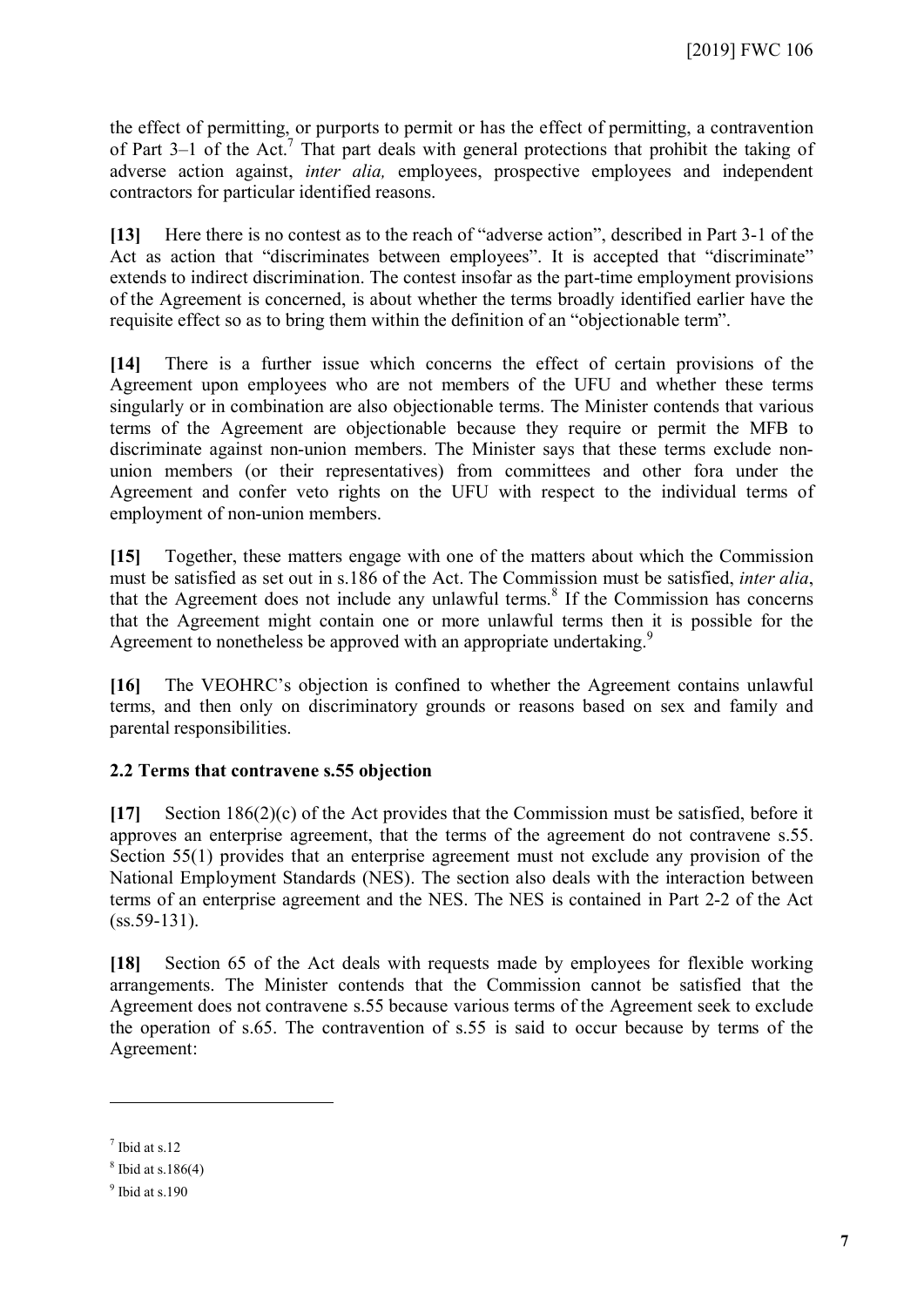- requests for part-time work as an operational firefighter will only be allowed in "exceptional circumstances";
- requests for part-time work as a Fire Services Communications Controller (FSCC) will be refused in all circumstances; and
- the MFB will be required to refuse a request solely because the UFU does not agree to it.

# **2.3 Matters pertaining objection**

**[19]** Section 172 of the Act provides that an enterprise agreement may be made in accordance with Part 2-4 if it is about one or more matters, relevantly, pertaining to the relationship between an employer that will be covered by the agreement and that employer's employees who will be covered by the agreement and/or pertaining to the relationship between the employer or employers, and the employee organisation(s) that will be covered by the agreement.

**[20]** The Minister contends that the Agreement contains numerous terms about matters that are not permitted, because they neither pertain to the relationship between the MFB and its employees, nor to the relationship between the MFB and the UFU. In particular, the Minister says that various provisions of the Agreement confer broad veto powers on the UFU across managerial and operational matters. These provisions, reinforced by terms which require the MFB to provide information to the UFU to enable the UFU to monitor more closely the MFB's operations and management, are said to effectively confer management power on the UFU and deprive the MFB, in a meaningful sense, of its capacity to operate effectively as an employer.

# **2.4 Better off overall test objection**

**[21]** Section 186(2)(d) requires the Commission to be satisfied as a condition of approving an enterprise agreement, that the agreement passes the BOOT. The BOOT is assessed at test time, which for this Agreement is 3 April 2018. The relevant reference instrument for the purposes of assessing the BOOT is the *Fire Fighting Industry Award 2010* (Award). These matters are not controversial.

**[22]** The proper application of the BOOT requires a finding that each award covered employee and prospective employee would be better off under the agreement than under the relevant modern award.<sup>[10](#page-7-0)</sup> The requirement that "each" such employee and prospective employee be better off overall is a rigorous one. The ordinary meaning of "each" is "every, of two or more considered individually or one by one."<sup>[11](#page-7-1)</sup> It follows that every award covered employee and prospective employee must be better off overall, with the corollary that if any such employee is not better off overall, the relevant enterprise agreement does not pass the BOOT.<sup>[12](#page-7-2)</sup> The Commission is entitled to assume, in the absence of evidence to the contrary,

<span id="page-7-0"></span><sup>10</sup> *Solar Systems Pty Ltd* [2012] FWAFB 6397 at [11]; *Hart v Coles Supermarkets Australia Pty Ltd and Bi-Lo Pty Limited; Australasian Meat Industry Employees Union, The v Coles Supermarkets Australia Pty Ltd and Bi-Lo Pty Limited* [2016] FWCFB 2887 at [6], [15]; *SDAEA v Beechworth Bakery Employee Co Pty Ltd* [2017] FWCFB 1664 at [11]

<span id="page-7-1"></span><sup>11</sup> *Macquarie Online Dictionary*

<span id="page-7-2"></span><sup>&</sup>lt;sup>12</sup> *Application by Aldi Foods Pty Limited as General Partner of ALDI Stores (A Limited Partnership) & Welsh and Others (Loaded Rates Agreements Case)* [2018] FWCFB 3610 at [100]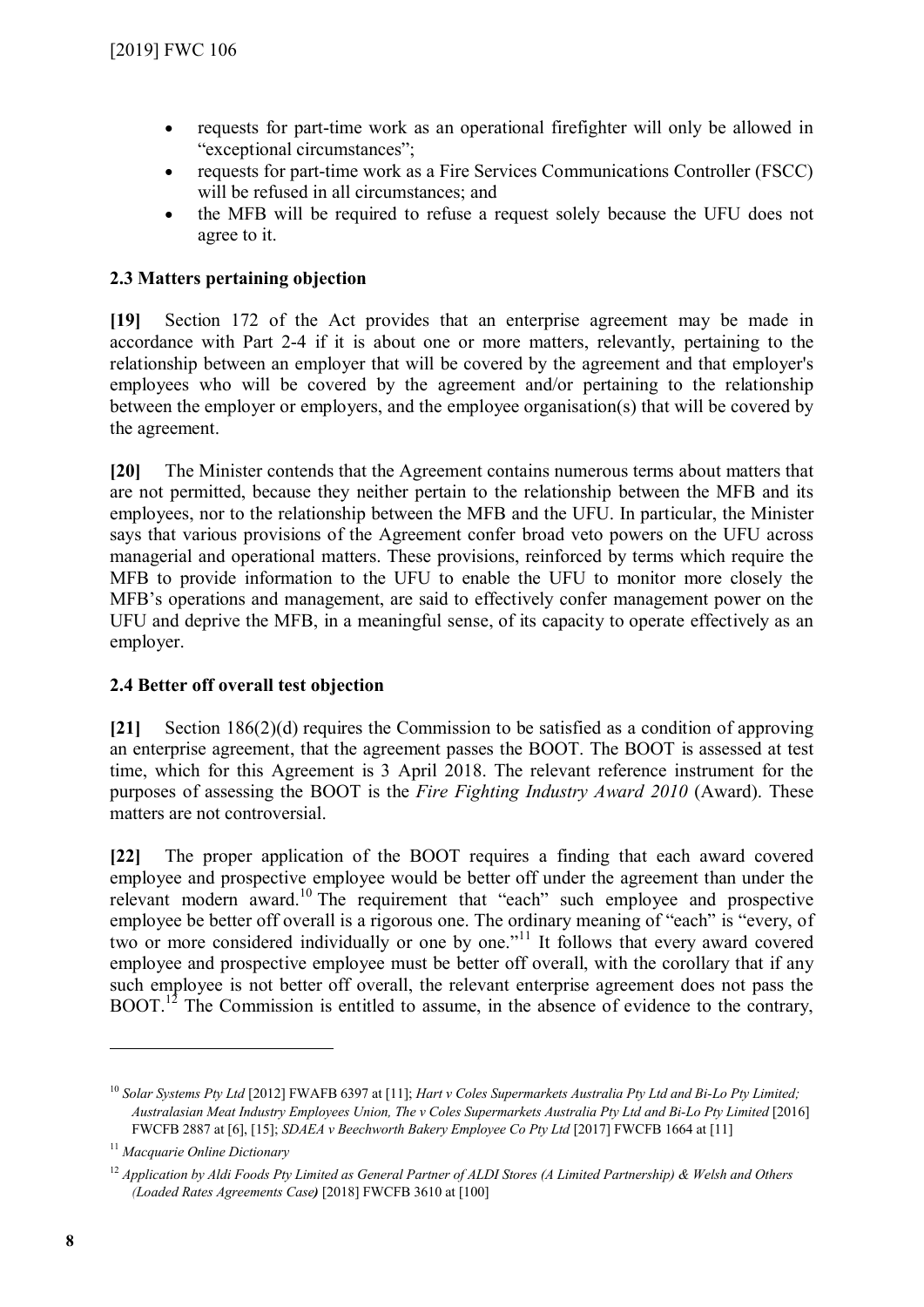that if a class of employees to which a particular employee belongs would be better off overall if the agreement applied to that class than if the relevant modern award applied, the employee would be better off overall if the agreement applied to the employee.<sup>[13](#page-8-0)</sup>

**[23]** A proper application of the BOOT also requires an overall assessment to be made. This requires the identification of terms which are more beneficial for an employee, terms which are less beneficial, and an overall assessment of whether an employee would be better off under the agreement.<sup>[14](#page-8-1)</sup>

**[24]** The Minister contends that the Agreement is unprecedented in its content. It breaks new ground in its interference in the ability of, in particular, women and people with family and carer responsibilities, to obtain part-time work. These restrictions on part-time employment cause the enterprise agreement to fail the BOOT. The Minister says that existing and prospective Award covered MFB employees seeking to work part-time are worse off under the Agreement than the Award because such employees are not permitted under the Agreement to perform operational firefighter duties, except in exceptional circumstances. Such employees are also precluded under the Agreement from performing certain roles and they are required to seek the approval of the UFU in order to make part-time arrangements.

#### **2.5 Whether undertakings can cure the matters identified?**

**[25]** The capacity of the Commission to accept an undertaking in relation to the approval of an enterprise agreement is dealt with in s.190 of the Act. Section 190 is engaged, relevantly, if an application for approval of an agreement has been made under s.185 and the Commission has a concern that the agreement does not meet the requirements set out in ss.186 and  $187<sup>15</sup>$  $187<sup>15</sup>$  $187<sup>15</sup>$  It is uncontroversial in relation to the Agreement that there is an application for its approval under s.185. Whether I have concerns that the Agreement does not meet, *inter alia*, the requirements in ss.186(2)(c), (d) and (4) of the Act is dealt with later in this decision.

**[26]** Section 190(2) confers discretion on the Commission to approve an agreement under s.186 if satisfied that acceptance of the undertaking, subject to the fetters in ss.190(3) and (4), meets the concern. Any undertaking proffered must be responsive to and meet the concern that the agreement does not meet one or more of the identified requirements set out in ss.186 and 187 of the Act. By s.190(3), the Commission may only accept a written undertaking if satisfied that the effect of accepting the undertaking is not likely to cause financial detriment to any employee covered by the agreement or result in substantial changes to the agreement. Section 190(4) prevents the Commission from accepting an undertaking unless it has sought the views of each person who the Commission knows is a bargaining representative for the agreement. Finally, an undertaking that is proffered must meet the signing requirements prescribed by the regulations. A residual discretion remains to be exercised even if the undertaking that has been accepted meets the identified concern.

<span id="page-8-0"></span><sup>13</sup> *Fair Work Act 2009* (Cth) s.193(7)

<span id="page-8-1"></span><sup>14</sup> *ALDI Foods Pty Limited v Shop, Distributive & Allied Employees Association* [2017] HCA 53 at [92]; *Armacell Australia Pty Ltd* [2010] FWAFB 9985 at [41]; *Application by Aldi Foods Pty Limited as General Partner of ALDI Stores (A Limited Partnership) & Welsh and Others (Loaded Rates Agreements Case)* [2018] FWCFB 3610 at [112]

<span id="page-8-2"></span><sup>15</sup> *Fair Work Act 2009* (Cth) s.190(1)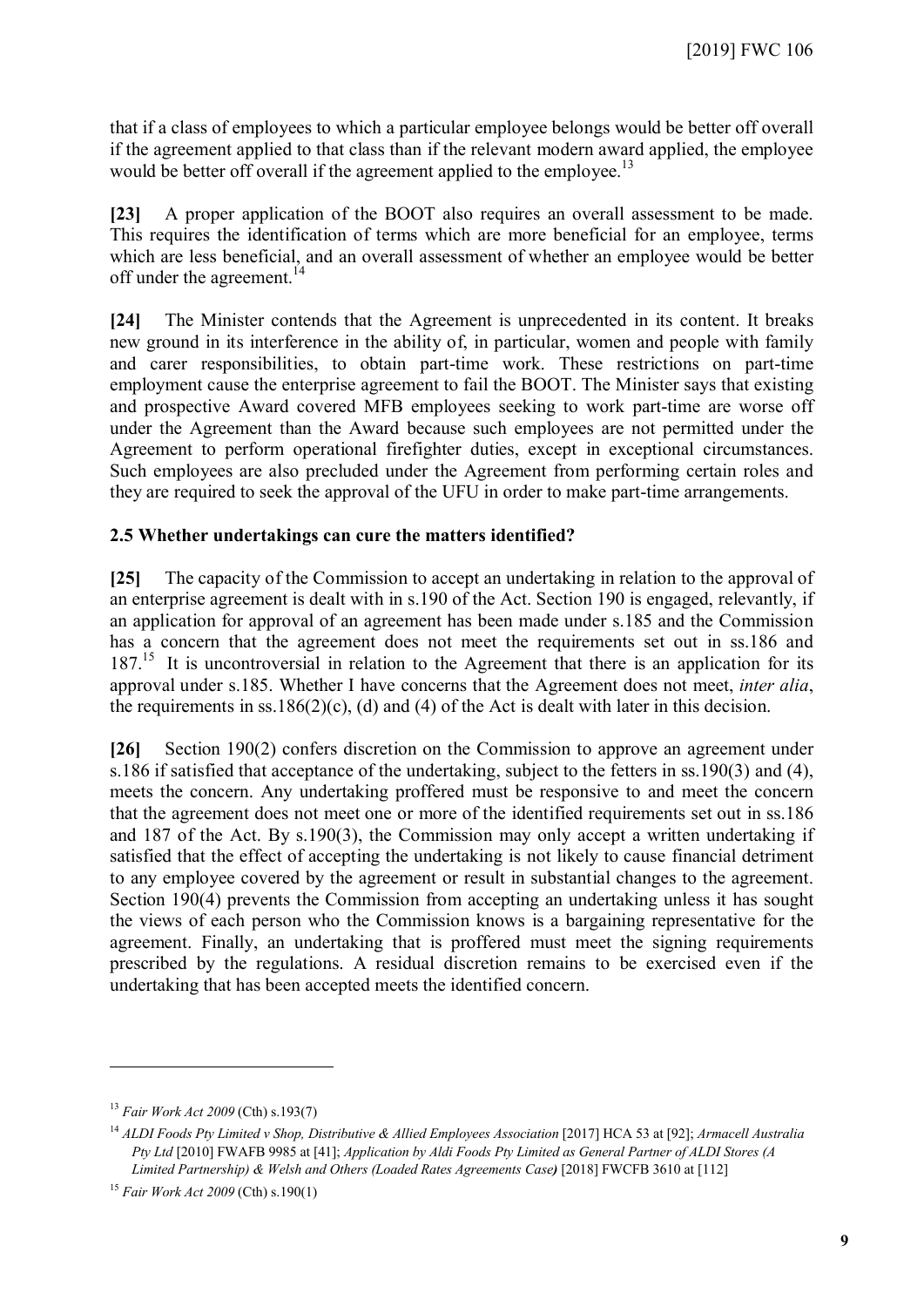**[27]** The Minister contends that the issues identified cannot be remedied by way of written undertakings. The effect of the issues identified is that the Agreement should not be approved. The Minister contends that some of the Agreement terms identified as unlawful terms are central to the Agreement's operation, thus any undertakings purporting to cure these flaws in the Agreement would involve substantial changes to the Agreement and would, in effect, cause a rewriting of the Agreement itself. The Minister says that such undertakings would not be permitted under s.190 of the Act.

# **3. Uncontroversial ss.186 and 187 requirements and mandatory terms**

**[28]** The MFB has filed, in support of its application for the approval of the Agreement, a statutory declaration made by Ms Janette Pearce (the Pearce Declaration) which addresses the various requirements in ss.186 and 187 of the Act.

**[29]** Section 186(1) of the Act provides that if an application for the approval of an enterprise agreement is made, relevantly in this case, under s.185, the Commission must approve the agreement if the requirements set out in ss.186 and 187 are met.

**[30]** The first of these requirements is that the Commission must be satisfied that the Agreement has been genuinely agreed to by the employees covered by the Agreement. Section 188(1) provides that an enterprise agreement has been genuinely agreed to by the employees covered by the agreement if the Commission is satisfied that:

#### **188 When employees have genuinely agreed to an enterprise agreement**

(1) An enterprise agreement has been genuinely agreed to by the employees covered by the agreement if the FWC is satisfied that:

(a) the employer, or each of the employers, covered by the agreement complied with the following provisions in relation to the agreement:

(i) subsections 180(2), (3) and (5) (which deal with pre approval steps);

(ii) subsection 181(2) (which requires that employees not be requested to approve an enterprise agreement until 21 days after the last notice of employee representational rights is given); and

(b) the agreement was made in accordance with whichever of subsection 182(1) or (2) applies (those subsections deal with the making of different kinds of enterprise agreements by employee vote); and

(c) there are no other reasonable grounds for believing that the agreement has not been genuinely agreed to by the employees.

**[31]** I am satisfied based on the material contained in the Pearce Declaration and the documents which are annexed thereto that the MFB complied with ss.180(2), (3) and (5) and 181(2).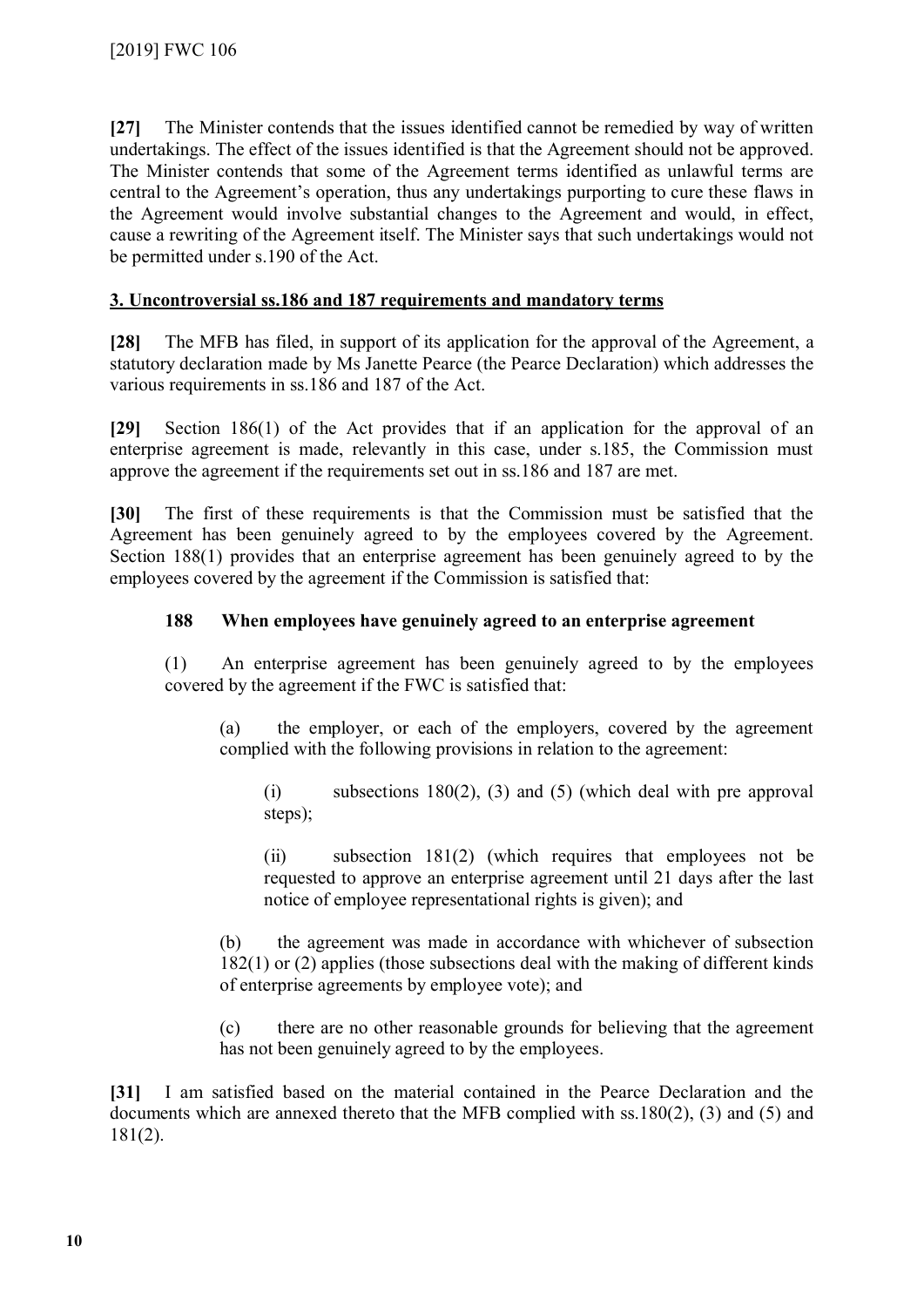**[32]** According to the Pearce Declaration, at the time the MFB asked relevant employees to vote to approve the Agreement, there were 1,999 employees who were employed who would be covered by the Agreement. Of that voting cohort, 1,768 employees cast a valid vote, and 1,759 voted to approve the Agreement. Plainly, a majority of employees employed at the time who cast a valid vote, voted to approve the Agreement. There is no suggestion that the employees who were asked to vote to approve the Agreement did not meet the description in s.182(1), nor is it suggested that there are employees who met that description but were not asked to vote to approve the Agreement. I am therefore satisfied, based on the material contained in the Pearce Declaration, that the Agreement was made in accordance with  $s.182(1)$ .

**[33]** Save for the matter raised by the Minister concerning the nature and extent of the matters which are said not to pertain to the requisite relationships, which I address later in this decision, there is no material before me nor am I aware of any other basis upon which I should conclude that there are other reasonable grounds for believing that the Agreement has not been genuinely agreed to by the relevant employees.

**[34]** As this is not a multi-enterprise agreement, the requirement in s.186(2)(b) does not apply. The requirements in  $s.186(2)(c)$  and (d) are the subject of the objections earlier summarised and are dealt with further below. That said, save for the matters identified in the BOOT objection, there is no suggestion that the Agreement does not pass the BOOT. After a review and comparison of the Agreement terms and the Award terms taking into account the less beneficial terms under the Agreement identified in Attachment F of the Pearce Declaration, I am satisfied (putting to one side the part-time employment issues) the Agreement otherwise passes the BOOT in respect of every other award covered and prospective award covered employee.

**[35]** The Agreement does not cover all of the MFB's employees. The Agreement covers employees of the MFB who may broadly be described as operational firefighters together with employees holding the ranks of Commander and ACFO. It is evident from the classification structure in the Agreement and the organisation of the MFB in respect of its firefighting services, that firefighters are engaged in particular classifications in which they are part of a "rank" or command structure commencing at Recruit Firefighter through to ACFO, and ultimately to the Chief Fire Officer, who understandably is not covered by the Agreement.

**[36]** The Agreement does not cover MFB employees engaged in administrative, clerical, engineering, technical and associated functions or employees engaged in the MFB's mechanical workshop. Separate enterprise agreements covering these employees are in operation. It appears to me clear that the group of employees covered by the Agreement is operationally distinct. The group may be broadly described as operational firefighters and higher ranking firefighters exercising some level of managerial or operational control over operational firefighters. This group is operationally distinct from other groups of MFB employees who are not covered by the Agreement identified above. There is nothing in the material before me, nor is it suggested that the group of employees covered by the Agreement was anything other than fairly chosen, and I am so satisfied. The requirements in ss.186(3) and (3A) are therefore met.

**[37]** The requirement in s.186(4) is the subject of the unlawful terms objection earlier summarised and is dealt with further below. That said, on a review of the terms of the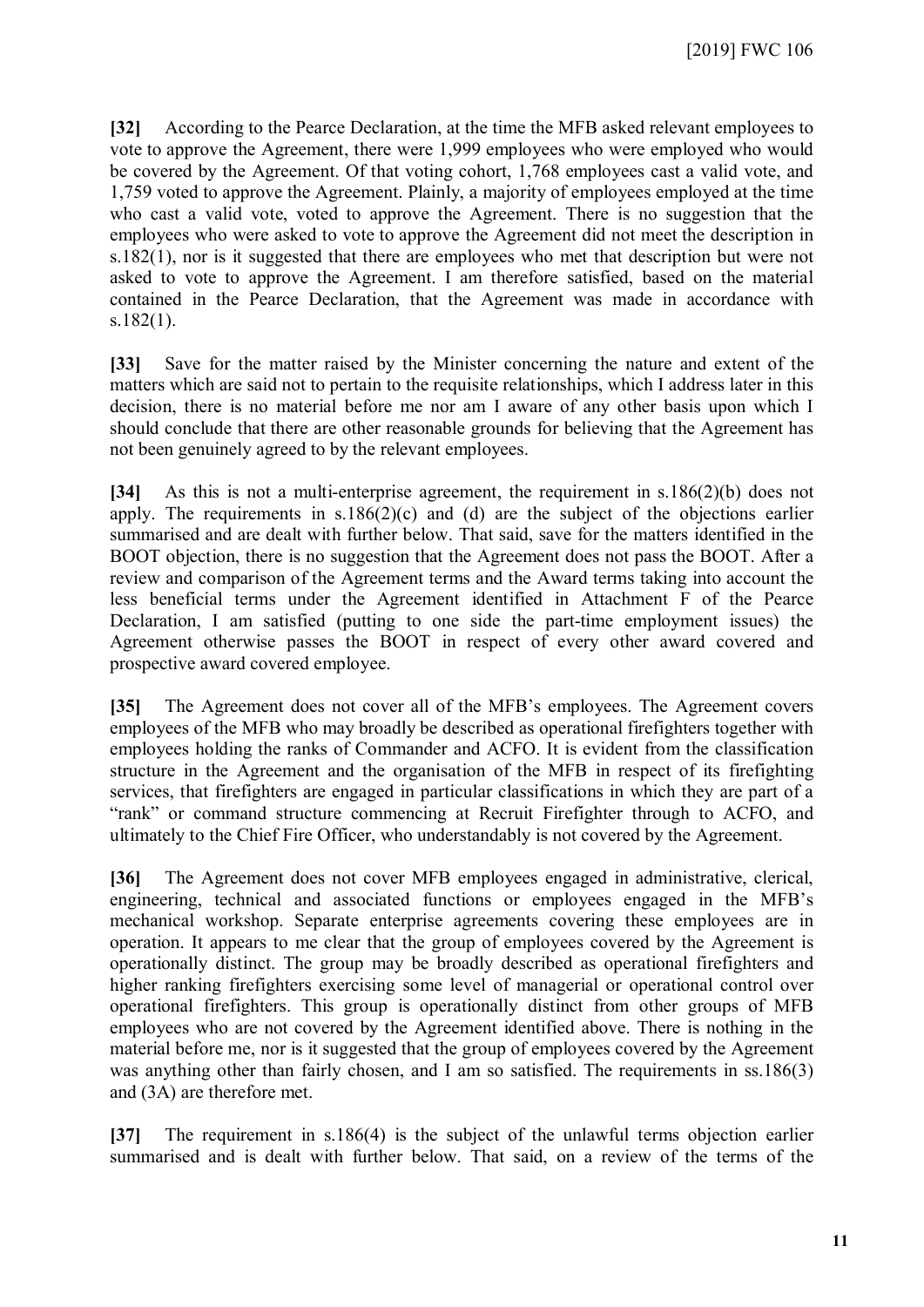Agreement, I am satisfied that the Agreement does not contain any term of the kind described in s.194(baa)–(h). No one has suggested otherwise.

**[38]** The requirement in s.186(4A) concerns outworker terms and does not arise in respect of the Agreement.

**[39]** The Agreement specifies a nominal expiry date of 1 July 2019. The requirement in s.186(5) is therefore met.

**[40]** Clause 21 of the Agreement contains a dispute resolution term. It allows the Commission to settle disputes about matters arising under the Agreement and in relation to the NES. It also allows for the representation of employees covered by the Agreement for the purposes of the procedure. The requirement in s.186(6) is therefore met.

**[41]** There is no material before me, nor has it been suggested by any person who made a submission in relation to the Agreement, that the approval of the Agreement would be inconsistent with or undermine good faith bargaining by one or more of the bargaining representatives for the proposed Agreement. There is also no scope order in operation. I am therefore satisfied that the requirement in s.187(2) is met.

**[42]** The requirement in s.187(3) has no application to this Agreement since it concerns a multi-enterprise agreement.

**[43]** Section 187(4) requires the Commission to be satisfied as referred to in any of the provisions of Subdivision E of Division 4 (ss.196-200). Sections 197-200 have no application in relation to the Agreement.

**[44]** Section 196 of the Act is concerned with ensuring that a shiftwork employee covered by an enterprise agreement, who is entitled to an additional week's leave under the NES because an award that is in operation and covers the employee describes that employee as a shiftworker for the purposes of the NES, continues to be so entitled when the agreement is in operation. When s.196 applies, the Commission must be satisfied that the enterprise agreement also defines or describes the employee as a shiftworker for the purposes of the NES.

**[45]** Clause 28.2 of the Award defines or describes the kind of employee that is a shiftworker for the purposes of the NES. Such an employee is covered by the Agreement. Section 196 is therefore engaged. Clause 90.2 of the Agreement defines or describes such an employee as a shiftworker for the purposes of the NES in the same terms as the Award. I am satisfied therefore that the Agreement defines or describes the employee as a shiftworker for the purposes of the NES. The requirement in s.187(4) is therefore met.

**[46]** The requirements in ss.187(5) and (6) have no application as the Agreement is not a greenfields agreement.

**[47]** Section 202 of the Act requires an enterprise agreement to include a flexibility term that enables an employee and his or her employer to agree to an arrangement varying the effect of the agreement in relation to the employee and the employer, in order to meet the genuine needs of the employee and the employer. Such a term must comply with the content requirements set out in s.203.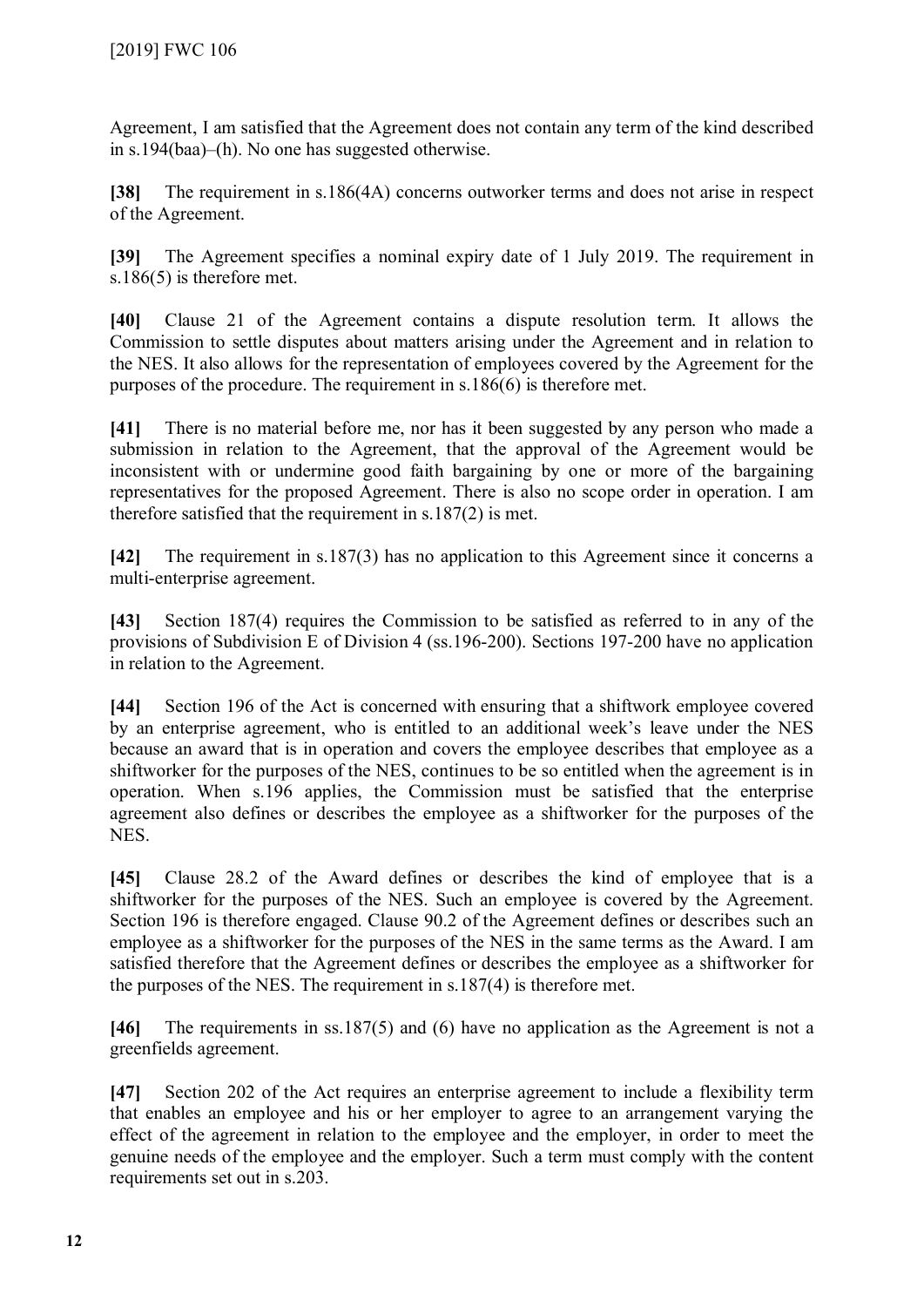**[48]** Clause 15 of the Agreement contains a flexibility term. It has a narrow permissible subject matter which can be the subject of a flexibility arrangement. It is confined to "when leave is to be taken in accordance with clause 107" of the Agreement. Nonetheless, it is a term described in s.202(1) and its terms comply with s.203.

**[49]** Section 205 requires that an enterprise agreement include a term that requires an employer to which the agreement applies to consult with employees about a major workplace change that is likely to have a significant effect on the employees. The term must also require consultation about a change to an employee's regular roster or ordinary hours of work, and must allow for the representation of employees for the purposes of the consultation.

**[50]** Clause 16 of the Agreement sets out a comprehensive consultation scheme. It is a term of the kind required by s.205(1) and it makes provision for the matters set out in s.205(1A).

**[51]** Accordingly, s.201(1) has no work to do in respect of this application.

# **4. Unlawful terms**

 $\overline{a}$ 

#### **4.1 The discriminatory term point – s.195**

**[52]** There is no suggestion that any term of the Agreement directly discriminates against an employee covered by the Agreement because of, or for reasons including, one or more of the other identified characteristics or attributes in s.195 of the Act. The contention advanced by the Minister and the VEOHRC is that a number of the terms of the Agreement indirectly discriminate against an employee covered by the Agreement because of, or for reasons that include, the employee's sex and/or family or carer's responsibilities.

#### *4.1.1 The impugned terms of the Agreement*

**[53]** A number of the terms of the Agreement are said to be caught by s.195 of the Act. The terms of the Agreement impugned as discriminatory terms by the Minister and the VEOHRC are clauses 9, 43 and 44 of the Agreement. The Minister also contends that clauses 12, 41, 85, 136, 138 and 152 are discriminatory terms.<sup>[16](#page-12-0)</sup> The impugned terms may be grouped into six broad categories. The sixth category is in my view a contention that the term contravenes s.55 of the Act.

**[54]** The first category includes terms that are said to have the effect of not permitting a part-time employee to perform operational firefighter duties except in exceptional circumstances. These terms are:

#### *Special administrative duties terms*

9.1.6. Where in accordance with this clause the MFB agrees to a request to work other than full time, for the reasons of service delivery, safety and welfare of employees, the employee will be rostered pursuant to clause 124.

<span id="page-12-0"></span><sup>16</sup> See Annexure 1 of the Minister's Outline of Submissions dated 22 June 2018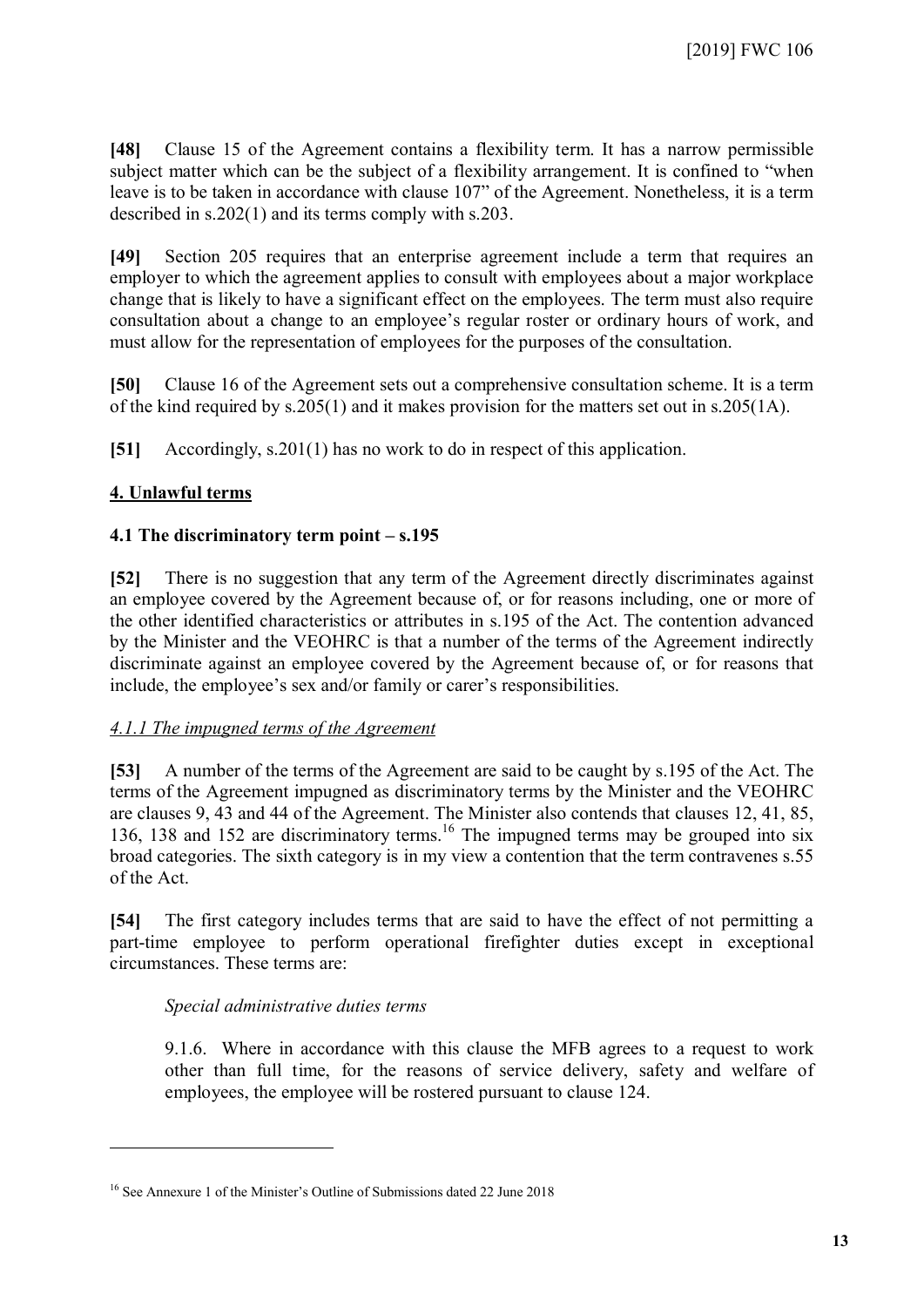44.1.1. Where in accordance with this clause the MFB agrees to a request to work other than full-time, for the reasons of service delivery, safety and welfare of employees, the employee will be rostered pursuant to clause 124.

#### *Save in exceptional circumstances terms*

9.1.7. Save in exceptional circumstances where there is no risk to service delivery, safety and welfare of employees, the MFB agrees that anyone accessing part-time arrangement will not work on the 10/14 Roster or form a part of minimum safety crewing in Schedule 2.

44.1.2. Save in exceptional circumstances where there is no risk to service delivery, safety and welfare of employees, the MFB agrees that anyone accessing part-time arrangements will not work on the 10/14 Roster or form a part of minimum safety crewing in Schedule 2.

43.6.1. With the exception of operational dayworkers, full-time employees shall work and be rostered in accordance with the operational "10/14" roster set out in clause 133 and the conditions in clause 123 or the conditions set out in clause 153 for FSCCs.

#### *On-shift employees should be employed on a full-time basis terms*

9.1.4. In addition to any other obligations, the MFB acknowledges the obligations to make reasonable accommodation for employees with parental or carer responsibilities and to make reasonable adjustments for employees with disabilities. However the MFB have determined and the parties have reached agreement that the MFB's operational requirements mean generally that on-shift employees should be employed on a full-time basis. The MFB will meet the obligation to give reasonable accommodation/adjustments as required on a case by case basis, but the parties acknowledge that this may, in some cases require an employee to transfer off-station or from their current work location to another position.

9.1.5. To avoid doubt, in addition to other obligations, this Agreement does not limit the rights of employees, who are entitled to make a request for a change in working arrangements under s65 of the Act, to make such a request and to have it considered by the MFB in accordance with that section. However, the MFB has determined and the parties have reached agreement that the MFB's operational requirements mean generally that on-shift employees should be employed on a full-time basis. As required by the Act, the MFB will consider every request from an entitled employee for flexible working arrangements and will assess each request on a case by case basis, but the parties acknowledge that this may, in some cases require an entitled employee to transfer off-station or from their current work location to another position. Without limiting the foregoing, this subclause applies to the following clauses and schedules: 12.3, 43.1, 69, 121.1, 136.1.1, 138.1, 139, 152.1, 153, Schedule 3, and Schedule 14 despite any inconsistent terms therein.

44.1. In addition to other obligations on the MFB, and to avoid doubt, this clause does not limit the rights of employees, who are entitled to make a request for a change in working arrangements under s.65 of the Act, to make such a request and to have it considered by the MFB in accordance with that section. However, the MFB has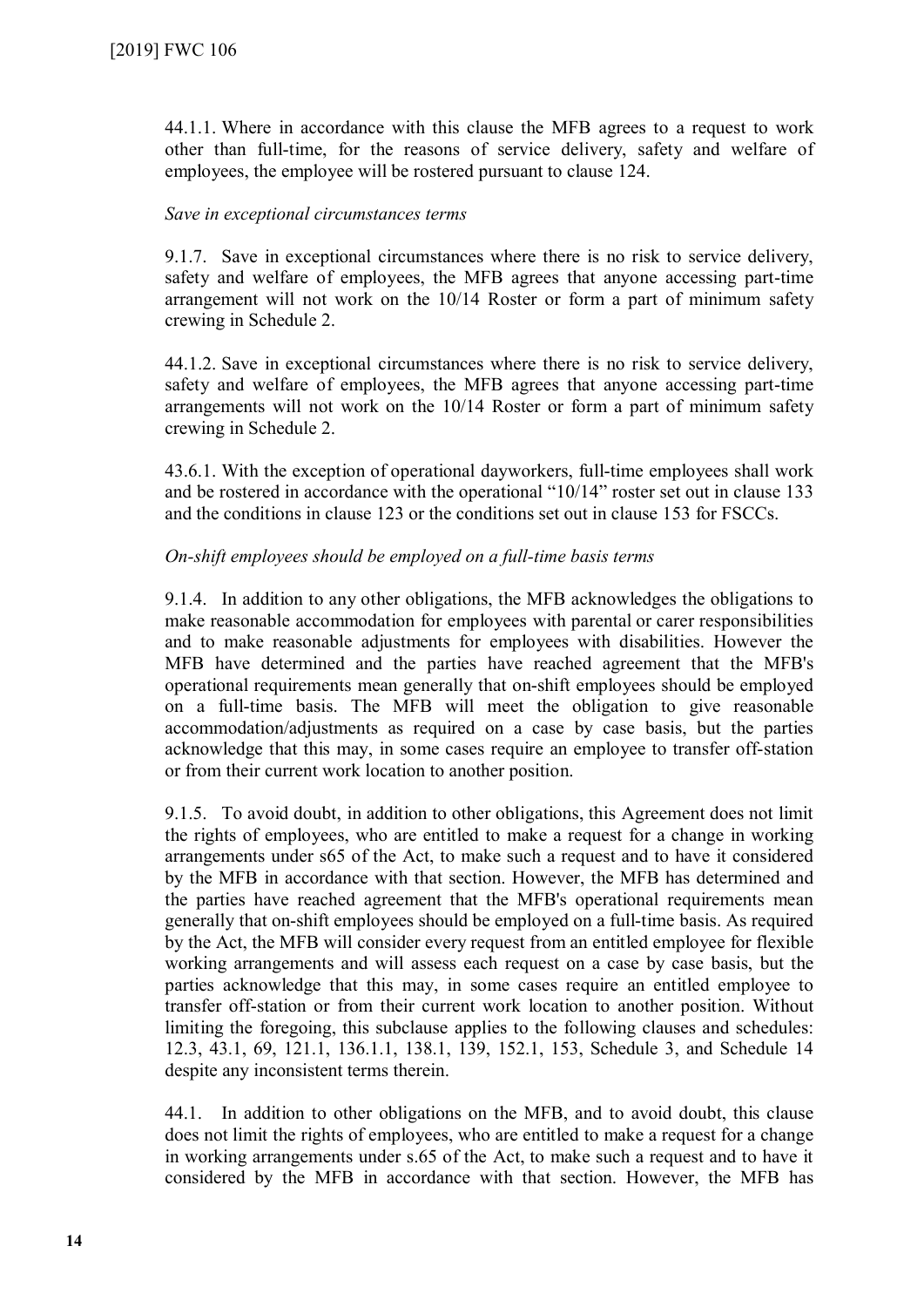determined and the parties have reached agreement that MFBs operational requirements mean generally that on-shift employees should be employed on a fulltime basis. As required by the Act, the MFB will consider every request from an entitled employee for flexible working arrangements and will assess each request on a case-by-case basis, but the parties acknowledge that this may in some cases require an entitled employee to transfer off station or from their current work location to another position.

**[55]** The second category includes terms identified above that are said to relegate part-time employees to administrative duties which has the consequential effect of limiting career progression and denying other benefits. These latter terms are:

#### *Classification progression contingent on firefighting duties terms*

12.3.1. **Recruit Firefighter (C)** means a probationary Firefighter, who is undertaking the MFESB recruit firefighter training course.

12.3.2. **Firefighter Level 1 (C)** means a Firefighter who has completed the MFESB recruit firefighter training course in accordance with the training framework at schedule 3. Firefighter Level 1 (C) employees who have successfully completed the MFESB recruit firefighter training course shall be engaged in the duties of a Firefighter Level 1 (C) in accordance with the classification description for Firefighter Level 1 (C) (schedule 12).

12.3.3. **Firefighter Level 2 (C)** means a Firefighter who has completed the MFESB recruit firefighter course and has completed twelve months service with the MFESB and all MFESB Firefighter Level 1 (C) modules.

12.3.4. **Firefighter Level 2 (C)** employees are engaged in the duties of a Firefighter Level 2 (C) in accordance with the classification description for Firefighter Level 2 (C) (schedule 12). The modules and training applicable for progression to this paypoint are contained in the training framework at schedule 3.

12.3.5. **Firefighter Level 3 (C)** means a firefighter who has completed 24 months service with the MFESB and all MFESB Firefighter Level 2 (C) modules.

12.3.6. **Firefighter Level 3 (C)** employees are engaged in the duties of a Firefighter Level 3 (C) in accordance with the classification description for Firefighter (C) (schedule 12). The modules and training applicable for progression to this paypoint are contained in the training framework at schedule 3.

12.3.7. **Qualified Firefighter (C)** means a firefighter who has completed a minimum of 36 months service with the MFESB, all MFESB Firefighter Level 3 modules and possesses the Certificate of Proficiency.

12.3.8. **Qualified Firefighter (C)** employees are engaged in the duties of a Qualified Firefighter (C) in accordance with the classification description for Qualified Firefighter (C) (schedule 12). The modules and training applicable for progression to this paypoint are contained in the training framework at schedule 3.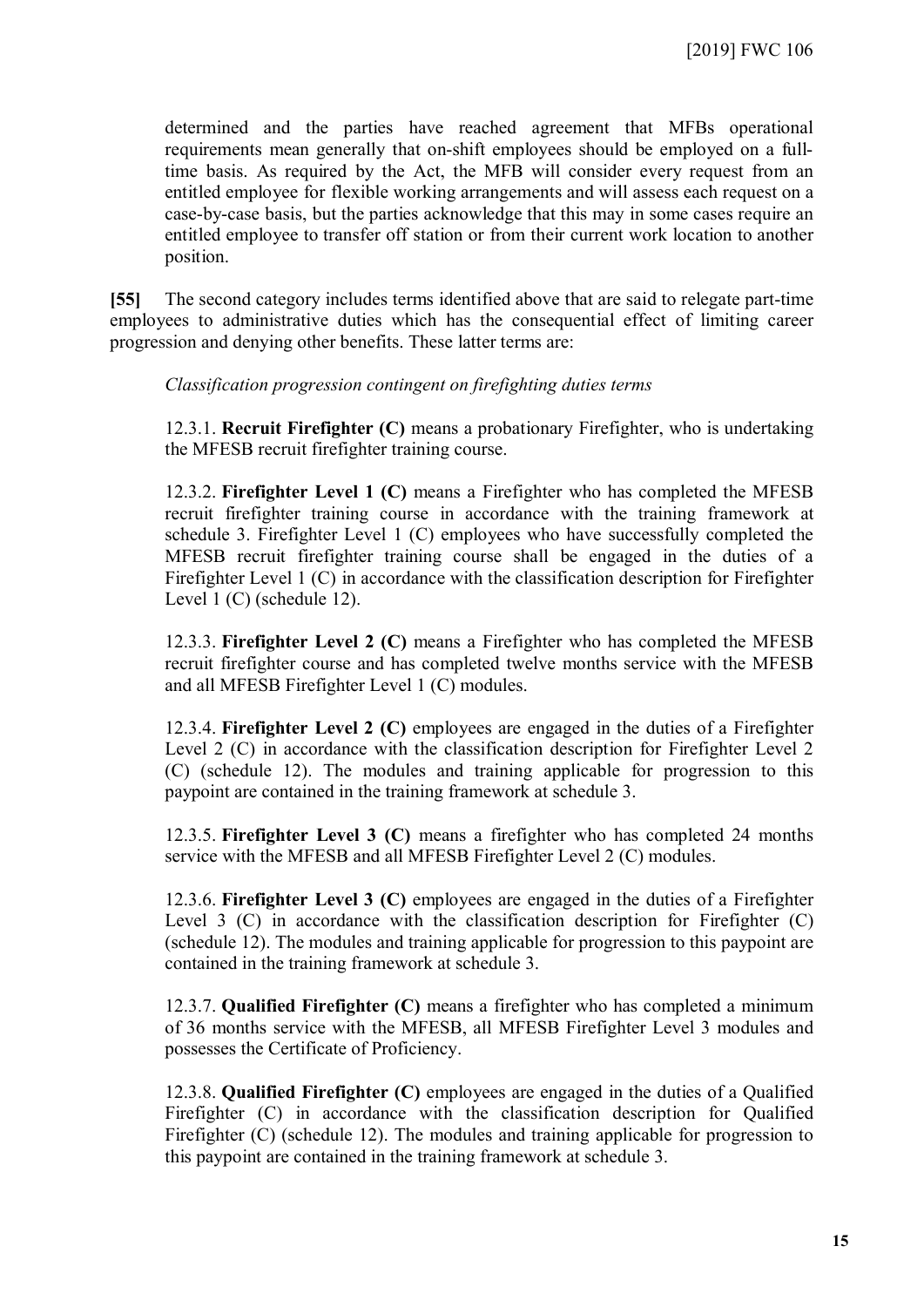12.3.9. **Senior Firefighter (C)** means a firefighter who translates to this paypoint as a result of being a Senior Firefighter in the previous agreement.

12.3.10. **Leading Firefighter (C)** means a firefighter who has completed a minimum of 48 months career firefighting service with the MFESB, has successfully completed all MFESB Firefighter Levels 1, 2 and 3 modules, all MFESB Qualified Firefighter modules, all LFF modules, all Command and control modules and has been a Qualified Firefighter with the MFESB (the LFF requirements). Leading Firefighter (C) employees are engaged in the duties of a Leading Firefighter in accordance with the position description for that classification in SCHEDULE 12.

12.3.11. **Senior Leading Firefighter (C)** means a career firefighter who has completed 5 years' service within the MFB at the classification of Leading Firefighter.

12.3.12. **Station Officer (C)** means an appointed Officer who has completed a minimum of 6 years career firefighting service with the MFESB, with at least 1 year at a minimum classification of Leading Firefighter with the MFESB, and has successfully completed the Station Officer modules and MFESB Station Officer assessment (the SO requirements). Station Officer employees are engaged in the duties of a SO in accordance with the position description for that classification in SCHEDULE 12.

12.3.13. **Senior Station Officer (C)** means an appointed Officer who has completed a minimum of 2 years' service with the MFESB at the Station Officer Level and has successfully completed the Senior Station Officer modules and assessment (the SSO requirements). Senior Station Officer (C) employees are engaged in the duties of a SSO in accordance with the position description for that classification in SCHEDULE 12.

12.3.14 **Commander (C)** means an appointed officer who has completed a minimum of 1 year's service with the MFESB at the SSO Level on shift and a minimum of 1 year's service with the MFESB at the SO or SSO Level in a day duty department and who has successfully completed the Commander modules and assessment (the Commander requirements).Commander employees are engaged in the duties of a Commander in accordance with the position description for that classification in SCHEDULE 5.

12.3.15 **Assistant Chief Fire Officer (C)** means an employee appointed officer who has a minimum of two years' service with the MFESB at the Commander Level and who has successfully completed the ACFO modules and assessment (the ACFO requirements). ACFO employees are engaged in the duties of a ACFO in accordance with the position description for that classification at SCHEDULE 10 – and the functions at SCHEDULE 11.

12.3.16 **Fire Service Communication Controller (C**) means an appointed officer who has completed a minimum of 10 years' service with the MFESB at the Station Officer Level (half of which has been on shift) and has successfully completed the FSCC modules and assessment (the FSCC requirements). FSCC employees are engaged in the duties of a FSCC in accordance with the position description for that classification at SCHEDULE 8.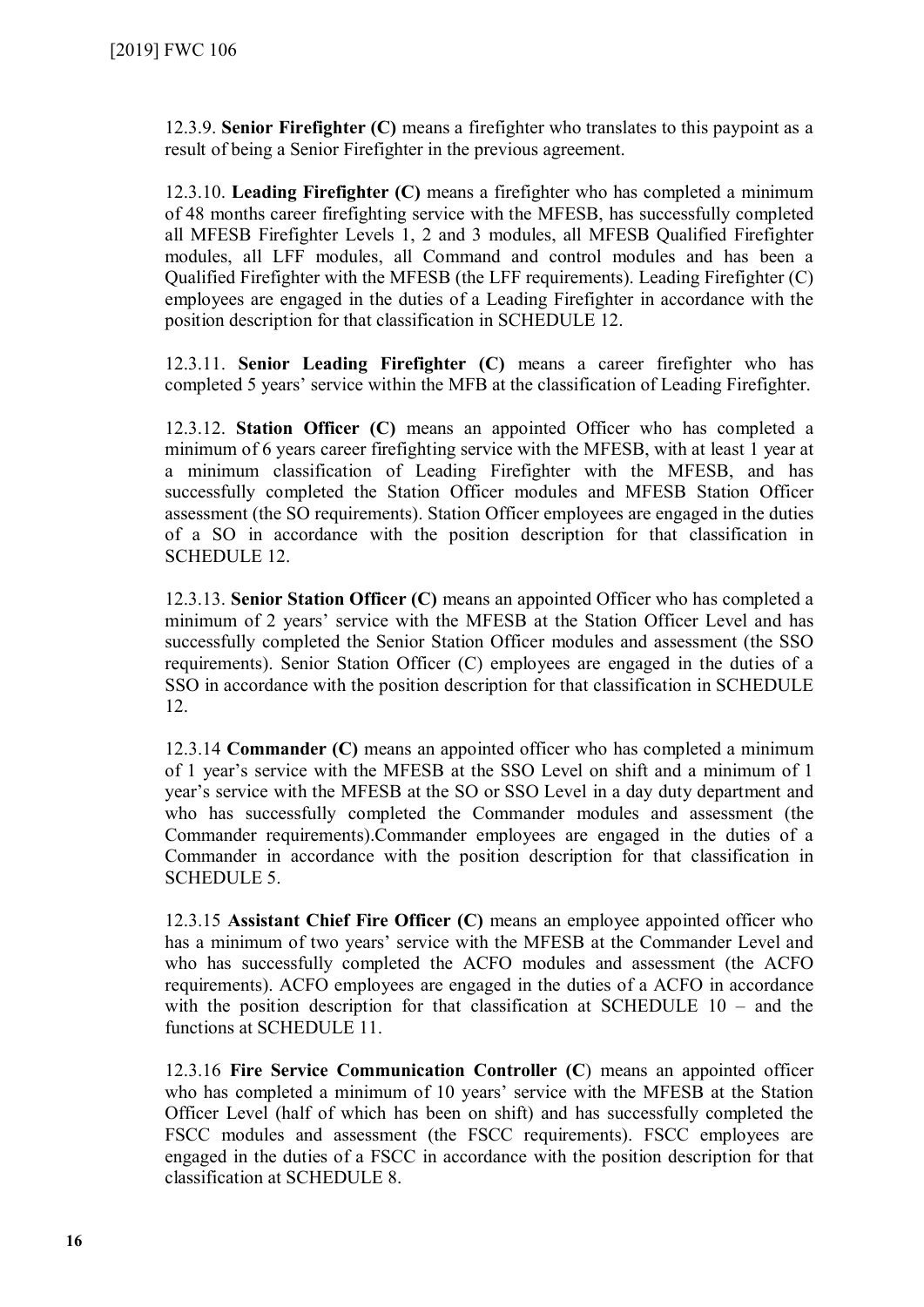12.3.17. **Senior Fire Service Communication Controller** means a Fire Service Communication Controller who has completed 12 months service within the MFB at the classification of FSCC. Where this agreement refers to a FSCC, it shall be taken to include Senior FSCC, unless the context requires otherwise.

*Terms that make benefits only available to employees of certain classifications* 

41.1. Employees to whom this agreement applies shall not be permitted, or required, to undertake a secondment to another organisation except in accordance with the secondment programme in SCHEDULE 13.

41.3.2. The agreed secondment program will only be for employees that hold the rank of Leading Firefighter or above.

136.1.1. The MFB will not appoint a person to a position of instructor, and no person may hold a position of instructor, unless that person is an operational employee who holds a MFB firefighting stream rank referred to in clause 12.3.10.

**[56]** The third category includes terms that are said to make no provision for a part-time employee to be an FSCC or Senior FSCC. These terms are:

152.1. FSCCs will work in accordance with clause 43 and where applicable clause 153.

152.2. The ordinary working hours for employees shall be 38 per week, over a cycle of eight weeks for which the roster of hours and leave operates. Employee's shall be rostered and worked an average of 42 hours per week, two of which hours shall be overtime work and paid for as such and the remaining two hours shall be taken as accrued leave, in accordance with the roster laid down for this purpose.

43.6.1. With the exception of operational dayworkers, full-time employees shall work and be rostered in accordance with the operational "10/14" roster set out in clause 133 and the conditions in clause 123 or the conditions set out in clause 153 for FSCCs.

43.6.2. Full-time operational dayworkers (professional firefighters who are not working on a roster referred to in 43.6.1) shall work and be rostered in accordance with the special administrative duties roster set out in clause 135.

**[57]** The fourth category includes terms that are said to require the agreement of the UFU for part-time employment. These terms are:

43.3. The MFB will not employ an employee on a part-time or casual basis, and no employee may hold a position on such a basis, unless in each case there is agreement between all parties on a case by case basis (agreement is required for each employee).

43.4. This clause is subject to the rights of employees to work in a non- station based position pursuant to clause 44 below.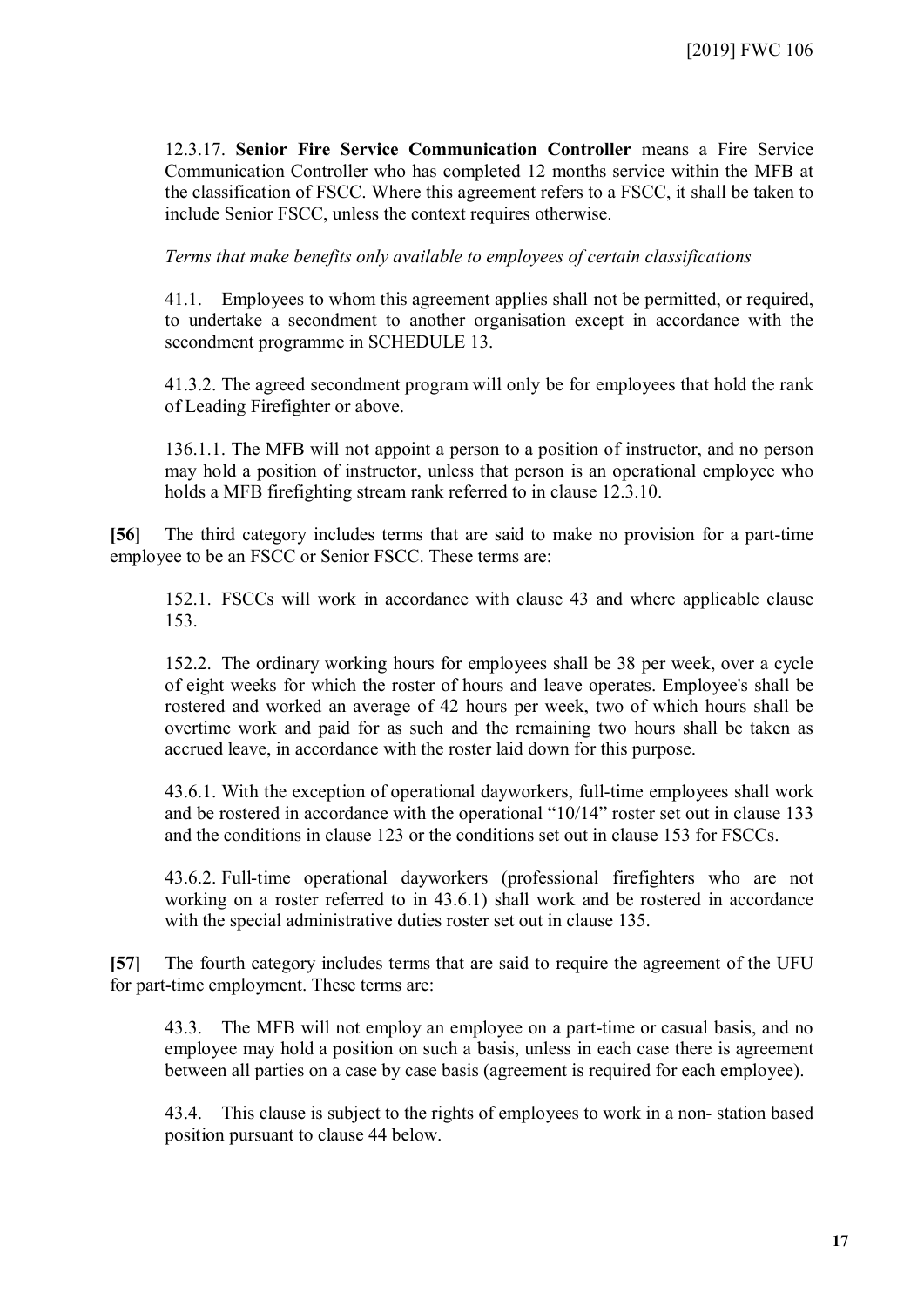138.4 The MFB will not employ an employee on a part-time or casual basis, and no employee may hold a position on such a basis, unless in each case there is agreement between all parties on a case by case basis (agreement is required for each employee).

43.6.3. Where part-time employment is agreed, part-time operational dayworkers will:

a) work and be rostered on hours negotiated and agreed in writing between the MFB the employee and the UFU that, on average are less than 42 hours per week. These hours may be worked over a 5 day cycle and may include evening or weekend work;

138.4.1. Where part-time employment is agreed, part-time operational dayworkers will:

a) work and be rostered on hours negotiated and agreed in writing between the MFB the employee and the UFU that, on average are less than 38 hours per week. These hours may be worked over a 5 day cycle and may include evening or weekend work;

…

**[58]** The fifth category includes terms that are said to impose imposts on the MFB in relation to part-time employees. That is, they act as a disincentive to part-time employment by adding additional costs to be borne by the MFB if an employee is engaged on a part-time basis. These terms are:

#### *Insecure work allowance*

43.5. Employees other than full time employees shall have access to all terms and conditions under this agreement on a pro rata basis and shall receive an insecure work allowance of 25% of their annual wage.

138.2 Employees other than full time employees shall have access to all terms and conditions under this agreement on a pro rata basis and shall receive an insecure work allowance of 25% of their annual wage.

#### *Special administrative duties allowance*

43.6. Employees shall have their normal hours of work arranged in the following manner:

. . .

b) Be paid special administrative duties allowance not at a pro rata rate; and

85.16.1. Employees rostered for Special Administrative Duties shall receive an allowance in accordance with Schedule 4 Allowances whilst so rostered. Special Administrative Duties shall include all rostered duty in all MFB departments including but not limited to Training and Education, Fire Safety and Administrative areas of Operations as well as the rosters of all day work personnel on OSG.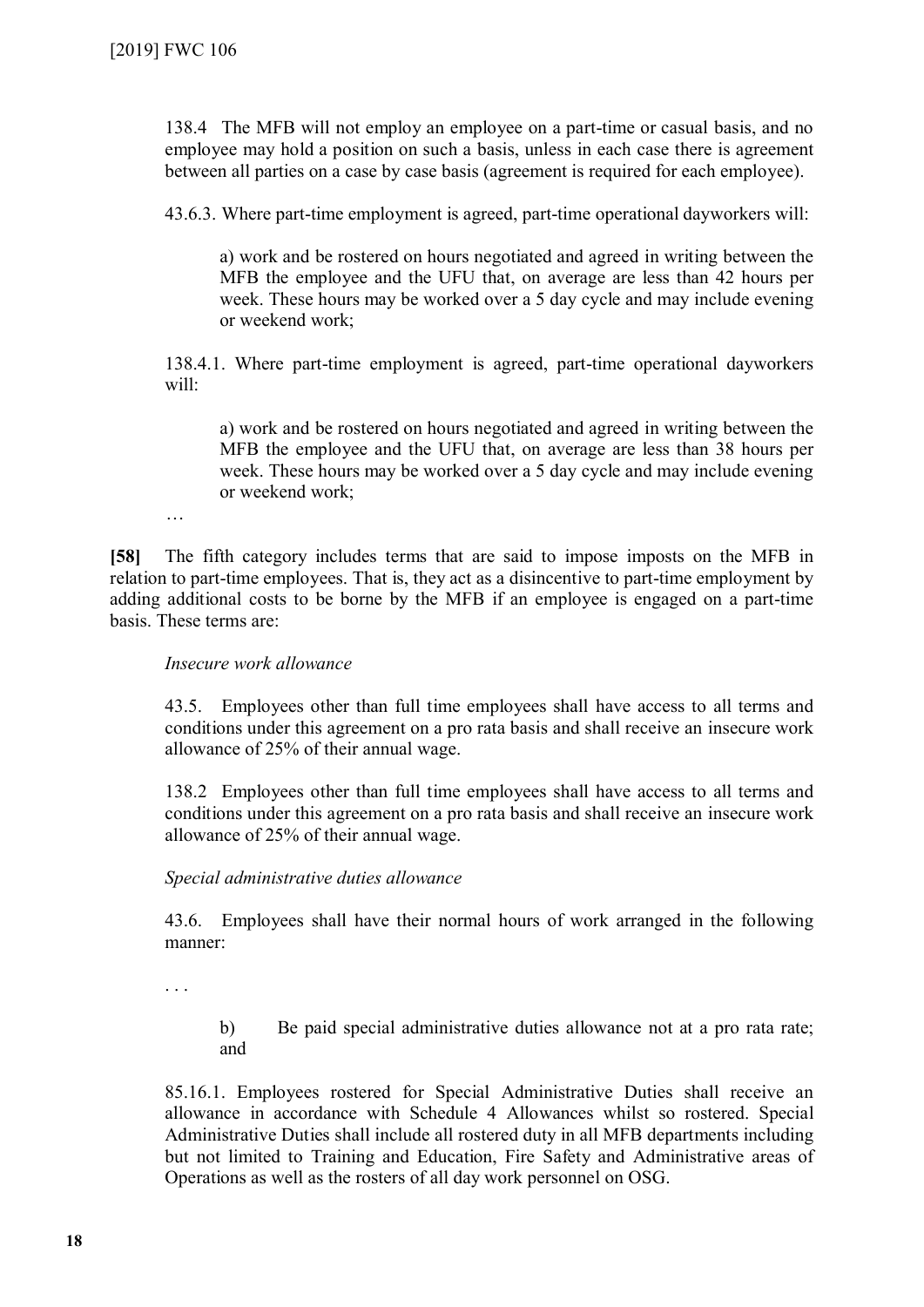138.4.1. Where part-time employment is agreed, part-time operational dayworkers will:

. . .

b) Receive special administrative duties allowance not at a pro rata rate; and

…

**[59]** The final category contains a term that is said to constrain access to certain NES entitlements. This term is:

44.3.1. An employee must provide appropriate evidence of their entitlement under the Act in the form of a statutory declaration, copies of which will be provided to the UFU and MFB.

**[60]** I take the reference to "their entitlement under the Act" in clause 44.3.1 to mean establishing an employee's entitlement to make a request under s.65(1) by reference to, *inter alia*, the application of the circumstances in s.65(1A) to the employee.

**[61]** As I have already noted, the criticism of this provision is in essence one concerned with whether it contravenes s.55 of the Act. If it does, the term is to that extent of no effect in the same way that a term that is caught be s.195 is of no effect.<sup>[17](#page-18-0)</sup> I will deal with this issue later in this decision.

**[62]** The VEOHRC argues that any clause of the Agreement that:

- requires a person to work full-time or prevents the person from working part-time;
- restricts, or attaches conditions to, the ability of an employee to work, or seek to work part-time; or
- affords less favourable treatment to an employee because the employee works, or seeks to work part-time;

indirectly discriminates against those who have the status or attribute of being female, a parent, a carer or being older or of having family responsibilities or a disability.<sup>[18](#page-18-1)</sup>

**[63]** The Minister contends that the terms are discriminatory against women and employees with family and carer's responsibilities because the terms have the effect that:

- 1. Part-time employees are not permitted to perform operational firefighter duties, save in exceptional circumstances;
- 2. Part-time employees are relegated to administrative duties and are impeded in career progression and precluded from other benefits;
- 3. There is no provision for part-time FSCCs and Senior FSCCs;

<span id="page-18-0"></span><sup>17</sup> *Fair Work Act 2009* (Cth) ss.56 and 253(1)(b)

<span id="page-18-1"></span><sup>&</sup>lt;sup>18</sup> Outline of Submissions of the Victorian Equal Opportunity and Human Rights Commission dated 22 June 2018 at [22]-[24]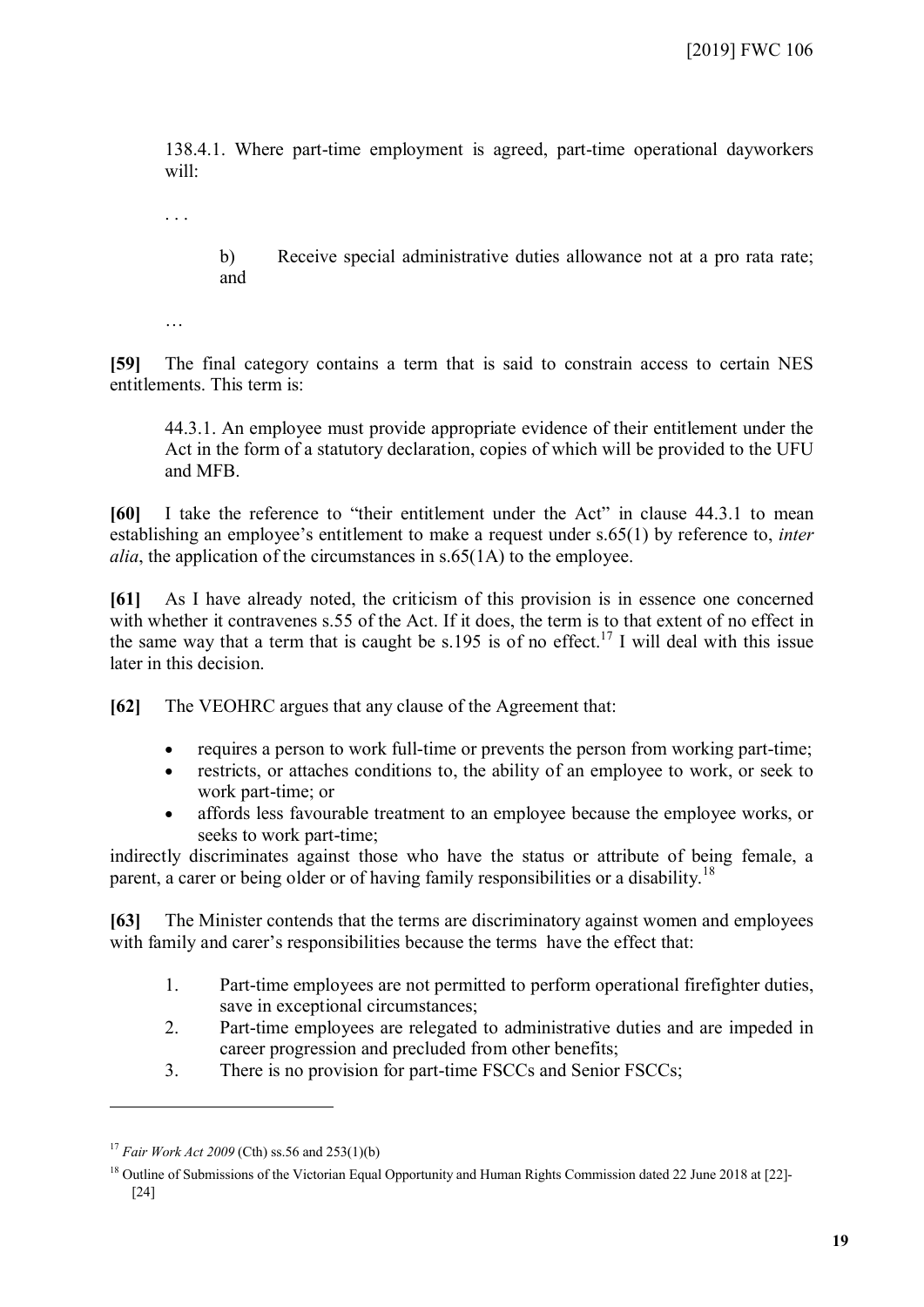- 4. Employees are required to provide a statutory declaration evidencing their entitlement under s.65 of the Act;
- 5. Part-time employees require UFU agreement to work part-time; and
- 6. There is an impost imposed on the MFB for part-time employees.

# *4.1.2 Meaning of "discriminates" in s.195*

**[64]** Section 195 of the Act provides:

# **195 Meaning of discriminatory term**

*Discriminatory term* 

(1) A term of an enterprise agreement is a *discriminatory term* to the extent that it discriminates against an employee covered by the agreement because of, or for reasons including, the employee's race, colour, sex, sexual orientation, age, physical or mental disability, marital status, family or carer's responsibilities, pregnancy, religion, political opinion, national extraction or social origin.

*Certain terms are not discriminatory terms* 

(2) A term of an enterprise agreement does not discriminate against an employee:

(a) if the reason for the discrimination is the inherent requirements of the particular position concerned; or

(b) merely because it discriminates, in relation to employment of the employee as a member of the staff of an institution that is conducted in accordance with the doctrines, tenets, beliefs or teachings of a particular religion or creed:

(i) in good faith; and

(ii) to avoid injury to the religious susceptibilities of adherents of that religion or creed.

(3) A term of an enterprise agreement does not discriminate against an employee merely because it provides for wages for:

(a) all junior employees, or a class of junior employees; or

(b) all employees with a disability, or a class of employees with a disability; or

(c) all employees to whom training arrangements apply, or a class of employees to whom training arrangements apply.

**[65]** The words "discriminatory term", "discriminates", "discriminates against" or "discriminates between" used variously in the Act are not defined. Ascertaining their meaning thus becomes a matter of statutory construction. Before dealing with the competing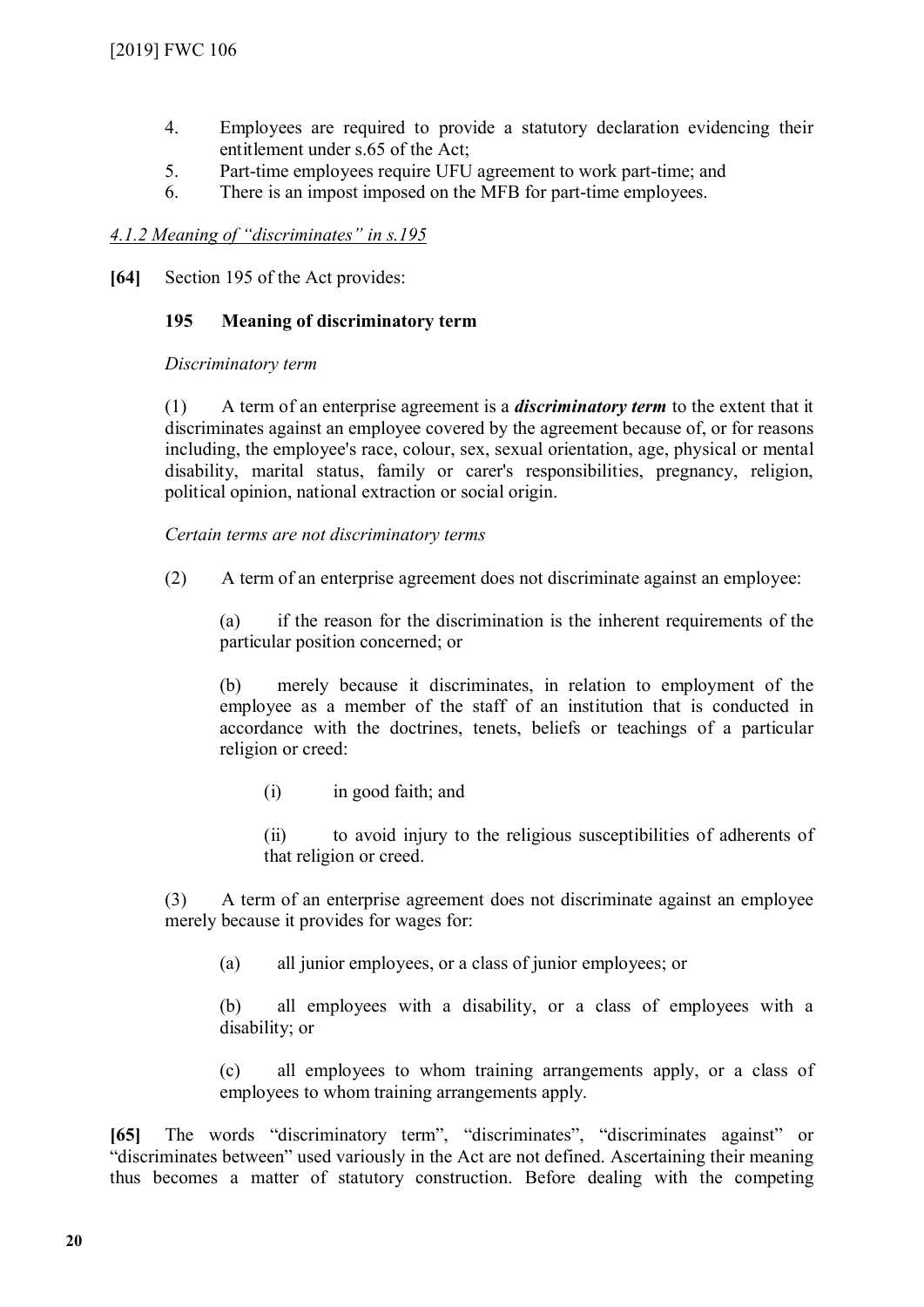contentions of the parties as to the meaning of those words, it is convenient to summarise the principles of statutory construction to be applied.

**[66]** The task of ascribing meaning to the words of the statute is concerned with interpreting the relevant statutory provision(s) consistently with the intended purpose or objects of the legislature as disclosed by the text of the statute and begins with an examination of the ordinary grammatical meaning of the words used in the context of the statute as a whole in which they appear. This point was made clear in the joint judgment of McHugh, Gummow, Kirby and Hayne JJ in *Project Blue Sky Inc & Ors v Australian Broadcasting Authority* [19](#page-20-0) wherein their Honours said:

"The primary object of statutory construction is to construe the relevant provision so that it is consistent with the language and purpose of all the provisions of the statute. The meaning of the provision must be determined "by reference to the language of the instrument viewed as a whole". In *Commissioner for Railways (NSW) v Agalianos*, Dixon CJ pointed out that "the context, the general purpose and policy of a provision and its consistency and fairness are surer guides to its meaning than the logic with which it is constructed". Thus, the process of construction must always begin by examining the context of the provision that is being construed."<sup>[20](#page-20-1)</sup> [Footnotes omitted]

**[67]** The point was also made long ago, as is clear from the following passage of the judgment of Dixon J (as he was then) in *R v Wilson; Ex parte Kisch*: [21](#page-20-2)

"The rules of interpretation require us to take expressions in their context, and to construe them with proper regard the subject matter with which instrument deals and the objects it seeks to achieve, so as to arrive at the meaning attached to them by those who use them." $^{22}$  $^{22}$  $^{22}$ 

**[68]** A summary of the relevant principles is contained in the joint judgment of Hayne, Heydon, Crennan and Kiefel JJ in *Alcan (NT) Alumina Pty Ltd v Commissioner of Territory Revenue*<sup>[23](#page-20-4)</sup> as follows:

"This court has stated on many occasions that the task of statutory construction must begin with a consideration of the text itself. Historical considerations and extrinsic materials cannot be relied on to displace the clear meaning of the text. The language which has actually been employed in the text of legislation is the surest guide to legislative intention. The meaning of the text may require consideration of the context, which includes the general purpose and policy of a provision, in particular the mischief it is seeking to remedy."<sup>[24](#page-20-5)</sup> [Footnotes omitted]

<span id="page-20-0"></span><sup>19</sup> (1998) 194 CLR 355

<span id="page-20-2"></span><span id="page-20-1"></span> $20$  Ibid at [69]

<sup>21</sup> (1934) 52 CLR 234

<span id="page-20-3"></span> $22$  Ibid at 244

<span id="page-20-4"></span><sup>&</sup>lt;sup>23</sup> [2009] HCA 41; (2009) 239 CLR 27

<span id="page-20-5"></span> $24$  Ibid at [47]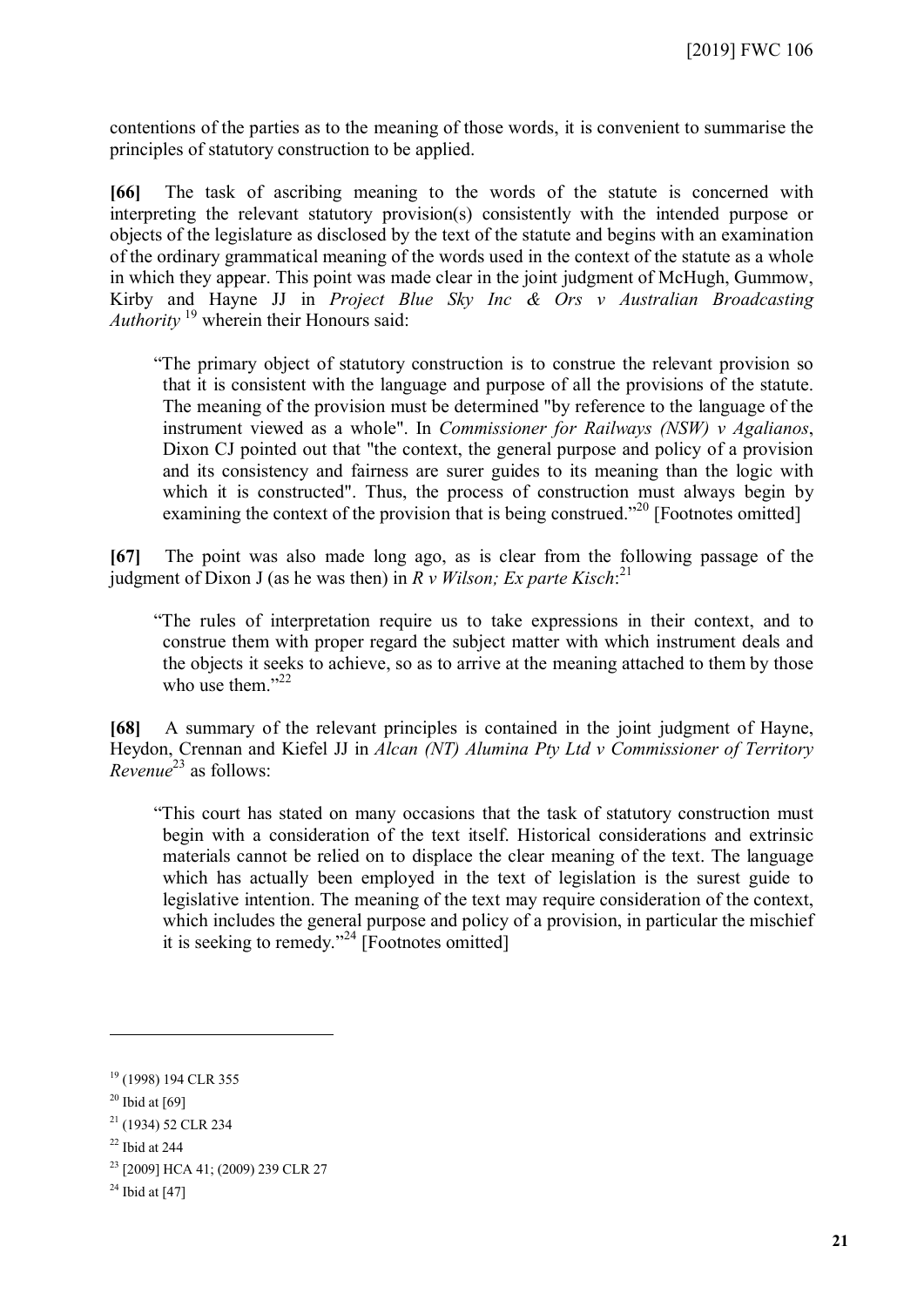**[69]** In the same case*,* French CJ observed:

"The starting point in consideration… is the ordinary and grammatical sense of the statutory words to be interpreted having regard to their context and the legislative purpose… In so saying, it must be accepted that context and legislative purpose will cast light upon the sense in which the words of the statute are to be read. Context is here used in a wide sense referable, inter alia, to the existing state of the law and the mischief which the statute was intended to remedy."<sup>[25](#page-21-0)</sup> [Footnotes omitted]

**[70]** More recently, the High Court has set out the approach to be applied to issues of statutory construction in *SZTAL v Minister for Immigration and Border Protection*.<sup>[26](#page-21-1)</sup> In their joint judgment, Kiefel CJ, Nettle and Gordon JJ said:

"The starting point for the ascertainment of the meaning of a statutory provision is the text of the statute whilst, at the same time, regard is had to its context and purpose. Context should be regarded at this first stage and not at some later stage and it should be regarded in its widest sense. This is not to deny the importance of the natural and ordinary meaning of a word, namely how it is ordinarily understood in discourse, to the process of construction. Considerations of context and purpose simply recognise that, understood in its statutory, historical or other context, some other meaning of a word may be suggested, and so too, if its ordinary meaning is not consistent with the statutory purpose, that meaning must be rejected."<sup>[27](#page-21-2)</sup> [Footnotes omitted]

**[71]** In the same case Gageler J observed:

"Mason J said in *K & S Lake City Freighters Pty Ltd v Gordon & Gotch Ltd* ((1985) 157 CLR 309 at 315):

"Problems of legal interpretation are not solved satisfactorily by ritual incantations which emphasize the clarity of meaning which words have when viewed in isolation, divorced from their context. The modern approach to interpretation insists that the context be considered in the first instance, especially in the case of general words, and not merely at some later stage when ambiguity might be thought to arise."

Drawing on that statement, and its antecedents, Brennan CJ, Dawson, Toohey and Gummow JJ said in *CIC Insurance Ltd v Bankstown Football Club Ltd* (CLR 384 at 408):

"[T]he modern approach to statutory interpretation (a) insists that the context be considered in the first instance, not merely at some later stage when ambiguity might be thought to arise, and (b) uses 'context' in its widest sense to include such things as the existing state of the law and the mischief which, by legitimate means such as those just mentioned, one may discern the statute was intended to remedy."

<span id="page-21-0"></span> $25$  Ibid at [4]

<span id="page-21-1"></span><sup>26</sup> [2017] HCA 34; (2017) ALR 405

<span id="page-21-2"></span> $27$  Ibid at [14]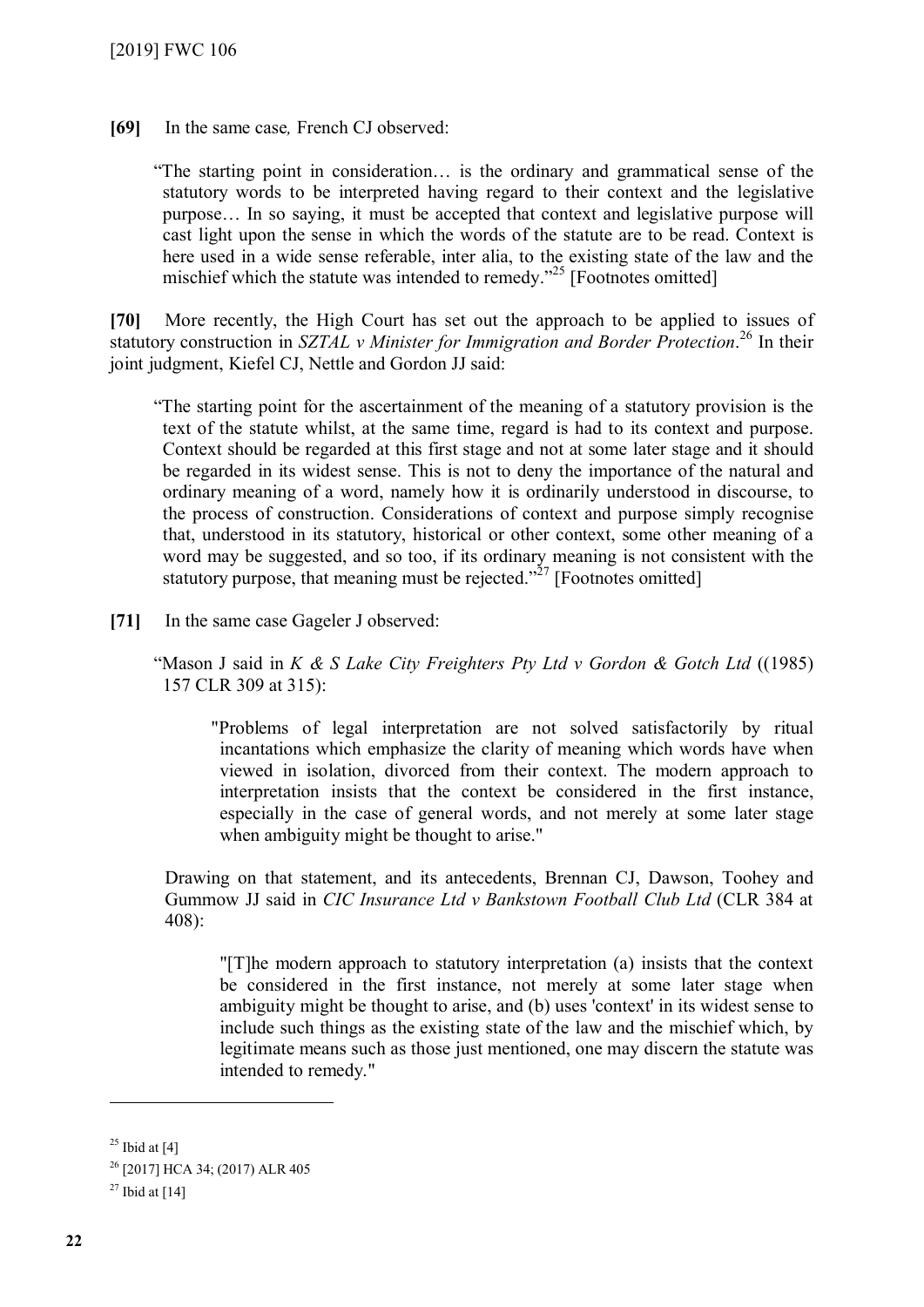Both of those passages have been "cited too often to be doubted". Their import has been reinforced, not superseded or contradicted, by more recent statements emphasising that statutory construction involves attribution of meaning to statutory text. The task of construction begins, as it ends, with the statutory text. But the statutory text from beginning to end is construed in context, and an understanding of context has utility "if, and in so far as, it assists in fixing the meaning of the statutory text".

The constructional choice presented by a statutory text read in context is sometimes between one meaning which can be characterised as the ordinary or grammatical meaning and another meaning which cannot be so characterised. More commonly, the choice is from "a range of potential meanings, some of which may be less immediately obvious or more awkward than others, but none of which is wholly ungrammatical or unnatural", in which case the choice "turns less on linguistic fit than on evaluation of the relative coherence of the alternatives with identified statutory objects or policies".

Integral to making such a choice is discernment of statutory purpose. The unqualified statutory instruction that, in interpreting a provision of a Commonwealth Act, "the interpretation that would best achieve the purpose or object of the Act (whether or not that purpose or object is expressly stated in the Act) is to be preferred to each other interpretation" "is in that respect a particular statutory reflection of a general systemic principle"."<sup>[28](#page-22-0)</sup> [Footnotes omitted]

**[72]** These principles were also recently considered by a Full Court of the Federal Court of Australia in *WorkPac Pty Ltd v Skene*[29](#page-22-1) (*Skene*) wherein the Court said:

"…Ordinarily, the meaning of an undefined expression is discerned by reference to the language of the Act viewed as a whole. As French CJ, Hayne, Kiefel, Gageler and Keane JJ said in *Thiess v Collector of Customs* [2014] HCA 12; (2014) 250 CLR 664 at [22], the task of statutory construction involves the attribution of meaning to statutory text. It is a task which must begin with the consideration of the text itself, but the meaning of the text must be construed by reference to context and legislative purpose of the provision. Similar guidance emphasising the need to discern the statutory purpose of a provision was given by Kiefel CJ, Nettle and Gordon JJ in *SZTAL v Minister for Immigration and Border Protection* [2017] HCA 34 at [39] where their Honours said that "integral" to the making of constructional choices "is discernment of statutory purpose". Similar guidance also is derived from *Alcan (NT) Alumina Pty Ltd v Commissioner of Territory Revenue* [2009] HCA 41; (2009) 239 CLR 27 at [47] (Hayne, Heydon, Crennan and Kiefel JJ)."[30](#page-22-2)

**[73]** Also relevant to a consideration of the statutory context is that the words "discriminates" or "discriminates against" appear in ss.153 and 342 as well as in s.195 of the Act, undefined. A principle of construction, albeit one that may readily be rebutted, is that

<span id="page-22-0"></span><sup>28</sup> Ibid at [35]-[39]

<span id="page-22-2"></span><span id="page-22-1"></span><sup>&</sup>lt;sup>29</sup> [2018] FCAFC 131

 $30$  Ibid at [105]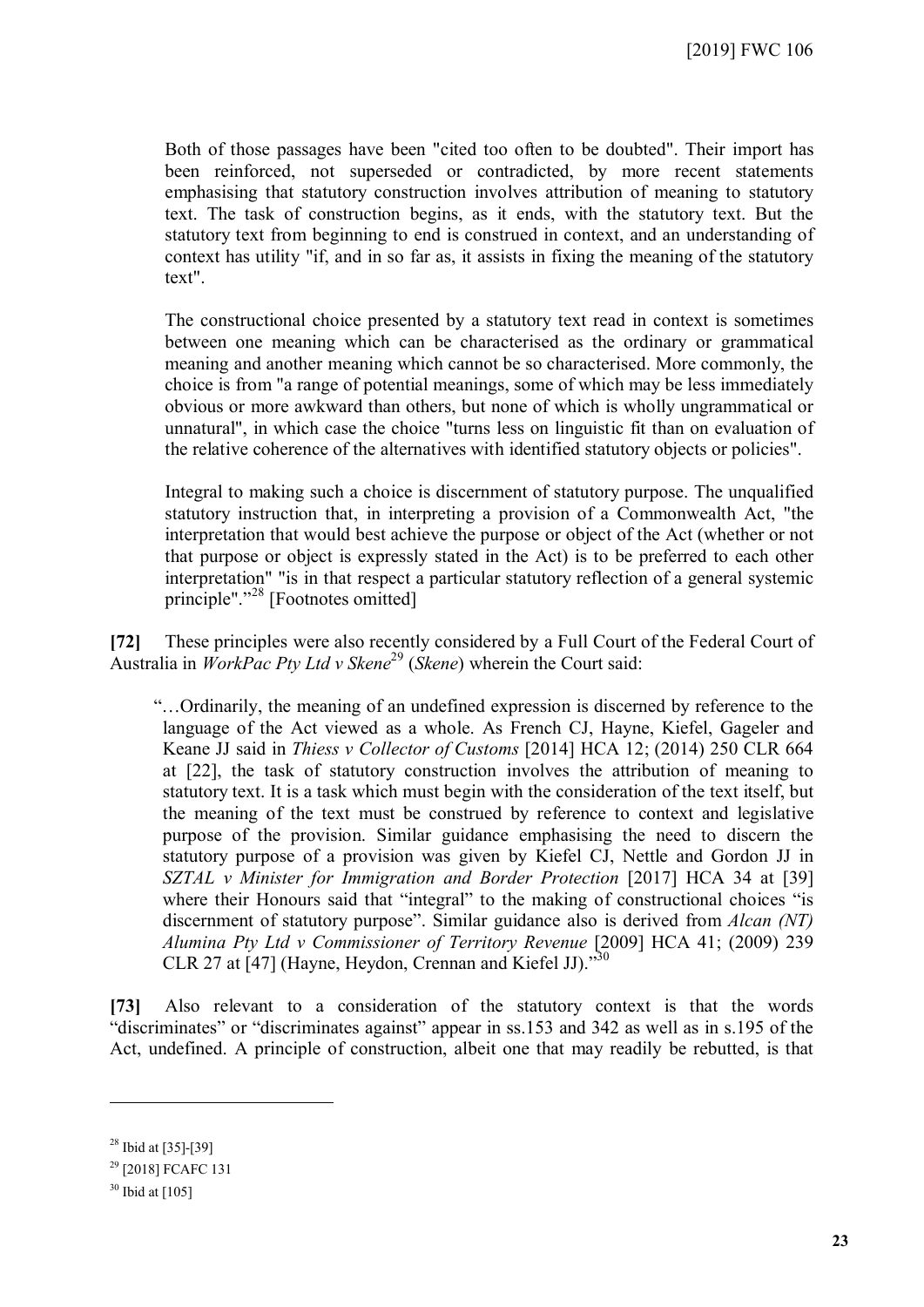words are assumed to be used consistently in legislation. For example in *Craig Williamson Pty Ltd v Barrowcliff, [31](#page-23-0)* Hodges J said the following:

"I think it is a fundamental rule of construction that any document should be construed as far as possible so as to give the same meaning to the same words wherever those words occur in that document, and that that applies especially to an Act of Parliament, and with especial force to words contained in the same section of an Act.<sup>3[32](#page-23-1)</sup>

**[74]** The same point was recently made in *Skene* with the appropriate caution:

"It is ordinarily considered a sound rule of construction that the same word appearing in different parts of a statute should be given the same meaning. Such an assumption is a logical starting point or a sensible working hypothesis, particularly where an expression is used in the same division or in closely proximate provisions of a statute. However, it is not an assumption that is to be rigidly adopted and it may be rebutted where the context, purpose or surrounding text provide reason to do so. Whether the context, purpose or surrounding text so require must be considered on a case by case basis: *Australian Building and Construction Commissioner v Construction, Forestry, Mining and Energy Union (The Laverton North and Cheltenham Premises Case)*  [2018] FCAFC 88 at [3] (Allsop CJ); *Craig Williamson Pty Ltd v Barrowcliff* [1915] VicLawRp 66; [1915] VLR 450 at 452; *Registrar of Titles (WA) v Franzon* [1975] HCA 41; (1975) 132 CLR 611 at [11] (Mason J); *Secretary, Department of Social Security v Copping* [1987] FCA 280; [1987] 73 ALR 343 at 347-348 (Jenkinson J); *Minister for Immigration and Multicultural and Indigenous Affairs v SZAYW* (2005)145 FCR 523 at [14] (Moore J); and *The State of Queensland (Queensland Health) v Chi Forest* [2008] FCAFC 96; (2008) 168 FCR 532 at [41] (Black CJ)."<sup>[33](#page-23-2)</sup>

**[75]** Section 15AA of the *Acts Interpretation Act 1901[34](#page-23-3)* (AI Act) also makes it clear that in interpreting a statute, regard must be had to the purpose or object underlying the statute (whether that purpose or object is expressly stated in the statute or not) and that a construction that would promote its underlying purpose or object is to be preferred to a construction that would not promote that purpose or object.

**[76]** The AI Act also deals, in s.15AB, with the extent and purpose to which extrinsic material may be called upon to aid the interpretation of a statute. In their joint judgment in *CIC Insurance Ltd v Bankstown Football Club Ltd*, [35](#page-23-4) Brennan CJ and Dawson, Toohey and Gummow JJ observed:

"It is well settled that at common law, apart from any reliance upon s 15AB of the *Acts Interpretation Act 1901 (Cth)*, the court may have regard to reports of law reform bodies to ascertain the mischief which a statute is intended to cure. Moreover, the modern approach to statutory interpretation (a) insists that the context be considered in the first instance, not merely at some later stage when ambiguity might be thought to

<span id="page-23-0"></span><sup>&</sup>lt;sup>31</sup> [1915] VLR 450

<span id="page-23-1"></span> $32$  Ibid at 452

<span id="page-23-2"></span><sup>33</sup> [2018] FCAFC 131 at [106]

<span id="page-23-3"></span><sup>34</sup> As in force on 25 January 2009: See s.40A of the Act

<span id="page-23-4"></span><sup>35</sup> (1997) 187 CLR 384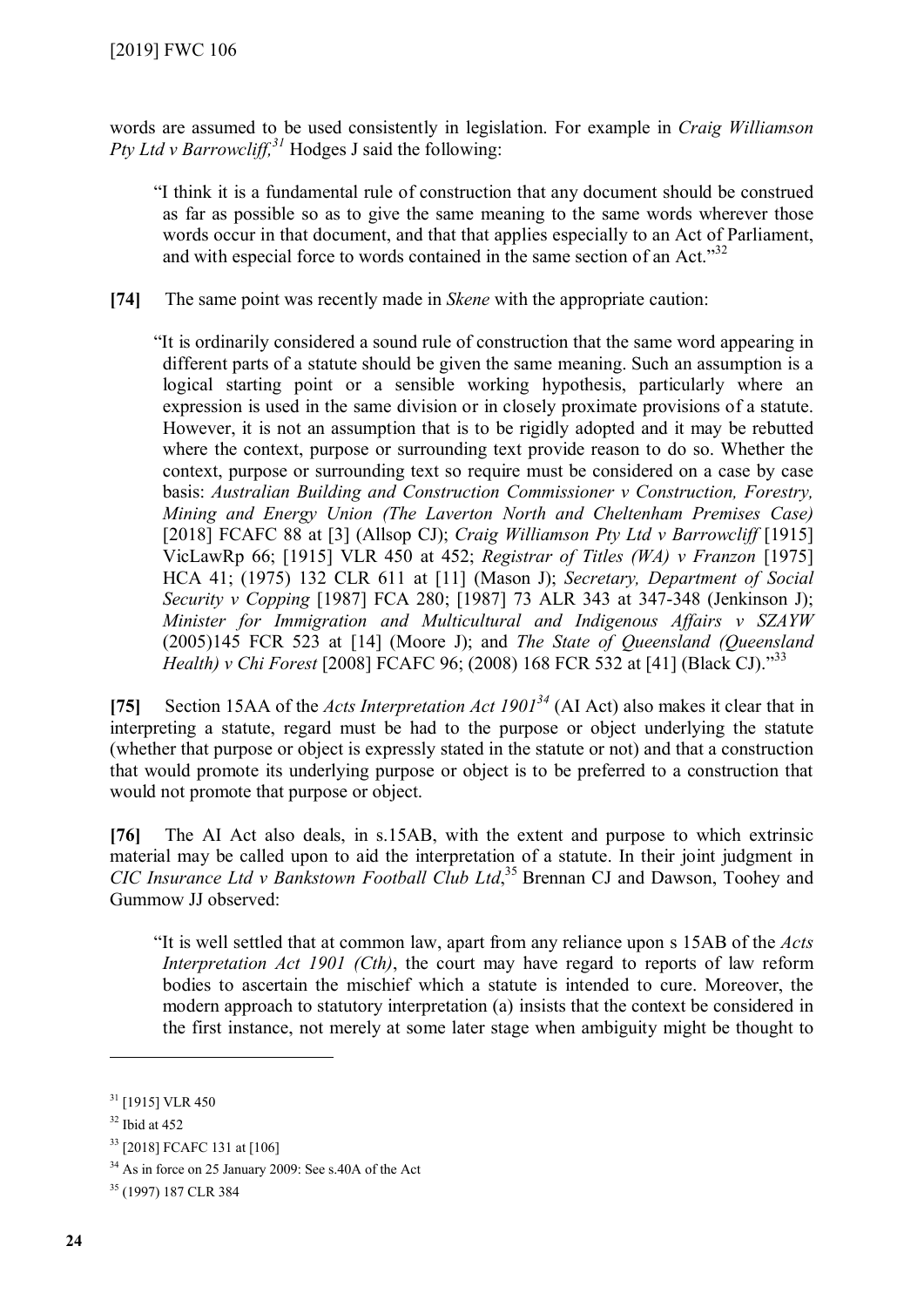arise, and (b) uses "context" in its widest sense to include such things as the existing state of the law and the mischief which, by legitimate means such as those just mentioned, one may discern the statute was intended to remedy. Instances of general words in a statute being so constrained by their context are numerous. In particular, as McHugh JA pointed out in *Isherwood v Butler Pollnow Pty Ltd*, if the apparently plain words of a provision are read in the light of the mischief which the statute was designed to overcome and of the objects of the legislation, they may wear a very different appearance. Further, inconvenience or improbability of result may assist the court in preferring to the literal meaning an alternative construction which, by the steps identified above, is reasonably open and more closely conforms to the legislative intent."[36](#page-24-0) [Footnotes omitted]

**[77]** In *Australian Mines and Metals Association Inc v Construction, Forestry, Maritime, Mining and Energy Union, [37](#page-24-1)* the Full Court of the Federal Court (Allsop CJ, Griffiths and O'Callaghan JJ) noted that some caution is required in selecting and applying the nonstatutory or common law principles to construction. The Full Court said:

"The task of statutory construction can be assisted by a wide range of more specific principles of statutory construction, many of which have been developed by the courts, while others are now expressed in legislation such as the *Acts Interpretation Act 1901* (Cth) (the *AIA*), including ss 15AA and 15AB. Some caution is required in selecting and applying the non-statutory or common law principles. They are not inflexible rules and their application in particular circumstances can be nuanced. Moreover, there can be tension between some of the principles. They are not masters, but should be viewed as servants and tools of analysis in the task of statutory construction.

One of the matters which the plurality and Gageler J highlighted in *SZTAL* is the importance of a purposive approach. Such an approach is also required by s 15AA of the *[AIA](https://jade.io/article/219526)*. It requires the Court, in interpreting a provision of an Act, to prefer an interpretation that would best achieve the purpose or object of the Act (whether or not that purpose or object is expressly stated in the Act) over any other interpretation. That requirement is uncontroversial. In some instances, difficulties can arise in identifying the relevant purpose or object. This is frequently the case, for example, with legislation which reflects the Parliament's balancing of competing and conflicting interests or where the legislation has more than one purpose.

Where there is more than a single legislative purpose, it may be difficult to identify which, if any, of the overarching legislative purposes is apposite to an individual provision. These and other related difficulties were highlighted by Gleeson CJ in *Carr v Western Australia* [2007] HCA 47; 232 CLR 138 (*[Carr](https://jade.io/article/16444)*) at [5] (footnotes omitted):

5. Another general consideration relevant to statutory construction is one to which I referred in *Nicholls v The Queen*. It was also discussed, in relation to a similar legislative scheme, in *Kelly v The Queen*. It concerns the matter of purposive construction. In the interpretation of a provision of an Act, a

<span id="page-24-0"></span><sup>36</sup> Ibid at 408

<span id="page-24-1"></span><sup>37</sup> [2018] FCAFC 223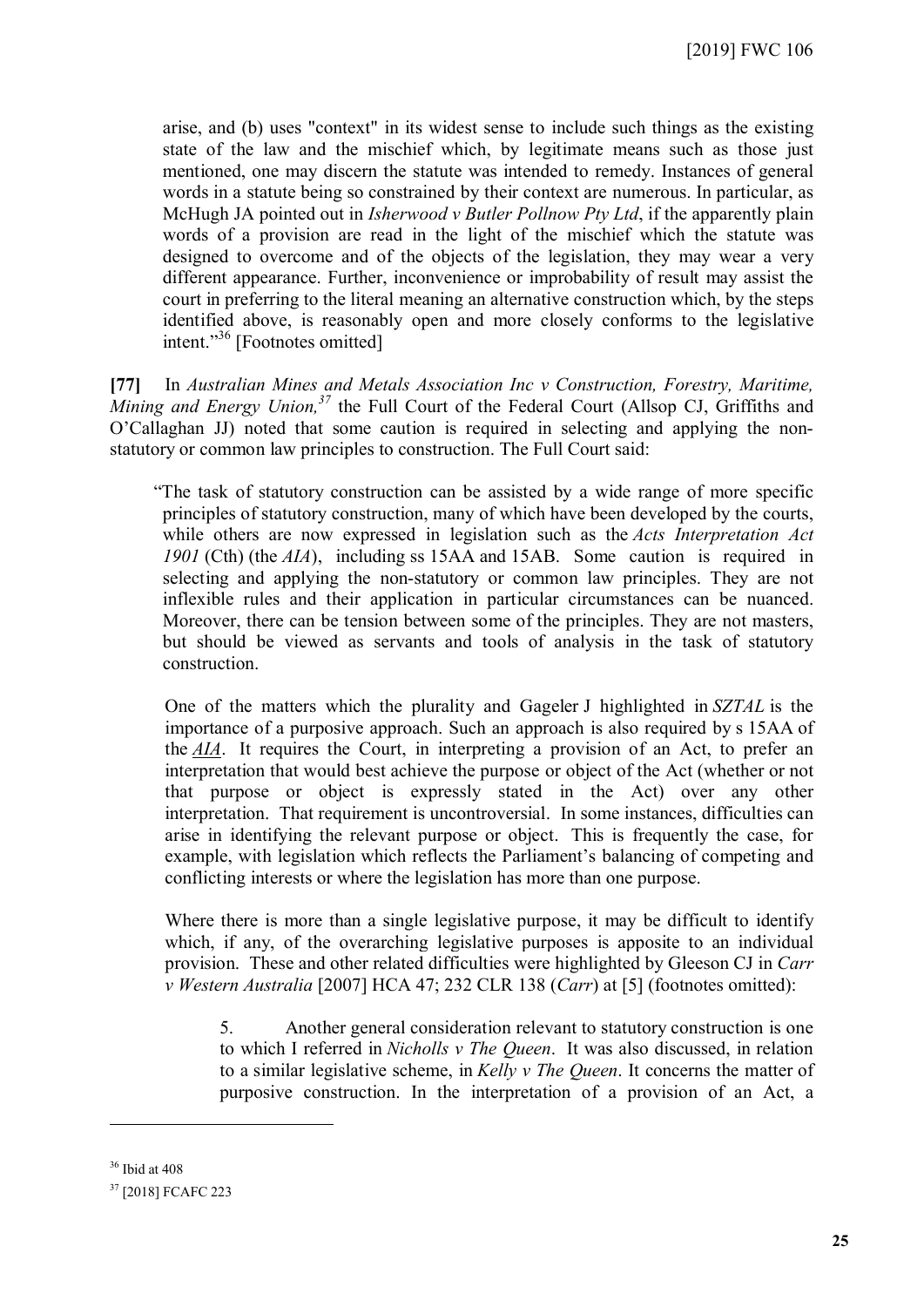construction that would promote the purpose or object underlying the Act is to be preferred to a construction that would not promote that purpose or object. As to federal legislation, that approach is required by s 15AA of the *Acts Interpretation Act 1901* [\(Cth\)](https://jade.io/article/219526) ("the Acts Interpretation Act"). It is also required by corresponding State legislation, including, so far as presently relevant, s 18 of the *Interpretation Act 1984* (WA). That general rule of interpretation, however, may be of little assistance where a statutory provision strikes a balance between competing interests, and the problem of interpretation is that there is uncertainty as to how far the provision goes in seeking to achieve the underlying purpose or object of the Act. Legislation rarely pursues a single purpose at all costs. Where the problem is one of doubt about the extent to which the legislation pursues a purpose, stating the purpose is unlikely to solve the problem. For a court to construe the legislation as though it pursued the purpose to the fullest possible extent may be contrary to the manifest intention of the legislation and a purported exercise of judicial power for a legislative purpose."[38](#page-25-0)

**[78]** Authorities on the meaning of "discriminates" in the context of ss.153 and 342, as well as in other contexts, are considered later below.

**[79]** Additionally, statutory construction principles would allow a broad interpretation of s.195 if, as the Minister and the VEOHRC submit, it is a provision which is beneficial or remedial in purpose.<sup>[39](#page-25-1)</sup> A Full Bench of the Commission considered the approach to construction of remedial or beneficial provisions in *Bowker and Others v DP World Melbourne Limited T/A DP World, Maritime Union of Australia and Others*. [40](#page-25-2) The Full Bench observed:

"The characterisation of these provisions as remedial or beneficial has implications for the approach to be taken to their interpretation. As the majority (per Gibbs CJ, Mason, Wilson and Dawson JJ) observed in *Waugh v Kippen*:

"… the court must proceed with its primary task of extracting the intention of the legislature from the fair meaning of words by which it has expressed that intention, remembering that it is a remedial measure passed for the protection of the worker. It should not be construed so strictly as to deprive the worker of the protection which Parliament intended he should have."

Any ambiguity is to be construed beneficially to give the fullest relief that a fair meaning of its language will allow, provided that the interpretation adopted is 'restrained within the confines of the actual language employed that is fairly open on the words used'. As their Honours Brennan CJ and McHugh J put it in *IW v City of Perth*:

<span id="page-25-0"></span><sup>38</sup> Ibid at [78]-[80]

<span id="page-25-1"></span><sup>&</sup>lt;sup>39</sup> See Minister's Outline of Submissions dated 22 June 2018 at [25] and the Outline of Submissions of the Victorian Equal Opportunity and Human Rights Commission dated 22 June 2018 at [9]

<span id="page-25-2"></span><sup>40</sup> [2014] FWCFB 9227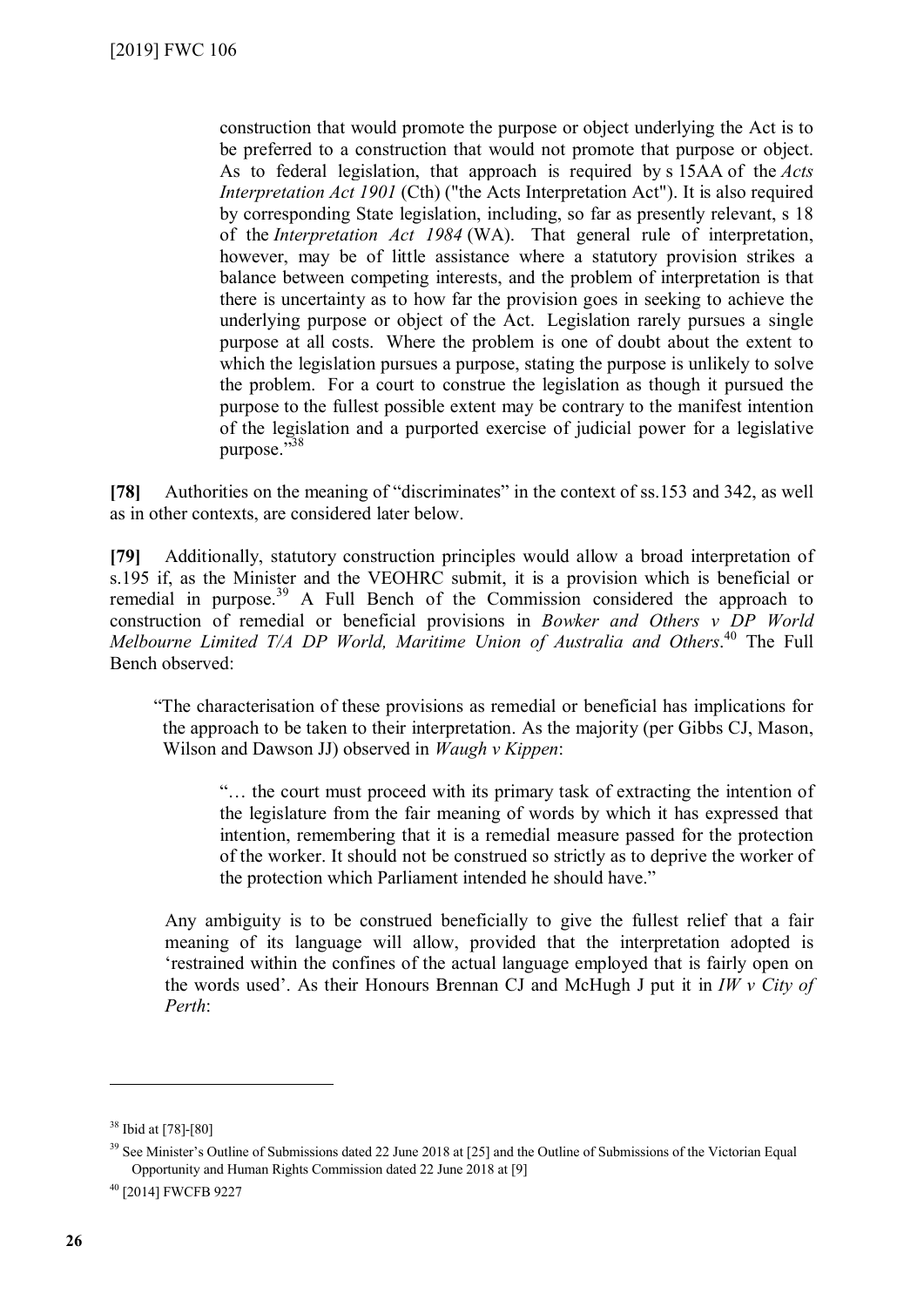"… beneficial and remedial legislation, like the [Equal Opportunity] Act is to be given a liberal construction. It is to be given 'a fair, large and liberal' interpretation rather than one which is 'literal or technical'. Nevertheless, the task remains one of statutory construction. Although a provision of the Act must be given a liberal and beneficial construction, a court or tribunal is not at liberty to give it a construction that is unreasonable or unnatural."

If the words to be construed admit only one outcome then that is the meaning to be attributed to the words. However if more than one interpretation is available or there is uncertainty as to the meaning of the words, such that the construction of the legislation presents a choice, then a beneficial interpretation may be adopted."<sup>[41](#page-26-0)</sup> [Footnotes omitted]

**[80]** These principles of statutory construction are not seriously in contest. Their application to the provisions at issue in this case is quite another matter and the task is not without difficulty.

**[81]** The MFB contends that s.195 does not encompass indirectly discriminatory terms.<sup>[42](#page-26-1)</sup> In the absence of an express definition of the word "discriminates" within the Act, it contends that the construction of s.195 must be approached in the context of its place within a scheme of provisions in the Act which complement State and Territory equal opportunity legislation in limiting the extent to which an agreement might operate with discriminatory effect. $\dot{A}$ 

**[82]** Based on Commonwealth, State and Territory anti-discrimination legislation, the MFB contends that legislatures in the various jurisdictions have separately defined direct and indirect discrimination, or have expressly defined "discriminates against" as encompassing both direct and indirect discrimination.<sup>[44](#page-26-3)</sup> It contends that these legislatures have incorporated an express "reasonableness" exception into definitions of indirect discrimination.<sup>[45](#page-26-4)</sup> It contends therefore that, had Parliament intended s.195 to encompass indirect discrimination, it would have made express provision for this, as it did for s.351 of the Act.<sup>[46](#page-26-5)</sup>

**[83]** The MFB also argues, contrary to the submissions of the Minister noted below, that s.195(3)(c) does not create a carve-out capable of applying to indirect discrimination.<sup>[47](#page-26-6)</sup> That subsection provides that a term of an enterprise agreement does not discriminate against an employee merely because it provides wages for all employees to whom training arrangements apply, or to a class of such employees.

**[84]** The MFB argues in the alternative, that if s.195 extends to indirectly discriminatory terms, it could only extend to terms which necessarily produce, and only produce, a discriminatory outcome.<sup>[48](#page-26-7)</sup> Further, if s.195 so extends, it should be read as not applying to

- <span id="page-26-5"></span> $46$  Ibid at [45]
- <span id="page-26-6"></span> $47$  Ibid at [53]

<span id="page-26-0"></span> $41$  Ibid at [25]-[27]

<span id="page-26-1"></span><sup>&</sup>lt;sup>42</sup> Applicant's outline of submissions dated 13 August 2018 at  $[6(a)]$ 

<span id="page-26-2"></span><sup>43</sup> Ibid at section B.2

<span id="page-26-4"></span><span id="page-26-3"></span><sup>44</sup> Ibid at [41]-[43]

 $45$  Ibid at [44]

<span id="page-26-7"></span><sup>48</sup> Ibid at [131]-[132]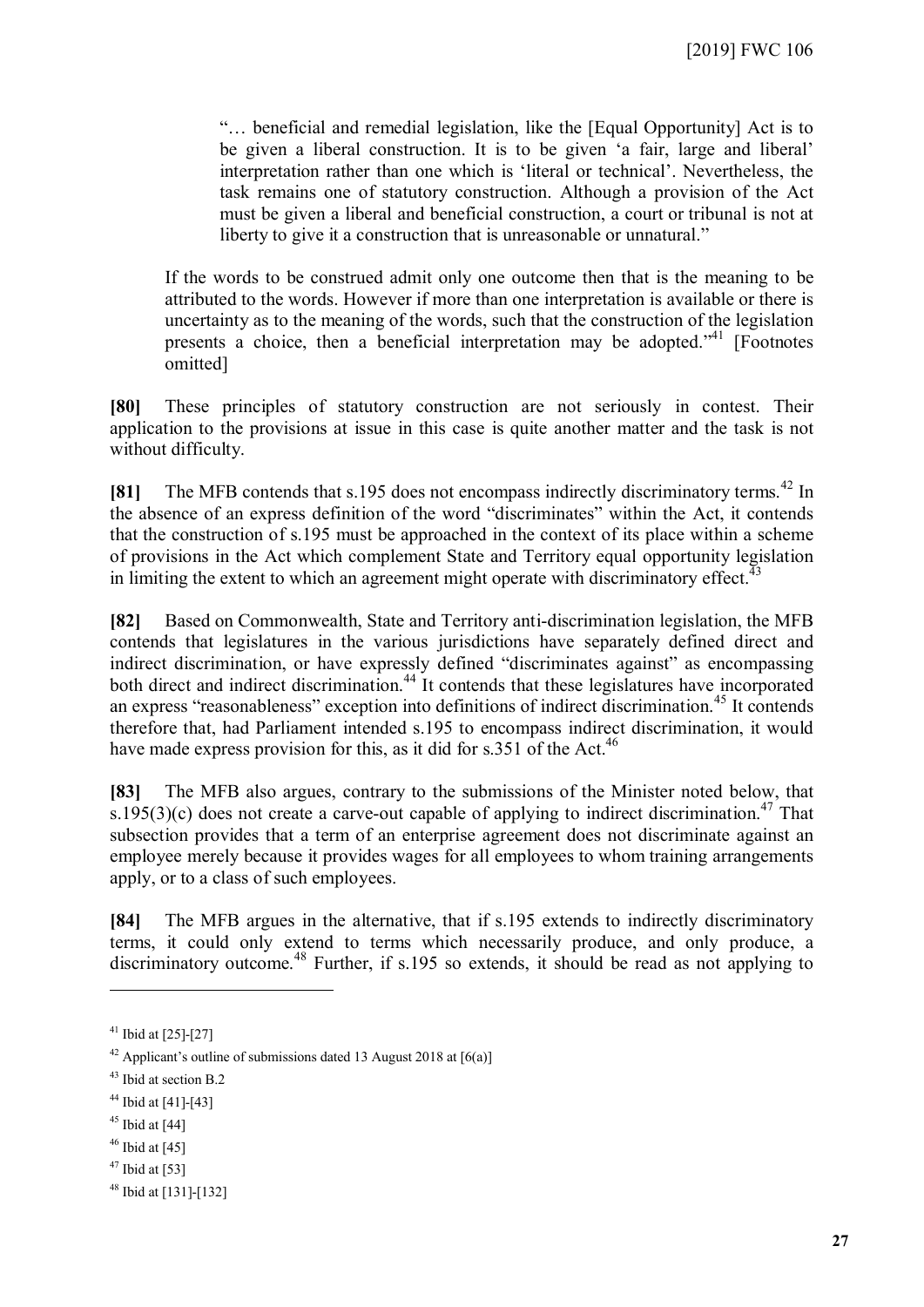terms of the Agreement which impose requirements, conditions or practices that are reasonable or reflect the inherent requirements of the position concerned.<sup>[49](#page-27-0)</sup> It contends that the requirements imposed by the impugned terms are reasonable and reflect the inherent requirements of the position concerned.<sup>[50](#page-27-1)</sup>

**[85]** As a further alternative, the MFB contends that if s.195 encompasses indirect discrimination and does not import a reasonableness test, then the 'inherent requirements' exception in s.195(2) will have to be read broadly, in a manner which effectively equates with the 'reasonableness' exception.<sup>[51](#page-27-2)</sup>

**[86]** Like the MFB, the UFU advances a construction of s.195 that does not encompass indirect discrimination. Its submissions include that:

- the terms of s.195, when contrasted with how federal anti-discrimination legislation deals with direct and indirect discrimination, including by providing separate definitions and defences in each case, favour a narrow construction of the section limited to direct discrimination.<sup>[52](#page-27-3)</sup>
- s.195 does not require the parties or Commission to scrutinise the Agreement for terms which might disparately impact on hypothetical employees with the full range of relevant characteristics unknown to the parties at the time of making the Agreement: $53$
- s.195 should be considered in the context of federal anti-discrimination legislation and its place in a statutory regime designed to allow scrutiny of the terms of industrial instruments:<sup>[54](#page-27-5)</sup>
- the objects of Part 2-4 of the Act include ensuring that applications to the Commission for approval of enterprise agreements are dealt with without delay, and a construction of s.195 that extended to indirect discrimination would mean the parties and the Commission would need to be alive to and address all indirect consequences of facially neutral terms;<sup>[55](#page-27-6)</sup> and
- the decision in *National Retail Association (No 2)*, is the only directly relevant decision and supports a construction of s.195 that does not include indirect discrimination<sup>[56](#page-27-7)</sup>

**[87]** The UFU also contends that the text of s.195 requires the Commission to be satisfied that the Agreement does not contain a term that discriminates against an employee covered by the Agreement because of, or for reasons including, any of the employee's characteristics or attributes as identified, which is suggestive of a requirement that an employee covered by the Agreement be identified.<sup>[57](#page-27-8)</sup> The UFU submits that the Minister did not identify any employee

<span id="page-27-0"></span> $49$  Ibid at [6(e)]

<span id="page-27-1"></span><sup>50</sup> Ibid at section B.8

<span id="page-27-3"></span><span id="page-27-2"></span> $51$  Ibid at [164]

<sup>&</sup>lt;sup>52</sup> Outline of Opening Submissions of the United Firefighters Union of Australia dated 14 August 2018 at [13]-[16]

<span id="page-27-4"></span> $53$  Ibid at [26]

<span id="page-27-5"></span> $54$  Ibid at [34]

<span id="page-27-6"></span> $55$  Ibid at [46]

<span id="page-27-7"></span> $56$  Ibid at [55]

<span id="page-27-8"></span> $57$  Ibid at [10]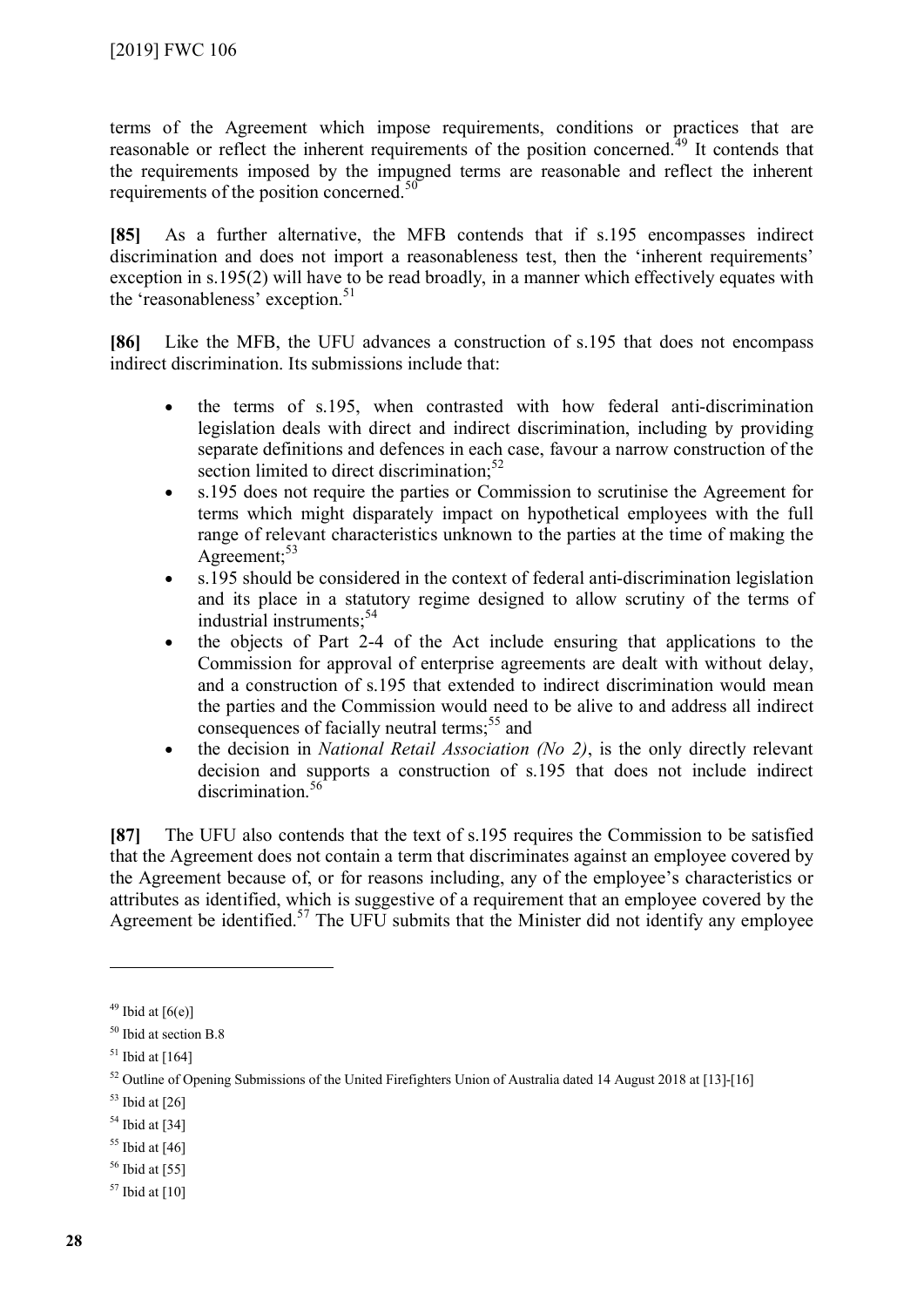who is discriminated against by any term of the Agreement.<sup>[58](#page-28-0)</sup> This submission is rejected. Contextually, the focus of the enquiry under s.195 is on effect of the term upon an employee who falls within the coverage of the Agreement.

**[88]** The Minister contends that "discriminates" in s.195 incorporates concepts of both direct and indirect discrimination.<sup>[59](#page-28-1)</sup> The Minister's contention as to that which constitutes "indirect discrimination" differs from the construction for which the VEOHRC advocates. In the Minister's view, "indirect discrimination arises where a condition or requirement disadvantages people with a particular attribute (or is likely to do so), which is not reasonable in the circumstances*.*" [60](#page-28-2) [Emphasis added]

**[89]** In support of this construction, the Minister submits, *inter alia,* that:

- the concept of indirect discrimination incorporates a requirement of reasonableness;
- the ordinary and natural meaning of "discriminates" includes both direct and indirect discrimination,<sup>[61](#page-28-3)</sup> and judicial consideration of the word in *Street v Queensland Bar Association[62](#page-28-4) (Street), Waters v Public Transport Corporation[63](#page-28-5)(Waters)* and *Klein v Metropolitan Fire and Emergency Services Board*<sup>[64](#page-28-6)</sup> *(Klein)* supports this view;<sup>[65](#page-28-7)</sup>
- $\bullet$  to give effect to the object of the Act (s.3), and in the context of its predecessor provisions and other provisions in the Act that include the term "discriminates*"* should be construed to include both direct and indirect discrimination;<sup>[66](#page-28-8)</sup>
- a narrow construction of "discriminates" in  $s.195(1)$  is inappropriate given the provisions of the Act aimed at eliminating discrimination are beneficial and remedial in purpose. Rather, s.195 should be construed to give the fullest remedy of the situation with which it is intended to deal, available from the wording: <sup>[67](#page-28-9)</sup>
- a construction which includes both direct and indirect discrimination provides the fullest remedy;<sup>[68](#page-28-10)</sup> and
- the exceptions provided by ss.195(2) and (3) to the s.195(1) preclusion of discriminatory terms can apply to clauses that could be indirectly discriminatory.<sup>[69](#page-28-11)</sup>

- <span id="page-28-9"></span> $67$  Ibid at [25]
- <span id="page-28-10"></span> $68$  Ibid at [26]
- <span id="page-28-11"></span> $69$  Ibid at [34]

<span id="page-28-0"></span> $58$  Ibid at [12]

<span id="page-28-1"></span> $59$  Minister's outline of submissions dated 22 June 2018 at [10] where second appearing

<span id="page-28-2"></span> $60$  Ibid at [12]

<span id="page-28-3"></span> $61$  Ibid at [18]

<span id="page-28-4"></span><sup>62</sup> (1989) 168 CLR 461

<span id="page-28-5"></span><sup>63</sup> (1991) 173 CLR 349

<span id="page-28-6"></span><sup>64</sup> [2012] FCA 1402

<span id="page-28-8"></span><span id="page-28-7"></span> $65$  Minister's outline of submissions dated 22 June 2018 at [19]-[23]

<sup>66</sup> Ibid at [39] and [40]-[51]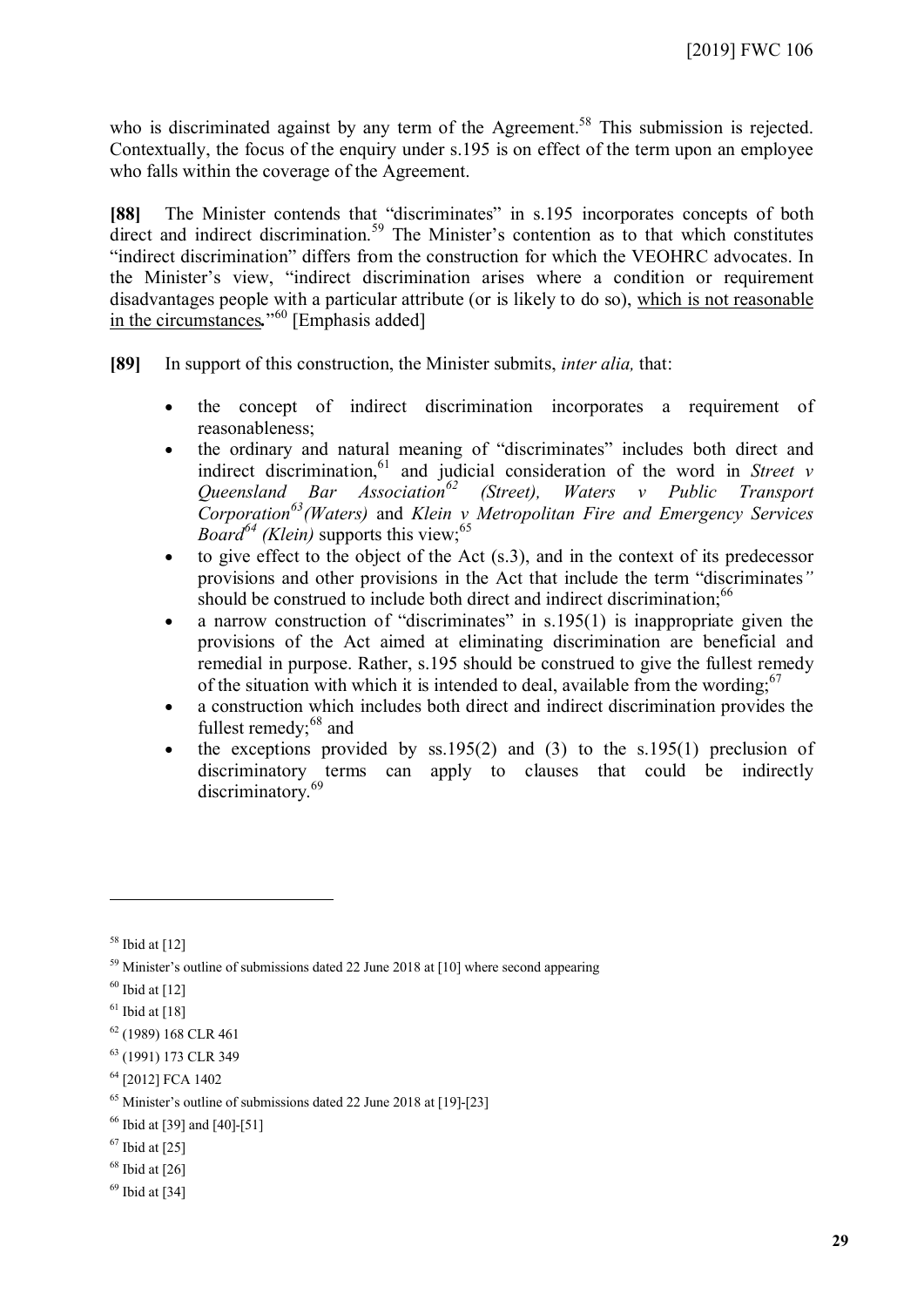**[90]** The Minister argues the construction for which she contends is consistent with other provisions in the Act which concern the concepts of discrimination,  $\frac{70}{10}$  $\frac{70}{10}$  $\frac{70}{10}$  and that it should be presumed that the term has the same meaning in s.195 as elsewhere throughout the Act.<sup>[71](#page-29-1)</sup>

**[91]** The VEOHRC contends that "discriminates" in s.195 should be given its ordinary meaning, which in its submission encompasses both direct and indirect discrimination. In doing so, it adopts the meaning of indirect discrimination articulated by Dawson and Toohey JJ in *Waters*: [72](#page-29-2)

"…indirect discrimination occurs where one person appears to be treated just as another is or would be treated but the impact of such "equal" treatment is that the former is in fact treated less favourably than the latter."<sup>[73](#page-29-3)</sup>

**[92]** The VEOHRC argues that the statutory history of s.195 does not identify any Parliamentary intent to constrain "discriminates" to only direct discrimination.<sup>[74](#page-29-4)</sup> It submits that an interpretation which includes indirect discrimination best achieves the objects set out at s.3 of the Act,<sup>[75](#page-29-5)</sup> and that the weight of authority of single members of the Commission and its predecessors supports that interpretation.<sup>[76](#page-29-6)</sup> The VEOHRC relies upon the interpretation of "discriminates" adopted by Gordon J in *Klein[77](#page-29-7)* in arguing that there is no reason to give "discriminates" a meaning which in any way departs from the meaning attaching to the same phrase in s.195.[78](#page-29-8) *Klein* concerned the meaning of the word "discriminates" in the context of s.342 of the Act.

**[93]** Unlike the Minister, the VEOHRC does not contend that reasonableness is a relevant consideration in assessing whether a term is a discriminatory term. However, it submits that if its construction of s.195 is not accepted, the Commission should adopt the position of the Minister.<sup>[79](#page-29-9)</sup>

**[94]** The meaning of "discriminates" in s.195 has not been the subject of judicial consideration, but as already noted, it has been considered in other contexts, including ss.153 and 342 of the Act. Those authorities provide useful guidance on the meaning of the term in s.195, particularly noting the statutory construction principle referred to at [73] and [74] above.

**[95]** In *Street,[80](#page-29-10)* the High Court of Australia considered whether "discrimination" in s.117 of the *Commonwealth of Australia Constitution Act* (Constitution) encompassed indirect

 $\overline{a}$ 

<span id="page-29-9"></span> $79$  Outline of Oral Submissions of the VEOHRC dated 31 August 2018 at [16]

<span id="page-29-10"></span><sup>80</sup> (1989) 168 CLR 461

<span id="page-29-0"></span> $70$  Ibid at [53]

<span id="page-29-1"></span> $71$  Ibid at [82]

<span id="page-29-2"></span><sup>72</sup> (1991) 173 CLR 349

<span id="page-29-3"></span><sup>73</sup> Ibid at 392

<span id="page-29-4"></span><sup>&</sup>lt;sup>74</sup> Outline of Submissions of the Victorian Equal Opportunity and Human Rights Commission dated 22 June 2018 at [9]

<span id="page-29-6"></span><span id="page-29-5"></span> $75$  Ibid at [5]-[7]

 $76$  Ibid at [13]

<span id="page-29-7"></span><sup>77</sup> [2012] FCA 1402

<span id="page-29-8"></span><sup>78</sup> Outline of Submissions of the Victorian Equal Opportunity and Human Rights Commission dated 22 June 2018 at [16]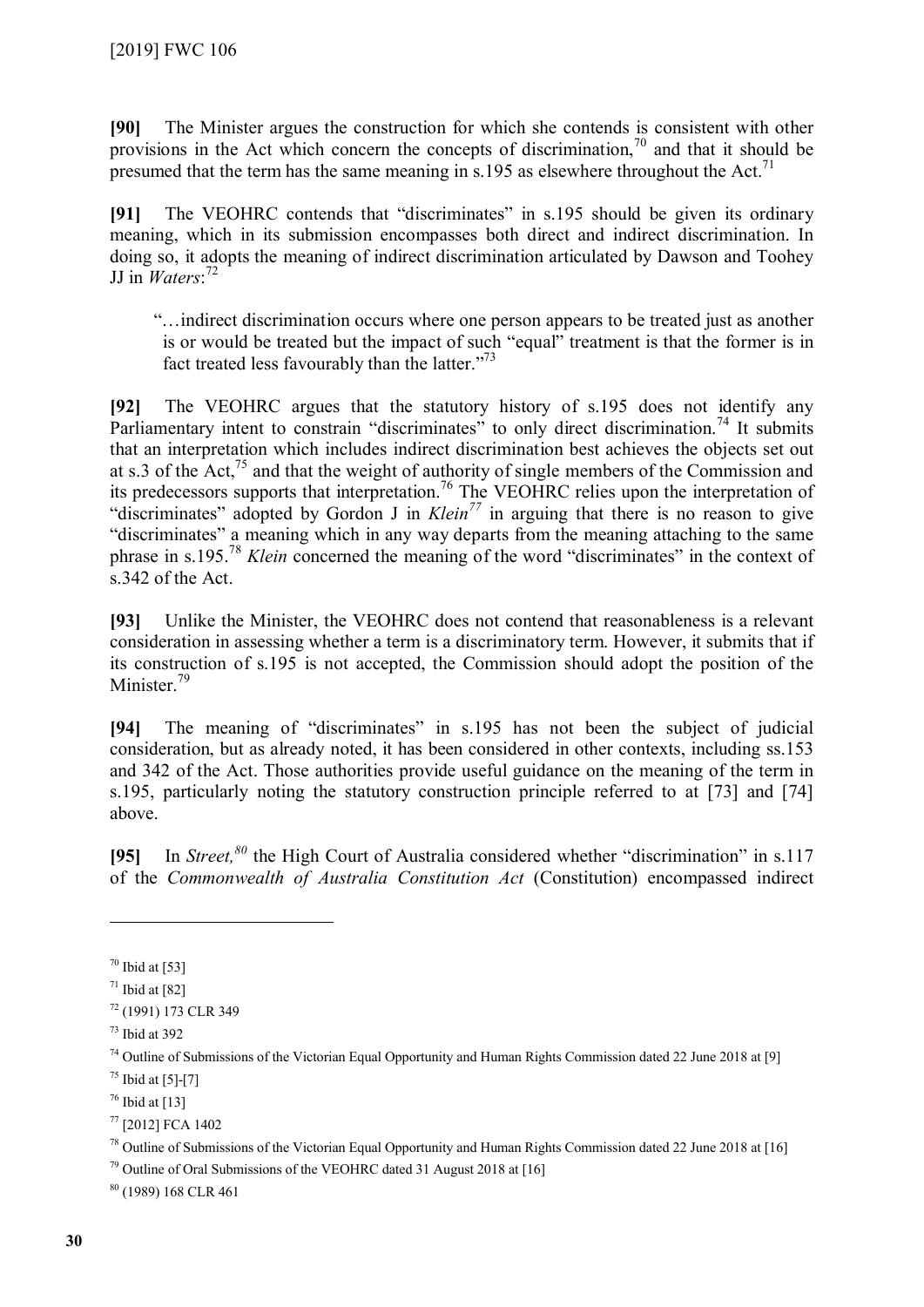discrimination.[81](#page-30-0) The judgment in *Street* departed from previous High Court authority which had confined "discrimination" in s.117 of the Constitution to direct discrimination. Mason CJ observed:

"…The section is not concerned with the form in which that law subjects the individual to the disability or discrimination. It is enough that the individual is subject to either of the two detriments, whatever the means by which this is brought about by State law. This approach to the interpretation of the section accords with the approach generally adopted in connection with statutes proscribing particular kinds of discrimination. They are either expressed or construed as proscribing an act or a law the effect of which is relevantly discriminatory... It would be surprising if it were otherwise, especially since such statues are generally intended to provide relief from discrimination rather than to punish the discriminator. … It would make little sense to deal with laws which have a discriminatory purpose and leave untouched laws which have a discriminatory effect."<sup>[82](#page-30-1)</sup> [Citations omitted, emphasis added]

**[96]** Brennan J similarly observed:

"…For the purposes of s.117, it is not the indifferent application of a law to in-State and out-of-State residents which is material, but the actual impact on a protected person of a law or governmental act in comparison with the impact it would have if that person were an in-State resident.

…

A law which does not have a discriminatory character may produce an impermissible discrimination in a particular case, and a law which does have that character may not do so in a particular case."[83](#page-30-2)

**[97]** As to the breadth of the protection against indirect discrimination, Gaudron J said:

"... The limits to the protection afforded by s. 117 are, in my view, to be ascertained by reference to the expression "disability or discrimination" rather than by identification of interests pertaining to national unity or by reference to the federal object attending s. 117.

Although in its primary sense "discrimination" refers to the process of differentiating between persons or things possessing different properties, in legal usage it signifies the process by which different treatment is accorded to persons or things by reference to considerations which are irrelevant to the object to be attained. The primary sense of the word is "discrimination between"; the legal sense is "discrimination against".

<span id="page-30-0"></span><sup>&</sup>lt;sup>81</sup> Section 117 of the Constitution provides: "A subject of the Queen, resident in any State, shall not be subject in any other State to any disability or discrimination which would not be equally applicable to him if he were a subject of the Queen resident in such other State"

<span id="page-30-2"></span><span id="page-30-1"></span><sup>82</sup> (1989) 168 CLR 461 at [25]

 $83$  Ibid at [21] and [24]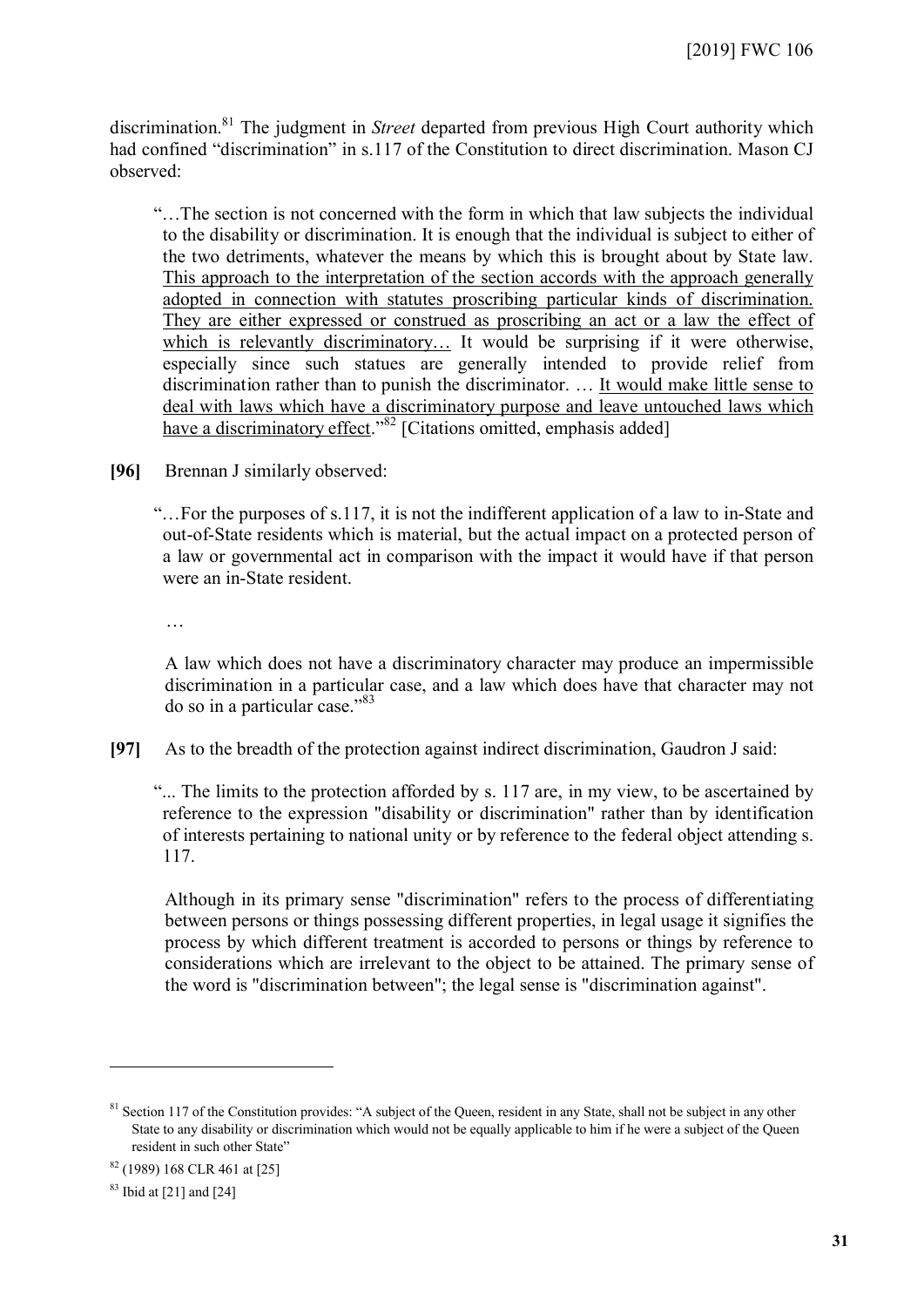Where protection is given by anti-discrimination legislation, the legislation usually proceeds by reference to an unexpressed declaration that certain characteristics are irrelevant within the areas in which discrimination is proscribed. Even so, the legislation frequently allows for an exception in cases where the characteristic has a relevant bearing on the matter in issue. Thus, for example, the *Anti-Discrimination Act*  1977 (N.S.W.), whilst proscribing discrimination in employment on the grounds of race and sex, allows in ss. 14 and 31 that discrimination is not unlawful if sex or race is a genuine occupational qualification.

The framework of anti-discrimination legislation has, to a considerable extent, shaped our understanding of what is involved in discrimination. Because most antidiscrimination legislation tends to proceed by reference to an unexpressed declaration that a particular characteristic is irrelevant it is largely unnecessary to note that discrimination is confined to different treatment that is not appropriate to a relevant difference. It is often equally unnecessary to note that, if there is a relevant difference, a failure to accord different treatment appropriate to that difference also constitutes discrimination.

The importance of a relevant difference was noted by Judge Tanaka in the *South West Africa Cases (Second Phase)*, in these terms:

"... the principle of equality before the law ... means ... relative equality, namely the principle to treat equally what are equal and unequally what are unequal. ... To treat unequal matters differently according to their inequality is not only permitted but required. The issue is whether the difference exists."

Similarly, the European Court of Justice said in *Re Electric Refrigerators:*

"Material discrimination would consist in treating either similar situations differently or different situations identically."

In *State of West Bengal v. Anwar Ali* S.R. Das J. said in relation to Art. 14 of the Indian Constitution which guarantees equality before the law and the equal protection of the law:

"All persons are not, by nature, attainment or circumstances, equal and the varying needs of different classes of persons often require separate treatment and, therefore, the protecting clause has been construed as a guarantee against discrimination amongst equals only and not as taking away from the State the power to classify persons for the purpose of legislation."

His Honour then went on to note that two requirements are necessary to avoid the prohibition against discrimination, namely,

"(1) that the classification must be founded on an intelligible differentia which distinguishes those that are grouped together from others and (2) that that differentia must have a rational relation to the object sought to be achieved by the Act. The differentia which is the basis of the classification and the object of the Act are distinct things and what is necessary is that there must be a nexus between them."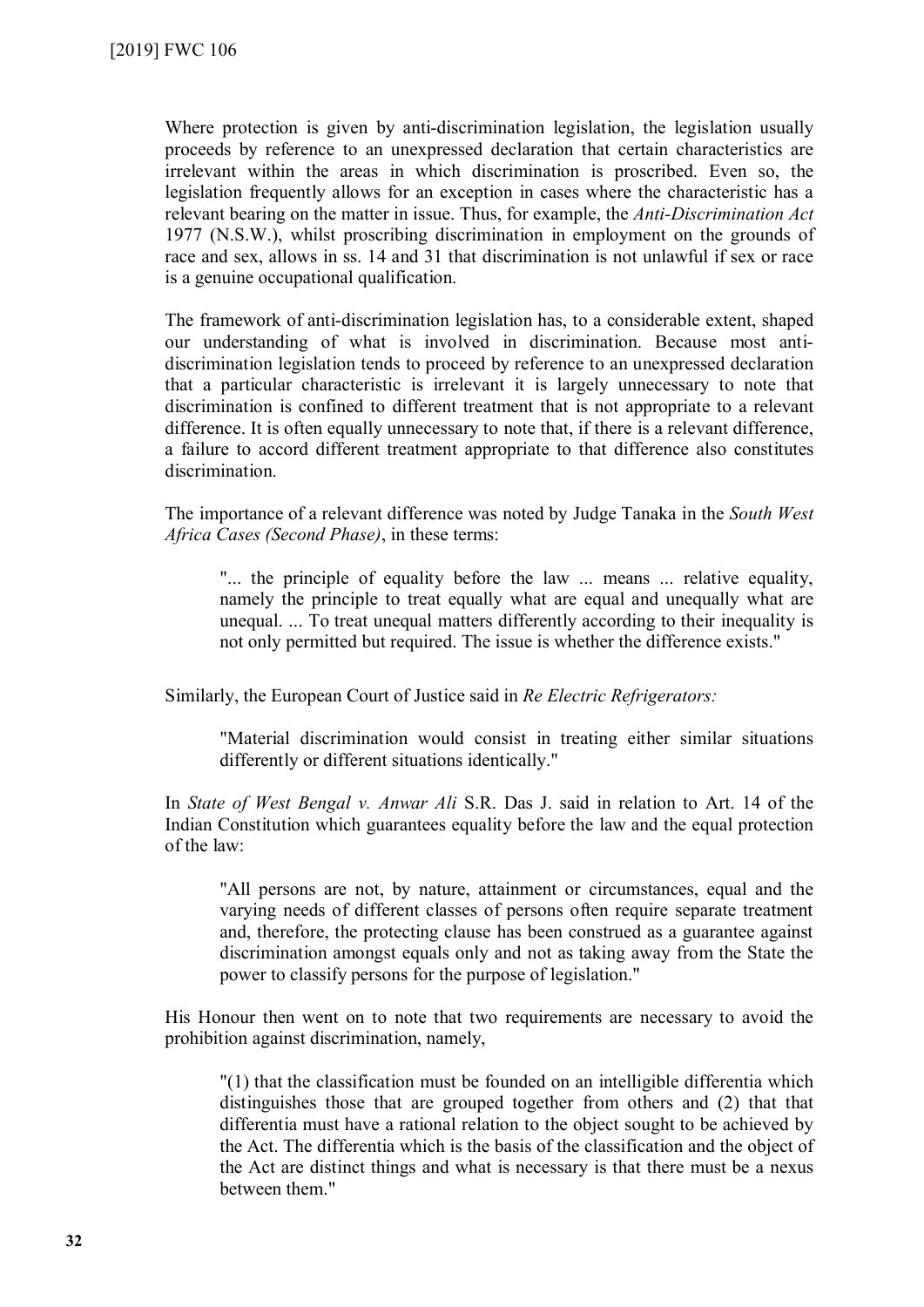The reference to "disability" in s. 117 must be construed in the context of the expression "disability or discrimination". Just as the legal concept of discrimination does not extend to different treatment appropriate to a relevant difference, so too, the absence of a right or entitlement does not constitute a disability if the right or entitlement is appropriate to a relevant difference."<sup>[84](#page-32-0)</sup> [Citations omitted, emphasis added]

**[98]** Brennan J made a similar observation:

"Although it is misleading to derive principles from discrimination cases decided under statutes which are not analogous to s. 117, I refer to these two turban cases as illustrations of two propositions which are inherent in the concept of discrimination. First, discrimination on a prohibited ground may be effected, albeit indirectly, when the expressed ground is a natural or ordinary concomitant of the prohibited ground. Secondly, where the concomitant ground has a rational connexion with an objective unrelated to the prohibited ground, it may not be discriminatory. That is because a class which is singled out for adverse treatment on a ground which has a rational connexion with an unrelated objective - Sikhs who refuse to wear hard hats when the wearing of hard hats is a bona fide occupational requirement, for example are relevantly unequal to others to whom the ground applies and the difference in treatment reflects the inequality. The absence of discrimination consists as much in the unequal treatment of unequals as in the equal treatment of equals. I need not repeat what I said on that topic in *Gerhardy v. Brown*, but I would add the observation of Vierdag, *The Concept of Discrimination in international Law* (1973), at p. 61:

"discrimination occurs when in a legal system no inequality is introduced in the enjoyment of a certain right, or in a duty, and as a result thereof no sufficient connexion exists between the unequalness of the subjects treated and the right or the duty."

However, a difference in treatment on a ground which is rationally connected with an unrelated objective will nevertheless be discriminatory if the difference is not proportionate to the relevant inequality: see the reference to proportionality in the *Belgian Linguistic Case* [No.2]."[85](#page-32-1) [Citations omitted, emphasis added]

**[99]** The references to "different treatment appropriate to a relevant difference" and "a rational connection with an object unrelated to the discriminatory ground" appear to me to bear the hallmarks of excluding from the area of proscribed discrimination differential treatment which is reasonable in the circumstances.

**[100]** In *Waters, [86](#page-32-2)* the High Court considered the meaning of "discriminates" in s.17 of the *Equal Opportunity Act 1984* (Vic)(EO Act). Section 17(1) of the EO Act provided in effect that a person discriminates if, on the ground of another person's status or private life, the first

<span id="page-32-0"></span><sup>84</sup> Ibid at [19]-[25]

<span id="page-32-1"></span> $85$  Ibid at [27]

<span id="page-32-2"></span><sup>86</sup> (1991) 173 CLR 349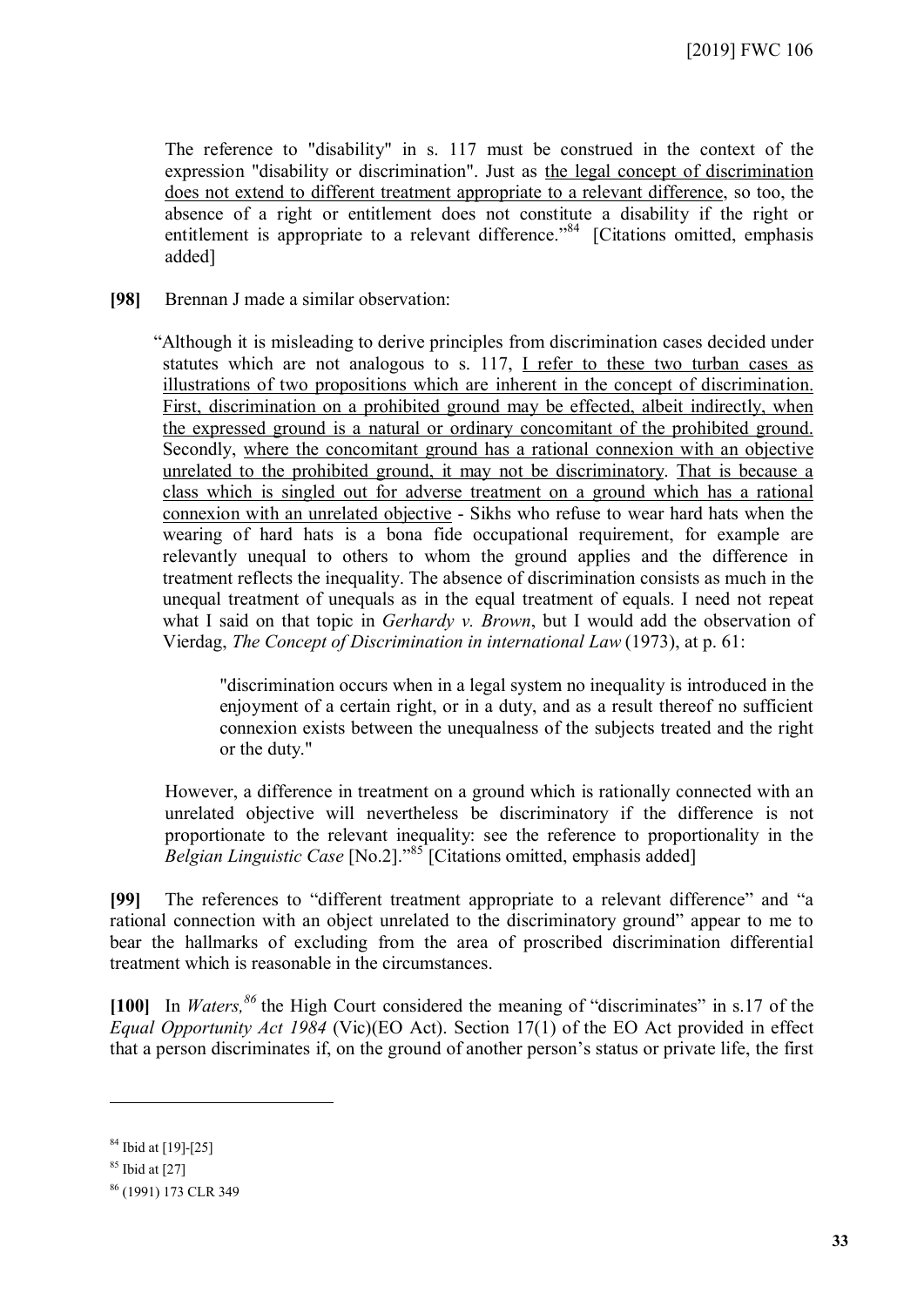person treats the second person less favourably than they would another person of a different status or with a different private life. Section 17(5) provided:

"For the purposes of sub-section (1) a person discriminates against another person on the ground of the status or by reason of the private life of the other person if –

(a) the first-mentioned person imposes on that other person a requirement or condition with which a substantially higher proportion of persons of a different status or with a different private life do or can comply;

(b) the other person does not or cannot comply with the requirement or condition; and

(c) the requirement or condition is not reasonable." $87$ 

**[101]** In their joint judgment, Mason CJ and Gaudron J observed that the subject matter of s.17(5) is usually referred to as indirect or adverse effect discrimination, "signifying that some criterion has been used or some matter taken into account which, although it does not, in terms, differentiate for an irrelevant or impermissible reason, has the same or substantially the same effect as if different treatment had been accorded precisely for a reason of that kind."<sup>[88](#page-33-1)</sup> Their Honours observed:

"Within the Australian legal system, it is usual for anti-discrimination legislation to ban discriminatory practices in terms which deal separately with treatment which differentiates by reason of some irrelevant or impermissible consideration and with practices which, although not overtly discriminating on that basis, have the same or substantially the same effect. That is the case with s.17(1) and s.17(5) of the Act...<sup>[89](#page-33-2)</sup>

**[102]** Later their Honours observed that "…[i]nstead of making separate and independent provision for indirect discrimination, the legislature has chosen by sub-s.5 to make it clear that sub-s.1 applies to indirect discrimination of the kind described in sub-s.5… Accordingly, sub-s.5 is epexegetical to, or explanatory of, sub-s.1, spelling out the reach, though not necessarily the whole of the reach of that provision in its application to indirect discrimination..."<sup>[90](#page-33-3)</sup> Their Honours did not, however, find s.17(5) to be an exhaustive statement of that which constitutes indirect discrimination for the purposes of s.17. $\frac{91}{2}$  $\frac{91}{2}$  $\frac{91}{2}$ 

**[103]** As to whether an intention to discriminate was required, their Honours considered that it would significantly impede or hinder the attainment of the objects of the EO Act if s.17(1) were to be construed as requiring an intention or motive on the part of the alleged discriminator that related to the status or private life of the person less favourably treated.<sup>[92](#page-33-5)</sup>

<span id="page-33-0"></span><sup>87</sup> Extracted in the judgment in *Waters* at [11]

<span id="page-33-1"></span><sup>88</sup> (1991) 173 CLR 349 at [15]

<span id="page-33-2"></span><sup>89</sup> Ibid at [17]

<span id="page-33-3"></span><sup>90</sup> Ibid at [19]

<span id="page-33-4"></span> $91$  Ibid at [20]

<span id="page-33-5"></span> $92$  Ibid at [21]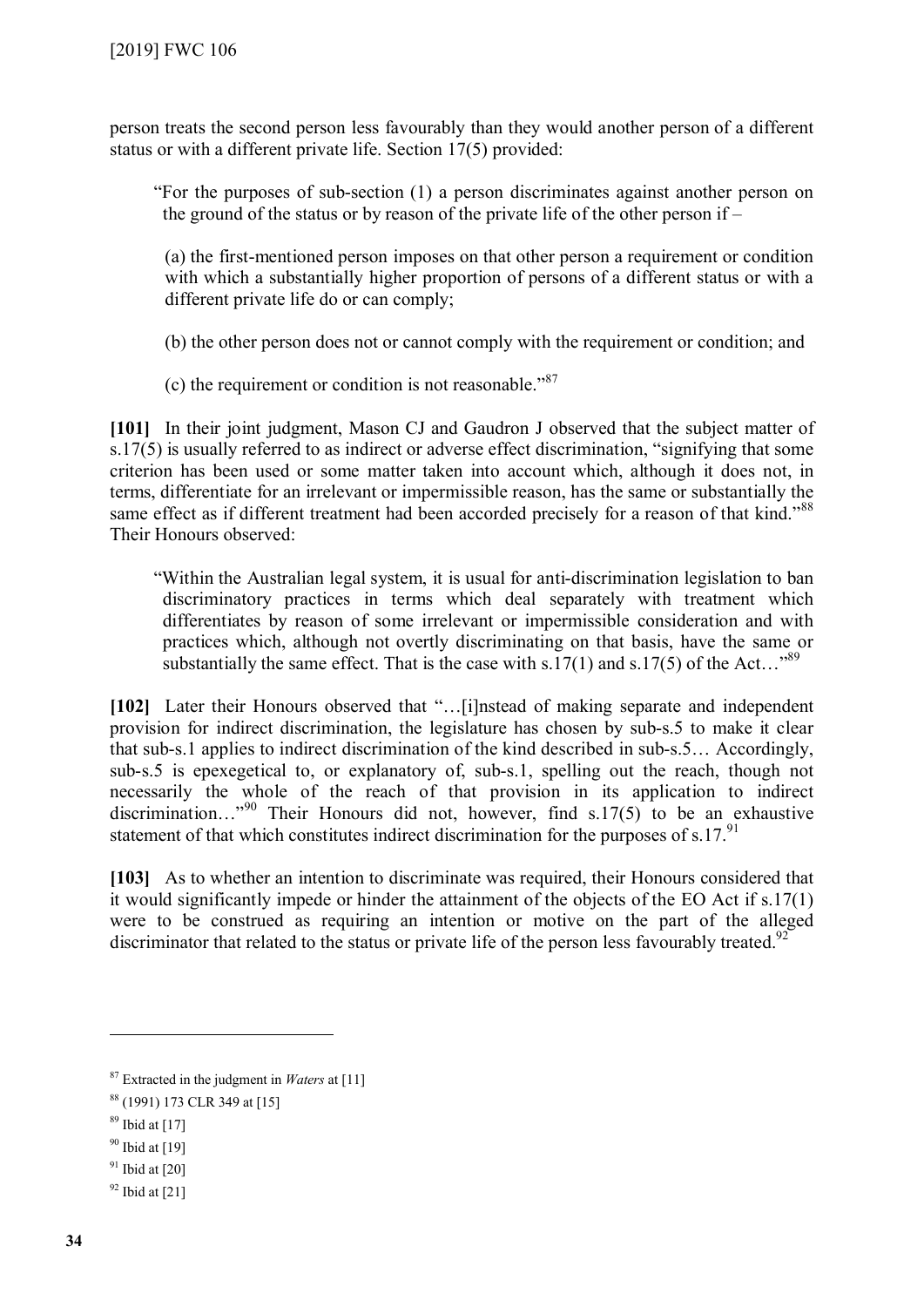**[104]** In *National Retail Association (No 2), [93](#page-34-0)* Tracey J considered the meaning of "discriminate against" in s.153 of the Act, in the context of a controversy whether an amendment to clause 13.4 of the *General Retail Industry Award 2010* contravened s.153 because it discriminated against school aged persons. Section 153 of the Act is in terms very similar to, but not the same as, s.195. Section 153(1) begins by providing that a "modern award must not include terms that discriminate against an employee because of, or for reasons including," and then proceeds to identify a number of attributes or characteristics commonly found in anti-discrimination legislation. Reading s.195(1) together with ss.186(4) and 194(a), in considering whether to approve an enterprise agreement, the Commission "must be satisfied that the agreement does not include any term(s) to the extent the term(s) discriminate(s) against an employee covered by the agreement because of, or for reasons including, the employee's" identified attribute or characteristic. The prohibition against approving an enterprise agreement that includes a term that is "a discriminatory term" is found in s.186(4) informed by s.194(a). Section 195(1) proceeds to describe that which is a "discriminatory term" by providing that a "term of an enterprise agreement is a discriminatory term to the extent it discriminates against an employee covered by the agreement because of, or for reasons including" and then proceeds to identify the same attributes or characteristics found in s.153(1), and indeed in s.351(1).

**[105]** The exceptions in ss.153(2) and (3) and 195(2) and (3) are in all material senses, the same.<sup>[94](#page-34-1)</sup>

**[106]** Tracey J observed that the ordinary and natural meaning of the word "discriminate" connotes the making of distinctions. In the case of s.153, which prohibited discriminating against an employee, what was proscribed was the making of adverse distinctions between employees.<sup>[95](#page-34-2)</sup> His Honour did not consider that the proscription extended to indirect discrimination. His Honour said of Federal and State anti-discrimination legislation, "[t]ypically, such legislation defines discrimination so that it covers both direct and indirect discrimination." [96](#page-34-3) Relying on passages of the joint judgment of Dawson and Toohey JJ's decision in *Waters, [97](#page-34-4)* his Honour said that the reason this was considered necessary was "because the proscription of discrimination, without more, is not apt to pick up "facially neutral" discrimination which is otherwise known as indirect discrimination.<sup>5[98](#page-34-5)</sup>

**[107]** His Honour found that no attempt had been made in the Act to provide an extended definition of the term "discrimination" so that it encompassed indirect discrimination, and that it was highly unlikely Parliament intended that s.153(1) could be contravened by indirect discrimination.<sup>[99](#page-34-6)</sup> Further, the exceptions in ss.153(2) and (3) to the general rule contained in s.153(1) all covered terms that would meet the description of direct discrimination.<sup>[100](#page-34-7)</sup> I will

<span id="page-34-0"></span><sup>93</sup> *Shop, Distributive and Allied Employees Association v National Retail Association (No 2)* [2012] FCA 480

<span id="page-34-1"></span><sup>94</sup> Section 153(3) contains the word "minimum" before "wages" which is consistent with the safety net nature of Modern Awards

<span id="page-34-2"></span><sup>95</sup> [2012] FCA 480 at [52]-[53]

<span id="page-34-4"></span><span id="page-34-3"></span> $96$  Ibid at [54]

<sup>97</sup> (1991) 173 CLR 349 at 392-93

<span id="page-34-6"></span><span id="page-34-5"></span><sup>&</sup>lt;sup>98</sup> [2012] FCA 480 at [54]

 $99$  Ibid at [56]

<span id="page-34-7"></span> $100$  Ibid at [57]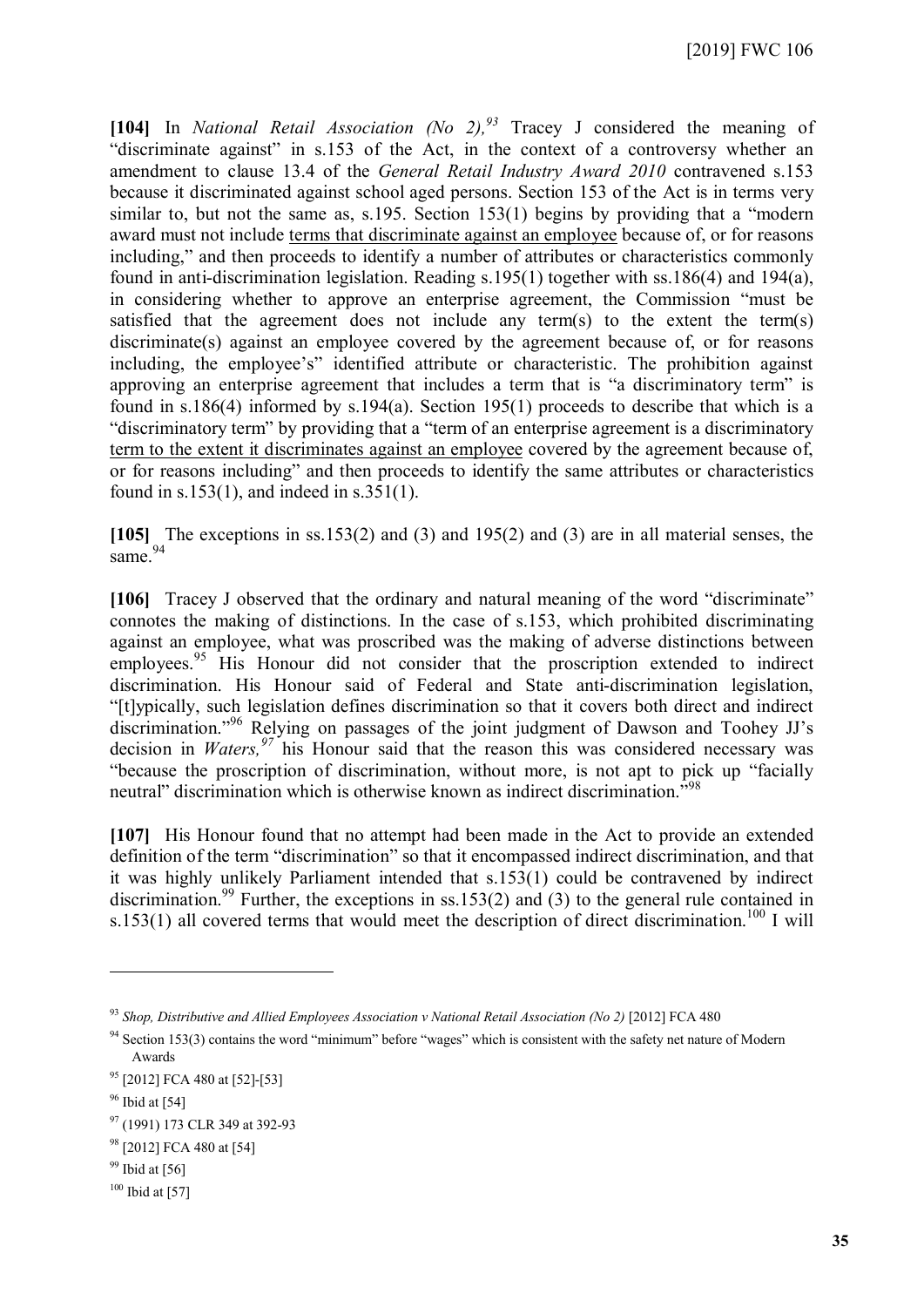return shortly to the question of whether I should apply *National Retail Association (No 2)* to the construction of "discriminates" in s.195.

**[108]** The approach in *National Retail Association (No 2)* was not followed by Gordon J in *Klein. [101](#page-35-0)* In *Klein,* Gordon J considered the meaning of "discriminates" in Item 1(d) of s.342(1) of the Act. That section relevantly provides that adverse action is taken by an employer against an employee if the employer "discriminates between the employee and other employees of the employer." In finding that "discriminates" extends to indirect discrimination, Gordon J observed that the text of Item 1(d) is to be construed in the context of the Act and in a manner consistent with the policy and purpose of the legislation, noting that the ordinary and natural meaning of the word "discriminates" connotes the making of distinctions.[102](#page-35-1) Her Honour noted:

"As is readily apparent, "indirect discrimination" is not… necessarily a separate "statutory concept". Indeed, as Mason CJ and Gaudron J made apparent at 358 [of *Waters*], where a statutory provision uses the ordinary and natural meaning of the word "discriminate" and expresses the obligation or restriction in general terms:

…[it] is apt to apply to both direct and indirect ("adverse effect") discrimination. Conduct which is "facially neutral" may nevertheless amount to, or result in, "less favourable" treatment."<sup>[103](#page-35-2)</sup>

**[109]** As to the judgment in *National Retail Association (No 2),* Gordon J observed that the judgment dealt with a different section of the Act so did not bind her, but said even if it did, she would decline to follow it. Her Honour said of Tracey J's reliance on passages from the joint judgment of Dawson and Toohey JJ in *Waters:*

"…A number of points need to be made. First, the analysis of Mason CJ and Gaudron J (with which Deane J agreed) … is to the opposite effect. The trial judge did not refer to this analysis. Second, such a view is contrary to the historical source of the concept of "indirect discrimination" and, third, as the trial judge himself recognised, the question is ultimately one of statutory construction. Dawson and Toohey JJ's analysis of whether conduct which was "facially neutral" would fall within one section or another was ultimately resolved by construction of the statute. With respect, I do not consider that the extracted passage is authority for the proposition advanced by the trial judge that 'the proscription of discrimination, without more, is not apt to pick up "facially neutral" discrimination which is otherwise known as indirect discrimination'."<sup>[104](#page-35-3)</sup>

[110] Gordon J construed "discriminates" in s.342 to include both direct and indirect discrimination, taking the view that too narrow a construction of the provisions would be contrary to the objects of the Act and particularly Part  $3-1$ <sup>[105](#page-35-4)</sup>

<span id="page-35-0"></span><sup>&</sup>lt;sup>101</sup> [2012] FCA 1402

<span id="page-35-1"></span> $102$  Ibid at [89]

<span id="page-35-2"></span> $103$  Ibid at [92]

<span id="page-35-3"></span> $104$  Ibid at [95]

<span id="page-35-4"></span> $105$  Ibid at [97]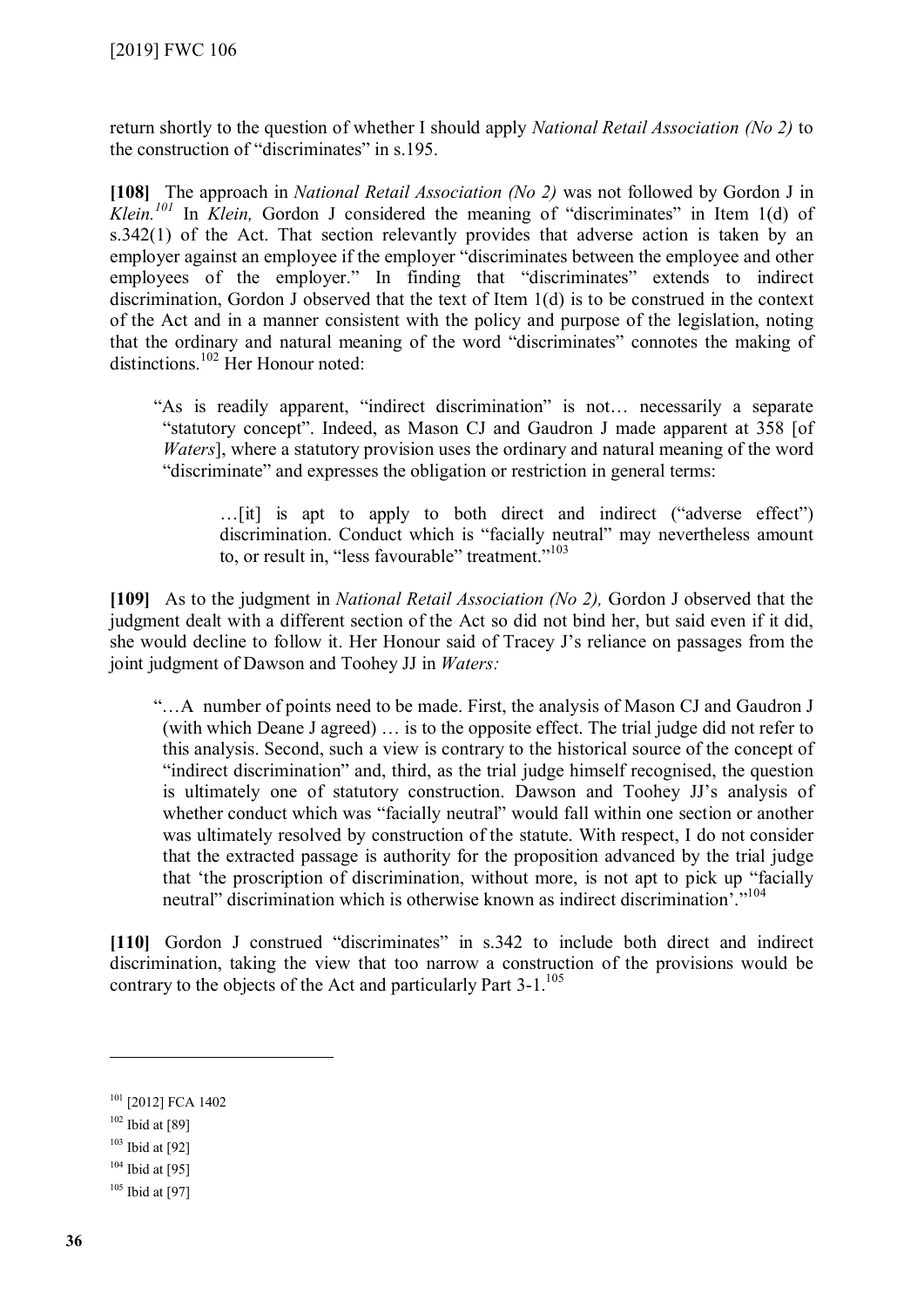**[111]** Both the MFB and the UFU have urged that I should apply *National Retail Association (No 2)* to the construction of s.195. They argued that ss.195 and 153 are in all material respects the same and that the criticisms found in *Klein* does not displace the force of *National Retail Association (No 2)* as *Klein* concerned the meaning of "discriminates between" in s.342 of the Act in the context of an application under Part 3–1 of the Act. Moreover, it is said that though there were differences as to the characterisation of some of the reasoning in *Waters*, Gordon J in *Klein* merely declined to adopt the observation of Tracey J, in reliance upon particular passages in *Waters* that the proscription of discrimination without more, is not apt to pick up indirect discrimination.

**[112]** It is also the case that Tracey J did not rely solely on the identified passages in *Waters* in coming to his view on the proper construction of s.153. As is evident from the passages extracted further below and as already noted earlier, his Honour took into account other considerations related to the purpose of the provision which informed his construction.<sup>[106](#page-36-0)</sup>

**[113]** It is also said that I should follow *National Retail Association (No 2)* because it is on point and it is not plainly wrong.

**[114]** The facts in *National Retail Association (No 2)* were relevantly that Fair Work Australia (FWA) varied Clause 13.4 of the *General Retail Industry Award 2010* (GRI Award) which had previously fixed three hours as the minimum period for which casual employees could be engaged. The variation permitted employers to employ secondary school students on a casual basis for periods of less than three hours per day subject to certain conditions. The Shop, Distributive and Allied Employees Association (SDA) brought judicial review proceedings challenging FWA's decision to vary the Award.

**[115]** The SDA contended, *inter alia*, that Clause 13.4 as amended was a form of indirect discrimination on the basis of age, and therefore proscribed by s.153(1) of the Act. That section provides:

## **153 Terms that are discriminatory**

*Discriminatory terms must not be included* 

(1) A modern award must not include terms that discriminate against an employee because of, or for reasons including, the employee's race, colour, sex, sexual orientation, age, physical or mental disability, marital status, family or carer's responsibilities, pregnancy, religion, political opinion, national extraction or social origin.

*Certain terms are not discriminatory* 

(2) A term of a modern award does not discriminate against an employee:

(a) if the reason for the discrimination is the inherent requirements of the particular position held by the employee; or

<span id="page-36-0"></span><sup>&</sup>lt;sup>106</sup> [2012] FCA 480 particularly at [56]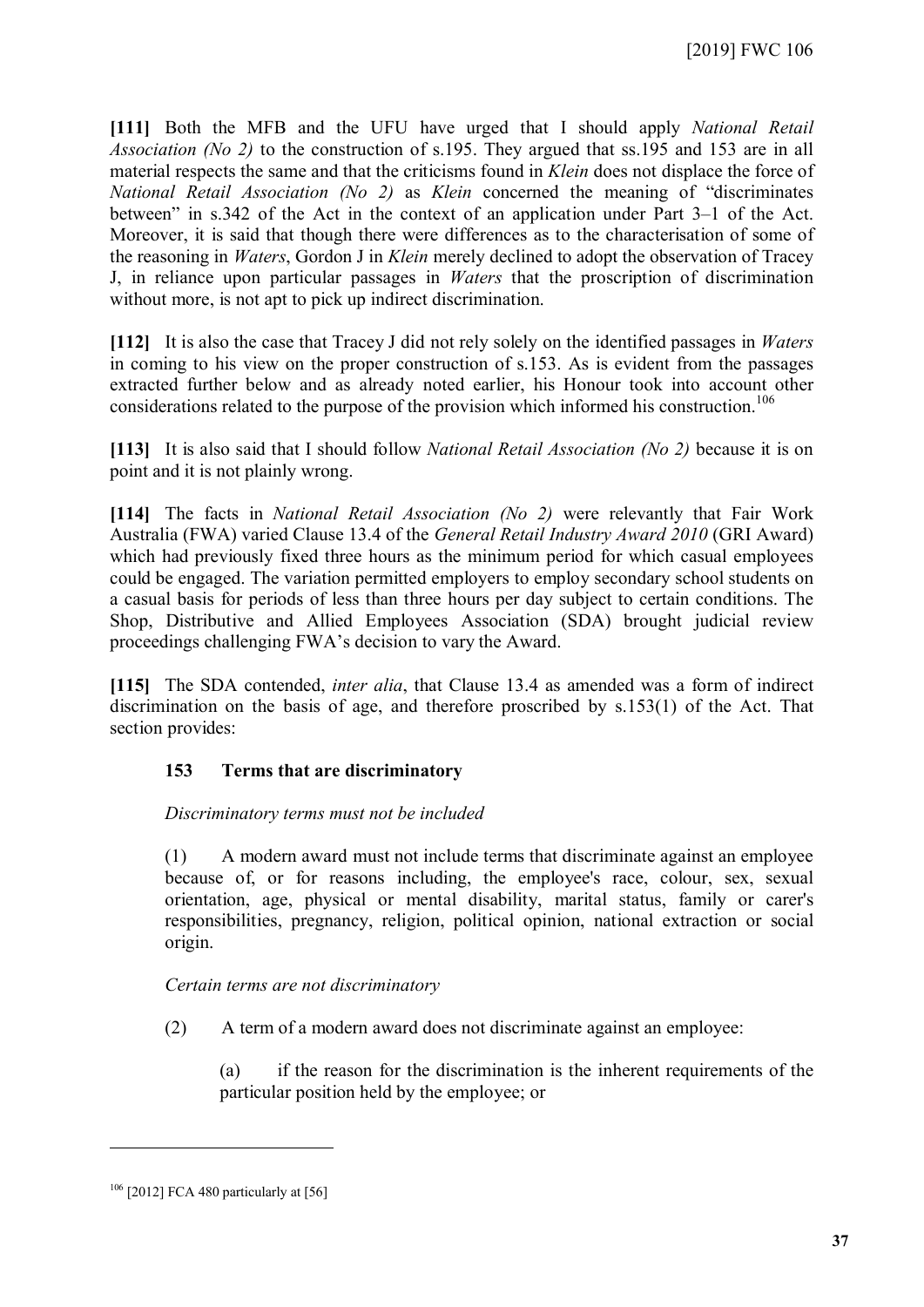(b) merely because it discriminates, in relation to employment of the employee as a member of the staff of an institution that is conducted in accordance with the doctrines, tenets, beliefs or teachings of a particular religion or creed:

(i) in good faith; and

(ii) to avoid injury to the religious susceptibilities of adherents of that religion or creed.

(3) A term of a modern award does not discriminate against an employee merely because it provides for minimum wages for:

(a) all junior employees, or a class of junior employees; or

(b) all employees with a disability, or a class of employees with a disability; or

(c) all employees to whom training arrangements apply, or a class of employees to whom training arrangements apply.

**[116]** The SDA accepted that Clause 13.4 did not in terms adopt age as a criterion for discrimination between persons whose employment was governed by the GRI Award, but contended that it did discriminate, as a practical matter, on that basis because secondary school students were overwhelmingly teenagers and they were the only group afforded the opportunity of working for less than three hours on weekdays.

**[117]** Tracey J rejected the SDA's contention and in doing so said:

"The Act does not define the word "discriminate" or the words "discriminate against". The ordinary and natural meaning of the word 'discriminate' connotes the making of distinctions: cf *HBF Health Funds Inc v Minister for Health and Ageing* (2006) 149 FCR 291 at 295. In the context of s 153(1) this involves the making of distinctions between employees whose employment is regulated by the Award.

It is next to be noted that not all discrimination is proscribed. What is proscribed is discrimination *against* an employee. That means the making of an *adverse* distinction between employees: cf *Helal v McConnell Dowell Constructors (Aust) Pty Ltd* (2010) 193 FCR 213 at [24] (per Ryan J). The adverse distinction must be drawn for one of the reasons, including age, which appear in the sub-section.

As can be seen, the proscribed reasons for adverse discrimination are those which are commonly dealt with in Federal and State anti-discrimination legislation. Typically, such legislation defines discrimination so that it covers both direct and indirect discrimination: see for example the *Disability Discrimination Act 1992* (Cth) ss 4, 5 and 6; *Sex Discrimination Act 1984* (Cth) ss 5, 6, 7 and 7B; *Equal Opportunity Act 2010* (Vic) ss 8 and 9. The reason that this was considered necessary is, as Dawson and Toohey JJ pointed out in *Waters v Public Transport Corporation* (1991) 173 CLR 349 at 392-3, because the proscription of discrimination, without more, is not apt to pick up "facially neutral" discrimination which is otherwise known as indirect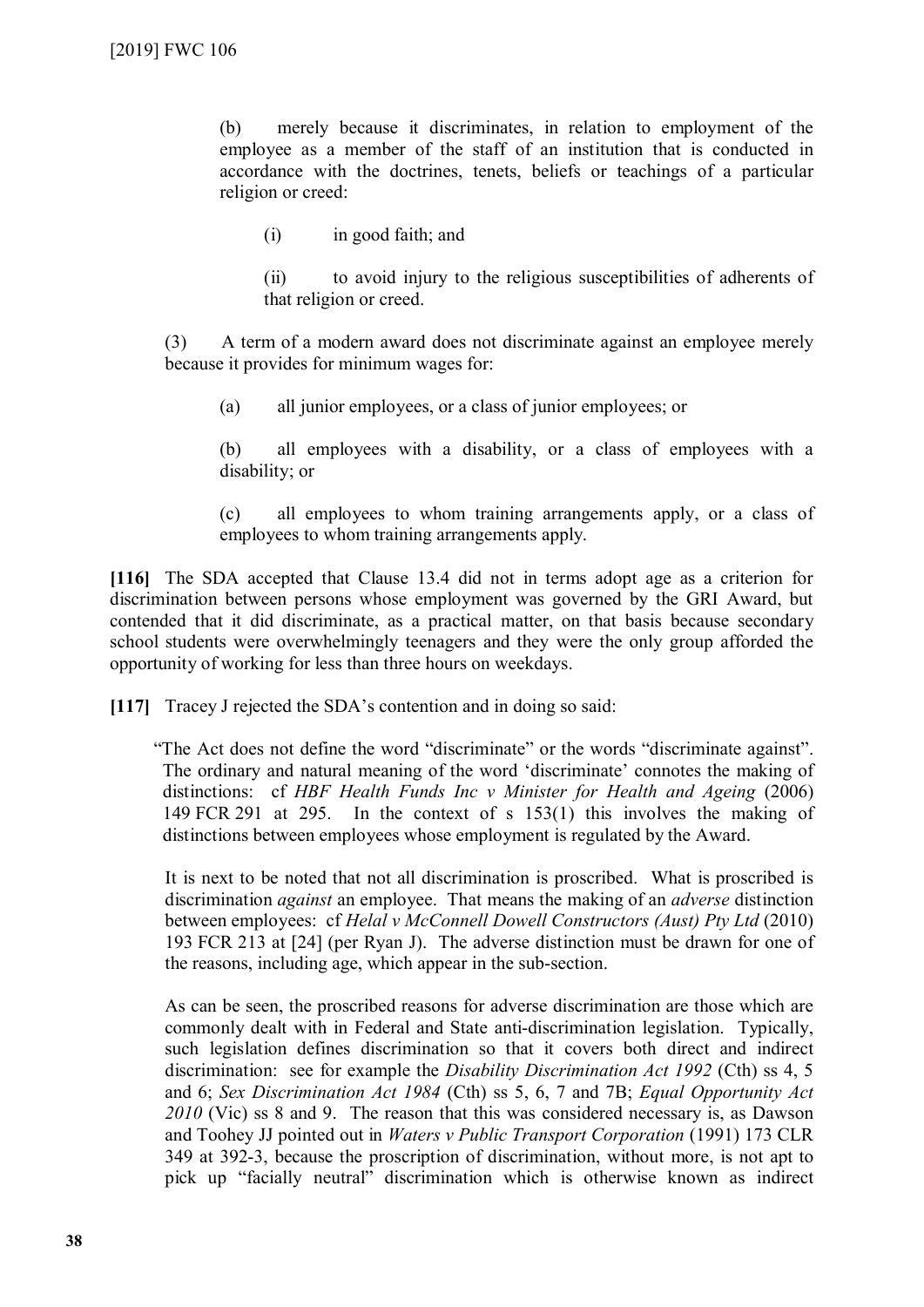discrimination. Indirect discrimination, as defined in anti-discrimination legislation requires the imposition of a requirement or condition which does not, in terms, distinguish between people on prohibited grounds but which, in practice, adversely impacts on such people. It must be established that the requirement or condition is one with which a substantially higher proportion of persons who are not aggrieved by its operation are able to comply, that the requirement or condition is not reasonable and that the aggrieved person is not able to comply with it.

No attempt has been made in the Act to provide an extended definition of the term "discrimination".

It would be highly unlikely that the Parliament intended that s 153(1) could be contravened by indirect discrimination. Awards typically contain many provisions that discriminate between employees. Wage rates, for example, are usually fixed by reference to criteria such as length of service and qualifications held. It is unlikely that Parliament intended that such provisions could be impugned on the ground that they indirectly discriminated on the grounds of age because younger employees as a group would not have had the length of service, or the time to obtain the requisite qualifications, in order to qualify for placement in the higher classifications which attract higher wages.

It is also to be observed that the exceptions to the general rule contained in s 153(1), which are to be found in sub-sections (2) and (3), all cover terms which would meet the description of direct discrimination. A modern award may, for example, discriminate on the ground of age by expressly providing for minimum wages for young employees of a certain age or on the ground of disability when fixing wage rates for such employees: see s 153(3).

In this context it may be observed that Clause 13.4, in its unamended form, would also be susceptible to challenge under s 153(1) if the sub-section covered indirect discrimination. This is because it could be said to discriminate against any secondary school student who wanted to work after school but was not available for three hours or more or where the prospective employer closed for business less than three hours after the student was able to commence work on school days."<sup>[107](#page-38-0)</sup>

**[118]** In considering whether to apply *National Retail Association (No 2)*, it is to be observed that the Commission is an administrative tribunal and does not exercise the judicial power of the Commonwealth under s.71 of the Constitution.<sup>[108](#page-38-1)</sup> It lacks the power to make determinative findings of law, and its decisions are subject to scrutiny through judicial review by relevantly, the Federal Court of Australia. The decision-making powers of the Commission are drawn from, and cannot exceed, those contained in the Act. In performing its functions and powers, the Commission may interpret law, and in particular, provisions of the Act incidentally and as necessary in the course of a proceeding, but these interpretations are not a binding exposition as to the meaning of a particular provision nor are its interpretations binding on the parties as a declaration of rights and obligations.<sup>[109](#page-38-2)</sup> An interpretive decision of

<span id="page-38-0"></span><sup>107</sup> Ibid at [52]-[58]

<span id="page-38-1"></span><sup>108</sup> *R v Kirby; Ex parte Boilermakers' Society of Australia* (1956) 94 CLR 254

<span id="page-38-2"></span><sup>109</sup> *Re Cram; Ex parte The Newcastle Wallsend Coal Company Pty Ltd* (1987) 163 CLR 140 at 149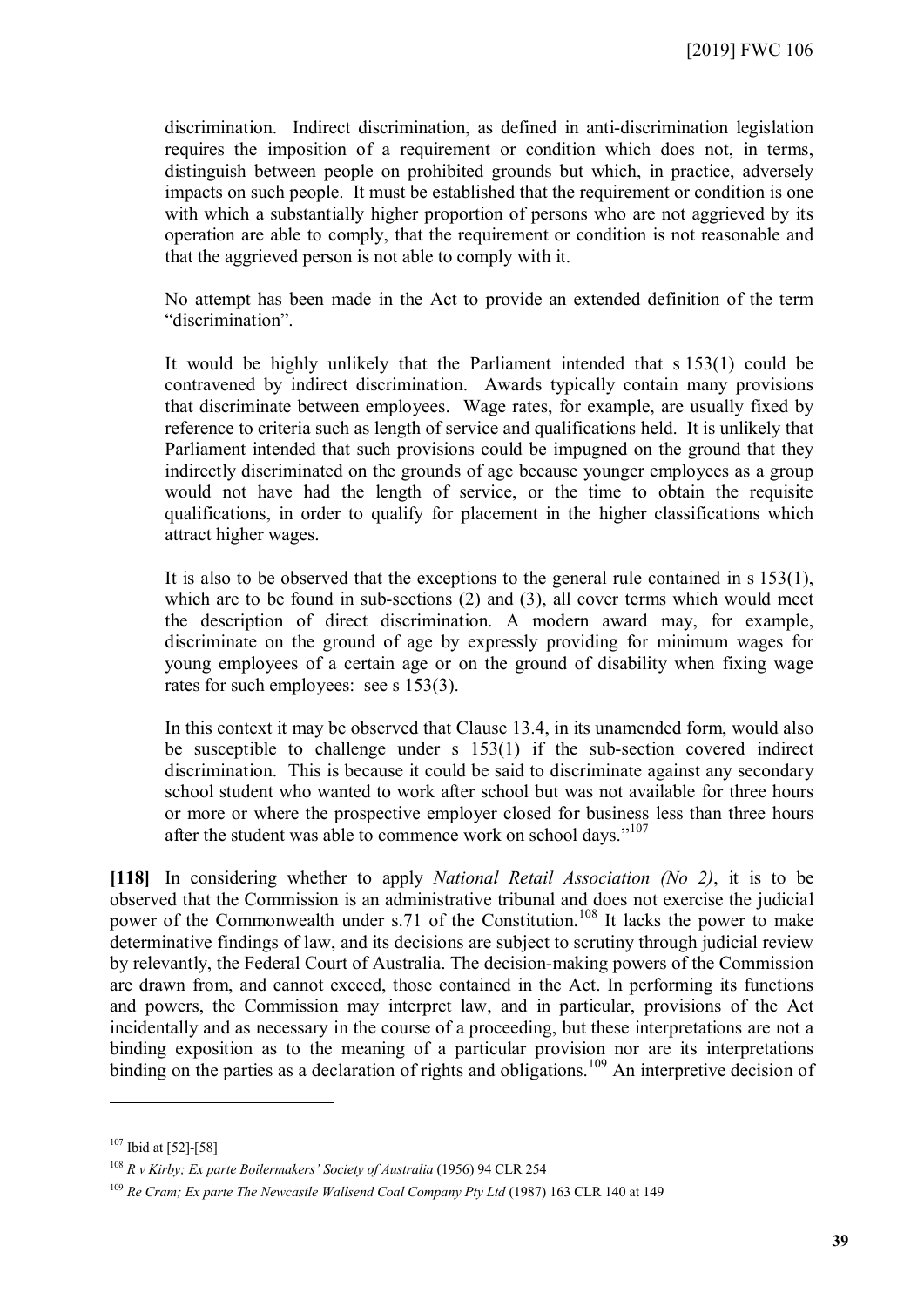the Federal Court on the meaning of a particular provision of the Act which has a bearing on a proceeding or on the exercise of a particular function or power cannot simply be ignored.

**[119]** Ultimately, I agree with the contentions of the MFB and the UFU that I should follow and apply *National Retail Association (No 2)* with the consequence that "discriminates" in ss.195 and 153 of the Act has the same meaning, which does not include indirect discrimination. I do so for the reasons already identified above and for the reasons which follow.

**[120]** Absent the judgment in *National Retail Association (No 2)*, for the reasons I shortly will discuss, I would come to a different view as to the meaning of "discriminates" in s.195 than Tracey J did in respect of that word in s.153. I am also mindful of the comments about judicial comity of the Full Court in *Saeed v Minister for Immigration and Citizenship[110](#page-39-0)* which were as follows:

"Contestable questions of statutory construction raise issues of particular difficulty. The course of events in relation to the provisions here under consideration is a sufficient illustration of the fact that firmly held views for both sides of an argument about a point of statutory construction may exist. French J, in *Nezovic v Minister for Immigration and Multicultural and Indigenous Affairs* [2003] FCA 1263; (2003) 133 FCR 190 (*Nezovic*) said (at [52]):

[52] ... Judicial comity does not merely advance mutual politeness between judges of the same or co-ordinate jurisdictions. It supports the authority of the courts and confidence in the law by the value it places upon consistency in judicial decision-making and mutual respect between judges. Where questions of law and in particular statutory construction are concerned, the view that a judge who has taken one view of the law or a statute is "clearly wrong" is not likely to be adopted having regard to the choices that so often confront the courts particularly in the area of statutory construction ... (Emphasis added.)

In similar vein Weinberg J (with whom Allsop J agreed on this point) said in *SZEEU v Minister for Immigration and Multicultural and Indigenous Affairs* [2006] FCAFC 2; (2006) 150 FCR 214 (*SZEEU*) at [148]-[149]:

[148] The word "plainly" does more than simply add emphasis. It suggests that the error must be manifest or, if it does not rise to that level, at least capable of being easily demonstrated. In a sense, *the error must be so clear as to enable a later court to say that the point is not reasonably arguable*.

[149] An example of plain error would be that discussed in *Bristol Aeroplane*, namely that the earlier judgment was given "per incuriam". However, an earlier decision may be "plainly wrong", within the meaning of that expression, for other reasons as well. It goes without saying that such a finding will not be lightly made. As Allsop J correctly observes, *there is a need to be "convinced* 

<span id="page-39-0"></span><sup>110</sup> [2009] FCAFC 41; (2009) 176 FCR 53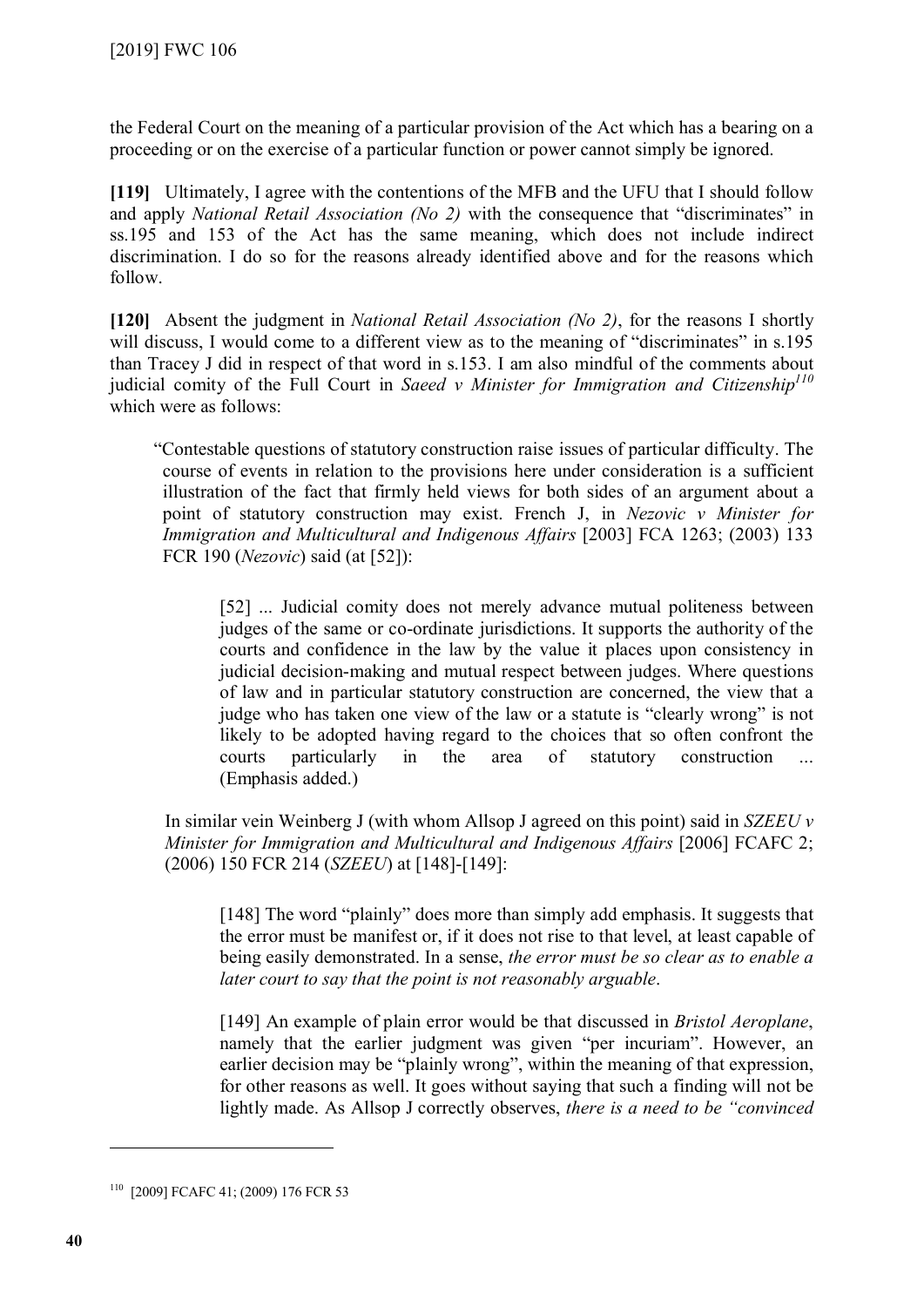*or persuaded" of the earlier Full Court's error, and that can not be achieved in a case in which minds might reasonably differ as to the proper construction of a particular statutory provision*. (Emphasis added.)

In the same case Moore J (with whom Allsop J agreed also) said at [8]:

[8] However formulated, the duty of any later Full Court to follow an earlier Full Court is founded on public policy considerations and, in particular, the need for consistency in the application of federal laws in this Court, subject always to correction of any error by the High Court or the amendment of the law by Parliament.

There is generally little scope, at the same level in a court's hierarchy (at least this Court's hierarchy), for the adoption of personal views about an issue of statutory construction at the expense of considerations of comity..."<sup>[111](#page-40-0)</sup>

**[121]** There is even greater need to conform with this approach so far as an administrative tribunal is concerned. As an administrative tribunal the consideration is not one of judicial comity but rather whether I am bound to apply a judgment of the Federal Court. I consider that I am bound to apply *National Retail Association (No 2)* as it is on point, not plainly wrong, and has not been overruled. Although the judgment in *National Retail Association (No 2)* was concerned with a different provision of the Act, both provisions are concerned with the non-permissible discriminatory content in industrial instruments. In *Klein*, Gordon J did not conclude that *National Retail Association (No 2)* in its construction of s.153 of the Act was plainly wrong. Indeed, her Honour distinguished it as not binding her Honour in the construction of s.342. No one suggested that the provisions of ss.153 and 195 are materially different either in terms or in context so as to allow me to distinguish *National Retail Association (No 2)*. Moreover, *National Retail Association (No 2)* has not been overruled.

**[122]** There can be little doubt that so far as the Commission is concerned, *National Retail Association (No 2)* in its interpretation of s.153 is currently a binding statement of the law as to the meaning of "discriminates" in that section. It follows that terms may be included in Modern Awards which indirectly discriminate. Whether such terms should be included will be determined by other considerations including the Modern Award's objective.<sup>[112](#page-40-1)</sup> It is to be noted that ss.195 and 153 are related, not only because they concern the content of industrial instruments made or approved by the Commission, or because they are expressed in substantially the same language. The provisions are also related because they are capable of interacting in a very practical way. If different interpretations were to be adopted of the word "discriminates", this may lead to an absurd result. A simple example will suffice.

**[123]** Consider that an enterprise agreement covering a retail employer is made. Consider also that that agreement incorporates the terms of the GRI Award including clause 13.4. Assuming for the purpose of the example that clause 13.4 indirectly discriminates and is a discriminatory term (broadly construed) within the meaning of s.195. The agreement could not be approved, at least not without an undertaking. This would be so despite the term on the authority of *National Retail Association (No 2)* having been properly included in the GRI

<span id="page-40-0"></span> $111$  Ibid at [38]-[41]

<span id="page-40-1"></span><sup>112</sup> See *Fair Work Act 2009* (Cth) s.134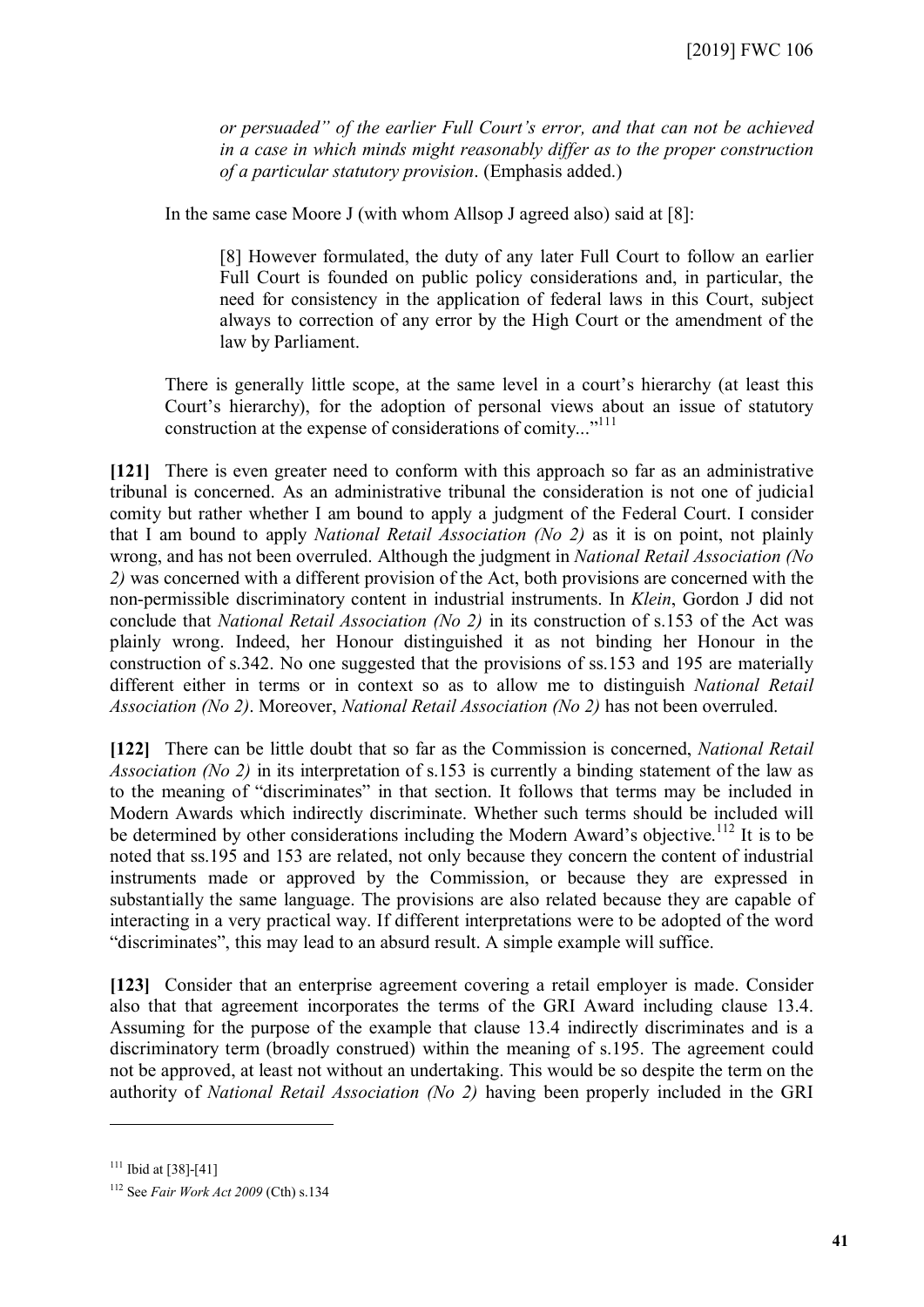Award because it is not a discriminatory term within the meaning of s.153 of the Act. The term would also be relevant in the assessment whether the agreement passed the BOOT, but it could not be a term of the agreement.

**[124]** As I have already noted, no one has suggested, and on my review, I cannot identify any term of the Agreement that directly discriminates against an employee covered by the Agreement because of, or for reasons that include, one or more of the characteristics or attributes identified in s.195 of the Act. I am therefore satisfied that the Agreement does not include a discriminatory term.

**[125]** As I have foreshadowed, were I free to conclude otherwise, I would do so. Since the issues were fully ventilated before me, I will express my view as to the meaning of "discriminates" in s.195 of the Act and the consequences of that construction upon the impugned terms.

**[126]** Applying the statutory construction principles earlier discussed, the construction of s.195 as including indirect discrimination is to be preferred. My reasons for that view follow below.

**[127]** The starting point is to consider the word "discriminates" in the context of the actual provision.

[128] A person or thing "discriminates" if the person or thing makes a distinction or differentiates. In the context of s.195, the thing is a term of an enterprise agreement, and the making of a distinction between employees covered by the Agreement. Section 195 is not concerned with all distinctions, just those because of, or for reasons including, the protected employees attribute. "Discriminates" is followed by "against", which as Tracey J observes in *National Retail Association (No 2),* involves making an adverse distinction between employees.<sup>[113](#page-41-0)</sup> An adverse distinction may occur directly or indirectly where employees are treated equally but the equal treatment results in less favourable treatment of one or more employees with a particular characteristic or attribute.

**[129]** The authorities discussed above provide guidance on the ordinary meaning of "discriminates" or "discriminates against". On balance, I consider these to favour a reading of "discriminates" that includes both direct and indirect discrimination. It is noted that treatment of s.195 by single Members of the Commission, while varied, has also been weighted towards such an interpretation of s.195.<sup>[114](#page-41-1)</sup>

<span id="page-41-0"></span><sup>113</sup> [2012] FCA 480 at [53]

<span id="page-41-1"></span><sup>&</sup>lt;sup>114</sup> In *Qantas Airways Limited* [2013] FWCA 8454, Commissioner Johns said at [7]: "The Commission accepts that indirect discrimination falls within the scope of sections 194 and 195 of the FW Act". In *Application by Commissioner for Public Employment* [2010] FWAA 9372, Vice President Lawler assumed without deciding, that a reference in s.195 to "discriminates" extends to indirect discrimination. In *Australian Catholic University Limited T/A Australian Catholic University* [2011] FWA 3693, the Vice President said at [14]: "I am inclined to the view that the notion of discrimination in s.195 extends to indirect discrimination because that construction would seem to be a construction that better furthers the objects of the FW Act"; Decision of Bissett C in *University of Melbourne Enterprise Agreement 2013* [2014] FWCA 1133 at [51]-[54]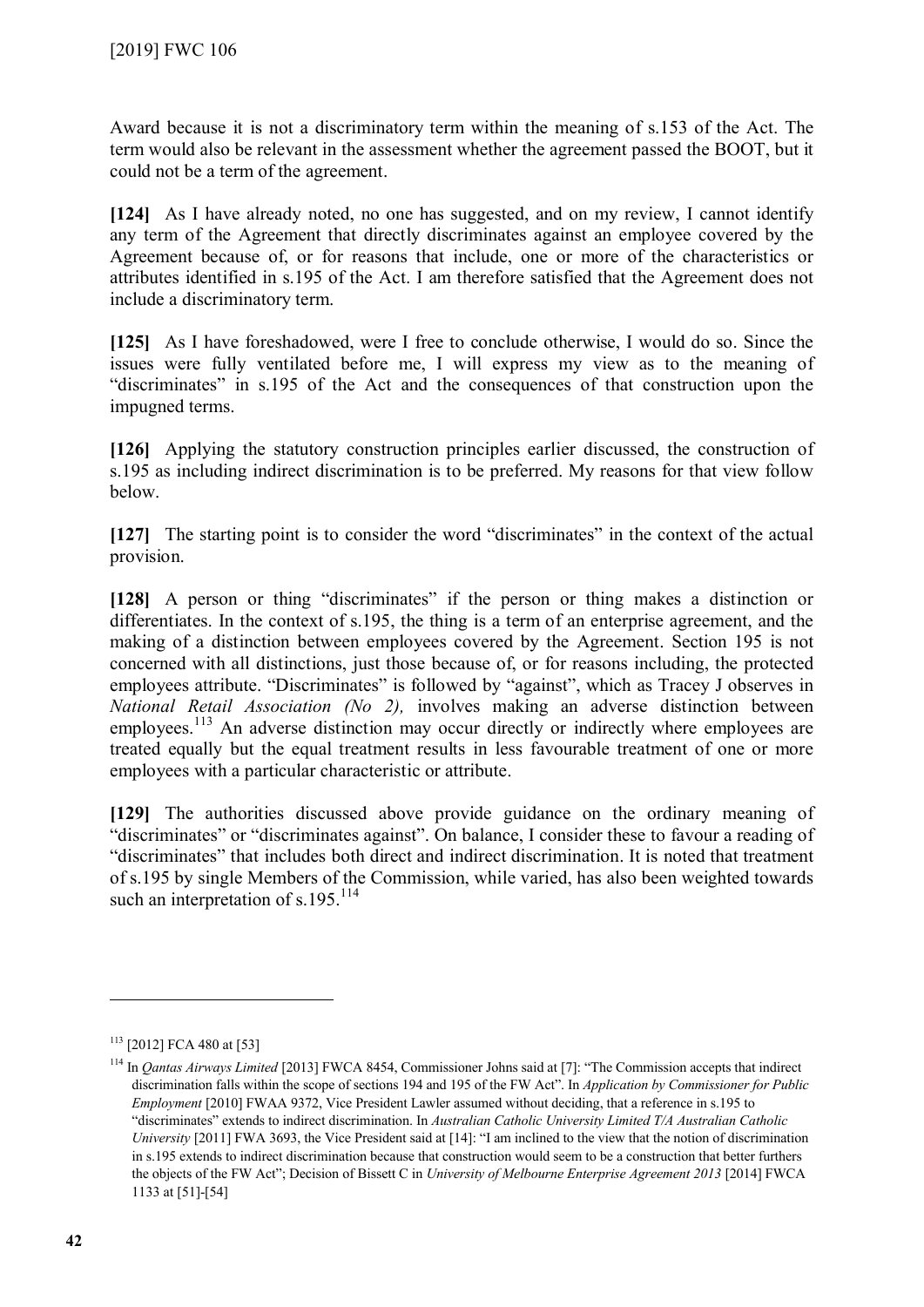**[130]** As Gaudron J noted in *Street,* the framework of anti-discrimination legislation has, to a considerable extent, shaped our understanding of what is involved in discrimination.<sup>[115](#page-42-0)</sup> With the exception of the Northern Territory, not only has the concept of discrimination encompassing both direct and indirect discrimination been adopted by Federal, State and Territory anti-discrimination statutes, but so has the protected attribute which is identified in s.195.[116](#page-42-1) As Gaudron J also explained in *Street*, this has led to an understanding that discrimination may be constituted by acts or decisions having a discriminatory effect or disparate impact as well as by acts or decisions based on discriminatory considerations. The full context in which Gaudron J expressed these views has earlier been reproduced in this decision.

[131] As with s.17(1) of the EO Act considered in *Waters*, <sup>[117](#page-42-2)</sup> s.195(1) is also, in my opinion, expressed in general terms, and so the use of the word discriminates seems also apt to apply to both direct and indirect or adverse effects discrimination.

**[132]** In *Klein*, Gordon J adopted similar reasoning in rejecting the notion that the proscription of discrimination, without more, is not apt to pick up facially neutral discrimination which is otherwise known as indirect discrimination.<sup>[118](#page-42-3)</sup> Her Honour had also earlier noted that indirect discrimination is not necessarily a separate statutory concept and that where a statutory provision uses the ordinary and natural meaning of the word "discriminates" and expresses an obligation or restriction in general terms that it is apt to apply to both direct and indirect discrimination.<sup>[119](#page-42-4)</sup> Gordon J noted, however, that the meaning of "discriminates" is ultimately a question of proper statutory construction.<sup>[120](#page-42-5)</sup>

**[133]** The ordinary of meaning of "discriminates" used in s.195(1) expressed in general terms would appear to include a term of an enterprise agreement that indirectly discriminates against an employee covered by the agreement because of, or for reasons including, a particular characteristic or attribute of the employee.

**[134]** Turning to the remainder of s.195, subsection 195(2) sets out that a term of an enterprise agreement does not discriminate against an employee:

"(a) if the reason for the discrimination is the inherent requirements of the particular position concerned; or

<span id="page-42-0"></span><sup>115</sup> [1989] 168 CLR 461 at 571

<span id="page-42-1"></span><sup>116</sup>*Australian Human Rights Commission Act 1986* s.3; *Age Discrimination Act 2004* ss.14, 15; *Disability Discrimination Act 1992* ss.5, 6; *Racial Discrimination Act 1975* s.9; *Sex Discrimination Act 1984* ss.5, 5A, 5B, 5C, 6, 7, 7AA, 7A, 7B; *Equal Opportunity Act 2010* (Vic) ss.8, 9; *Anti-Discrimination Act 1977* (NSW) s.24(1)(a) and (b); *Anti-Discrimination Act 1991* (Qld) ss.10 and 11; *Discrimination Act 1991* (ACT) ss.8(1) to (5); *Equal Opportunity Act 1984* (SA) s.29(2)(a) and (b), 29(2a)(a) and (b), 29(3)(a) and (b), 29(4)(a) and (b); *Equal Opportunity Act 1984* (WA) ss.8(1) and (2), 9(1) and (2), 10(1) and (2), 10A(1) and (2); *Anti-Discrimination Act 1998* (Tas) ss.14 and 15; cf. *Anti-Discrimination Act 1996*  (NT) s.20.

<span id="page-42-2"></span><sup>117</sup> (1991) 173 CLR 349 at 358

<span id="page-42-3"></span><sup>118</sup> (2012) 208 FCR 178 at 204; [95]

<span id="page-42-4"></span><sup>119</sup> Ibid at 203; [92]

<span id="page-42-5"></span><sup>&</sup>lt;sup>120</sup> Ibid at 204; [96]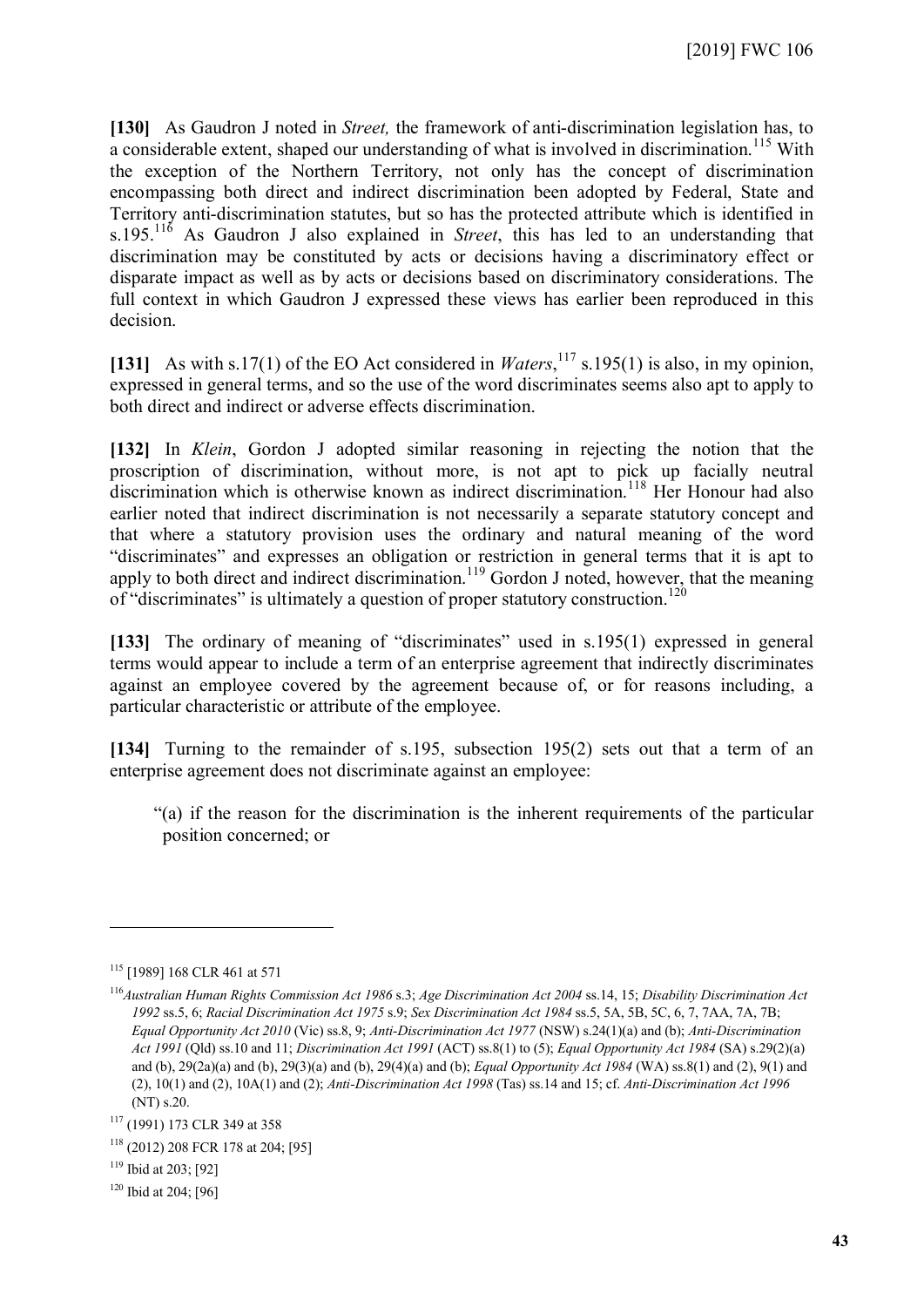(b) merely because it discriminates, in relation to employment of the employee as a member of the staff of an institution that is conducted in accordance with the doctrines, tenets, beliefs or teachings of a particular religion or creed:

(i) in good faith; and

(ii) to avoid injury to the religious susceptibilities of adherents of that religion or creed."

**[135]** Both the "exceptions" are in my view capable of application to a term that indirectly discriminates against an employee covered by an agreement. For example, the first exception is concerned with the reason for the discrimination. A term of an enterprise agreement which imposes a facially neutral condition for classification at a particular level within a classification structure but which has an adverse effect, for example on employees with a disability, may be justified on the basis that the reason for the condition is the inherent requirement of the particular position concerned.

**[136]** Subsection 195(3) provides:

"A term of an enterprise agreement does not discriminate against an employee merely because it provides for wages for:

(a) all junior employees, or a class of junior employees; or

(b) all employees with a disability, or a class of employees with a disability; or

(c) all employees to whom training arrangements apply, or a class of employees to whom training arrangements apply."

**[137]** Although paragraphs (a) and (b) appear to be concerned only with direct discrimination for the reason, or for reasons that include, an employee's age or disability, paragraph (c) is capable of application to both direct and indirect discrimination. That an employee is undergoing training pursuant to a training arrangement is itself not a protected attribute under s.195(1). Differential wage rates applicable to an employee covered by an agreement to whom a training arrangement applies may suffer adverse effects discrimination by reason of, for example, age. But such a term would not be a discriminatory term by reason of s.195(3)(c).

**[138]** There is therefore nothing in s.195 when read as a whole, and in particular the exceptions to which I have just referred, which would suggest that a construction which includes indirect discrimination in the meaning of "discriminates" should not be adopted.

**[139]** Next it is necessary to consider the broader statutory context in which s.195 operates including the objects of the Act.

**[140]** As already noted, s.186(4) contains, in effect, a prohibition of the inclusion of unlawful terms. Section 194(a) provides that a discriminatory term is an unlawful term and s.195 sets out, in effect, the meaning of discriminatory term.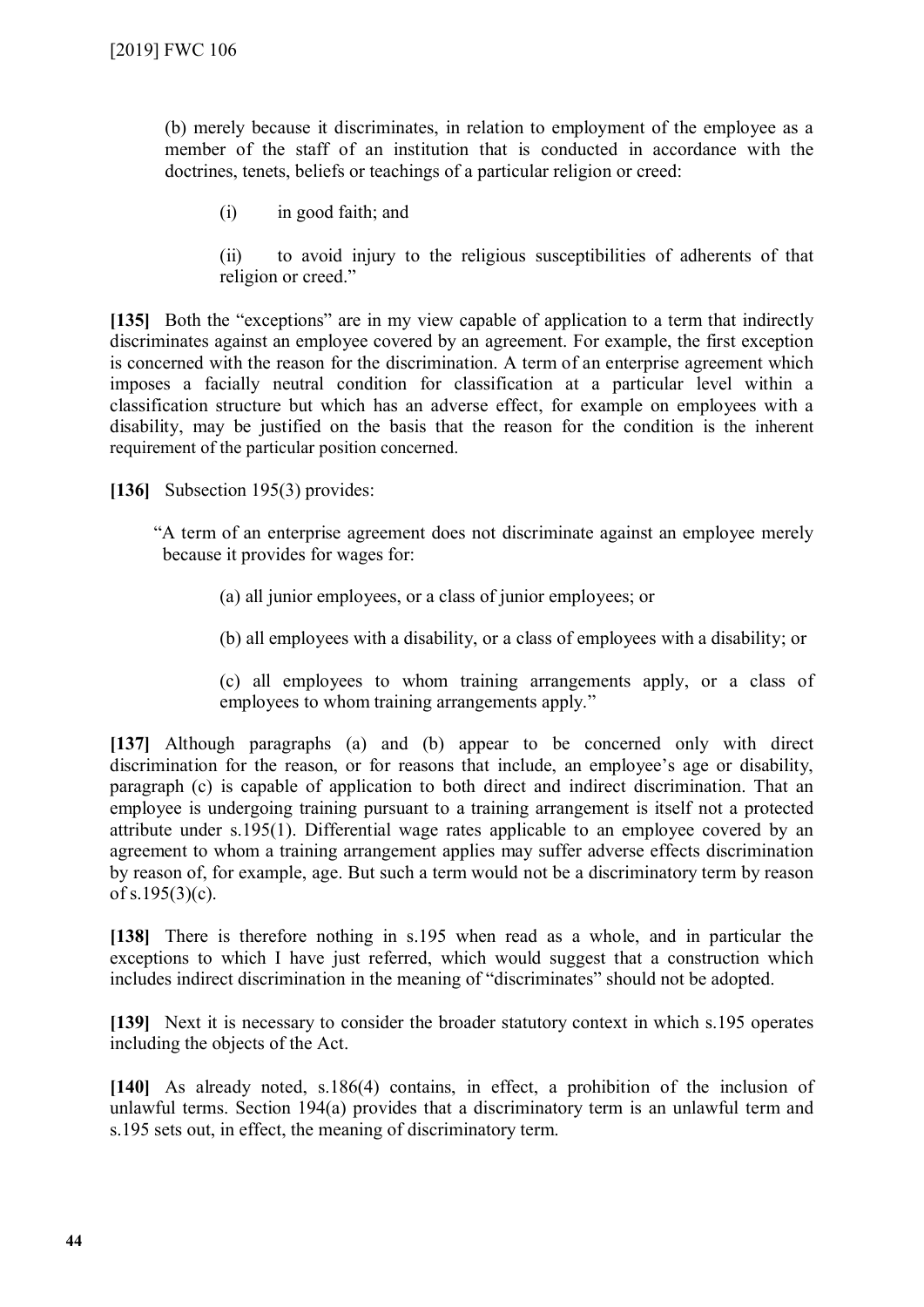**[141]** Section 194(b) provides that a term of an enterprise agreement is an unlawful term if it is an objectionable term and s.12 defines "objectionable term".

**[142]** The object of the Act is contained in s.3 and "...is to provide a balanced framework for cooperative and productive workplace relations that promotes national economic prosperity and social inclusion for all Australians..."

**[143]** The means by which this object is to be achieved is set out in the various paragraphs enumerated in s.3 of the Act, and relevantly those found in ss.3(d) and (e) which provide:

(d) assisting employees to balance their work and family responsibilities by providing for flexible working arrangements; and

(e) enabling fairness and representation at work and the prevention of discrimination by recognising the right to freedom of association and the right to be represented, protecting against unfair treatment and discrimination, providing accessible and effective procedures to resolve grievances and disputes and providing effective compliance mechanisms; …

**[144]** A reading of s.195(1) as encompassing terms that indirectly discriminate against an employee covered by an enterprise agreement is consistent with ss.3(d) and (e), although it is readily apparent that provisions elsewhere in the Act are also intended to give effect to these paragraphs. The objects of Part 2-4 in which s.195 is found are set out in s.171 as follows:

# **171 Objects of this Part**

The objects of this Part are:

- (a) to provide a simple, flexible and fair framework that enables collective bargaining in good faith, particularly at the enterprise level, for enterprise agreements that deliver productivity benefits; and
- (b) to enable the FWC to facilitate good faith bargaining and the making of enterprise agreements, including through:
	- (i) making bargaining orders; and
	- (ii) dealing with disputes where the bargaining representatives request assistance; and
	- (iii) ensuring that applications to the FWC for approval of enterprise agreements are dealt with without delay.

**[145]** The process for bargaining and making an enterprise agreement, and the approval and content requirements are set out variously in Divisions 2 to 6 of Part 2-4 of the Act.

**[146]** The object of enabling the Commission to "facilitate...the making of enterprise agreements...through ensuring that applications to the [Commission] for approval of enterprise agreements are dealt with without delay" might be said to favour the more limited reading advanced by the UFU and the MFB. This is because the approval scheme might be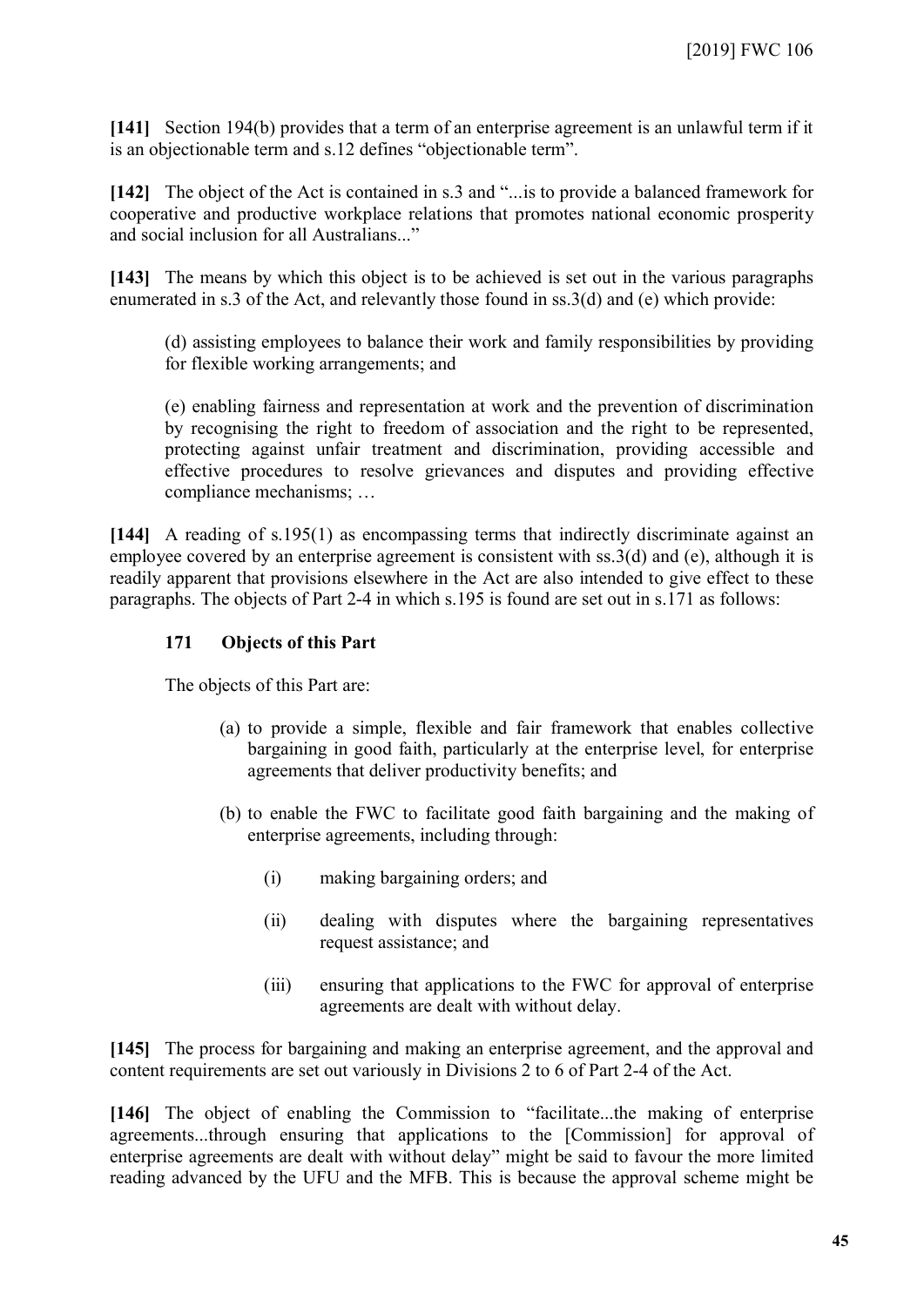said to be pragmatic in the sense that the approval process is not (and is not intended to be) a panacea for all non-compliant agreement content. Rather, the approval process is a 'point in time' assessment aimed at curing many (but not all) defects. Other provisions of the Act operate to address non-compliant content where the approval process is ill-suited to do so. Having regard to those other provisions,<sup>[121](#page-45-0)</sup> s.195 need not do all of the 'heavy lifting' in addressing indirectly discriminatory terms.

**[147]** But the need for the approval of agreements without delay does not mean approval without scrutiny. There are many approval requirements in ss.186 and 187, which may in any given case, be complex and require some heavy lifting. For example, questions about whether the group of employees covered by the agreement has been fairly chosen; or whether the agreement has been genuinely agreed to by the employees covered by the agreement; or whether the agreement passes the BOOT, are each not without complexity. Indeed, satisfaction that the agreement does not contain unlawful terms is not merely confined to a consideration of whether the agreement contains one or more discriminatory terms. As s.194 discloses, there is an array of terms which are described as unlawful terms and the absence of such terms is a matter about which the Commission must be satisfied. Moreover, a consideration whether a term of an agreement is an objectionable term, and therefore an unlawful term, may itself involve consideration, for example, of whether a term requires or has the effect of requiring an employer to take adverse action by directly or indirectly discriminating between employees in circumstances that would contravene s.351.

**[148]** The nature of the assessment that is to be made by the Commission in exercising agreement approval powers is also relevant. Section 195 of the Act falls for consideration in amongst Part 2-4 as a whole, and as already noted, the Commission's task is principally set out in ss.186 and 187. The nature of that task is a factor which may distinguish s.195 from that confronting a Court in an application under Part 3-1 of the Act or under antidiscrimination legislation. This may suggest a different approach to the construction of the word "discriminates". The Commission is required to approve an enterprise agreement where the agreement meets the requirements in ss.186-187. Where the Commission has a concern that the agreement does not meet those requirements, it may approve the agreement subject to undertakings which meet the concern.

**[149]** A state of satisfaction as to the non-existence of a discriminatory term in an enterprise agreement must be arrived at on a proper basis. In *R v Connell; Ex parte The Hetton Bellbird Collieries Ltd and Others, [122](#page-45-1)* Latham CJ observed:

"…where the existence of a particular opinion is made a condition of the exercise of power, legislation conferring the power is treated as referring to an opinion which is such that it can be formed by a reasonable man who correctly understands the meaning of the law under which he acts. If it is shown that the opinion actually formed is not an opinion of this character, then the necessary opinion does not exist." $123$ 

<span id="page-45-0"></span><sup>121</sup> For example s.218, s. 253 and Part 3-1 of the Act

<span id="page-45-1"></span><sup>122</sup> (1944) 69 CLR 407

<span id="page-45-2"></span><sup>123</sup> Ibid at 430-432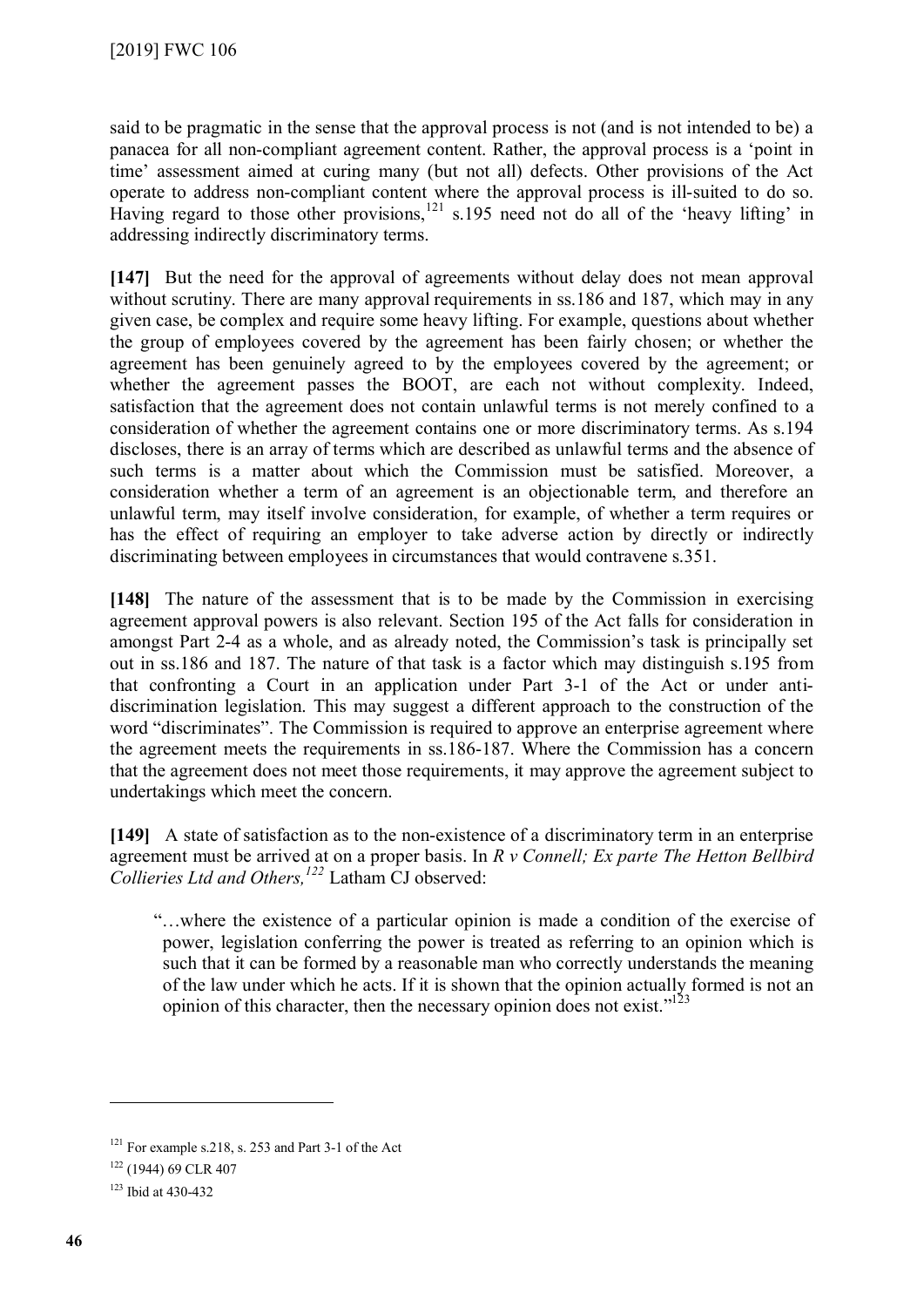**[150]** An assessment whether the requirement in s.186(4) is met is conducted before the agreement is in operation. Such an assessment can readily be made with respect of a term that directly discriminates against an employee covered by the agreement because the differential treatment that such a term imposes will emerge on the face of the terms itself. The assessment of whether a term indirectly discriminates is not as straightforward in every case. The question of whether a term is indirectly discriminatory involves an inquiry into the effect or impact of the term on a particular identified employee or group of employees. That inquiry necessarily gives consideration to the manner in which the term will operate in context and practice. It may be that such an inquiry sits awkwardly with ss.186(4), 194(a) and 195, given the time at which those provisions are considered by the Commission. Though this has some force, it is to be remembered that, the impact of conduct that may be indirectly discriminatory in contravention of Part 3-1 of the Act that is required or permitted by a term of an agreement, must also be assessed at that time. Indeed, although the considerations as to that which is an objectionable term and that which is a discriminatory term differ, it is possible that a term of an agreement may at the same time be a discriminatory term and an objectionable term.

**[151]** It is also to be observed that in some cases, that a term indirectly discriminates will be obvious from the term itself.

**[152]** Ultimately, the time at which the assessment is undertaken by the Commission impacts upon the state of satisfaction. But that in my view is not reason enough for a narrow construction of the word discriminates in s.195 to be adopted.

**[153]** Section 218 of the Act also provides context. It permits the variation of an enterprise agreement on referral by the Australian Human Rights Commission (AHRC). Section 218(1) requires the Commission to review any enterprise agreement referred to it under s.46PW of the *Australian Human Rights Commission Act 1986.* That provision deals with discriminatory industrial instruments and operates upon AHRC receiving a written complaint alleging that a person has done a discriminatory action under an industrial instrument*.* 

**[154]** By s.218(3) of the Act, if the Commission considers that the agreement reviewed requires a person to do an act that would be unlawful under the *Age Discrimination Act 2004*, the *Disability Discrimination Act 1992* or the *Sex Discrimination Act 1984*, the Commission must vary the agreement so that it no longer requires the person to do an act that would be so unlawful. Both direct and indirect discrimination is unlawful under the *Age Discrimination Act 2004*, the *Disability Discrimination Act 1992* and the *Sex Discrimination Act 1984.[124](#page-46-0)* It follows that on referral, if a term of an enterprise agreement requires a person to do an act which would (but for the doing of the act in direct compliance with the agreement exception)<sup>[125](#page-46-1)</sup> be indirectly discriminatory and unlawful under one of the aforementioned statutes, the agreement must be varied on review so that the agreement no longer requires the person to do that act.

**[155]** As the MFB has correctly pointed out, a review under s.218 of the Act is concerned with the actual (rather than conjectural) effect of the impugned term of the relevant agreement that is already operational. Those inquiries may sensibly encompass indirectly discriminatory

<span id="page-46-0"></span><sup>124</sup> *Age Discrimination Act 2004* ss.14, 15; *Disability Discrimination Act* 1992 ss.5, 6; *Sex Discrimination Act 1984* ss.5, 5A, 5B, 5C, 6, 7, 7AA, 7A, 7B

<span id="page-46-1"></span><sup>125</sup> See for example *Sex Discrimination Act 1984* s.40(1)(g)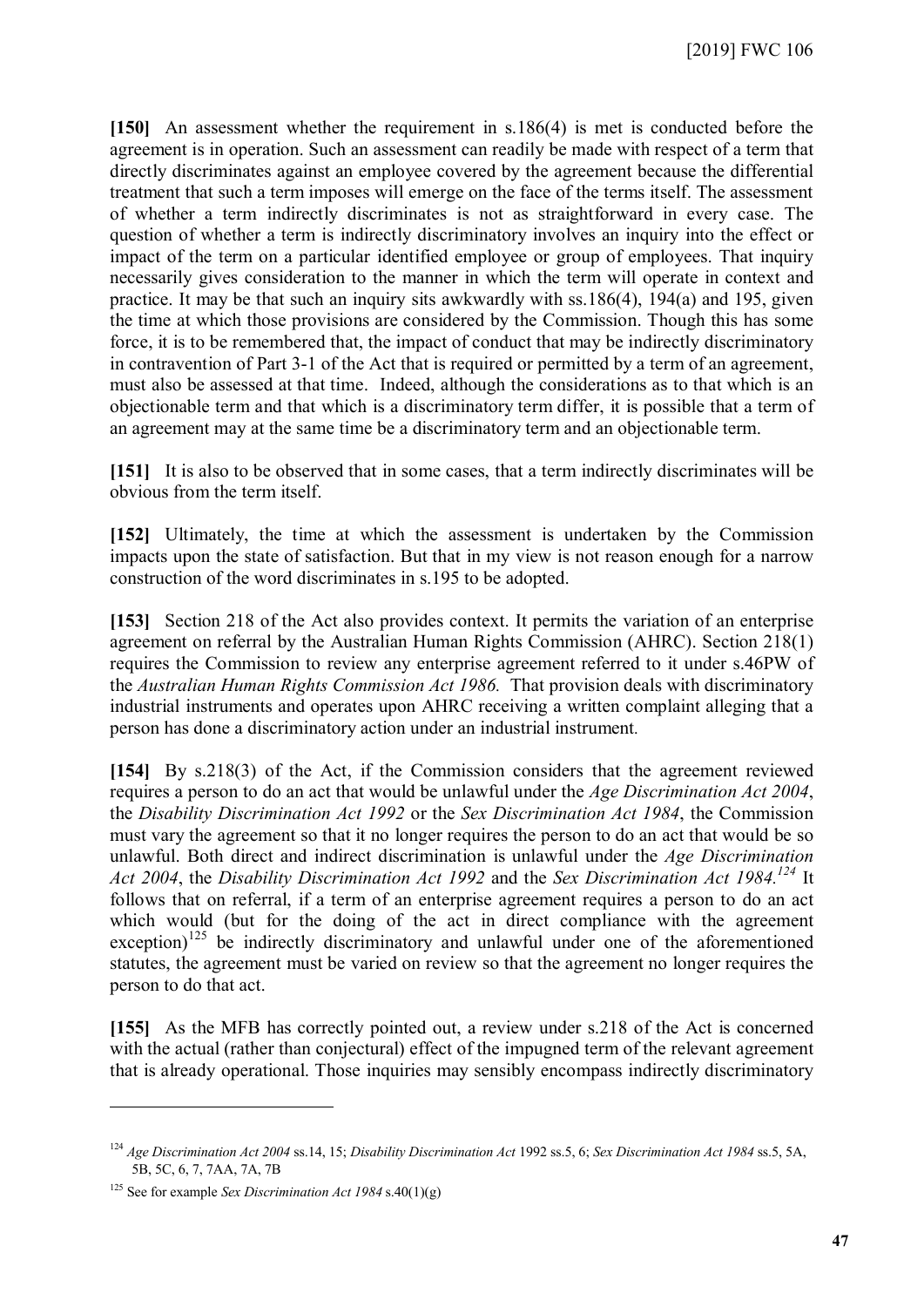terms. The MFB also contended that ss.186(4) and 218 can thus be seen as complementary. Section 186(4) operates to filter out directly discriminatory terms. Insofar as those terms are also capable of lawful operation, s.190 allows employers to provide undertakings to clarify (and limit) the nature of their operation. Section 218 operates once an agreement commences applying to employees. It deals with concrete factual scenarios in which indirectly discriminatory effect can be examined. Upon relevant application, where a term has such an effect, the agreement will be varied to remove that effect.

**[156]** So much is uncontroversial but it is only half the picture. As I have already noted, s.218 is concerned with an agreement that "requires a person to do an act that would be unlawful" under the identified Commonwealth anti-discrimination statutes. Section 195 is concerned with the terms of an agreement which are themselves discriminatory. The question whether terms of an agreement "require" a person to do an act that would be unlawful, is in essence the same enquiry as one would make in relation to an objectionable term *vis-à-vis* for example ss.342 and 351. Moreover, many terms of enterprise agreements that require the doing of an act that is unlawful under an identified anti-discrimination statute would likely be of no effect because they would be objectionable terms,<sup>[126](#page-47-0)</sup> for example, if the term required an employer to discriminate between employees for a proscribed reason. The mere presence of s.218 does not obviate the need for the Commission to be satisfied that an agreement, the subject of an approval application, does not contain any objectionable term. Similarly, it does not provide contextual support for reading down s.195(1) as operating upon terms that only directly discriminate.

**[157]** It is also to be remembered that a provision in an agreement which required, for example, an employer to do an act that would be unlawful under one of the identified antidiscrimination statutes, would not at the approval stage be binding on the employer since the agreement did not apply to the employer but only covered the employer.<sup>[127](#page-47-1)</sup> There could not at that stage be any requirement to do the act. It therefore makes sense in the scheme of the Act, which has an object "enabling fairness...at work" and "the prevention of discrimination"<sup>[128](#page-47-2)</sup> for the Commission to raise concerns about whether such a term is a discriminatory or objectionable term before the agreement is approved, commences operation and the term is thus binding. Section 218, like s.253(1)(b), does not operate to read down the meaning of discriminates in s.195(1), rather it operates upon terms of an agreement that were not identified by the Commission in the process of approving it.

**[158]** The general protections provisions in Part 3-1 of the Act and the objects found in s.336(1) also provide relevant context. The objects include "to provide protection from workplace discrimination", and "to provide effective relief for persons who have been discriminated against".

**[159]** Section 342(1) of the Act sets out the circumstances in which a person takes adverse action against another person. The taking of adverse action for various reasons (or for reasons which include those reasons) is proscribed by, *inter alia*, ss.340, 346 and 351. Adverse action by an employer against an employee will be taken if, for example, the employer discriminates

<span id="page-47-0"></span><sup>126</sup> *Fair Work Act 2009* (Cth) s.253(1)

<span id="page-47-1"></span> $127$  See ss.51 and 52

<span id="page-47-2"></span> $128$  Ibid at s.3(e)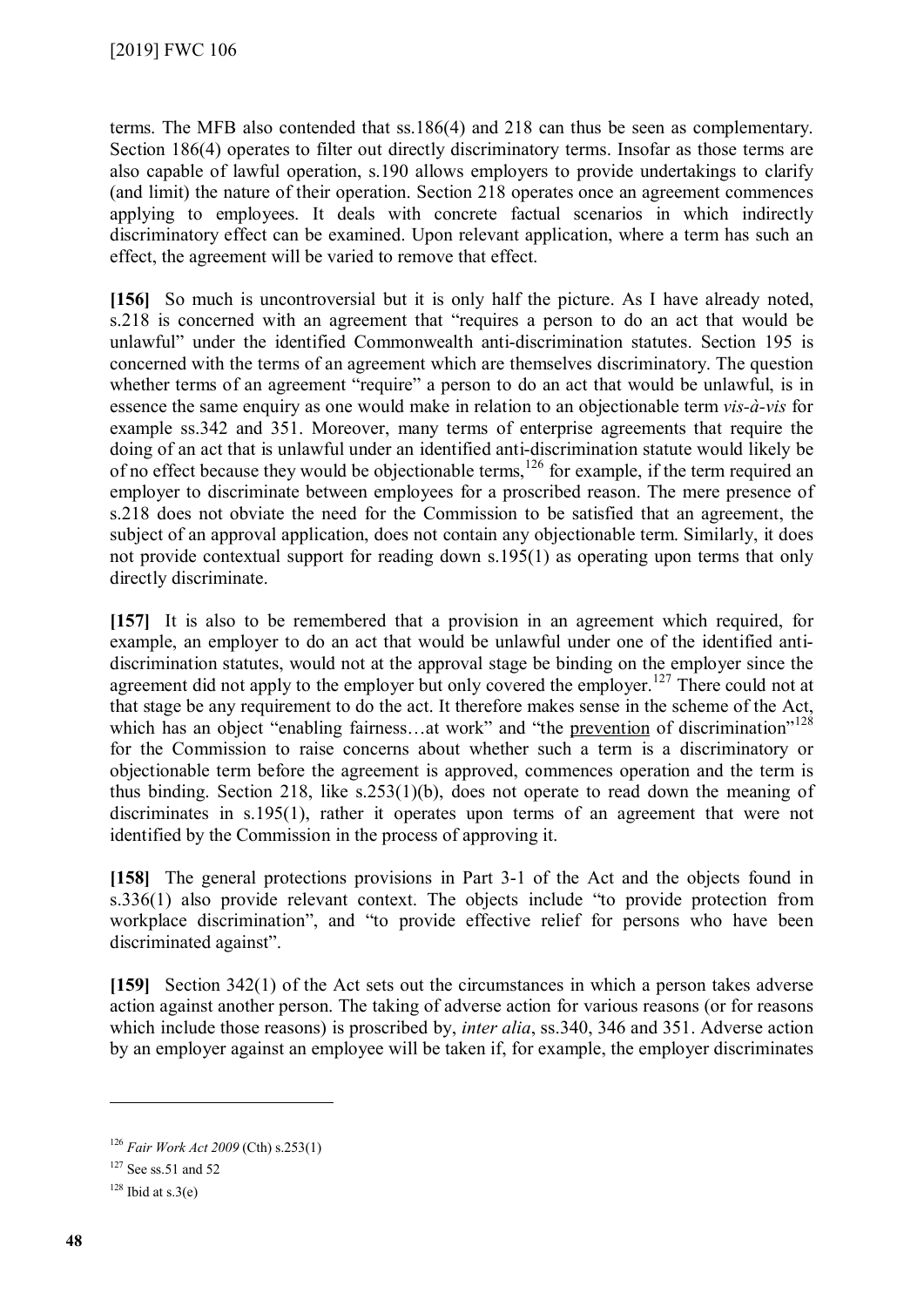between the employees and other employees of the employer.<sup>[129](#page-48-0)</sup> Adverse action in the form of "discriminates against" is also identified as against prospective employees and independent contractors.<sup>[130](#page-48-1)</sup> The meaning of "discriminates" in s.342(1) (Item 1(d)) was, as already noted, held in *Klein* to include both direct and indirect discrimination.

**[160]** Section 351(1) of the Act proscribes the taking of adverse action by an employer against an employee or prospective employee "because of the person's race, colour, sex, sexual orientation, age, physical or mental disability, marital status, family or carer's responsibilities, pregnancy, religion, political opinion, national extraction or social origin." The proscription does not apply to action that is:

(a) not unlawful under any anti-discrimination law in force in the place where the action is taken; or

(b) taken because of the inherent requirements of the particular position concerned; or

(c) if the action is taken against a staff member of an institution conducted in accordance with the doctrines, tenets, beliefs or teachings of a particular religion or creed taken:

(i) in good faith; and

(ii) to avoid injury to the religious susceptibilities of adherents of that religion or creed.<sup>[131](#page-48-2)</sup>

**[161]** Paragraphs (b) and (c) above are in essence the same exceptions as are to be found in ss.195(2)(a) and (b) of the Act, save for differences that are necessary because s.195 is concerned with the terms of an enterprise agreement and s.351 is concerned with action taken by an employer.

**[162]** The absence of an exception in s.195 of the Act which corresponds with s.351(2)(a) is also explained for the same reason. Section 195 is not concerned with conduct or action by an employer that discriminates but with a term of an enterprise agreement that discriminates. The range of anti-discrimination laws in respect of which s.351(2)(a) is directed are concerned with proscribing conduct. Moreover, conduct taken in direct compliance with a term of an enterprise agreement that is an unlawful term is not exempt under a number of anti-discrimination laws identified in s.351(2)(a).<sup>[132](#page-48-3)</sup> A corresponding provision in s.195 would add little.

**[163]** Contextually then, the Commission is required by s.186(4) to be satisfied an enterprise agreement does not contain an objectionable term. Assessing whether a term relevantly requires or permits a contravention of, for example, s.351, will involve considering whether

<span id="page-48-0"></span> $129$  Ibid at s.342(1) - Item 1(d)

<span id="page-48-1"></span><sup>&</sup>lt;sup>130</sup> Ibid at s.342(1) – Items 2(b) and 4(b)

<span id="page-48-2"></span> $131$  Ibid at s.351(2)

<span id="page-48-3"></span><sup>132</sup> See for example note to s.40(1) of the *Sex Discrimination Act 1984*; note to s.47(1) of the *Disability Discrimination Act 1992*; note to s.39(8) of the *Age Discrimination Act 2004*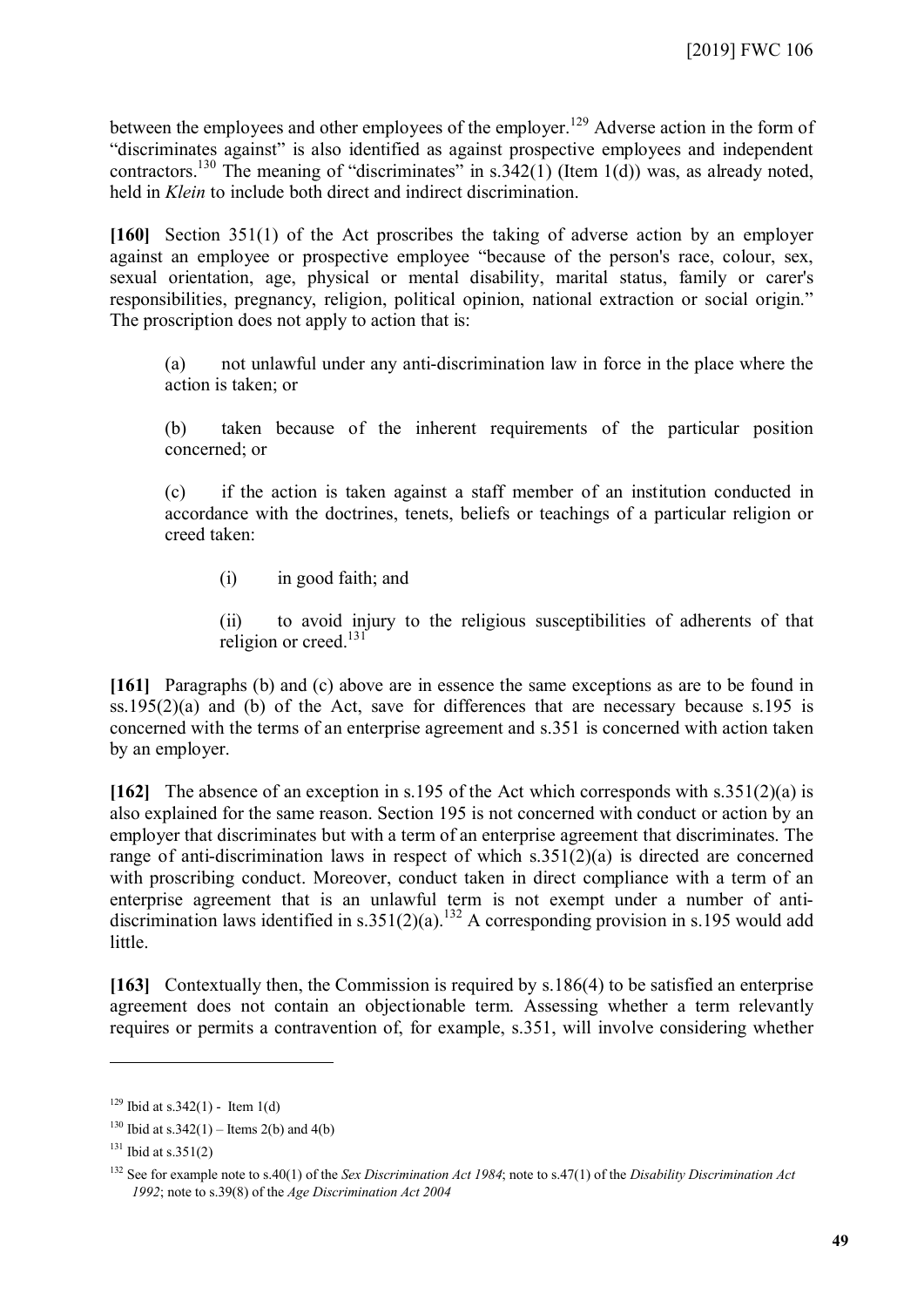the term requires or permits adverse action to be taken against an employee in the form of direct or indirect discrimination between an employee and other employees covered by the agreement. Consistent with the objects of the Act, there seems to me to be no good reason why, so far as discriminatory terms are concerned, the assessment required by s.186(4) as concerns a discriminatory term would be limited to those terms which directly discriminate but the assessment of an objectionable term would examine both. Considered in this way, ascribing the same broad meaning to "discriminates" in s.195 and  $s.342(1)$  – Item 1(b) and thus requiring under s.186(4) satisfaction that an enterprise agreement does not include terms that directly or indirectly discriminates or require or permit such discrimination for proscribed reasons, is consistent with the objects of the Act.

**[164]** Sections 26, 27 and 29 of the Act also provide some context. They deal with the interaction of the Act with particular State and Territory laws and with the interaction of, relevantly, enterprise agreements with particular State and Territory laws. Section 26 provides that it "is intended to apply to the exclusion of all State or Territory industrial laws so far as they would otherwise apply in relation to a national system employee or a national system employer." This intention however is expressly excluded in respect of laws enumerated in s.27.

**[165]** Section 27(1A) of the Act provides that s.26 does not apply to any of the identified State and Territory anti-discrimination statutes. Section 29(1) provides that "a modern award or enterprise agreement prevails over a law of a State or Territory, to the extent of any inconsistency." Section 29(2) provides that:

(2) Despite subsection (1), a term of a modern award or enterprise agreement applies subject to the following:

(a) any law covered by subsection 27(1A);

(b) any law of a State or Territory so far as it is covered by paragraph 27(1)(b), (c) or (d).

**[166]** The terms of an enterprise agreement therefore apply subject to any applicable State or Territory anti-discrimination law.

**[167]** The operation of s.29(2) is discussed in the Explanatory Memorandum to the *Fair Work Bill 2008* and provides:

"However, subclause 29(2) provides that a modern award or enterprise agreement is subject to any of the State or Territory laws that are saved by clause 27, as well as any State or Territory laws prescribed by the regulations. This means that a modern award or enterprise agreement cannot diminish, but may supplement, rights and obligations under these laws."<sup>[133](#page-49-0)</sup>

<span id="page-49-0"></span><sup>133</sup> Explanatory Memorandum to the *Fair Work Bill 2008* at [149]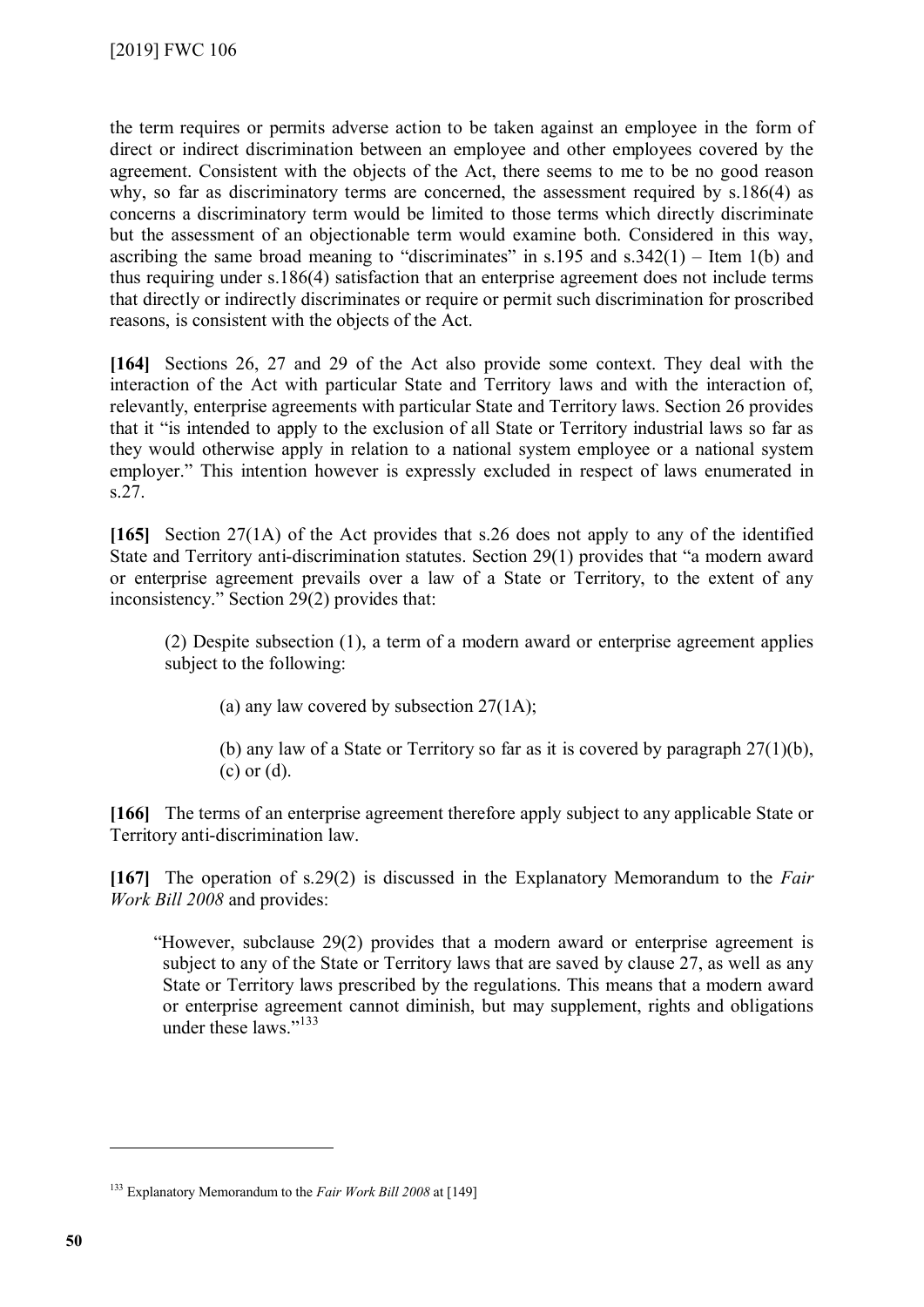**[168]** In *Re Master Builders Australia, [134](#page-50-0)*a Full Bench of the Commission considered the operation of s.29(2) and said as follows:

"While s 29(1) of the Act provides that, as a general rule, modern awards prevail over State and Territory laws to the extent of any inconsistency, s 29(2) provides an exception in relation to a term of an enterprise agreement which is inconsistent with, relevantly, a law of a State or Territory covered by s  $27(1)(c)$ . Section  $27(1)(c)$ , as we have already noted, refers to non-excluded matters, one of which is OHS.

The effect of these provisions is that in the event of inconsistency between a term of a modern award dealing with OHS and State and Territory OHS legislation the latter prevails. To the extent that a provision in a modern award purports to reduce an entitlement under the relevant State and Territory legislation, the provision is of no legal effect. As the Government noted, this is consistent with para 149 of the Explanatory Memorandum..."<sup>[135](#page-50-1)</sup>

**[169]** The MFB contends the practical effect of these provisions is that the operation of State and Territory anti-discrimination legislation is left undisturbed. As a term of an enterprise agreement that has an indirectly discriminatory effect would contravene State and Territory laws, such a term is of no effect to the extent of that operation. The MFB contends that there is nothing remarkable about the Act leaving the regulation of indirectly discriminatory matters to State and Territory equal opportunity legislation. This is true, but the same may be said about terms of an agreement that directly discriminate, yet on the MFB's analysis, the Parliament elected to leave the regulation of indirectly discriminatory matters to State and Territory anti-discrimination legislation but not terms that directly discriminate and those are to be weeded out, initially at least pursuant to ss.186(4), 194(a) and 195. It did this apparently but without expressly saying so. I would not accept this construction.

**[170]** Section 29(2) operates on terms of an agreement that, relevantly, discriminate. If a term of an agreement diminishes, by direct or indirect discrimination against an employee covered by the agreement, a protection afforded by an applicable State or Territory antidiscrimination law, the term operates subject to that law. These provisions therefore say little about whether s.195 should be confined to direct discrimination. If anything they, together with the various other provisions in the Act to which reference has already been made, suggest the Parliament intended a comprehensive approach to the prevention and elimination of discrimination in the workplace. A narrow reading of s.195 would seem to me to be inconsistent with that approach.

**[171]** I turn then to s.153 of the Act. As already noted, that section has been construed as being confined to terms that directly discriminate. It is in substantially the same terms as s.195, though s.195(1) is prefaced with the words "to the extent", whereas s.153(1) is not. I do not consider this to be a significant difference. If free to do so, I would come to a different conclusion to that of Tracey J in *National Retail Association (No 2)* for the following reasons. First, I agree with the difficulties in the reasoning of Tracey J identified by Gordon J in *Klein,* which are, in my respectful opinion, compelling. Secondly, for the reasons earlier given, I do not share the view expressed by Tracey J that the exceptions in ss.153(2) and (3) "all cover

<span id="page-50-0"></span><sup>&</sup>lt;sup>134</sup> [2012] FWAFB 10080

<span id="page-50-1"></span> $135$  Ibid at [53]–[54]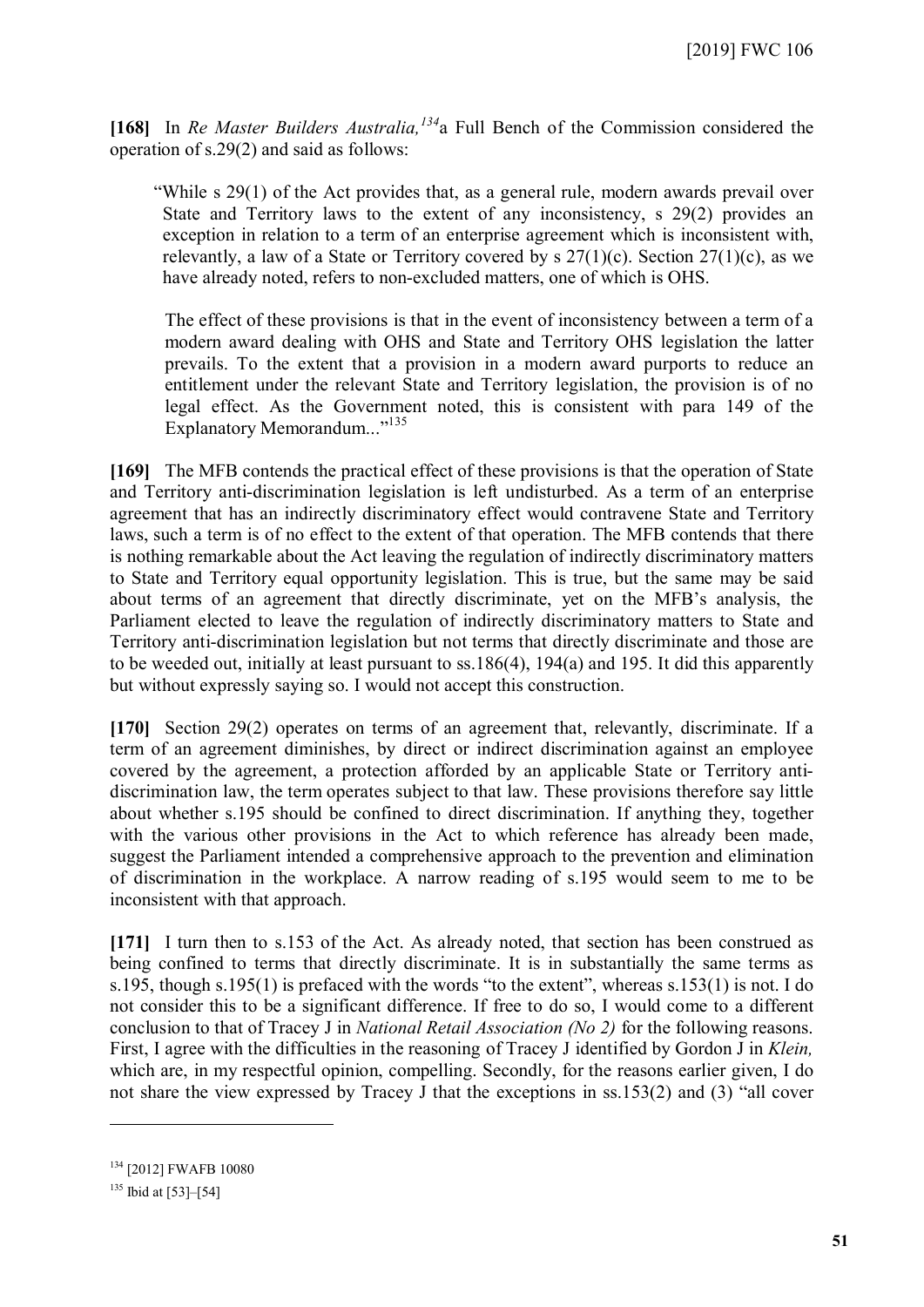terms which would meet the description of direct discrimination."[136](#page-51-0) Plainly, ss.153(2)(a) and (b) and 153(3)(c) are capable of being invoked in respect of an indirectly discriminatory term. Thirdly, I would depart from his Honour's view that it would be highly unlikely that Parliament intended s.153(1) could be contravened by indirect discrimination as awards typically contain many provisions that discriminate between employees, and in particular, that wages are often fixed by reference to criteria such as length of service and qualifications. His Honour reasoned that it is unlikely that Parliament intended such provisions could be impugned because they indirectly discriminate on the ground of age as an example.<sup>[137](#page-51-1)</sup> Respectfully, this analysis pays insufficient attention to the fact that the legal concept of discrimination does not extend to different treatment appropriate to a relevant difference.<sup>[138](#page-51-2)</sup> To paraphrase Brennan J in *Street*, where a reason for different treatment has a rational connection with an objective unrelated to a prohibited ground, the different treatment will not be discriminatory.<sup>[139](#page-51-3)</sup> Fourthly, the weight of authority, and particularly High Court authority, lies with the interpretation of "discriminates" favoured by Gordon J. I would also regard this as apposite to the meaning of "discriminates" in s.153.

**[172]** In my respectful opinion, reading the word "discriminates" in the context of s.195 and the Act as a whole leads to a conclusion that "discriminates" in s.195 includes indirect discrimination. Preferring such an interpretation is consistent with a purposive approach to the construction of statutory provisions having regard to the objects of the Act earlier noted.

**[173]** Reference was also made during the course of proceedings to relevant legislative history. I do not consider it necessary to refer to that history in this decision. Were it necessary for me to do so, I would be inclined to adopt the submissions and analysis of the VEOHRC of that legislative history.<sup>[140](#page-51-4)</sup>

**[174]** It should also be evident from the analysis above, that I consider both persuasive and applicable the notion discussed by both Gaudron and Brennan JJ in *Street* which is to the effect that the legal concept of discrimination does not extend to different treatment that is appropriate to a relevant difference. It follows that I would reject so much of the VEOHRC's submission as invited me to adopt a construction of the word "discriminates" unencumbered by any filter of reasonableness.

# *4.1.3 Are the impugned terms discriminatory terms?*

**[175]** It is strictly unnecessary, given my earlier conclusion, to consider whether any of the impugned terms is a discriminatory term in the sense that a term indirectly discriminates for impermissible reasons against an employee covered by the Agreement. Nevertheless, as the matters were fully ventilated, I will express my view.

**[176]** As the description of that which is a discriminatory term in s.195(1) suggests, it is the term that must discriminate against an employee because of, or for reasons including, one or

<span id="page-51-0"></span><sup>136</sup> [2012] FCA 480; (2012) 205 FCR 227 at [57]

<span id="page-51-1"></span> $137$  Ibid at [56]

<span id="page-51-2"></span><sup>138</sup> See *Street* at 529, Gaudron J

<span id="page-51-3"></span> $139$  Ibid at 510

<span id="page-51-4"></span><sup>&</sup>lt;sup>140</sup> Outline of submissions of the Victorian Equal Opportunity and Human Rights Commission dated 22 June 2018 at section B and Schedule thereto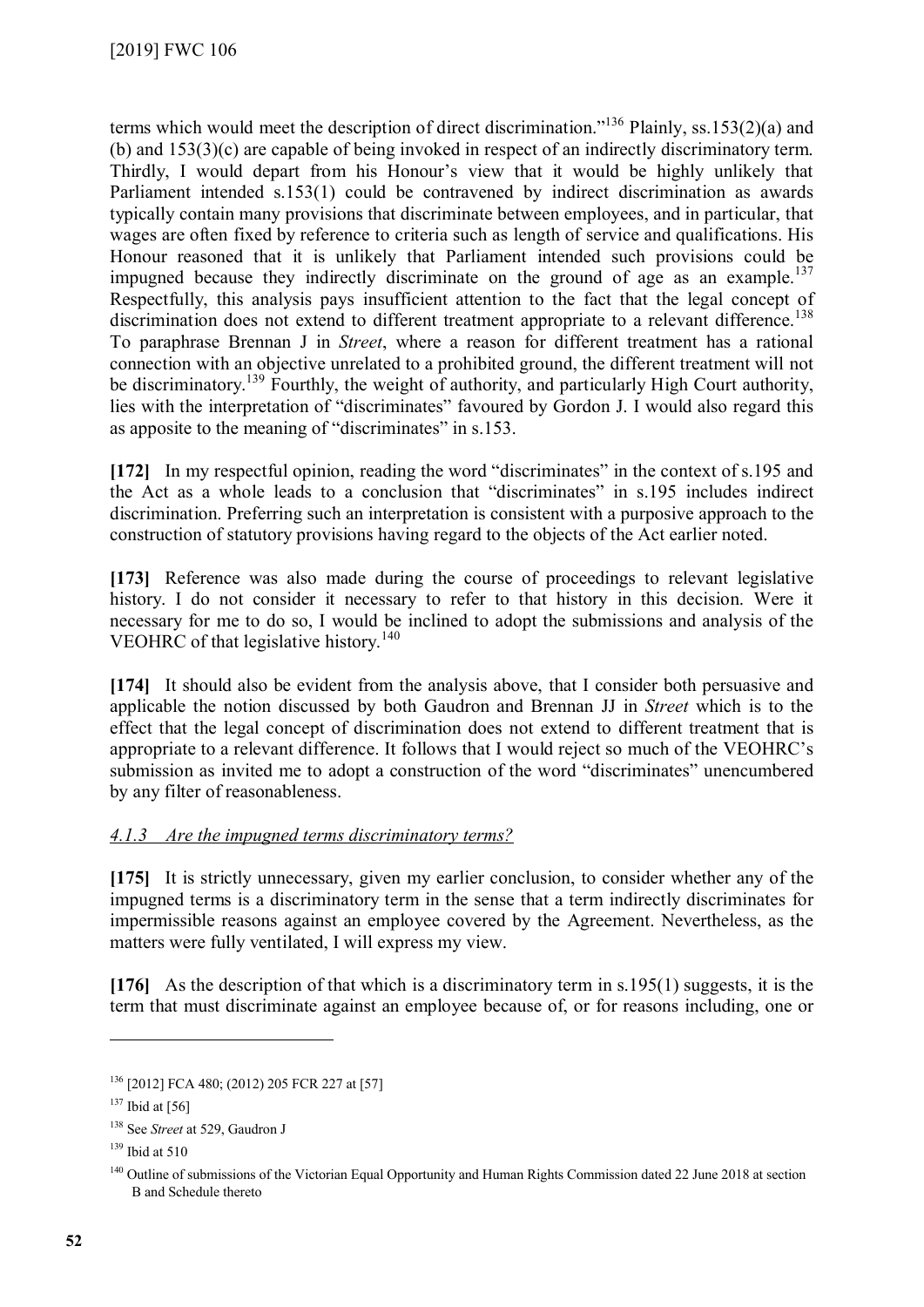more of the enumerated characteristics or attributes. It is not enough, in my view, that the term be capable of indirectly discriminating for one or more reasons proscribed. A term must actually do so. Put another way, the term must produce the proscribed discriminatory outcome *vis-à-vis* an employee covered by the Agreement. A term may have both a proscribed and a lawful operation. It is only to the extent a term has a proscribed operation that it will be a discriminatory term.

**[177]** This seems clear from the text of s.195 and from other related provisions of the Act. Section 195 provides that a term is a discriminatory term "to the extent that" it discriminates against an employee. Section 56 renders a term of no effect "to the extent that" it contravenes s.55. Section 253 renders a term of no effect "to the extent that" it is not a term about a permitted matter, it is an unlawful term, or is a designated outworker term. Section 356 renders a term of no effect "to the extent that" it is an objectionable term. These provisions each contemplate that a term may operate in both a permissible and impermissible way. Provisions of an agreement which can operate in a permissible way without impermissibly discriminating continue to operate. Determining whether a term of an enterprise agreement is one caught by s.195 is a matter of construction of the term.

**[178]** Much like the approach to construing a statute, the construction of an enterprise agreement or a term of an agreement begins with a consideration of the ordinary grammatical meaning of the words used, having regard to the context and evident purpose of the provision or expression being construed. Context may be found in the provisions of the instrument taken as a whole, or in their arrangement and place in the instrument being considered. The statutory framework under which the instrument is made may also provide context, as might an antecedent instrument or instruments from which particular provisions might have been derived.[141](#page-52-0)

**[179]** The Agreement also contains a number of terms which may be described as aspirational. It is relevant therefore to consider how such provisions ought be construed. In *National Tertiary Education Union v La Trobe University* (*La Trobe*), *[142](#page-52-1)* both Bromberg and White JJ considered the effect of particular aspirational terms contained in the *La Trobe University Collective Agreement 2014*. An issue in *La Trobe* was whether the following term imposed any binding obligation on La Trobe University in the context of a proposed restructure that would result in 280 redundancies:

"The University is committed to job security. Where possible redundancies are to be avoided and compulsory retrenchment used as a last resort. The University reserves the right to use the agreed redundancy procedures and provisions set out in this Agreement when all reasonable attempts to mitigate against such action and to avoid job loss have been unsuccessful."<sup>[143](#page-52-2)</sup>

<span id="page-52-0"></span><sup>141</sup> See for example *City of Wanneroo v Australian Municipal, Administrative, Clerical and Services Union* (2006) 153 IR 426 at 438 and *Amcor Limited v CFMEU* (2005) 222 CLR 241 at 253 per Gummow, Hayne and Heydon JJ

<span id="page-52-1"></span><sup>142</sup> [2015] FCAFC 142

<span id="page-52-2"></span> $143$  Ibid at [5]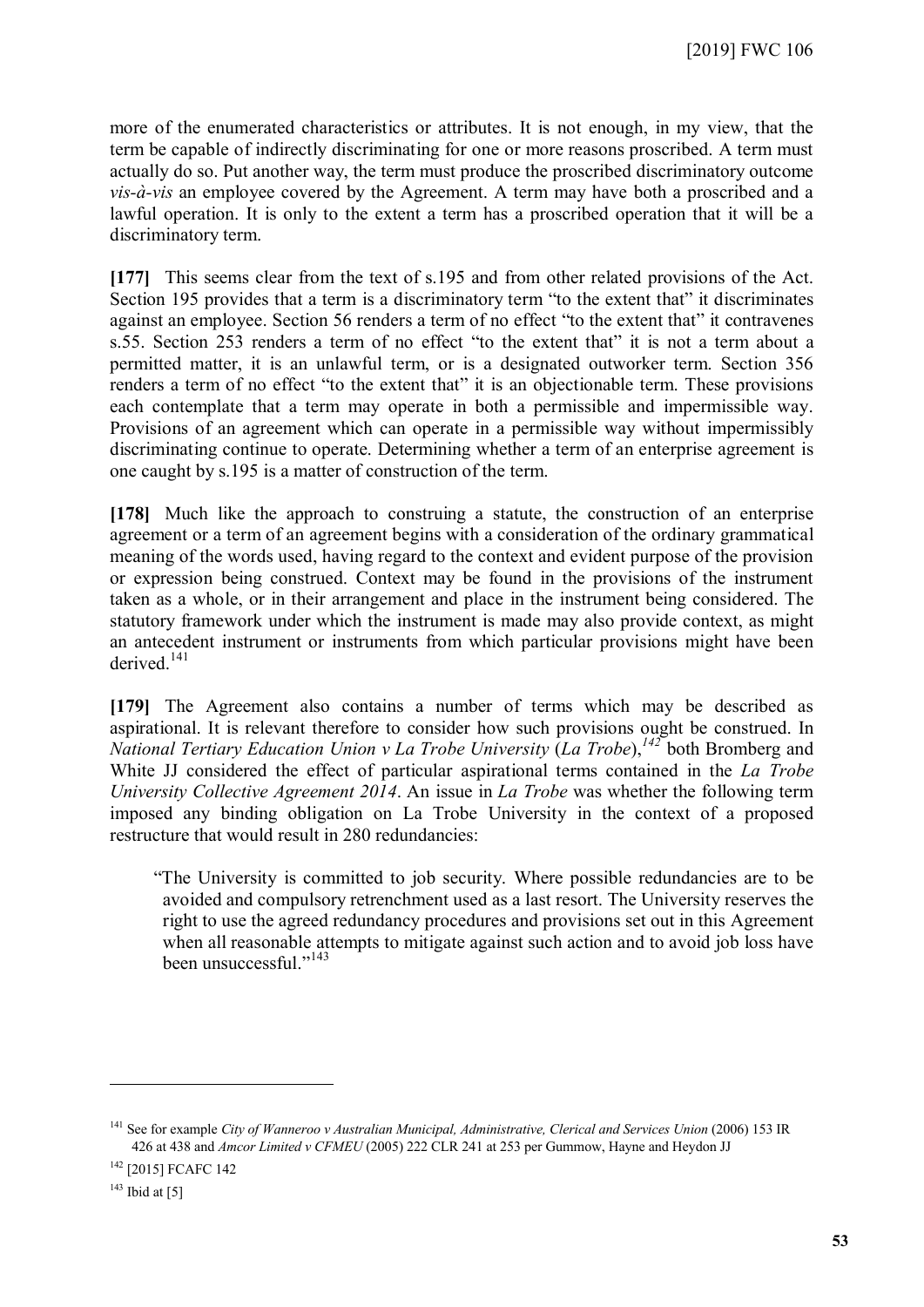**[180]** Bromberg J concluded that the first sentence of the clause did not impose any binding obligation upon the University, but served to introduce and frame the remainder of the clause by identifying the underlying goal or objective.<sup>[144](#page-53-0)</sup> His Honour said that the second sentence identified the method by which this goal would be achieved,<sup>[145](#page-53-1)</sup> while the third sentence reflects that there are limitations on the rights referred to in the third sentence.<sup>[146](#page-53-2)</sup>

**[181]** White J observed that parties may include terms in an agreement which may not be intended to be enforceable but which nonetheless provide context to terms which are enforceable. His Honour said:

"…It is the very nature of these [enterprise] agreements that they are intended to establish binding obligations. The manner of making such agreements is subject to detailed prescription and their operation is contingent upon approval of the Fair Work Commission, the obtaining of which is itself a matter of detailed prescription. In my opinion, it is natural to suppose that parties engaging in this detailed process intend that the result should be a binding and enforceable agreement…

That does not mean that parties to an enterprise agreement may not include in their agreement some matters which are in the nature of statements of aspiration or commitment and not themselves intended to be enforceable obligations or entitlements. Clearly they may: *Reeves v MaxiTRANS Australia Pty Ltd* [2009] FCA 970; (2009) 199 IR 297 at [19]-[22]. The 2014 Agreement itself provides an example as the parties were agreed that the first sentence in cl 74 is aspirational in nature. But it remains the fact that the 2014 Agreement was plainly intended, at least generally, to create binding obligations and cl 74 is to be construed in that context."<sup>[147](#page-53-3)</sup>

## *4.1.3.1 Characteristics of part-time employees*

**[182]** Before considering whether the impugned terms of the Agreement indirectly discriminate against employees covered by the Agreement who are women or who have family or carer's responsibilities because of, or for reasons that include those characteristics or attributes, it is necessary to make some general observations about the impact of limiting access to flexible working arrangements upon employees with these attributes.

**[183]** Some relevant observations were made in the *Family Leave Provisions Case 2003- 2005*, [148](#page-53-4) the *4 Yearly Review of the Firefighting Industry Award*[149](#page-53-5) and in *Howe v Qantas*  Airways Limited,<sup>[150](#page-53-6)</sup> which I adopt. I consider that it can now confidently be stated that a complete absence of, or limited access to flexible working arrangements in a workplace will have a disproportionately negative impact upon at least employees who are women, parents of young and early school age children and those with family or carer's responsibilities.

<span id="page-53-0"></span> $144$  Ibid at [66]

<span id="page-53-1"></span> $145$  Ibid at [67]

<span id="page-53-2"></span> $146$  Ibid at [68]

<span id="page-53-3"></span><sup>&</sup>lt;sup>147</sup> Ibid at [108]-[109]

<span id="page-53-4"></span><sup>148</sup> PR082005 dated 8 August 2005

<span id="page-53-5"></span><sup>&</sup>lt;sup>149</sup> [2016] FWCFB 8025

<span id="page-53-6"></span><sup>150</sup> (2004) 188 FLR 1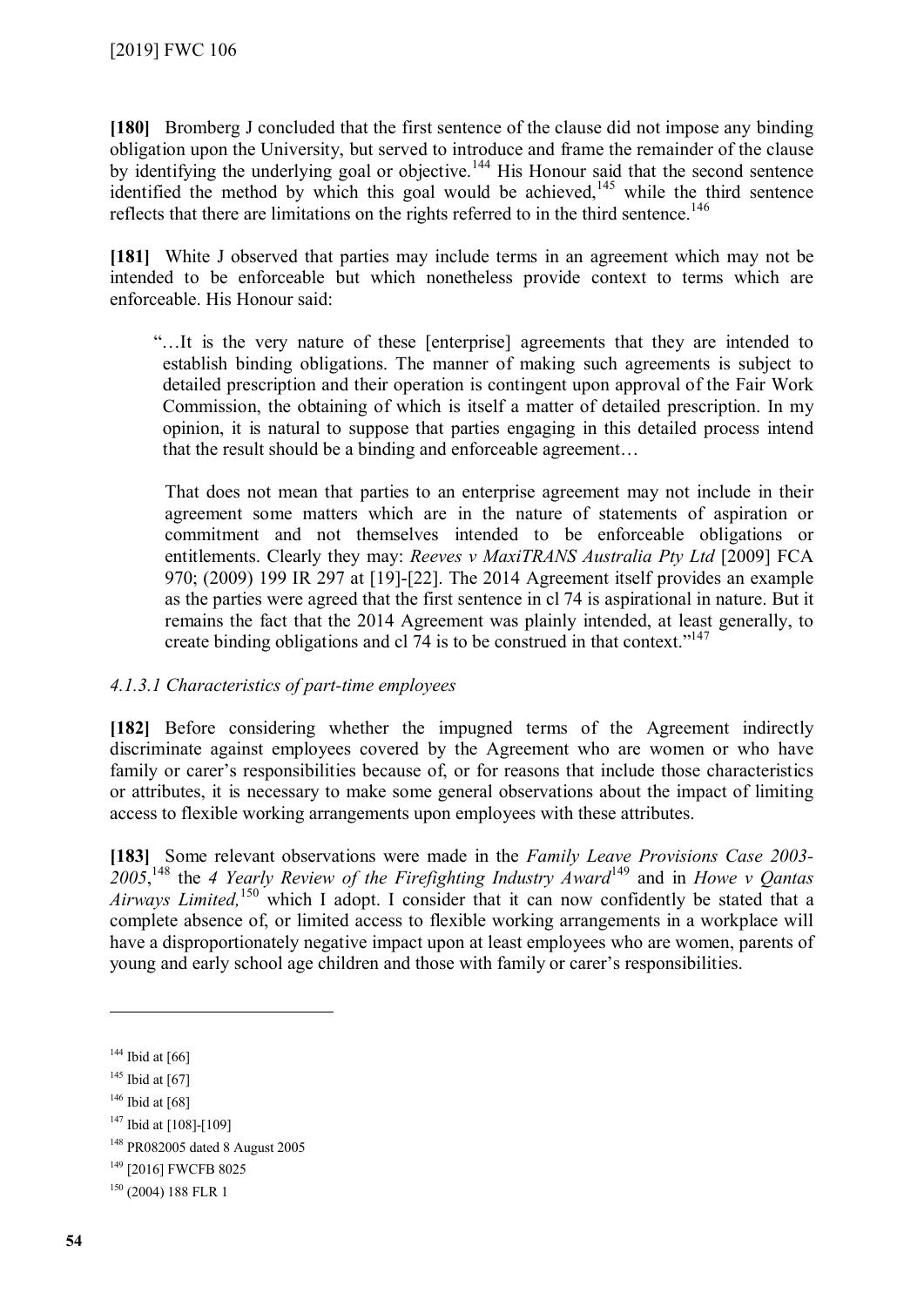**[184]** In the *Family Leave Provisions Case 2003-2005*, a Full Bench, having considered a range of evidence with respect to how workers balance work and caring responsibilities, observed that many women take up part-time employment in order to do so.[151](#page-54-0) In the *4 Yearly Review of the Firefighting Industry Award*, a Full Bench said:

"We accept that the variation of the Fire Fighting Award to permit part-time employment and more flexible rostering arrangements is likely to facilitate increased female workforce participation and hence promote gender diversity.

. . .

The variation of the Fire Fighting Award to permit part-time employment in the public sector fire services (with some consequential changes to rostering provisions to facilitate such employment) would assist employees to balance their work and family responsibilities. Such a variation would be consistent with the objects of the Act."<sup>[152](#page-54-1)</sup>

[185] In the *Family Friendly Working Arrangements* decision,<sup>[153](#page-54-2)</sup> the Full Bench made a number of findings, including that:

"1. The accommodation of work and family responsibilities through the provision of flexible working arrangements can provide benefits to both employees and their employers.

2. Access to flexible working arrangements enhances employee well-being and worklife balance, as well as positively assisting in reducing labour turnover and absenteeism.

3. Some parents and carers experience lower labour force participation, linked to a lack of access to flexible working arrangements and to quality affordable child care.

4. Greater access to flexible working arrangements is likely to increase workforce participation, particularly among women. There are broad economic and social benefits associated with increased female workforce participation.

5. The most common reason for requesting flexible working arrangements is to care for a child or children; another significant group seek flexible working arrangements to care for disabled family members or elders.

6. The majority of employees who request flexible working arrangements seek a reduction in working hours. Parents (predominantly women) seek part-time work to manage parenting and caring responsibilities. The next most common type of flexibility sought is a change in start/finish times and a change in days worked.

7. There are strong gendered patterns around the rate of requesting and the kinds of alterations sought. Women make most of the requests for flexible working

<span id="page-54-0"></span><sup>151</sup> *Family Leave Provisions Case 2003-2005* at [70]

<span id="page-54-1"></span><sup>&</sup>lt;sup>152</sup> [2016] FWCFB 8025 at [136] and [144]

<span id="page-54-2"></span><sup>153</sup> [2018] FWCFB 1692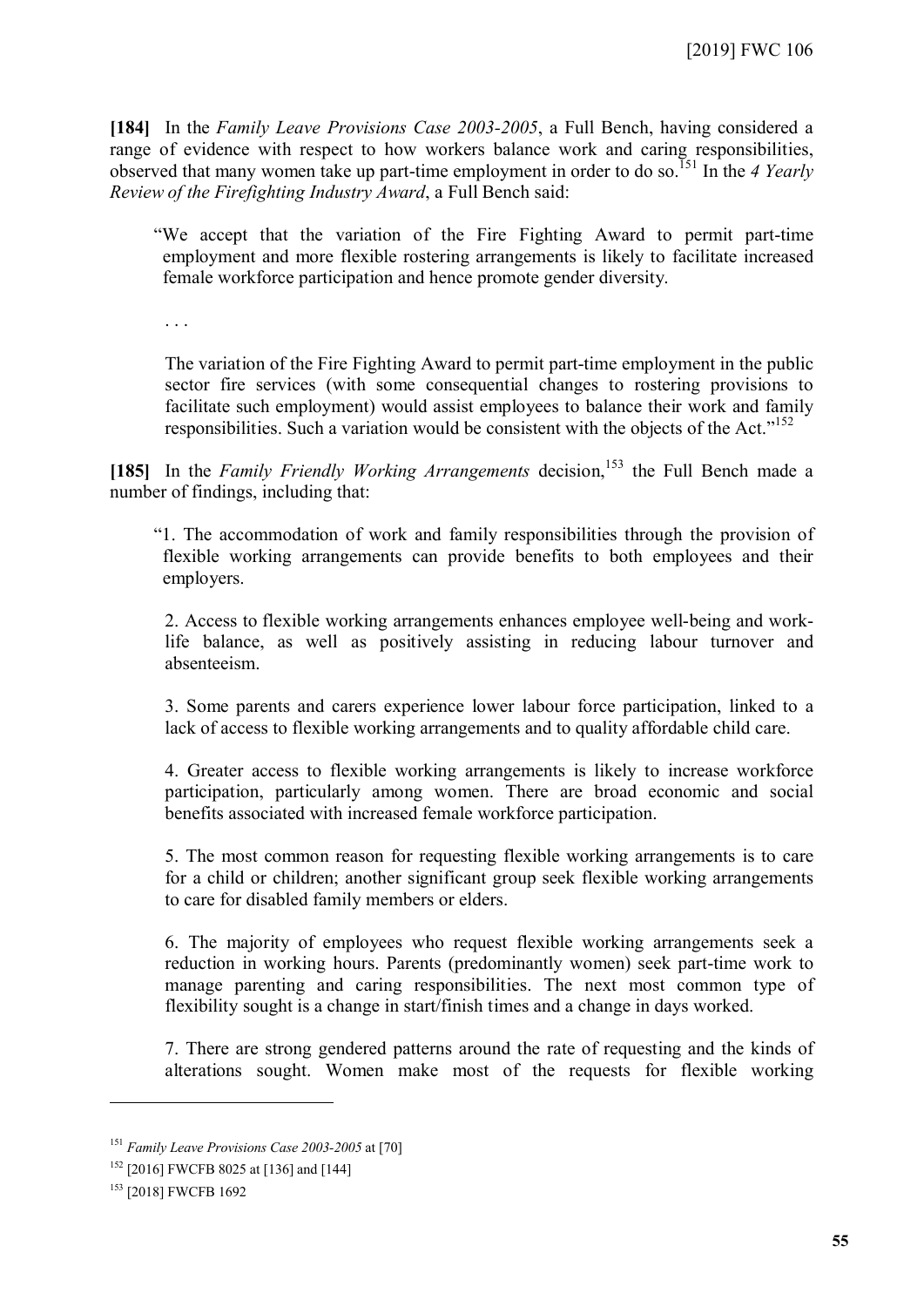arrangements. Women do most of the unpaid care work and seek to adapt their paid work primarily by working part-time."<sup>[154](#page-55-0)</sup>

## *4.1.3.2 Does the Agreement prevent part-time employees performing operational firefighting duties?*

**[186]** It is relevant to provide some evidentiary context against which the impugned terms are to be considered. The MFB and the UFU led evidence by which they sought to establish the following:

- numbers of firefighters in the MFB are essentially fixed by government;
- the ability to replace the loss in full-time equivalent employee numbers is affected by the lengthy and rigorous selection and training processes that are necessary for requisite skills acquisition and retention;
- there are existing minimum crewing requirements that govern deployment; for these reasons and for reasons of safety, service delivery and employee welfare, full-time employment must be the norm; and
- the MFB could not across any meaningful period of time accommodate a significant number of requests for part-time employment as they would necessarily affect the numbers of full-time equivalent firefighters available for deployment as part of the minimum crewing requirements.

**[187]** The UFU submitted that it follows that part-time employment is the exception, hence the language used in clauses 9, 43 and 44 of the Agreement.

**[188]** Evidence was also adduced about the possible impact on career progression because of the limited forms of part-time employment said to be available under the Agreement. In particular, the evidence adduced sought to blunt the attack on the impact of the absence of the opportunity to work, except in exceptional circumstances, as an operational firefighter and the deployment of part-time employees into special administrative duties.<sup>[155](#page-55-1)</sup> There was some evidence about the impact on a part-time firefighter of not forming part of the minimum crewing numbers<sup>[156](#page-55-2)</sup> although it is clear that there have been no part-time firefighters assigned to a station above the minimum crewing level and that this was because there had been no such requests. $157$ 

**[189]** Indeed, the evidence was that there had been no requests made by any firefighter employed by the MFB to work alternative work arrangements while carrying out operational firefighter duties.<sup>[158](#page-55-4)</sup>

**[190]** There was evidence that the MFB currently employed three operational firefighters who were working on a part-time basis.<sup>[159](#page-55-5)</sup> But this is not the same work as these "operational"

<span id="page-55-0"></span><sup>&</sup>lt;sup>154</sup> Ibid at [392]

<span id="page-55-1"></span><sup>155</sup> See for example Transcript at PN797 – PN807; PN1925 – PN1927

<span id="page-55-2"></span><sup>&</sup>lt;sup>156</sup> See Transcript at PN1721 – PN1722

<span id="page-55-3"></span><sup>&</sup>lt;sup>157</sup> Transcript at PN1724; PN1871

<span id="page-55-4"></span><sup>&</sup>lt;sup>158</sup> Exhibit 5 at [11]; Transcript at PN754

<span id="page-55-5"></span> $159$  Exhibit 5 at [8]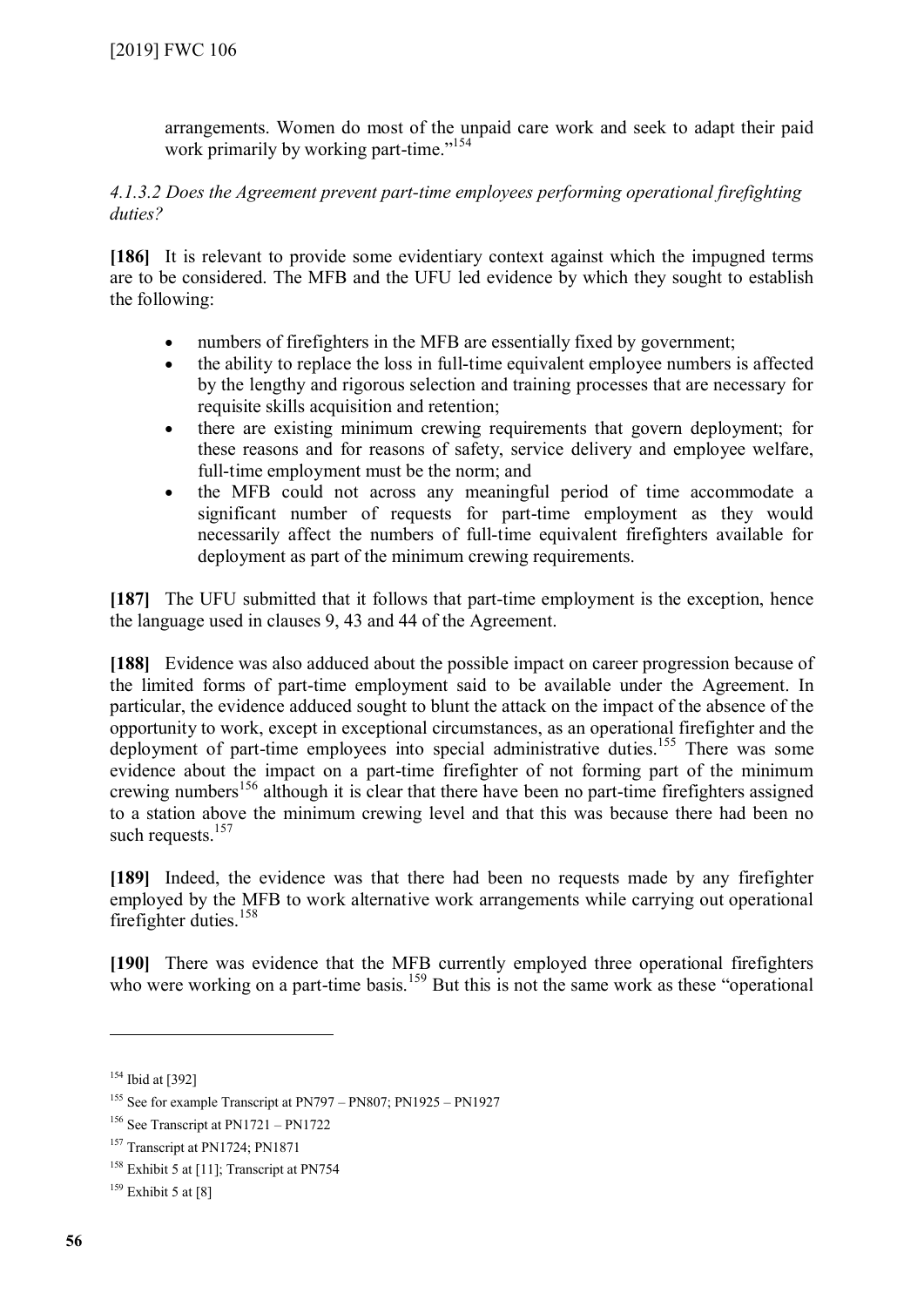firefighters" performing operational duties as firefighters.<sup>[160](#page-56-0)</sup> This was apparent as, of the three "operational firefighters" working part-time none were assigned to a fire station. Two of these "operational firefighters" were engaged in a job sharing arrangement in relation to a single position deployed in the MFB's emergency management department and the other employee was working reduced hours at the "district office of Oakleigh".<sup>[161](#page-56-1)</sup>

**[191]** It must also be said that there was no evidence from which it could be concluded that any employee covered by the Agreement was actually disadvantaged by terms in the 2010 MFB Agreement which restricts part-time employment in similar ways to those in the Agreement.

**[192]** Returning then to the impugned terms. The text of clauses 9.1.4, 9.1.5 and their mirrors in 44.1.1 and 44.1.2 is set out in chapter 2 of this decision.

**[193]** The Minister contends that these clauses have the effect of preventing part-time employees from performing operational firefighter duties, save in exceptional circumstances.

**[194]** In summary, the Minister submits that:

(a) clauses 9.1.5 and 44.1 include aspirational words that do not provide any real safeguard;

(b) clauses 9.1.6 and 44.1.1 provide that part-time employees will be rostered pursuant to clause 124, which provides for rostering to Special Administrative Duties. The Minister submits that employees on the Special Administrative Duties Roster (SADR) do not perform operational firefighter duties;

(c) clauses 9.1.7 and 44.1.2 provide that part-time employees are not permitted to work on the 10/14 roster, save in exceptional circumstances. The Minister submits that employees working the 10/14 roster are referred to as "on-shift" and perform operational firefighting duties; and

(d) clauses 9.1.4, 9.1.5 and 44.1 provide that generally on-shift employees should be employed on a full-time basis and part-time employees may be required to be transferred off station.<sup>[162](#page-56-2)</sup>

**[195]** The MFB's submissions include that:

(a) clauses 9.1.6. 9.1.7, 44.1.1 and 44.1.2 do not prevent part-time employees from performing operational firefighting duties. Clauses 9.1.6 and 44.1.1 provide for parttime employees to be rostered on the SADR in accordance with clause 124. It is not inconsistent for someone on the SADR to perform operational firefighter duties;

<span id="page-56-0"></span><sup>160</sup> See Transcript at PN738

<span id="page-56-1"></span> $161$  Exhibit 5 at [14]

<span id="page-56-2"></span><sup>162</sup> Minister's Outline of Submissions dated 22 June 2018 at [84]-[88]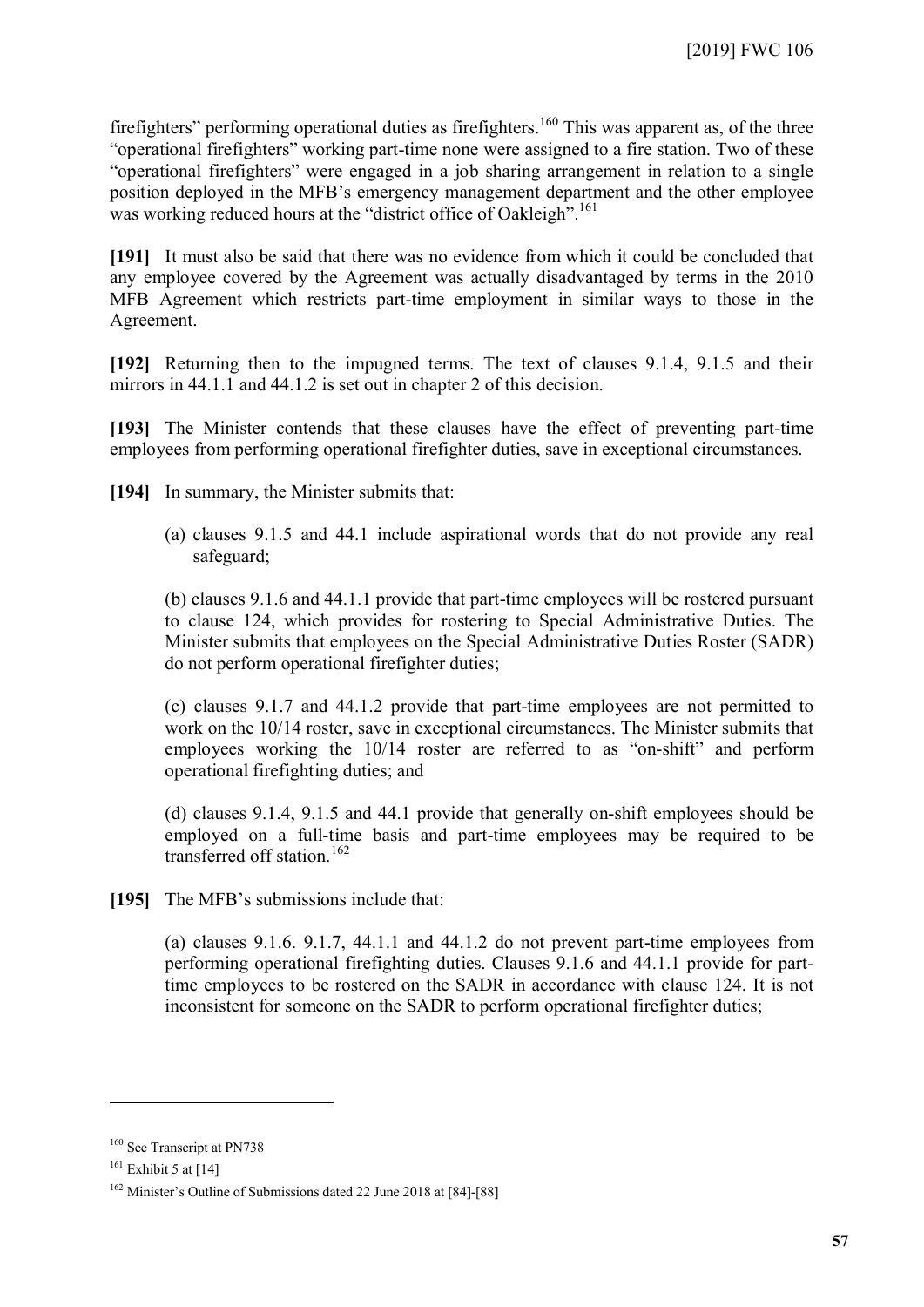(b) clause 85.16.1 of the Agreement supports the above proposition, providing that special administrative duties shall include all rostered duty in all MFB departments. The MFB submits operational firefighter duties fall within that scope; and

(c) clauses 9.1.4, 9.1.5 and 44.1 do not prohibit on-shift employees from working on a part-time basis, or constrain employee rights under s.65 of the Act.

**[196]** The UFU contends:

(a) clause 9.1.4 means that "generally", on-shift employees are employed full time;

(b) clause 9.1.5 is at pains to not exclude any possibilities and that each case will be assessed on a case-by-case basis;

(c) the effect of clause 9.1.6 (and 44.1.1) is that the default position is that part-time firefighters will be rostered on the SADR provided by clause 124, which reflect the general situation that operational firefighters are engaged on the 10/14 roster provided for in clauses 120-123. The UFU says that the text of clause 124 does not prevent a part-time firefighter from performing operational duties, notwithstanding that this is not the core role of a firefighter on the SADR; and

(d) clause 9.1.7 and (44.1.2) contemplates that a part-time employee could be employed on the 10/14 Roster, albeit in limited circumstances.

**[197]** The VEOHRC submits that conditioning the rostering of part-time employees so that they can only perform station duties or work on a 10/14 roster in exceptional circumstances is, of itself, discriminatory, as these conditions do not apply to other employees. It describes clauses 9.1.4, 9.1.5, and 44.1 as merely aspirational.

**[198]** In construing the impugned sub-clauses within clause 9 (and, where applicable, clause 44), regard must be had not only to the text of the individual sub-clauses but to their relationship with the rest of clause 9. Clause 9 deals with the obligations of the MFB. In clause 9.1.4, the first sentence and the first part of the third sentence provide that the MFB acknowledges that it will meet its obligations to make reasonable accommodation for employees with parental or carer responsibilities and to make reasonable adjustments for employees with disabilities. The second sentence and second part of the third sentence qualify this acknowledgment, providing that generally, on-shift workers should be employed on a full-time basis and making reasonable accommodation may require an employee to transfer off-station or from their current work location to another position.

**[199]** Clause 9.1.5 operates to similar effect as clause 9.1.4, but with respect to requests for flexible work arrangements under s.65 of the Act.

[200] Both clauses 9.1.4 and 9.1.5 provide that generally "on-shift" employees will be required to work full-time. The Agreement distinguishes between employees working on the 10/14 roster provided by clause 122, and those working on the SADR provided by clause 124. Employees on the 10/14 roster are described as "on-shift", while employees not working onshift are described as being on "day shift" or "day work duties". Clause 124, which deals with the SADR, provides that employees working this roster will work an average of 42 hours per week and will receive the same total weekly wages as employees on a 10/14 roster as well as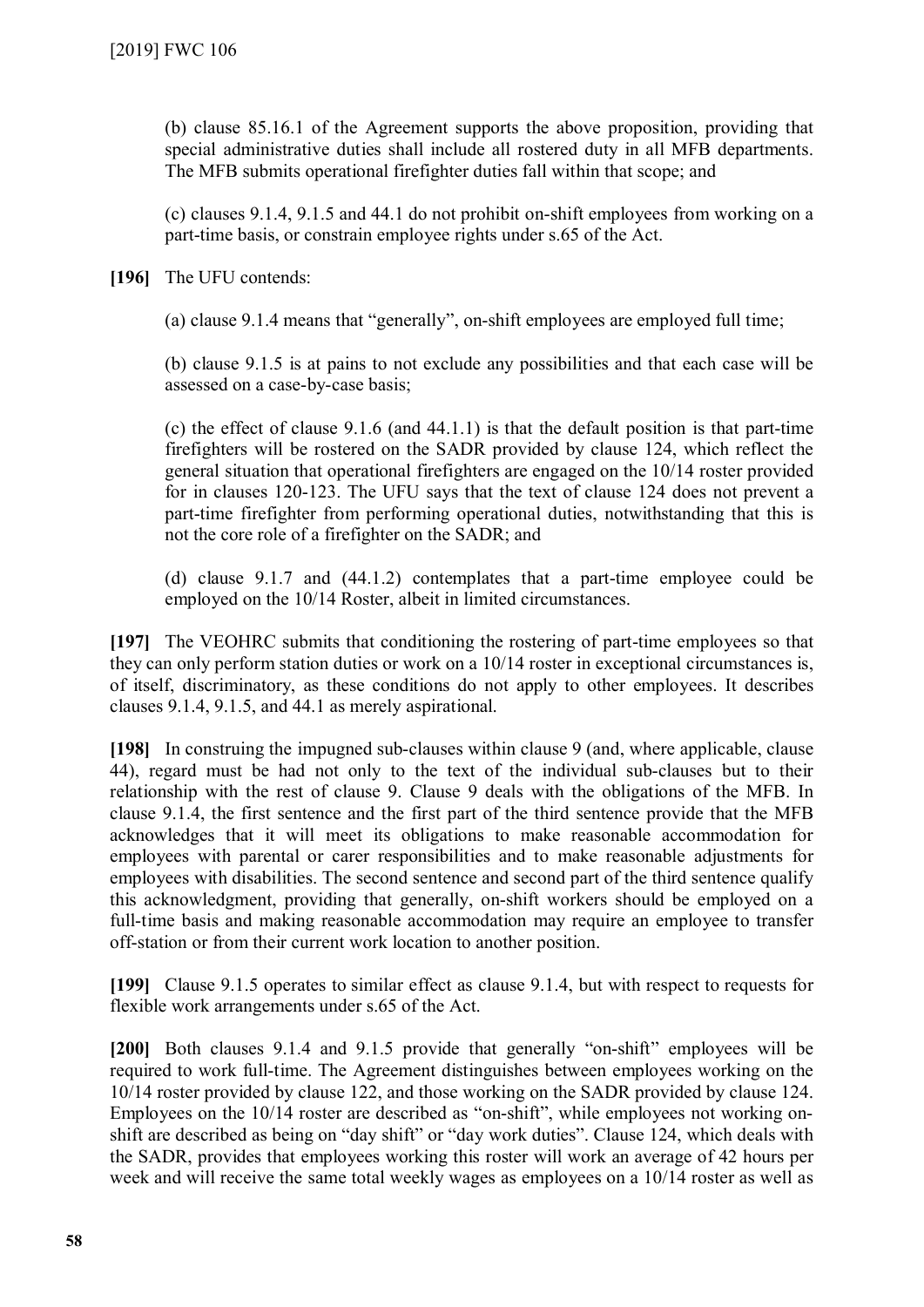the SADR allowance.<sup>[163](#page-58-0)</sup> This clearly suggests that an employee working on a SADR will not work in accordance with the 10/14 roster. As clause 124.3 makes clear, if the MFB agrees to a request for work other than full time, such employees will not be required to work the average number of hours specified in clause 124.1.1. This suggests that a part-time employee will work an average number of hours which is less than 42 hours per week, but plainly will not work those hours in accordance with a 10/14 roster.

**[201]** This position is reinforced by clause 9.1.6, which expressly states that where, in accordance with clause 9, the MFB agrees to a request to work other than full time, for the reasons of service delivery, safety and welfare of employees, the employee will be rostered pursuant to clause 124. When read with the forgoing provision, this means that where the MFB agrees to an employees' request under s.65 of the Act for flexible working arrangements, the employee will be rostered on "day shift", not "on-shift". The same view may be taken of clause 44.1.1.

**[202]** Clause 9.1.7 operates to qualify clause 9.1.6 to a limited extent, as clause 44.1.2 does for clause 44.1.1.

**[203]** The combined effect of clauses 9.1.4-9.1.7 is in my view clear. Notwithstanding the MFB's obligations under s.65 of the Act, or more generally to make reasonable accommodations for employees with parental or caring responsibilities or disabilities, employees accessing a part-time arrangement will not be permitted to work on the 10/14 "onshift" roster or form a part of minimum safety crewing in Schedule 2 of the Agreement, save in exceptional circumstances. Rather, they will be rostered on the SADR.

**[204]** What is not clear is whether being rostered on the SADR means that a part-time employee is prevented from performing operational firefighting duties. There is disagreement about whether this is the case.

**[205]** The words "special administrative duties" of themselves lend support to the view that the work to be performed is other than operational. The Macquarie Online Dictionary provides a number of definitions for "special", the most applicable of which appears to be, "having a particular function, purpose, application, etc", or "distinguished or different from what is ordinary or usual: *a special occasion*". It defines "administrative" as "relating to administration".

[206] Clause 85.17, which provides for a Special Administrative Duties Allowance, says: "Special Administrative Duties shall include all rostered duty in all MFB departments including but not limited to Training and Education, Fire Safety and Administrative areas of Operations as well as the orders of all day work personnel on [the Operational Support Group]." Clause 85.17 does not expressly exclude operational firefighting, but the omission of operational firefighting from any express mention in the non-exhaustive definition is, I think, telling. If SADR involved operational firefighting duties then the need for the detailed references to all but those duties would seem unnecessary. Although characterised as a nonexhaustive list of work, it operates in my view as restricting the SADR to that work or work of that kind. Moreover, it is clear that working on the SADR, will not, save for exceptional

<span id="page-58-0"></span><sup>163</sup> *Metropolitan Fire and Emergency Services Board, United Firefighters Union of Australia, Operational Staff Agreement 2016* at clauses 124.1.1 and 124.1.2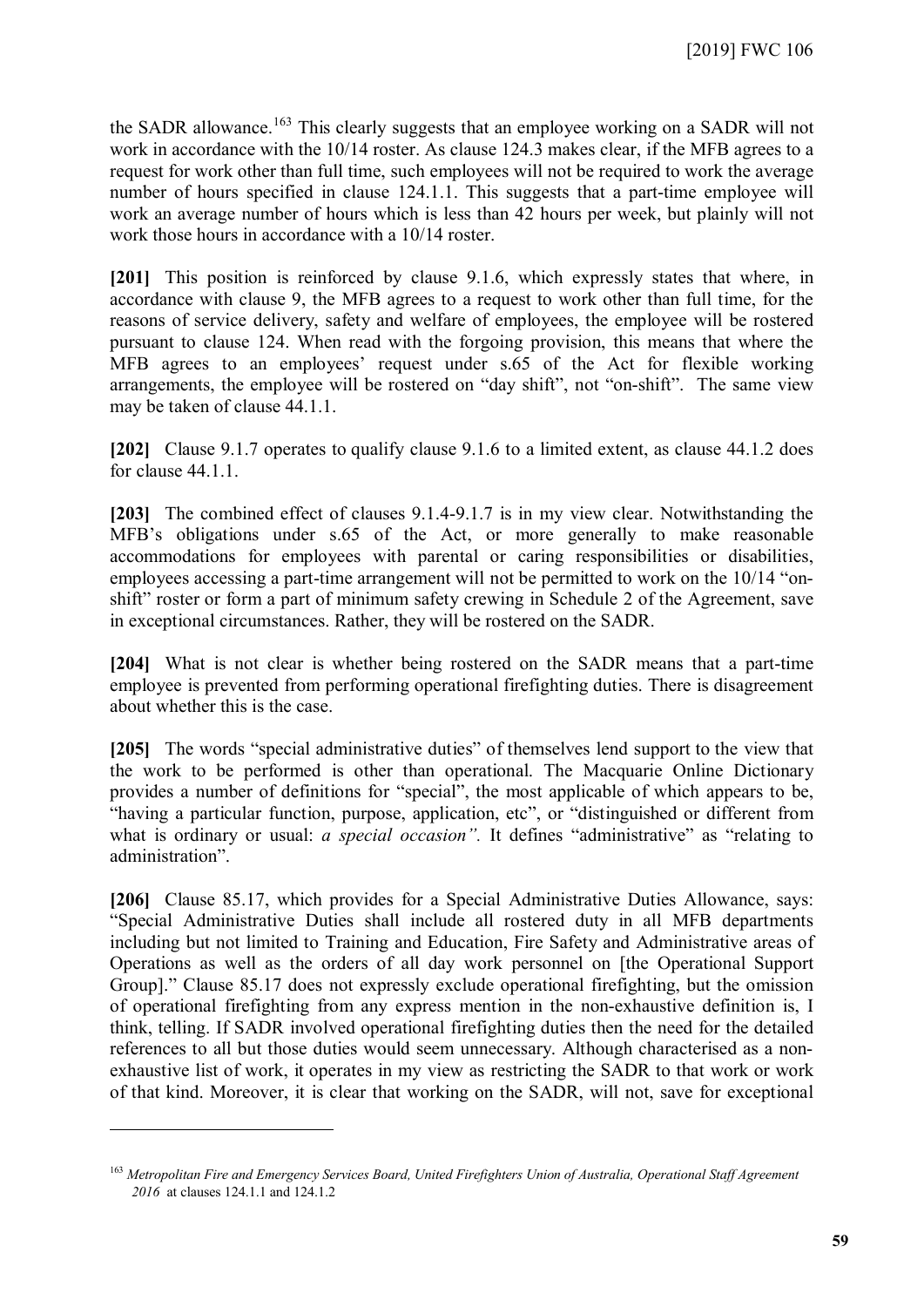circumstances, involve work on a  $10/14$  roster nor as part of minimum crewing.<sup>[164](#page-59-0)</sup> SADR might involve work as an "operational dayworker" but it is clear that that work will never involve working on a  $10/14$  roster.<sup>[165](#page-59-1)</sup>

**[207]** The language used in other parts of the Agreement indicates the drawing of a distinction between MFB Operations and MFB Departments,<sup>[166](#page-59-2)</sup> and operational and administrative duties.<sup>[167](#page-59-3)</sup> For example, clause 74 provides that employees (except ACFOs) rostered on other than a 10/14 roster are required to work at least one on-shift roster per annum at a fire station performing operational duties for which they are equipped for the purpose of skills maintenance. Similarly, clause 158.3 provides that all on shift FCSSs shall undertake at least one roster of skills maintenance in a day work position on the SADR within each year. These clauses suggest that employees on the SADR do not ordinarily perform operational firefighter duties.

[208] It is notable that the description of Special Administrative Duties in clause 85.17 is similar to that in the *Fire Fighting Industry Services Award*, which provides that special administrative duties will include "all rostered duty in the training and education, fire safety and administrative areas of operations."<sup>[168](#page-59-4)</sup> The Award makes separate provision for operational firefighting.

**[209]** I consider that reading the Agreement as a whole, the better construction of special administrative duties is that the duties do not extend to operational firefighting and specifically not as minimum crew members working on a 10/14 roster. As a consequence, the effect of the impugned sub-clauses within clause 9 is that part-time employees will only be permitted to perform operational firefighting duties in exceptional circumstances, where there is no risk to service delivery, safety and welfare of employees. As the VEOHRC submits, this is a requirement that only applies to part-time employees and relevantly under clause 44, employees who want to work part-time because of, relevantly, family or carer's responsibilities. This in itself is discriminatory. The restriction imposed on part-time employees covered by the Agreement, given that which earlier appears, will adversely impact disproportionately on women and employees with family or carer's responsibility. That a parttime employee cannot work as an operational firefighter save in exceptional circumstances, adversely impacts because it deprives such an employee the opportunity to perform duties for which they were trained and to attain the skill and experience that would necessarily come from working as a fully functioning operational firefighter.

**[210]** It can be accepted that not every form of part-time hours could be accommodated operationally, for example, working as an operational firefighter as a member of the minimum crewing for two hours of a 12 hour shift may not be practical or even operationally possible. But the reason why it is that a part-time employee could not be accommodated by working some but not all of the full days that a full-time employee would work on a 10/14 roster frankly escapes me. The evidence given as to the need to work full-time on a 10/14 roster as

<span id="page-59-0"></span><sup>&</sup>lt;sup>164</sup> Ibid at clauses 44.1.1 and 44.1.2

<span id="page-59-1"></span><sup>&</sup>lt;sup>165</sup> See clauses 43.6.2 and 43.6.3 read with 43.6.1

<span id="page-59-2"></span><sup>&</sup>lt;sup>166</sup> For example, the FSCC Job Description at Schedule 8 provides that FSCC's communicate internally with MFB Operations and MFB Departments

<span id="page-59-3"></span> $167$  For example, clause 12A.3(f)

<span id="page-59-4"></span><sup>168</sup> *Fire Fighting Industry Services Award 2010,* clause 17.11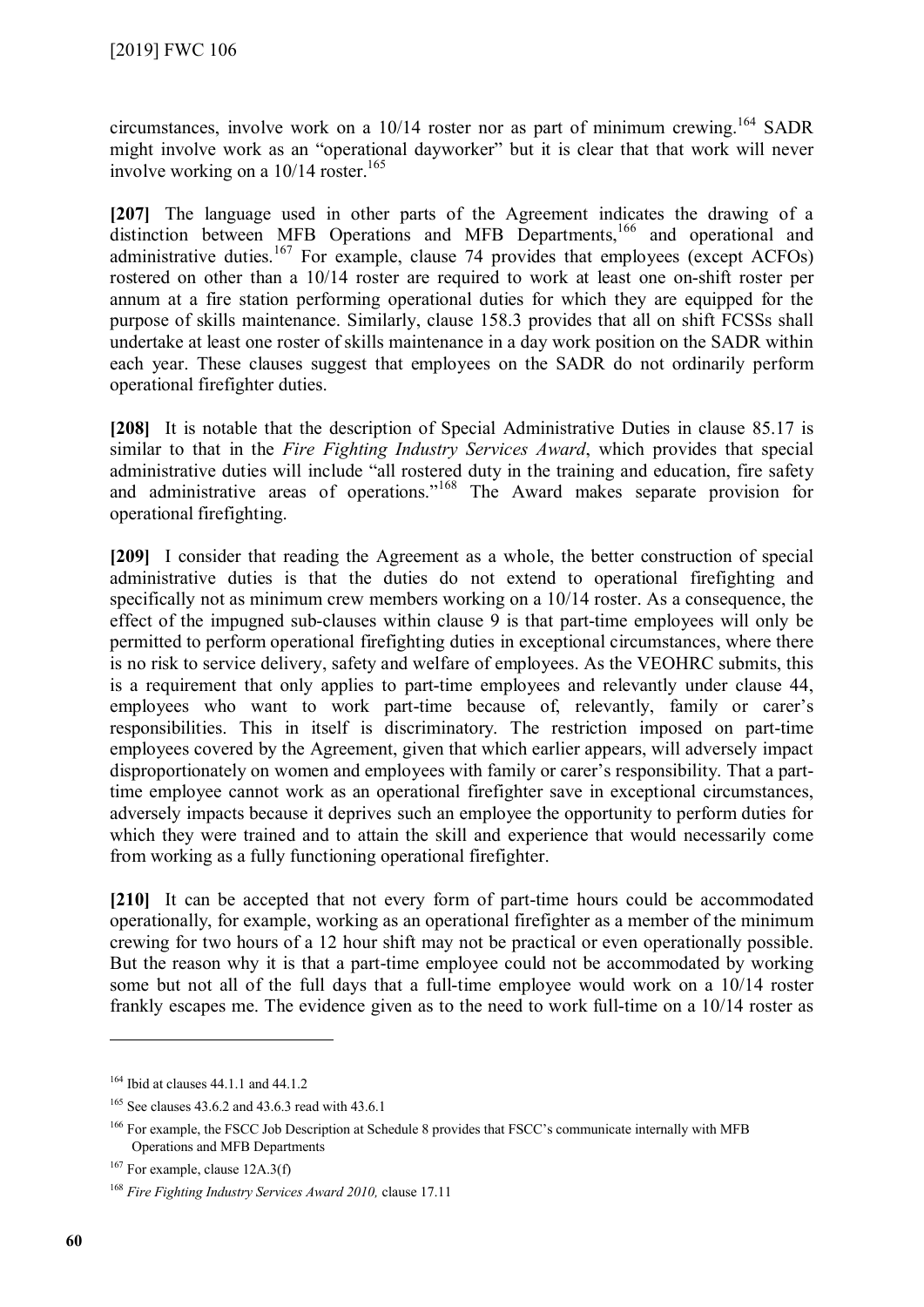the only means by which to ensure safety or through which necessary training can be given or received, was unpersuasive.<sup>[169](#page-60-0)</sup> The blanket restrictions imposed on part-time employees by the impugned terms identified are not justifiable on the basis that the different treatment has a rational connection with an objective which is unrelated to the prohibited ground of discrimination. A much more nuanced approach would be required to achieve this result. I would conclude, for the reasons stated, that the terms identified are discriminatory terms because they indirectly discriminate. Part-time employees and those wishing to work parttime because of at least family or carer's responsibilities are unfavourably treated. It follows that I would not be satisfied by reason of the identified provisions that the Agreement does not include any unlawful terms.

### *4.1.3.3 Are part-time employees impeded in their career progression and precluded from other benefits?*

**[211]** The Minister contends that part-time employees are disadvantaged as a consequence of not being permitted to perform operational firefighter duties, save in exceptional circumstances, because they lose the opportunity to participate in firefighting operations and associated job satisfaction. Additionally, their career progression is stalled because to progress through the classifications of "Firefighter" set out at clauses 12.3.1 to 12.3.11 of the Agreement, part-time employees must have had minimum service periods of "career firefighting service" or served in roles that required such minimum service. Stalled career progression means a loss of salary increase and other benefits, such as access to secondment opportunities, only available to employees of certain classifications.

**[212]** The text of clauses 12.3.1 to 12.3.17 and clauses 41.1 and 41.3.2 is set out in chapter 2 of this decision.

**[213]** Becoming a Leading Firefighter or Station Officer requires the employee to be a firefighter who has completed a prescribed period of "career firefighting service with the MFESB."<sup>[170](#page-60-1)</sup> This might be contrasted with the definitions in clauses 12.3.3 and 12.3.5, which provide that to become a Firefighter Level 2(C) or Firefighter Level 3(C) requires the employee to be a firefighter who has completed a prescribed period of service with the MFB. Clauses 12.3.3 and 12.3.5 do not stipulate that the required service be "career firefighting service." This difference might be explained as simply imprecise drafting or the use of infelicitous language.

**[214]** Career progression through the positions identified in clauses 12.3.11 to 12.3.17 is contingent on a relevant employee having held a position which required a prescribed period of career firefighting service. Similarly, clauses 41.1 and 41.3.2 provide that eligibility to undertake a secondment is contingent upon an employee having reached the rank of Leading Firefighter or above, which again requires the completion of the prescribed period of career firefighting service.

<span id="page-60-1"></span><span id="page-60-0"></span><sup>169</sup> Exhibit 10 at [62]-[71]; Transcript at PN1726-PN1739

<sup>170</sup> *Metropolitan Fire and Emergency Services Board, United Firefighters Union of Australia, Operational Staff Agreement 2016* at clauses 12.3.10 and 12.3.12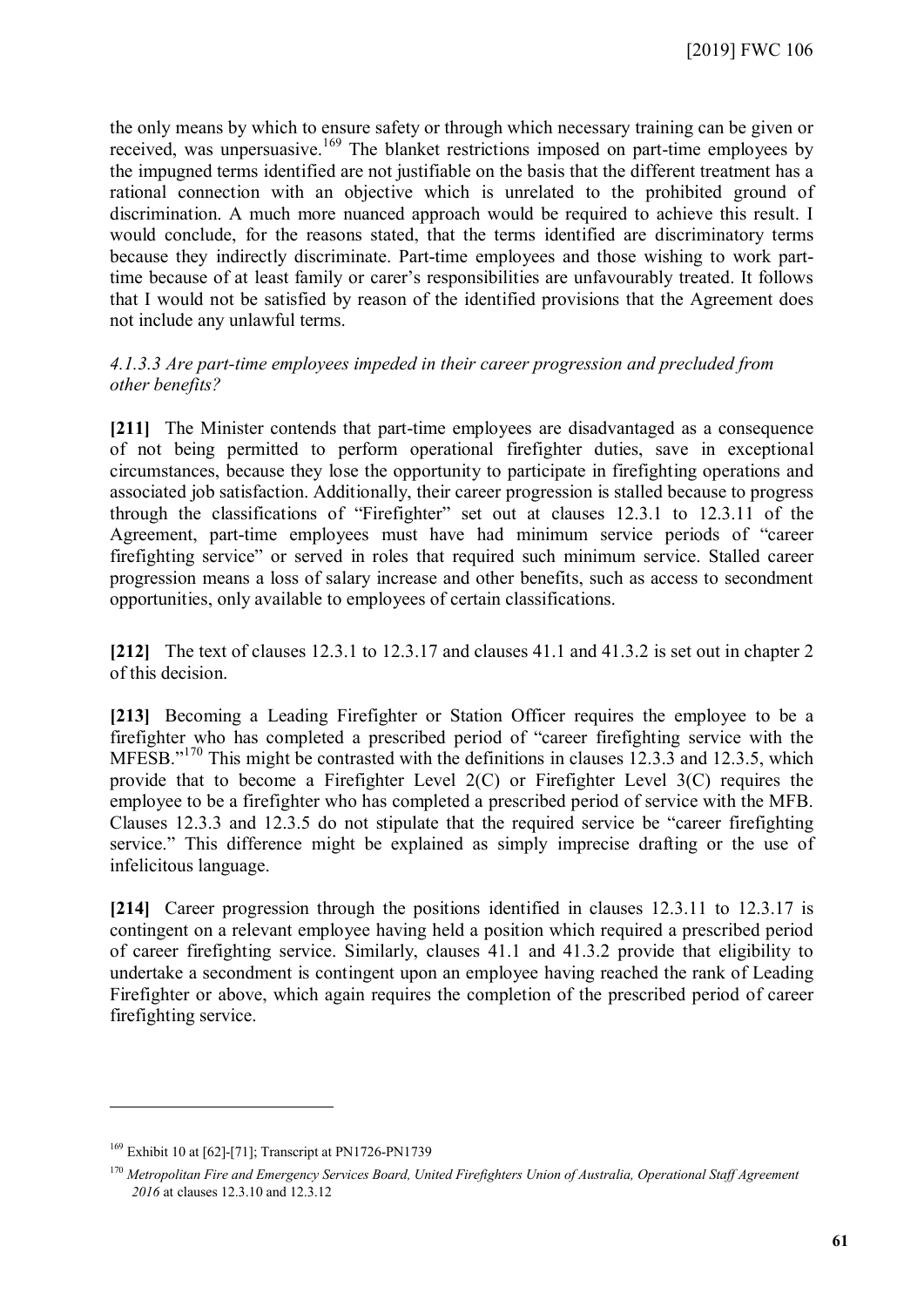**[215]** What then does "career firefighting service" mean? If it requires only operational firefighting service then, as may be seen from the foregoing discussion, part-time employees will be disadvantaged in that the Agreement only provides for such employees to perform operational firefighting service in exceptional circumstances.

**[216]** "Career Firefighter" is defined in clause 11.6 as "a paid employee of the MFB in one of the classifications of this Agreement and who has been appointed in accordance with this agreement including clause 12.3. A career firefighter is also referred to in this agreement as a Professional Firefighter."

[217] The MFB contends "career firefighter" in clause 11.6 should not be read down to encompass only periods of service that involve operational duties. It submits that a Qualified Firefighter working on the SADR will suffer no disadvantage in progressing to the Leading Firefighter classification as their service on the Special Administrative Duties Roster will count as "career firefighting service." [171](#page-61-0)

[218] Clause 43.6 deals with rostering and refers to professional firefighters. Clause 43.6.1 provides for full-time employees to be rostered in accordance with the 10/14 roster, with the exception of operational dayworkers. Full-time operational dayworkers are defined as "professional firefighters who are not working on a roster referred to in 43.6.1". This indicates that operational dayworkers are considered professional firefighters. Clause 43.6.3 refers to part-time operational dayworkers but does not include a definition.

**[219]** Other parts of the Agreement appear to use Career or Professional Firefighter as a way of distinguishing between Recruit Firefighters and those who are not recruits,[172](#page-61-1) or between professional firefighters and volunteers.<sup>[173](#page-61-2)</sup>

**[220]** While the wording of the Agreement is somewhat ambiguous and imprecise, on balance, I consider the better view is that the Agreement does not require an employee to be engaged in operational firefighting duties in order to accrue career firefighting service. If this is accepted, then the impugned sub-clauses within clause 12 are not discriminatory against part-time employees and, it follows, against persons with the characteristics identified by the Minister and the VEOHRC.

# *4.1.3.4 No provision for part-time FSCCs and Senior FSCCs*

**[221]** The Minister submits that pursuant to clause 12.3.17 of the Agreement, there is no provision for FSCCs and Senior FSCCs to work on a part-time basis.<sup>[174](#page-61-3)</sup> Clauses 43 and 153 require FSCCs to work an average of 42 hours per week.<sup>[175](#page-61-4)</sup> Further, FSCCs roster is referred to in clause 43.6.1. The part-time provisions in clause 43.6.3 only apply to operational dayworkers, not firefighters working on a roster referred to in clause 43.6.1.

<span id="page-61-1"></span><span id="page-61-0"></span><sup>&</sup>lt;sup>171</sup> Applicant's outline of submissions dated 13 August 2018 at [152]

<sup>&</sup>lt;sup>172</sup> See Schedule 6 of the Agreement

<span id="page-61-2"></span> $173$  See for example clause 12A.3.(f) of the Agreement

<span id="page-61-3"></span><sup>&</sup>lt;sup>174</sup> Minister's outline of submissions dated 22 June 2018 at [98]

<span id="page-61-4"></span> $175$  Ibid at [99]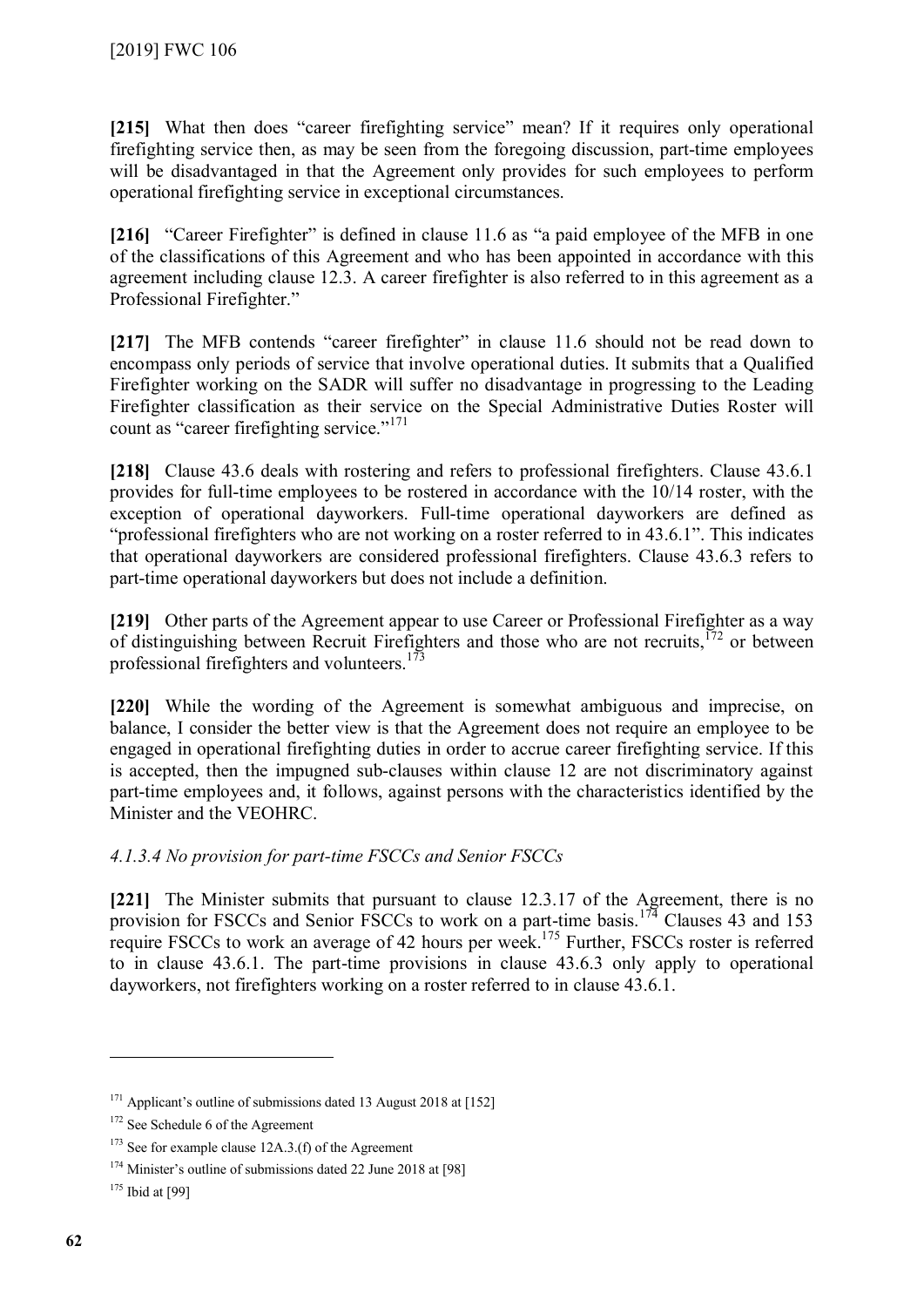**[222]** The MFB submits that, subject to meeting the requirements of clauses 9.1.6 and 43.6.3, there is nothing that prevents a part-time FSCC or Senior FSCC role being performed on the SADR.

**[223]** In the UFU's submission, the general position is that part-time employees are rostered on the SADR, but no possibility is excluded as each application is dealt with on a case-bycase basis.[176](#page-62-0)

**[224]** The text of clauses 43.6 and 152 is set out in chapter 2 of this decision.

**[225]** Clause 152 deals with the ordinary hours of work for an FSCC. As noted by the UFU, clause 152.1 provides that an FSCC will work in accordance with clause 43. Clause 43.6.3 does make provision for part-time employees, but only part-time employees that are operational dayworkers. As noted above, dayworkers are not operational firefighters (although they can be professional or career firefighters). FSCCs are operational firefighters.

**[226]** It appears to me that the effect of clauses 43.6 and 152 is that FSCCs are not able to access the part-time rostering arrangements. In the result, the clauses indirectly discriminate against employees with the characteristics identified by the Minister and the VEOHRC. There does not appear to me to be a rational connection with an object that is unrelated to a prohibited ground of discrimination that could justify the differential treatment.

**[227]** It follows that I would not be satisfied, by reason of the identified terms, that the Agreement does not include any unlawful terms.

#### *4.1.3.5 Statutory declaration of entitlement under s.65 of the Act*

**[228]** Clause 44 of the Agreement deals with requests under s.65 for flexible work arrangements. The Minister submits that clause 44.3.1 imposes a burden on employees who want to make such a request which goes beyond that which the Act allows.<sup>[177](#page-62-1)</sup>

**[229]** Whether clause 44.3.1 falls foul of the requirement in s.55 of the Act is discussed further below. For that reason, it is unnecessary to consider the issue here.

*4.1.3.6 Part-time employees require UFU agreement*

**[230]** The Minister contends that clauses 43.3, 43.4, 43.6.3, 138.4 and 138.4.1 of the Agreement are discriminatory terms as they impose further restrictions on part-time employment in that they require the UFU's approval for an employee to work part-time or the UFU's approval of the hours worked by part-time employees.<sup>[178](#page-62-2)</sup>

**[231]** The VEOHRC says clause 43.3 prevents employment of anyone on a part-time or casual basis unless there is agreement between "all the parties", which includes the agreement of the UFU.<sup>[179](#page-62-3)</sup>

<span id="page-62-0"></span><sup>&</sup>lt;sup>176</sup> Outline of Opening Submissions of the United Firefighters Union of Australia dated 14 August 2018 at [75]

<span id="page-62-1"></span><sup>&</sup>lt;sup>177</sup> Minister's outline of submissions dated 22 June 2018 at [105]

<span id="page-62-2"></span> $178$  Ibid at [108]

<span id="page-62-3"></span><sup>&</sup>lt;sup>179</sup> Outline of Submissions of the Victorian Equal Opportunity and Human Rights Commission dated 22 June 2018 at [27]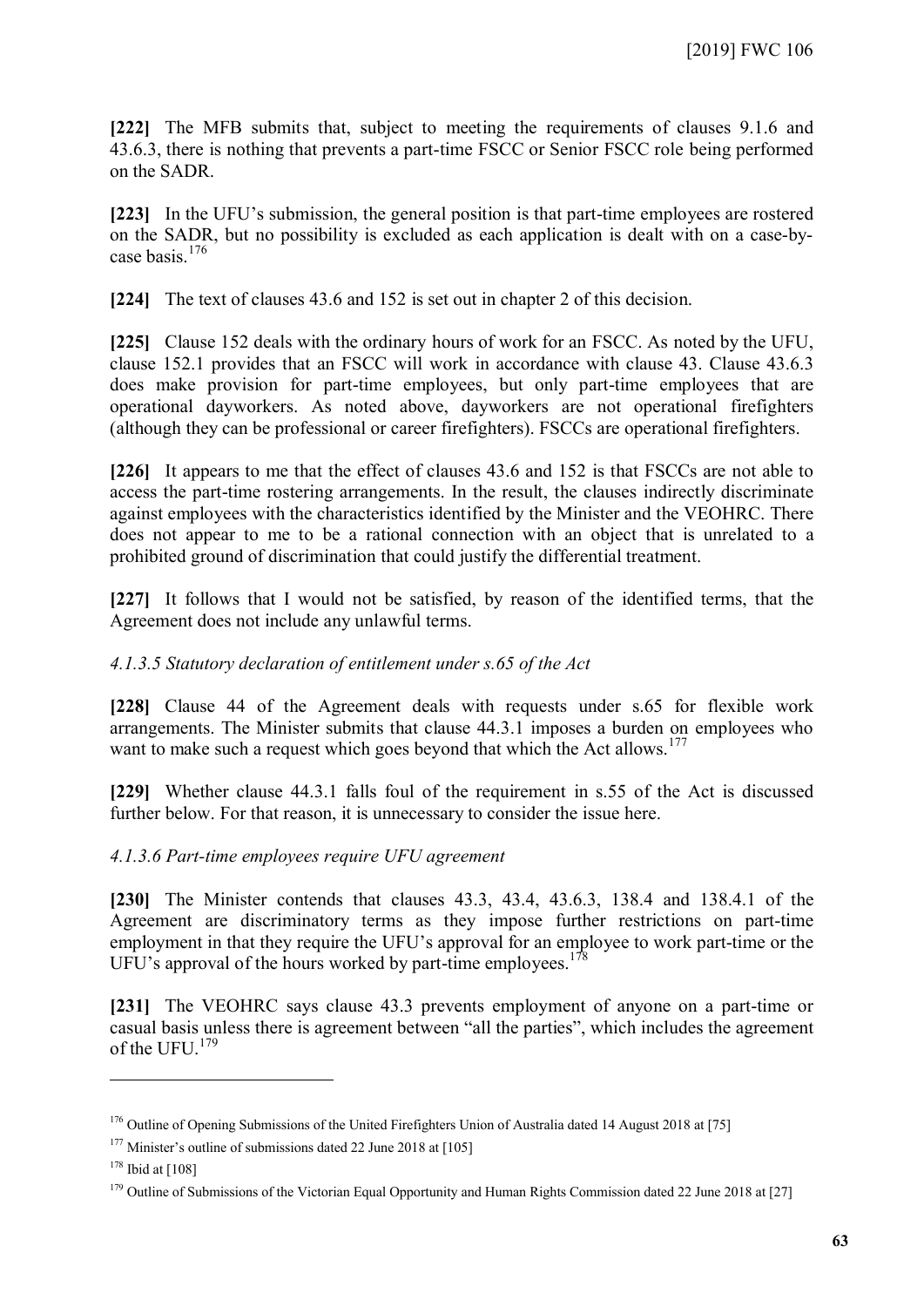**[232]** The MFB says that nothing on the face of the clauses necessarily and only results in a discriminatory operation such as to render them discriminatory terms. Rather, the clauses impose a facially neutral requirement for the MFB and UFU to agree to a proposal.<sup>[180](#page-63-0)</sup>

**[233]** The UFU submits that clause 43.3 does not condition the right of an employee to make an application under s.65 of the Act.<sup>[181](#page-63-1)</sup>

**[234]** The text of clauses 43.3, 43.4 and 138.4 are set out in chapter 2 of this decision.

[235] Clause 138.4 mirrors clause 43.3 but applies to Assistant Chief Fire Officers.

**[236]** The plain meaning of clauses 43.3 and 138.4 is that no employee can hold a part-time or casual position unless all parties to the Agreement, which includes the UFU, agree on a case by case basis.

**[237]** Clause 43.4 provides that the clause is subject to the rights of employees to work in a non-station based position pursuant to clause 44. Clause 44.1.1 is discussed above, but relevantly provides that generally on-shift employees should be employed on a full-time basis. The effect of this is that clause 43.4 provides that the clause is subject to the rights of employees to work in a role other than an operational firefighting role. For reasons discussed earlier above, this is discriminatory.

**[238]** The question is whether the requirement that the UFU approve all part-time employment arrangements is discriminatory. The terms require employees who wish to access part-time arrangements to overcome greater hurdles than are provided for in s.65 of the Act. While all employees who wish to access part-time arrangements are affected equally in respect of those hurdles, employees who wish to access part-time arrangements and work as operational firefighters are disadvantaged. Discerning the intentions of the parties from the text of the Agreement, clauses 9 and 44, clauses 43.3 and 43.4 indicates that the common intention of the parties, which includes the UFU, is that permission to work as an operational firefighter on a part-time basis will not usually be granted by either party.

**[239]** The effect of this, embedded in the impugned terms, is that part-time employees are discriminated against as they are restricted from performing part-time operational firefighting duties, and this indirectly discriminates against employees with the characteristics identified by the Minister and the VEOHRC. There is no evident objective unrelated to the prohibited grounds which would justify the differential treatment.

**[240]** It follows that I would not be satisfied by reason of the identified provisions that the Agreement does not include any unlawful terms.

*4.1.3.7 Impost imposed on MFB for part-time employees*

<span id="page-63-0"></span><sup>&</sup>lt;sup>180</sup> Applicant's outline of submissions dated 13 August 2018 at [160]

<span id="page-63-1"></span><sup>&</sup>lt;sup>181</sup> Outline of Opening Submissions of the United Firefighters Union of Australia dated 14 August 2018 at [75(f)]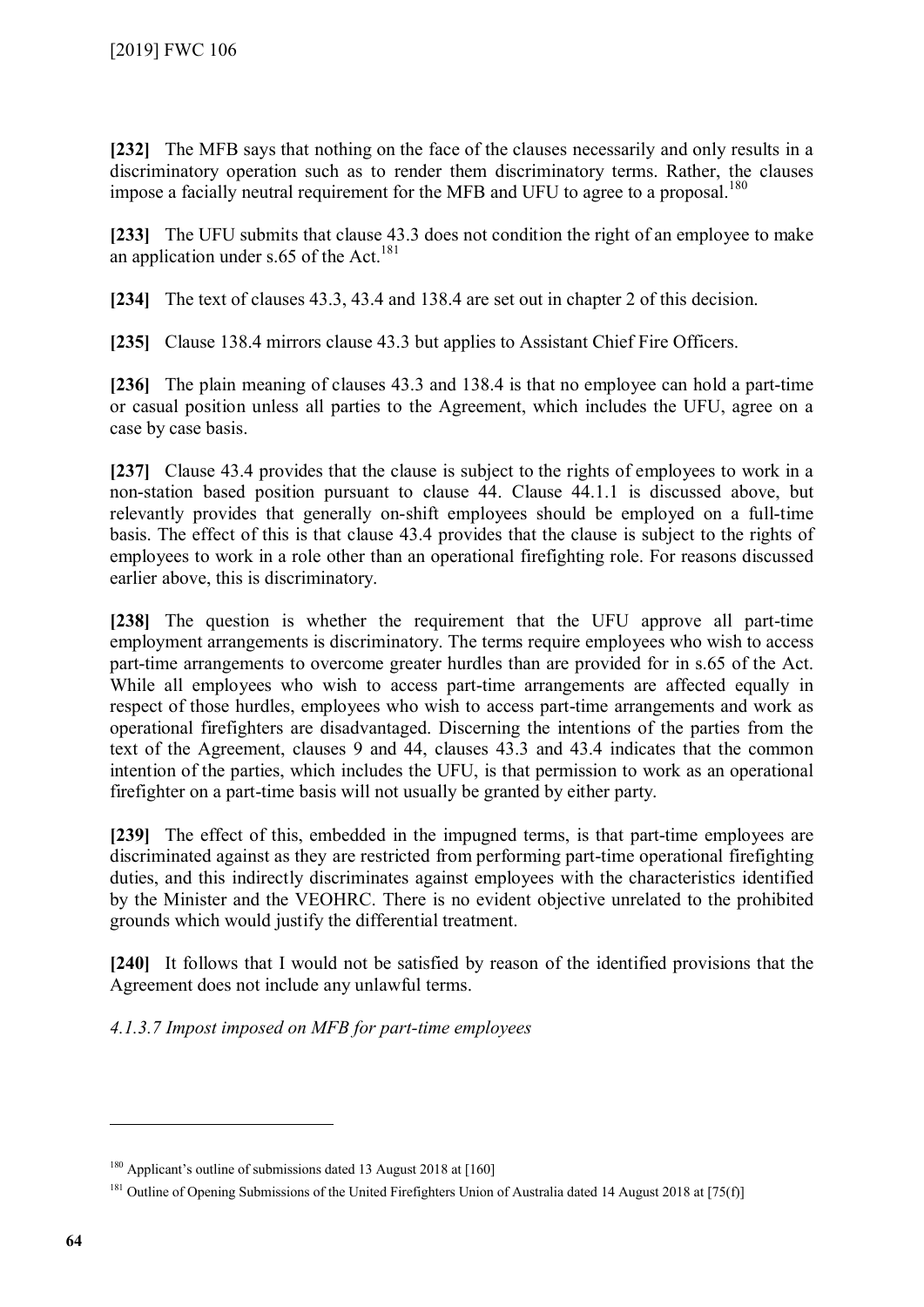**[241]** Clauses 43.5 and 138.2 provide for payment of an insecure work allowance of 25% of their annual wage for employees other than full time employees. Clauses 43.6, 85.16.1 and 138.4.1 provide for payment of a special administrative duties allowance.

**[242]** The Minister submits that while at first blush these clauses appear to be beneficial to part-time employees, in practice they disadvantage employees seeking part-time arrangements as they impose a cost burden on the MFB and confer no benefit on the MFB in exchange for the impost. The Minister submits that the 25% impost is the equivalent of a penalty.<sup>[182](#page-64-0)</sup>

**[243]** The MFB argues that the clauses in question do not provide anything other than a direct benefit to relevant employees.<sup>[183](#page-64-1)</sup>

**[244]** The text of clause 43.5 is set out in chapter 2 of this decision.

**[245]** There is little doubt that clause 43.5 provides a benefit to an employee who is a parttime employee. But read in the context of the Agreement as a whole, it is also plain to me that the impost serves as a disincentive to engage employees on a part-time basis because of the additional cost impost. That said, the term is not discriminatory in the sense that it does not adversely impact on a part-time employee. Its effect however, is likely to be that part-time employment under this Agreement will be an exception.

### **4.2 The objectionable term point**

**[246]** The Minister and the VEOHRC contend that the Agreement does not meet the approval requirement in s.186(4) of the Act because it includes unlawful terms that are objectionable terms.

#### *4.2.1 The impugned terms of the Agreement*

**[247]** The Minister contends that the terms impugned as discriminatory are also objectionable terms because they, *inter alia*, require or permit the MFB to take adverse action described in Item 1(d) of s.342(1) of the Act in contravention of s.351. The VEOHRC makes a similar argument. The Minister also contends that a number of clauses of the Agreement are objectionable terms because they, *inter alia*, require or permit the MFB and the UFU to take adverse action as described in Items 1 (in the case of MFB) and 7 (in the case of the UFU) of s.342 of the Act against employees because of non-union membership in contravention of s.346.

**[248]** As to the non-union membership terms, the Minister contends the impugned clauses fall into three broad categories. The Minister contends these clauses require or permit or have the effect of requiring or permitting the MFB to discriminate against employees based on their non-union membership by:[184](#page-64-2)

<span id="page-64-0"></span><sup>&</sup>lt;sup>182</sup> Minister's outline of submissions dated 22 June 2018 at [111]

<span id="page-64-1"></span><sup>&</sup>lt;sup>183</sup> Applicant's outline of submissions dated 13 August 2018 at [162]

<span id="page-64-2"></span><sup>&</sup>lt;sup>184</sup> Minister's outline of submissions dated 22 June 2018 at [170]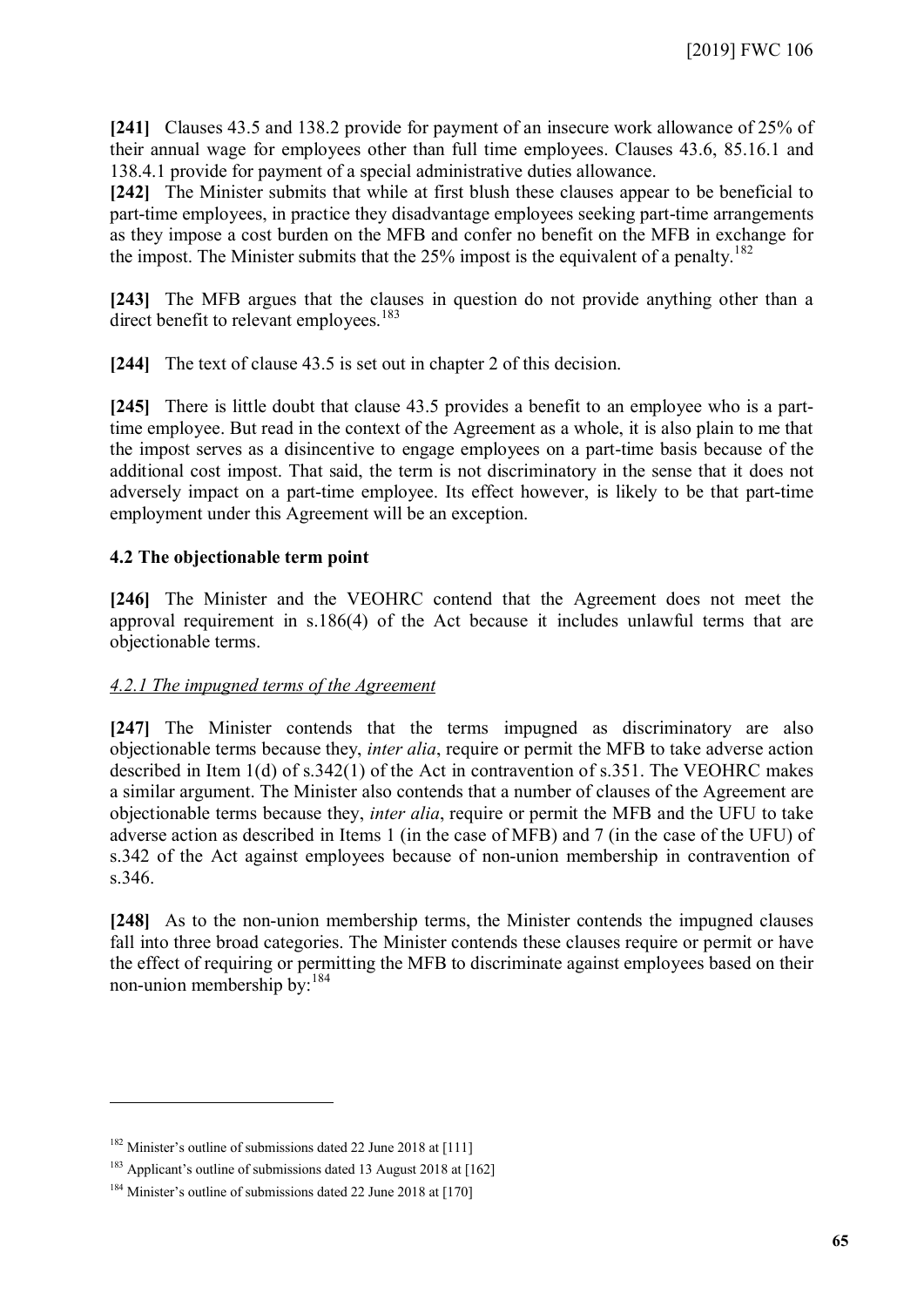- excluding MFB employees who are non-union members from direct engagement with the MFB in certain forums (for example, committees and working groups) where the constituents include MFB employees who are UFU members;<sup>[185](#page-65-0)</sup>
- giving preference to union members in such forums, by engaging only with their representatives (UFU representatives) and not with any representative of the nonunion workforce, regardless of whether any of the UFU representatives are MFB employees;<sup>[186](#page-65-1)</sup> and
- conferring a veto power on the UFU in respect of decisions which impact employees, including non-union members. $187$

# *4.2.2 Meaning of objectionable term*

**[249]** An "unlawful term" by s.194 of the Act includes an "objectionable term". Section 12 of the Act defines an objectionable term as follows:

# **12 The Dictionary**

…

*objectionable term* means a term that:

- (a) requires, has the effect of requiring, or purports to require or have the effect or requiring; or
- (b) permits, has the effect of permitting, or purports to permit or have the effect of permitting;

either of the following:

- (c) a contravention of Part 3-1 (which deals with general protections);
- (d) the payment of a bargaining services fee.

**[250]** Each part of the definition is to be considered. It is only if a term of an enterprise agreement requires or permits (in the relevant sense) a contravention of Part 3–1 of the Act that the term will be objectionable. This necessarily means that the term must require or permit (in the relevant sense) adverse action, but that will not be enough. Merely because an employer takes adverse action against an employee, will not without more give rise to a contravention of Part 3–1. Similarly, a term which requires or permits (in the relevant sense) such action will not, without more, be an objectionable term. Only if the term requires or permits (in the relevant sense) adverse action for the reason of, or reasons including a proscribed reason, will it be an objectionable term.

**[251]** A contravention of Part 3-1 includes taking adverse action against another person. Section 342 sets out when a person takes adverse action against another person. It relevantly provides:

## **342 Meaning of adverse action**

<span id="page-65-0"></span><sup>&</sup>lt;sup>185</sup> For example, in respect of rates of pay, leave entitlements and allowances: see (eg) clauses 43.5 (loading); clause 85.8.1 (travel allowance); and clause 101.1.1 (annual leave)

<span id="page-65-1"></span><sup>&</sup>lt;sup>186</sup> For example (i) Dispute Resolution Officer – clause 16A; and (ii) Disputes Panel – clause 50

<span id="page-65-2"></span> $187$  For example Clause  $16$  – Consultation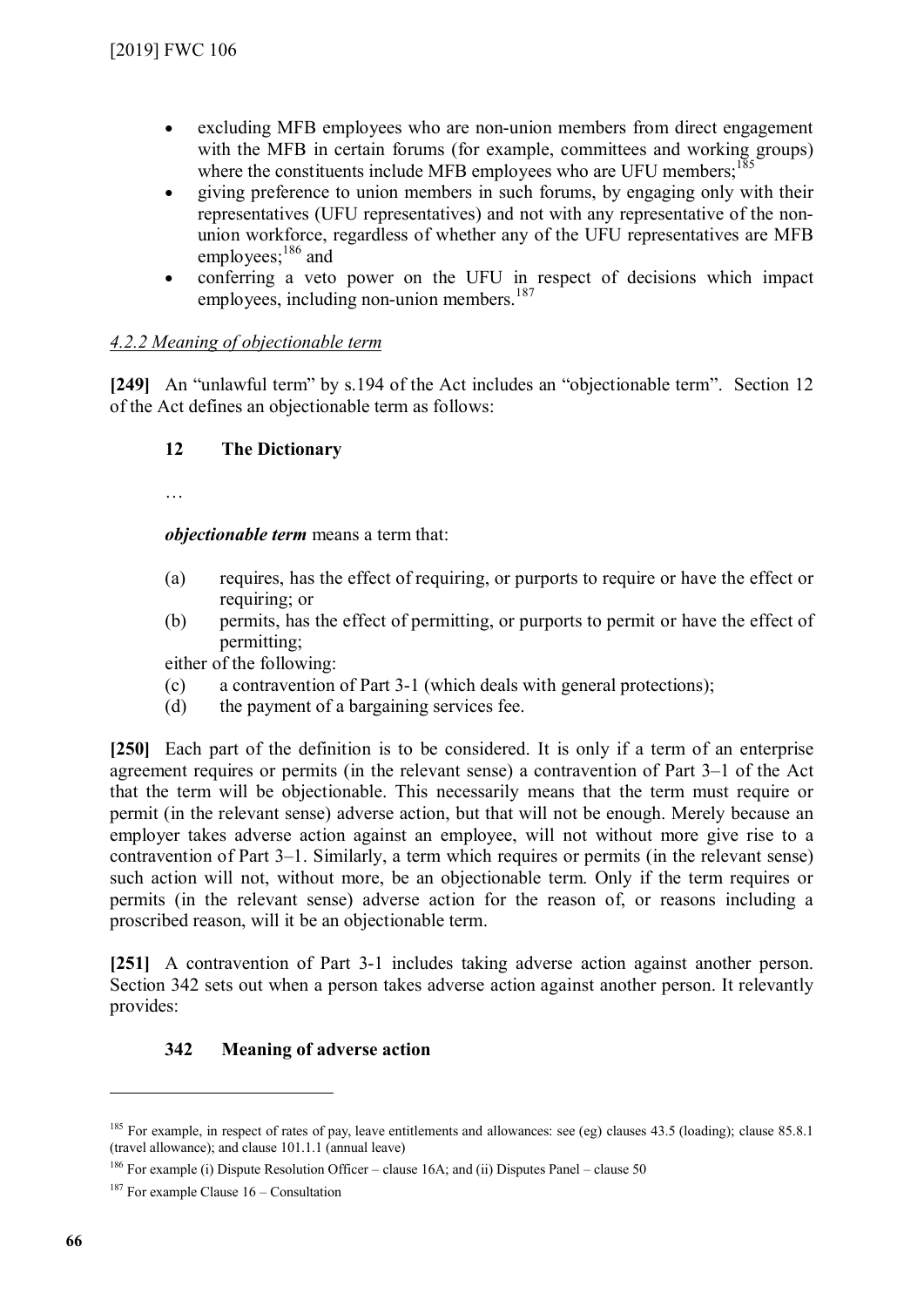| Item         | Column <sub>1</sub>                                                                                           | <b>Column 2</b>                                                                                                                                                                                                                                                                                                                                                                                                                                                                                                                                                                                                                                                                                                                                                     |
|--------------|---------------------------------------------------------------------------------------------------------------|---------------------------------------------------------------------------------------------------------------------------------------------------------------------------------------------------------------------------------------------------------------------------------------------------------------------------------------------------------------------------------------------------------------------------------------------------------------------------------------------------------------------------------------------------------------------------------------------------------------------------------------------------------------------------------------------------------------------------------------------------------------------|
|              | <i><b>Adverse action is taken</b></i>                                                                         | if                                                                                                                                                                                                                                                                                                                                                                                                                                                                                                                                                                                                                                                                                                                                                                  |
|              | by                                                                                                            |                                                                                                                                                                                                                                                                                                                                                                                                                                                                                                                                                                                                                                                                                                                                                                     |
| $\mathbf{1}$ | an employer against an<br>employee                                                                            | the employer:                                                                                                                                                                                                                                                                                                                                                                                                                                                                                                                                                                                                                                                                                                                                                       |
|              |                                                                                                               | (d) discriminates between the employee and<br>other employees of the employer.                                                                                                                                                                                                                                                                                                                                                                                                                                                                                                                                                                                                                                                                                      |
| 7            | an industrial association,<br>or an officer or member<br>of an industrial<br>association, against a<br>person | The industrial association, or the officer or<br>member of the industrial association:<br>(a) organises or takes industrial action against<br>the person; or<br>(b) takes action that has the effect, directly or<br>indirectly, or prejudicing the person in the<br>person's employment or prospective<br>employment; or<br>(c) if the person is an independent contractor $-$<br>takes action that has the effect, directly or<br>indirectly, of prejudicing the independent<br>contractor in relation to a contract for services;<br>or<br>(d) if the person is a member of the<br>association – imposes a penalty, forfeiture or<br>disability of any kind on the member (other<br>than in relation to money legally owed to the<br>association by the member). |

(1) The following table sets out circumstances in which a person takes *adverse action* against another person:

**[252]** The taking of adverse action by a person against another person is prohibited if taken for particular reasons variously described in Part 3-1 of the Act and relevantly in ss.346 and 351 as follows:

### **346 Protection**

A person must not take adverse action against another person because the other person:

(a) is or is not, or was or was not, an officer or member of an industrial association; or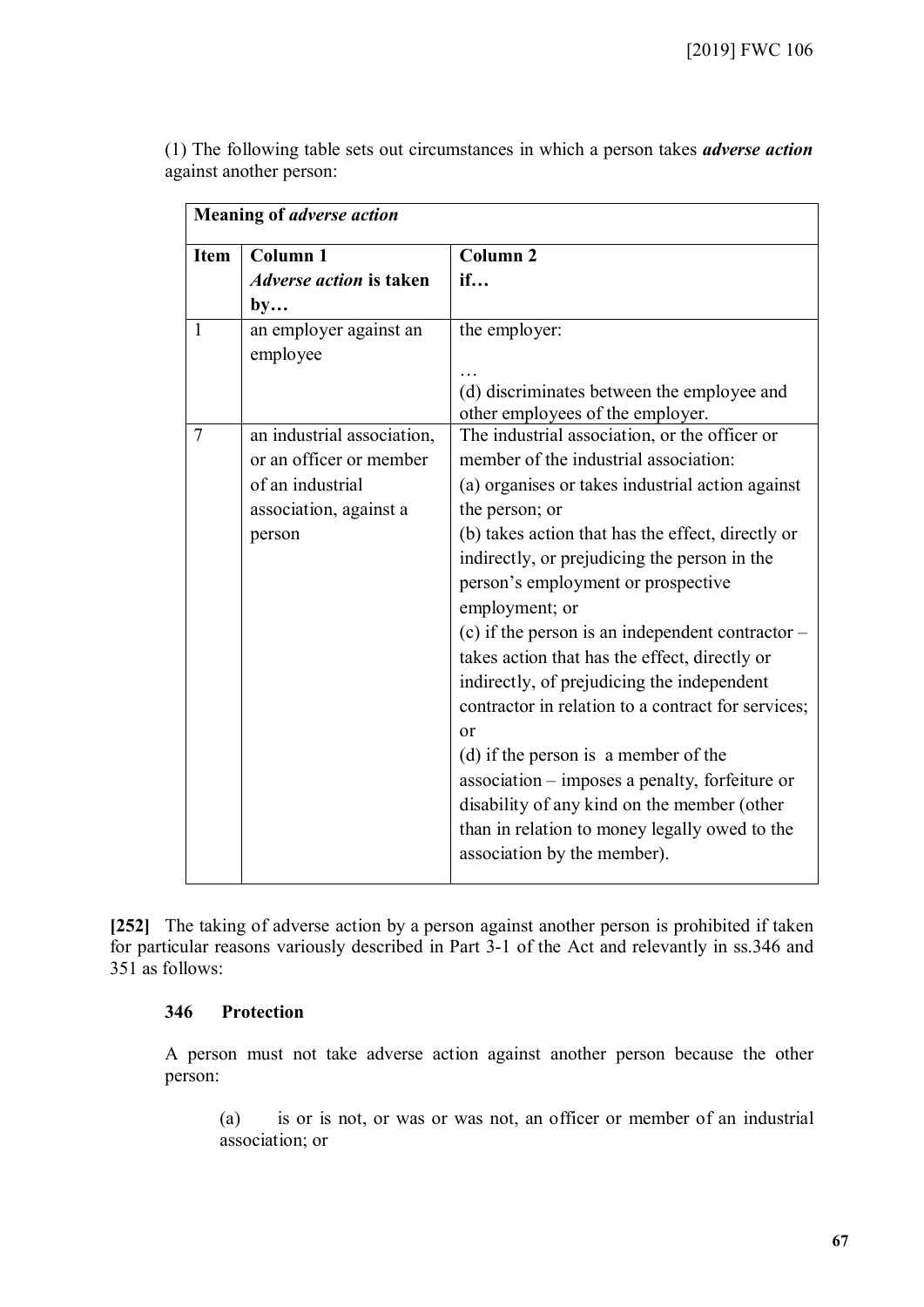(b) engages, or has at any time engaged or proposed to engage, in industrial activity within the meaning of paragraph 347(a) or (b) ; or

(c) does not engage, or has at any time not engaged or proposed to not engage, in industrial activity within the meaning of paragraphs  $347(c)$  to (g).

## **351 Discrimination**

(1) An employer must not take adverse action against a person who is an employee, or prospective employee, of the employer because of the person's race, colour, sex, sexual orientation, age, physical or mental disability, marital status, family or carer's responsibilities, pregnancy, religion, political opinion, national extraction or social origin.

(2) However, subsection (1) does not apply to action that is:

(a) not unlawful under any anti-discrimination law in force in the place where the action is taken; or

(b) taken because of the inherent requirements of the particular position concerned; or

(c) if the action is taken against a staff member of an institution conducted in accordance with the doctrines, tenets, beliefs or teachings or a particular religion or creed – taken:

(i) in good faith; and

(ii) to avoid injure to the religious susceptibilities of adherents of that religion or creed.

## (3) Each of the following is an *anti-discrimination law*:

- (aa) the Age Discrimination Act 2004;
- (ab) the Disability Discrimination Act 1992;
- (ac) the Racial Discrimination Act 1975;
- (ad) the Sex Discrimination Act 1977 of New South Wales;
- (a) the Anti- Discrimination Act 1977 of New South Wales;
- (b) the Equal Opportunity Act 2010 of Victoria;
- (c) the Anti- Discrimination Act 1991 of Queensland;
- (d) the Equal Opportunity Act 1984 of Western Australia;
- (e) the Equal Opportunity Act 1984 of South Australia;
- (f) the Anti-Discrimination Act 1998 of Tasmania;
- (g) the Discrimination Act 1991 of the Australian Capital Territory;
- (h) the Anti-Discrimination Act of the Northern Territory.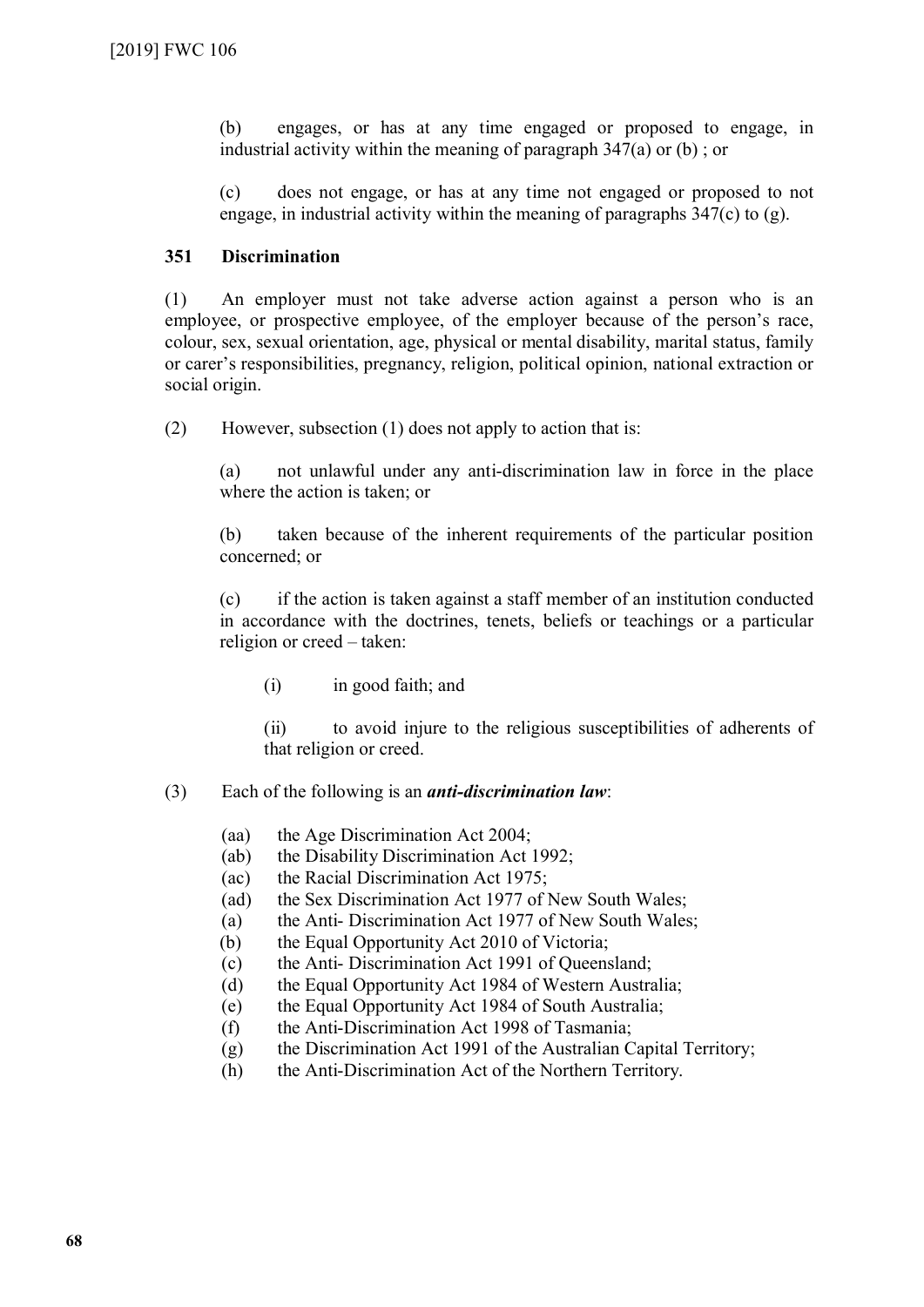**[253]** In *Accurate Factory Maintenance Labour Hire Enterprise Agreement 2000-2003,[188](#page-68-0)* a Full Bench of the Australian Industrial Relations Commission considered s.298Z(5) of the *Workplace Relations Act 1996* (WR Act), which defined objectionable provisions in similar terms to the definition of objectionable terms in s.12 of the Act. The consideration arose in the context of an appeal against a decision to dismiss applications made by the Employment Advocate under s.298Z of the WR Act to remove particular terms from a large number of certified agreements. The Full Bench said:

". . . In considering whether the terms of a certified agreement require or permit, etc conduct in breach of Part ZA one is dealing with conduct which may occur and not with conduct which has actually occurred. It follows that there can be no evidence about the actual reason or reasons for the decision to engage in adverse activity. Because s.298Z is directed at conduct of a kind which may occur, it is difficult to see how any reason could be ascribed for the adverse activity, unless the reason or reasons for the activity are obvious from the terms of the agreement. Furthermore, even where the reason or reasons for the adverse activity are apparent from the terms of the agreement, s.298Z will not be attracted unless those reasons include a prohibited reason. The agreement may permit different adverse activities by an employer – termination of employment is the most obvious example. It is apparent that if an employer terminates the employment of an employee he or she may do so for a prohibited reason. Yet it is inconceivable that a termination of employment provision of itself would be an objectionable provision. On the other hand a provision requiring an employer to give preference in employment to union members might result in the employer dismissing an employee who is not a member of a union. One of the reasons for the employer's decision to dismiss such a person could be a prohibited reason, namely: that the person is not a member of a union..."<sup>[189](#page-68-1)</sup>

**[254]** The word "permit(s)" in the definition of "objectionable term" means to "authorise", rather than "afford the possibility" and connotes actual authorisation which calls for the positive operation of the clause in question rather than a passive one.<sup>[190](#page-68-2)</sup> Relevantly, in assessing whether a term of an enterprise agreement is an objectionable term, consideration of an employer's potential conduct is entirely speculative and of no assistance if a clause is capable of being given a lawful operation.<sup>[191](#page-68-3)</sup>

**[255]** In *Klein*, Gordon J considered whether consultative provisions under the *MFESB and UFU Operational Staff Agreement 2005* were objectionable terms. Her Honour adopted the position in *Australian Industry Group v Fair Work Australia[192](#page-68-4) (AIG v FWA)* that "permit" in the definition of "objectionable term" means "authorise", rather than "afford the possibility", and that a clause may require or permit conduct in contravention of Part 3-1 of the Act either directly or by necessary implication.<sup>[193](#page-68-5)</sup>

<span id="page-68-0"></span><sup>188</sup> PR910205 dated 12 October 2001

<span id="page-68-2"></span><span id="page-68-1"></span> $189$  Ibid at [30]

<sup>&</sup>lt;sup>190</sup> Australian Industry Group v Fair Work Australia [2012] FCAFC 108; (2012) 205 FCR 339 at [18] and [66]; see also *Klein* at [221] and *United Firefighters' Union of Australia v Country Fire Authority* [2015] FCAFC 1; (2015) 228 FCR 497 at [219]

<span id="page-68-3"></span><sup>&</sup>lt;sup>191</sup> Australian Industry Group v Fair Work Australia [2012] FCAFC 108; (2012) 205 FCR 339 at [89]

<span id="page-68-4"></span><sup>192</sup> [2012] FCAFC 108; (2012) 205 FCR 339

<span id="page-68-5"></span><sup>193</sup> *Klein* at [221]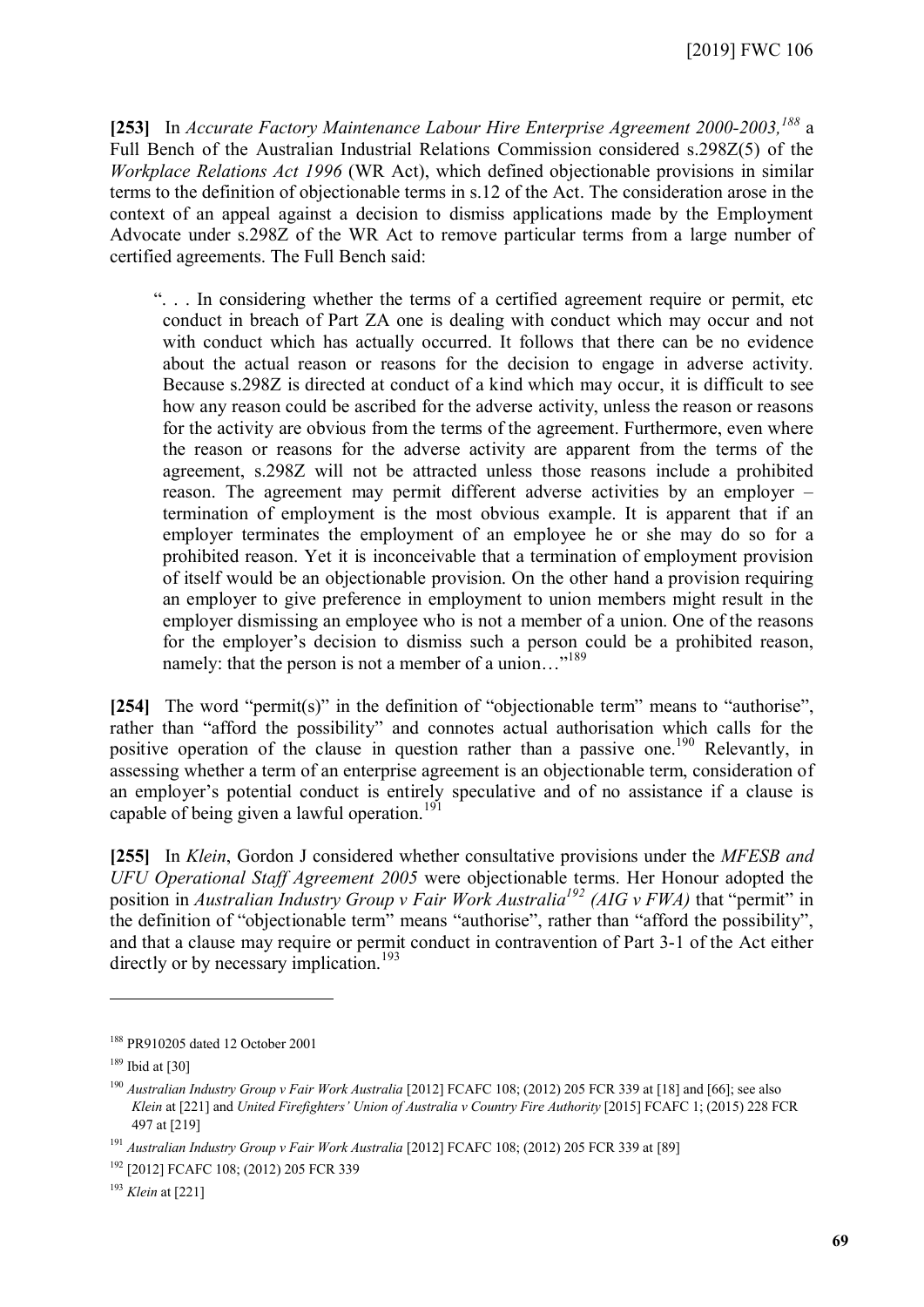**[256]** In *United Firefighters' Union of Australia v Country Fire Authority (UFU v CFA)*, *[194](#page-69-0)* the Full Court considered an appeal from a judgment of Murphy  $J^{195}$  $J^{195}$  $J^{195}$  in which his Honour held that clauses 13, 14 and 16 of the *Country Fire Authority/United Firefighters' Union of Australia Operational Staff Enterprise Agreement 2010*, referred to as the "consultation clauses", were not objectionable terms. The Country Fire Authority (CFA) had argued that the clauses authorised it to discriminate against its non-union staff by providing for a consultation regime which excluded their participation, as the clauses did not provide any machinery by which non-union employees would be required to be involved in the consultation regime.

**[257]** In particular, the clauses provided for two committees: one which consisted of people involved in the decision making processes of both organisations (the UFU and CFA), which would necessarily not include non-union members. The other consisted of equal numbers of management and employee representatives 'as determined by the respective parties' (the UFU and CFA). The clause did not prevent the UFU from appointing non-members.

**[258]** One of the bases that the primary judge had concluded that the clauses were not discriminatory was that they did not authorise discriminatory selection of union members over non-union members. The Full Court noted that the relevant person whose discriminatory conduct was under consideration was the employer, not the union, and the question was whether the clause permitted (in the sense of authorise) or required the employer to discriminate between its employees on the basis of their union membership.

**[259]** As to whether a term is indirectly discriminatory*,* the Full Court observed:

"…If it be correct that indirect discrimination is forbidden by s 342(1), then it may be open in a case such as the present to argue that there is indirect discrimination when the clause imposes on non-union members as a condition of their entitlement to be consulted by the CFA that they should first be nominated to the EBIC by the UFU. This would, presumably, be because UFU members were more likely to satisfy this condition than non-union members. In any event, this is not how the case before this Court was run and it would be inappropriate to decide it on such a basis now."[196](#page-69-2)

**[260]** In *Marmara v Toyota Motor Corporation Australia Limited*, [197](#page-69-3) Bromberg J observed that the purpose of the Act in precluding a term from requiring or authorising a contravention of Part 3-1 is to protect the intended operation of Part 3-1 from being undermined by the making of enterprise or other agreements.<sup>[198](#page-69-4)</sup> His Honour observed:

"A provision in an enterprise agreement that required or permitted action to be taken that could fall within the FW Act's definition of "adverse action", but which was silent as to the reason or reasons for which the conduct could be taken, could authorise or have the effect of authorising a contravention of Pt 3-1 if the conduct was taken or threatened to be taken for a prohibited reason…

<span id="page-69-0"></span><sup>&</sup>lt;sup>194</sup> [2015] FCAFC 1

<span id="page-69-1"></span><sup>&</sup>lt;sup>195</sup> *United Firefighters Union of Australia v Country Fire Authority* [2014] FCA 17

<span id="page-69-2"></span><sup>196</sup> [2015] FCAFC 1 at [229]

<span id="page-69-3"></span><sup>197</sup> [2013] FCA 1351

<span id="page-69-4"></span><sup>198</sup> Ibid at [82]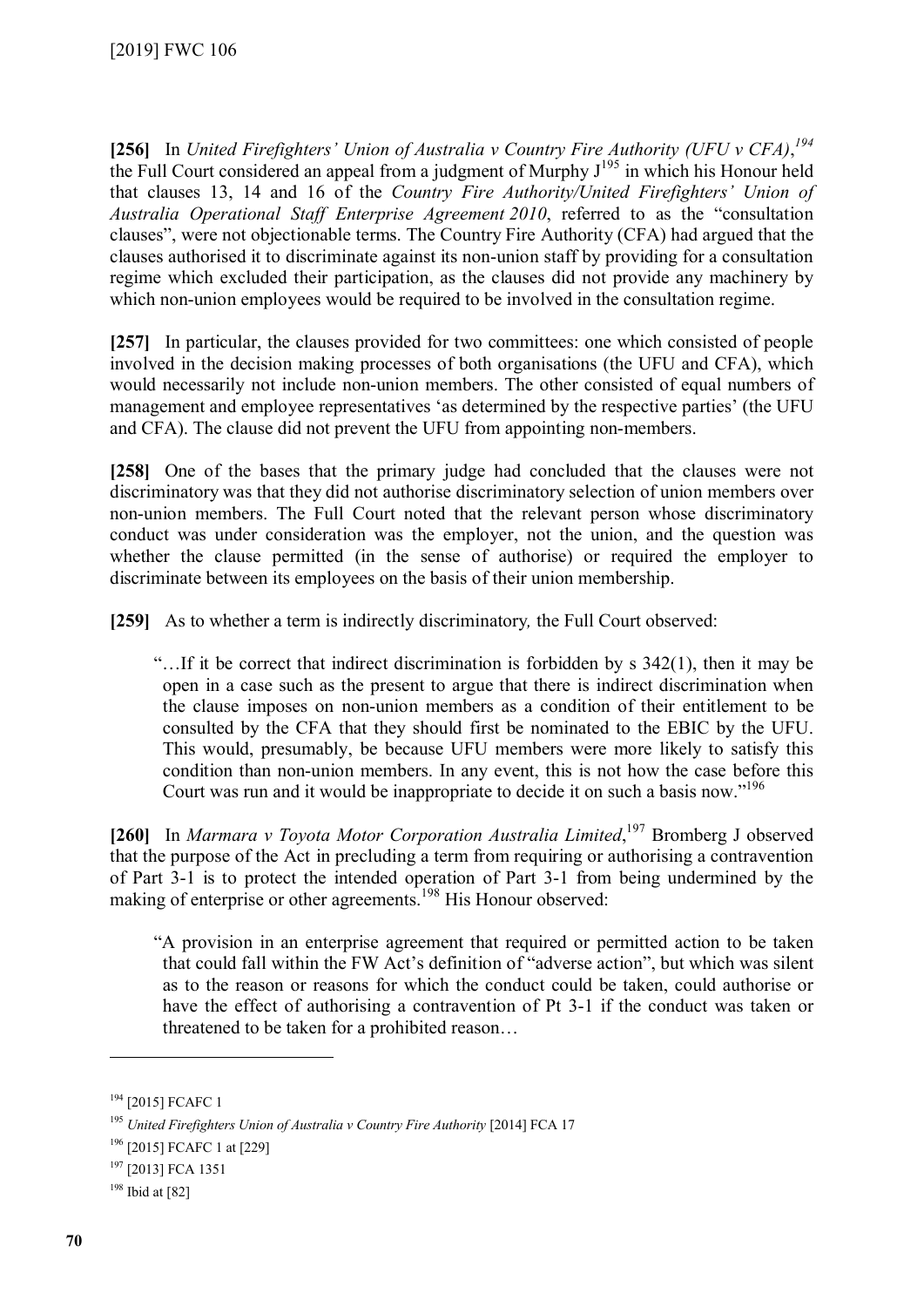It cannot be the case that conduct permitted by a term in an enterprise agreement which could constitute adverse action  $\ldots$  must be ineffective because it is theoretically capable of being taken or threatened to be taken for a prohibited reason. However, when such conduct is taken or threatened to be taken for a prohibited reason, s 253(1) and s 256 will render the clause ineffective to authorise the taking of that conduct in that circumstance."[199](#page-70-0)

**[261]** His Honour's decision on this point was appealed. In rejecting that aspect of the appeal, the Full Court in *Toyota Motor Corporation Australia Limited v Marmara (Marmara)[200](#page-70-1)* said:

"…it is, in our view, not sufficient if a term of an enterprise agreement has an omnibus operation which, while being silent with respect to acts which would constitute adverse action, could theoretically comprehend conduct which, in particular circumstances, might be so characterised..."<sup>[201](#page-70-2)</sup>

**[262]** The authorities discussed above make clear that for a term to be objectionable, the term must relevantly require or permit (in the sense of authorise) etc taking adverse action for a proscribed reason in contravention of Part 3-1 of the Act. It seems to me to follow that the reason for which action is required or permitted must be clear from the impugned term.

### *4.2.3 Contentions – whether impugned terms are objectionable terms*

**[263]** As noted above, the Minister contends that the clauses of the Agreement earlier identified as discriminatory terms, are also objectionable terms as they require or permit the MFB to take adverse action against an employee because of the employee's sex or family or carer's responsibilities. In particular, the Minister submits that the clauses require or permit the MFB to:

(a) prohibit part-time employees from performing operation firefighter duties, save in exceptional circumstances;

(b) refrain from promoting part-time employees due to insufficient operational firefighting experience and, consequently, hold back other benefits only available to employees of certain classifications;

(c) prohibit part-time employees from holding the role of FSCC or Senior FSCC;

(d) further restrict part-time opportunities for employees seeking part-time work by insisting upon a statutory declaration evidencing any entitlement under s.65 of the Act and enterprise agreement, and UFU approval.<sup>[202](#page-70-3)</sup>

<span id="page-70-0"></span><sup>199</sup> Ibid at [88]-[89]

<span id="page-70-1"></span><sup>&</sup>lt;sup>200</sup> [2014] FCAFC 84

<span id="page-70-2"></span> $201$  Ibid at [128]

<span id="page-70-3"></span><sup>202</sup> Minister's Outline of Submissions dated 22 June 2018 at [118]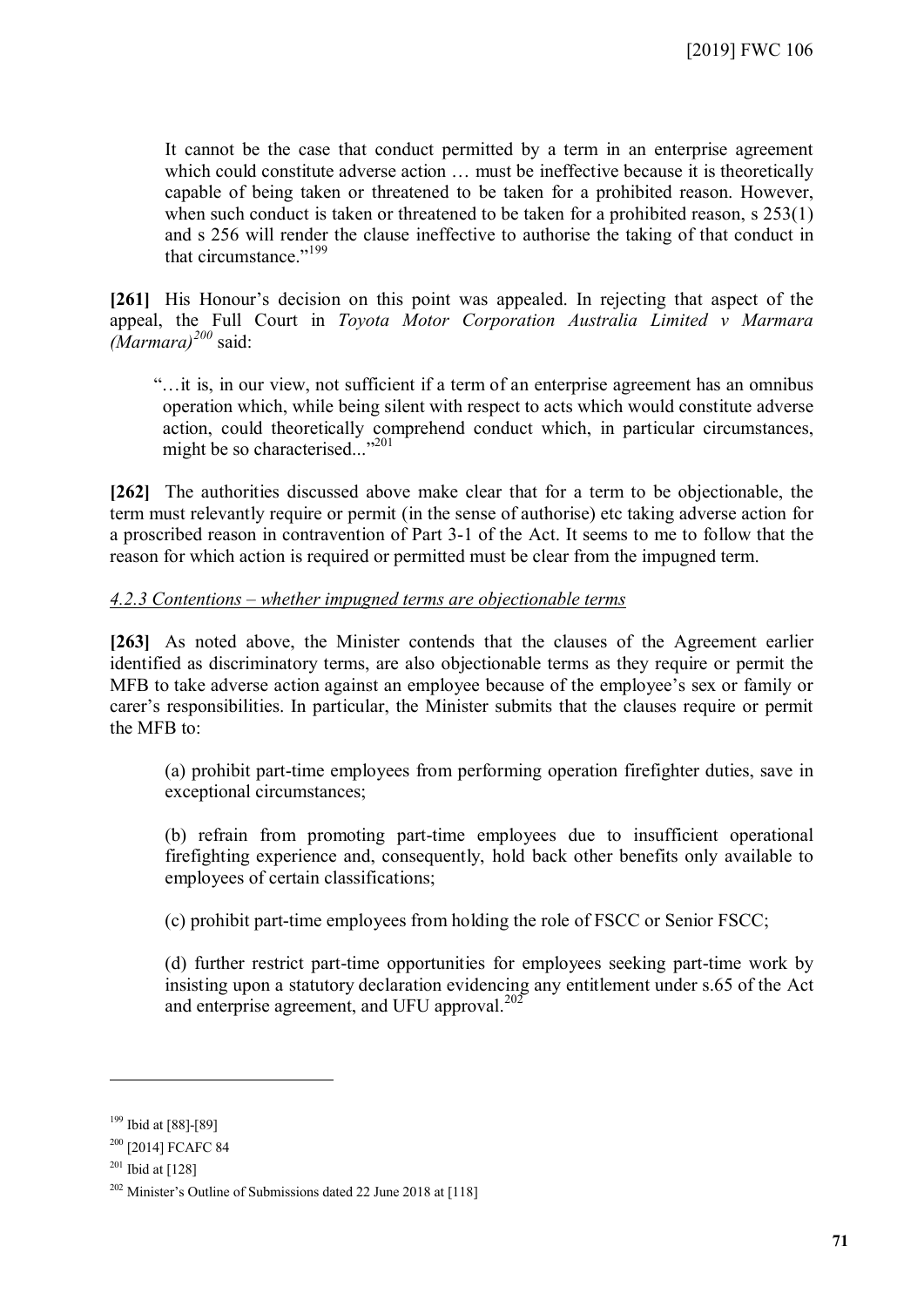**[264]** The Minister contends that the question whether adverse action will be taken because of an employee's family or carer's responsibilities cannot be answered by reference to the MFB's subjective intent, as the adverse action has not occurred at the time the enterprise agreement is made. For this reason, whether adverse action will be taken against employees because of their gender or family or carer's responsibilities must be answered prospectively, by reference to the terms of the Agreement.<sup>[203](#page-71-0)</sup> The Minister contends that the causal connection between the adverse action and the protected attributes is established through the operation of the clauses, because the effect of the conduct required or permitted of the MFB disproportionately disadvantages people with these attributes.<sup>[204](#page-71-1)</sup>

**[265]** The Minister also contends that clauses of the Agreement permit the MFB to discriminate against employees based on their non-union membership by excluding those employees from direct engagement with the MFB in certain fora where the constituents include MFB employees who are UFU members, giving preference to union members in such fora. This is said to occur by engaging only with UFU representatives, and conferring a veto power on the UFU in respect of decisions which impact employees, including non-union members $^{205}$  $^{205}$  $^{205}$ 

**[266]** The VEOHRC contends that:

(a) the relevant clauses permit conduct that is contrary to Part 3-1 in the sense identified in *Marmara;*

(b) to be objectionable, it is necessary to identify the conduct that could be said to contravene Part 3-1 in order to determine whether or not the impugned clause might authorise that conduct or not; and

(c) a number of clauses in the Agreement identify the conduct that could be said to contravene Part  $3-1$ <sup>[206](#page-71-3)</sup>

**[267]** The MFB contentions include that:

(a) a term will only be objectionable if it requires or permits an injury constituting adverse action for the reason of or reasons including a proscribed reason; and

(b) relying on the reasoning in *Klein*, for there to be a contravention of Part 3-1 of the Act by indirect discrimination in breach of s.351, not only must there be adverse action (which may be occasioned by the imposition of a facially neutral criterion that has an adverse impact on a protected group) but the adverse action (including through the imposition of that facially neutral criterion) must be taken for the reason or for reasons including a proscribed reason.

<span id="page-71-0"></span> $203$  Ibid at [121]

<span id="page-71-1"></span> $204$  Ibid at [122]

<span id="page-71-2"></span> $205$  Ibid at [170]

<span id="page-71-3"></span><sup>&</sup>lt;sup>206</sup> Outline of Submissions of the Victorian Equal Opportunity and Human Rights Commission dated 22 June 2018 at [37]-[38]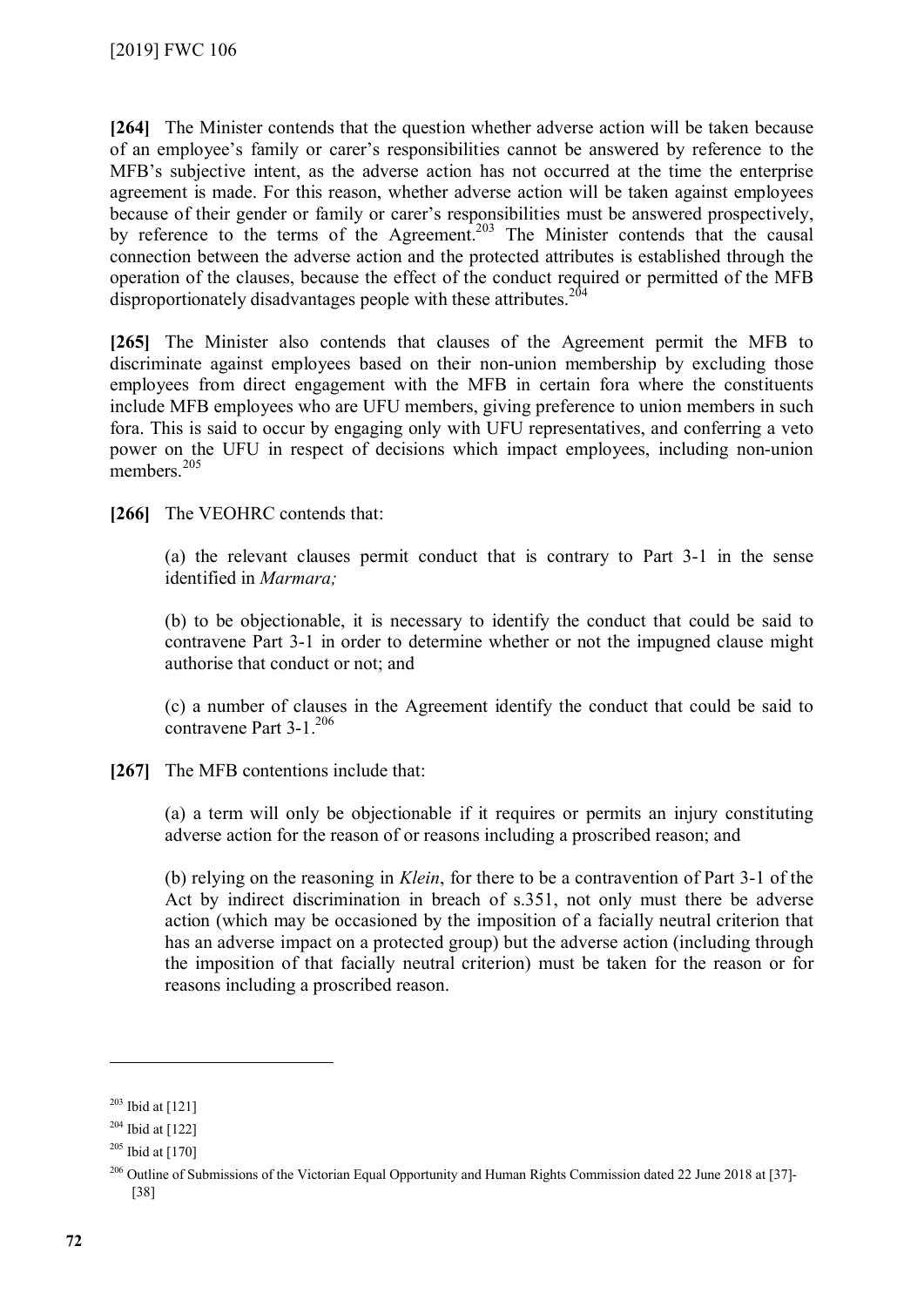**[268]** As to the terms of the Agreement which the Minister says are objectionable terms, the UFU contends that they are all capable of operation in accordance with their terms without sex, family or carer's responsibilities playing a role, and thus that adverse action is not permitted "because of" sex, family or carer's responsibilities.<sup>[207](#page-72-0)</sup> Relying on *Klein* and *AIG v FWA* in support of its contentions, the UFU says that a term which "permits" a contravention of Part 3-1 is to be construed as "authorising", rather than "affording the possibility" of a contravention, and the impugned clauses are capable of lawful operation, therefore not objectionable.

#### *4.2.4 Are the impugned terms objectionable terms?*

### *4.2.4.1 The part-time employment provisions*

 $\overline{a}$ 

**[269]** It should be evident from the discussion of the authorities earlier that a consideration whether a term is an objectionable term involves different considerations to those involved in assessing whether a term is a discriminatory term in the s.195 sense.

**[270]** The part-time employment provisions to which earlier reference has been made, may have the effect of enabling adverse action being taken for a prohibited reason. For example, the requirement in clause 43.3 of the Agreement for there to be the agreement of all parties in order for an employee to be employed on a part-time basis could theoretically operate to deny an employee with a disability access to a flexible working arrangement because the employee has a disability. But it does not follow that the clause permits or requires taking adverse action because the employee has a disability.

**[271]** The relevant inquiry in determining whether a term of an enterprise agreement is an objectionable term is not whether a clause "may" require or permit an employer to act in a manner that has an indirectly discriminatory effect on a particular group of employees, but whether the clause requires or permits a contravention of Part 3–1 of the Act. In essence, all that is alleged in relation to the impugned terms is that there are facially neutral terms that "afford a possibility" or would enable the MFB to indirectly discriminate.

**[272]** None of the part-time employment provisions identified by the Minister or the VEOHRC as indirectly discriminatory above, provide on their terms that the reason for which adverse action is permitted or required is because of a proscribed reason. I agree with the MFB and the UFU that these terms are not objectionable terms.

### *4.2.4.2 Provisions said to discriminate between employees who are union members and employees who are not*

**[273]** The Minister contends that several clauses of the Agreement provide for various committees and working parties to be established to address issues that affect all employees, and for these committees and working parties to consist of only MFB and UFU representatives. The Minister concedes that none of the clauses expressly require the UFU to appoint representatives that are union members or MFB employees, while submitting that it could not reasonably be expected to do so. The Minister submits that these terms have the effect of requiring or permitting the MFB to discriminate against non-union members by

<span id="page-72-0"></span><sup>&</sup>lt;sup>207</sup> Outline of Opening Submissions of the United Firefighters Union of Australia dated 14 August 2018 at [81]-[82]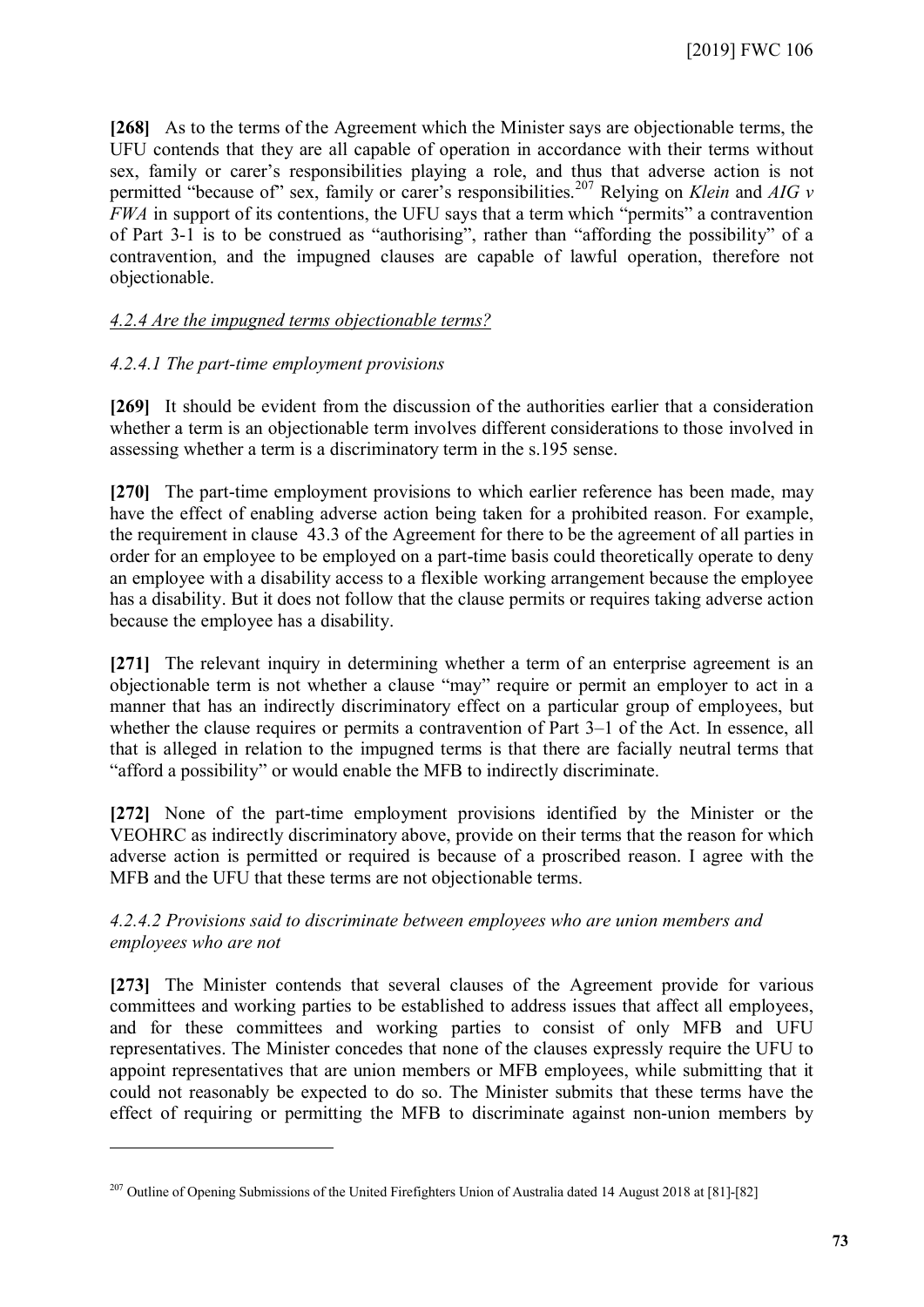engaging in a process which has a less favourable impact on those members, and by permitting the MFB to discriminate against its employees on the ground of union membership.

**[274]** Item 1(d) of s.342 provides that an employer takes adverse action against an employee if the employer discriminates between the employee and other employees of the employer. Section 346(a) relevantly prohibits taking adverse action against a person on the grounds that the person is not an officer or member of an industrial association.

**[275]** Item 7 of s.342 deals with adverse action taken by an industrial association or its officer or member. It is not, as the Full Court observed in  $UFU$   $v$   $CHA$ ,<sup>[208](#page-73-0)</sup> adverse action for a union to discriminate in favour of its own members and against non-members.<sup>[209](#page-73-1)</sup> There the Full Court found that a clause establishing a committee was not objectionable where the members of the committee did not have to be members of the UFU, but were appointed by it. It said of the clause: "[it] does not require or authorise the CFA not to consult with it nonunion employees. That result only comes about if the UFU itself decides to exclude non-union members from the consultation processes."<sup>[210](#page-73-2)</sup> The same observation may be made about the impugned clauses.

**[276]** The Minister seeks to distinguish the position in *UFU v CFA* on the basis that there the Full Court considered whether a consultation clause was objectionable because it authorised the CFA to discriminate against its non-union staff, rather than considering the broader question of whether the term had the effect of permitting or requiring, or purporting to permit or require such discrimination. As noted earlier, the Full Court in *UFU v CFA* left open the possibility that a term of an agreement could be objectionable on the basis of indirect discrimination.

**[277]** In *Klein*, Gordon J held that consultation terms of the 2010 MFB Agreement, which are in essence the same as clauses 16 and 17 of the Agreement, were not objectionable terms.<sup>[211](#page-73-3)</sup> There does not appear to me to be any reason why I should adopt a different view for clauses 16 and 17 of the Agreement. These clauses provide that a consultation committee be established comprising equal numbers of employee representatives appointed by the MFB and the UFU respectively. In *Klein,* Gordon J rejected the proposition that the impugned consultation terms were objectionable terms because they discriminated against non-union members.<sup>[212](#page-73-4)</sup> This was because the provisions allowing for representation of employees by the UFU were consistent with the scheme of representation under the Act and there was nothing in the clauses that require or permit discrimination between UFU members and non-UFU members.<sup>[213](#page-73-5)</sup>

**[278]** In *UFU v CFA,* the Full Court held that clauses 13, 14 and 16 of the *Country Fire Authority/United Firefighters Union of Australia Operational Staff Enterprise Agreement* 

 $210$  Ibid

- <span id="page-73-4"></span> $212$  Ibid at [222]
- <span id="page-73-5"></span> $213$  Ibid

<span id="page-73-0"></span><sup>&</sup>lt;sup>208</sup> [2015] FCAFC 1

<span id="page-73-2"></span><span id="page-73-1"></span> $209$  Ibid at [228]

<span id="page-73-3"></span> $211$  [2012] FCA 1402 at [225]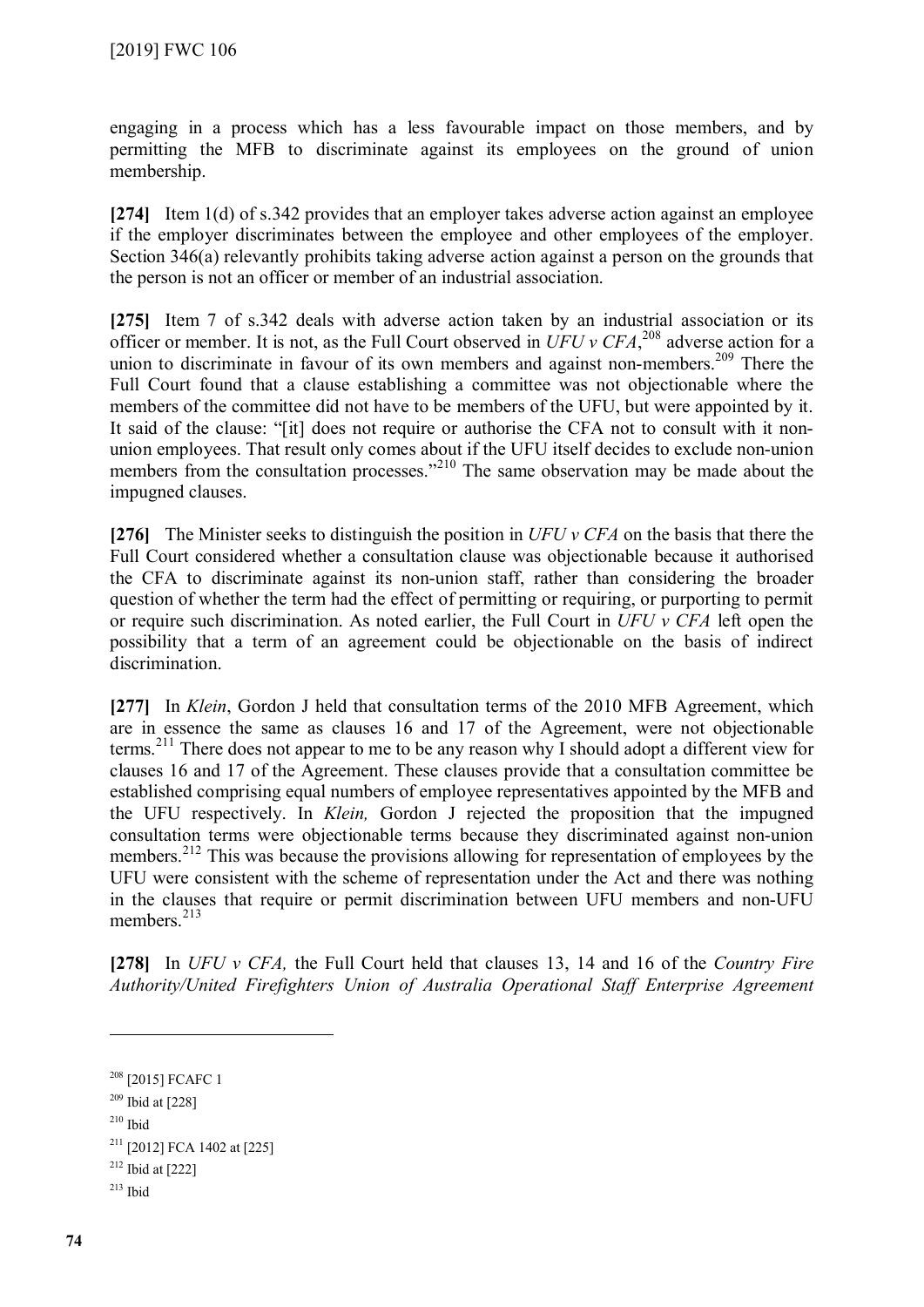2010 (2010 CFA Agreement) were not objectionable terms.<sup>[214](#page-74-0)</sup> Clauses 13, 14, and 16 of the 2010 CFA Agreement are in essence the same as clauses 16, 16A and 17 of the Agreement. The Full Court said that provisions allowing for representation of employees by the UFU were consistent with the scheme of representation under the Act. The Full Court also observed:

"…Just as clause 13.2 does not require the CFA to discriminate in a direct sense against its non-unionised employees because the clause does not prevent the UFU from exercising its power of appointment in an even-handed way, there is likewise nothing in clause 16 which requires the CFA to discriminate. No doubt there will be discrimination if the UFU adopts a discriminatory practice in relation to how it approaches clause 16 but that does not mean that clause 16 requires or authorises the CFA to do so." *[215](#page-74-1)*

**[279]** On my reading, nothing in the wording of the impugned clauses requires or permits the MFB to discriminate between union and non-union employees.

**[280]** The Minister also argues that clauses which provide the UFU with a right of veto are objectionable because they permit discrimination against non-union members.<sup>[216](#page-74-2)</sup> This is also rejected. On my reading, there is nothing on the terms of these clauses which requires or permits adverse action by the MFB against employees on the grounds of their non-union membership. Nor do they require or permit the UFU to do so. They are therefore not objectionable terms.

### **5. Whether terms of the enterprise agreement contravene s.55**

**[281]** Section 55 of the Act contains the interaction rules between the NES and a modern award or enterprise agreement, and relevantly provides that an enterprise agreement must not exclude the NES or any provision of the NES. That section also provides that an enterprise agreement may include terms that are ancillary or incidental to the operation of an entitlement of an employee under the NES and terms that supplement the NES, provided that the effect of any such term is not detrimental to an employee in any respect when compared to the NES. A provision of an enterprise agreement need not expressly exclude the NES in order to fall foul of s.55(1). A provision of an enterprise agreement, which would result in an employee not receiving the full benefit of the NES also contravenes the prohibition.<sup>[217](#page-74-3)</sup>

**[282]** Section 186(2)(c) of the Act provides, as one of the requirements which must be met in order that an enterprise agreement may be approved, that the Commission be satisfied that the terms of the agreement do not contravene s.55. For the purposes of s.186(2)(c), a term or terms of an enterprise agreement will contravene s.55(1) if that term or those terms exclude the NES or a provision of the NES. If one or more terms of an enterprise agreement are ancillary or incidental to the operation of an entitlement under the NES or supplement the

<span id="page-74-0"></span> $214$  [2015] FCAFC 1 at [3]

<span id="page-74-1"></span> $215$  Ibid at [234]

<span id="page-74-2"></span><sup>216</sup> The impugned clauses are set out at Annexure 3 of the Minister's Outline of Submissions dated 22 June 2018

<span id="page-74-3"></span><sup>217</sup> *Canavan Building Pty Ltd* [2014] FWCFB 3202; 244 IR 1 at [36]; *Australian Federation of Air Pilots v HNZ Australia Pty Ltd* [2015] FWCFB 3124 at [29]; *Construction, Forestry, Mining and Energy Union v CSRP Pty Ltd* [2017] FWCFB 2101 at [33]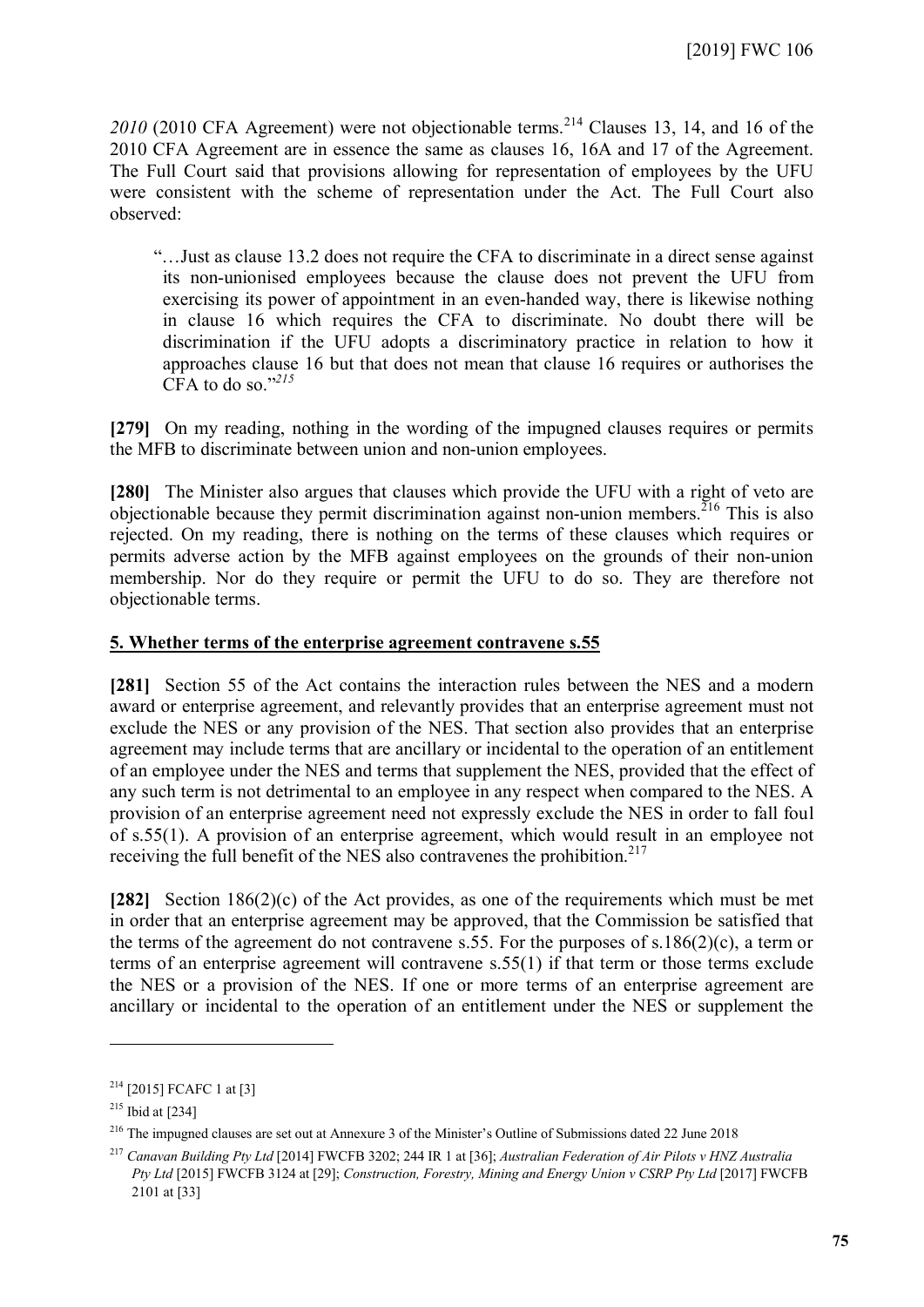NES, such term or terms will contravene s.55(4) of the Act if the effect of that term or those terms is detrimental to an employee in any respect when compared to the NES.

**[283]** Clause 44.3.1 of the Agreement provides that an employee must provide appropriate evidence of their entitlement under the Act in the form of a statutory declaration, copies of which will be provided to the UFU and MFB. Clause 44.3.1 is not in terms confined to an NES entitlement under s.65 of the Act. Read in isolation, it is capable of operating upon a number of NES entitlements to which evidentiary requirements attach, such as parental leave, personal/carer's leave and compassionate leave, and community service leave. The heading to clause 44 of the Agreement is "Rights Under NES". Clause 44.1 makes reference to entitlements under s.65 of the Act. Clauses 44.1.1, 44.1.2 and 44.2 appear also to be concerned with entitlements under s.65 of the Act. The introductory words of clause 44.3 which appears to condition that which follows engage with "operational requirements". "Operational requirements" also appear to condition, at least at a level of generality, the right to make a request under s.65, to which reference is made in clause 44.1. Clause 44.4 also deals with an "employee who works flexible working arrangements in accordance with this clause". The words "in accordance with this clause" seem to me to clearly be a reference to clause 44 as a whole.

**[284]** Clause 44.3.1 is to be read in the context of clause 44 as a whole and that context strongly suggests that its operation is only upon the entitlement under s.65 of the Act and no other NES entitlements. I proceed on that basis and no person appearing to make submissions in relation to the application suggested a contrary view.

**[285]** Section 55(4) of the Act permits an enterprise agreement to include terms that are ancillary or incidental to the operation of an entitlement of an employee under the NES and terms that supplement the NES, but only to the extent that the effect of those terms is not detrimental to any employee in any respect when compared to the NES.

**[286]** Section 65 of the Act provides the following:

### **65 Requests for flexible working arrangements**

*Employee may request change in working arrangements* 

 $(1)$  If:

(a) any of the circumstances referred to in subsection (1A) apply to an employee; and

(b) the employee would like to change his or her working arrangements because of those circumstances;

then the employee may request the employer for a change in working arrangements relating to those circumstances.

Note: Examples of changes in working arrangements include changes in hours of work, changes in patterns of work and changes in location of work.

(1A) The following are the circumstances: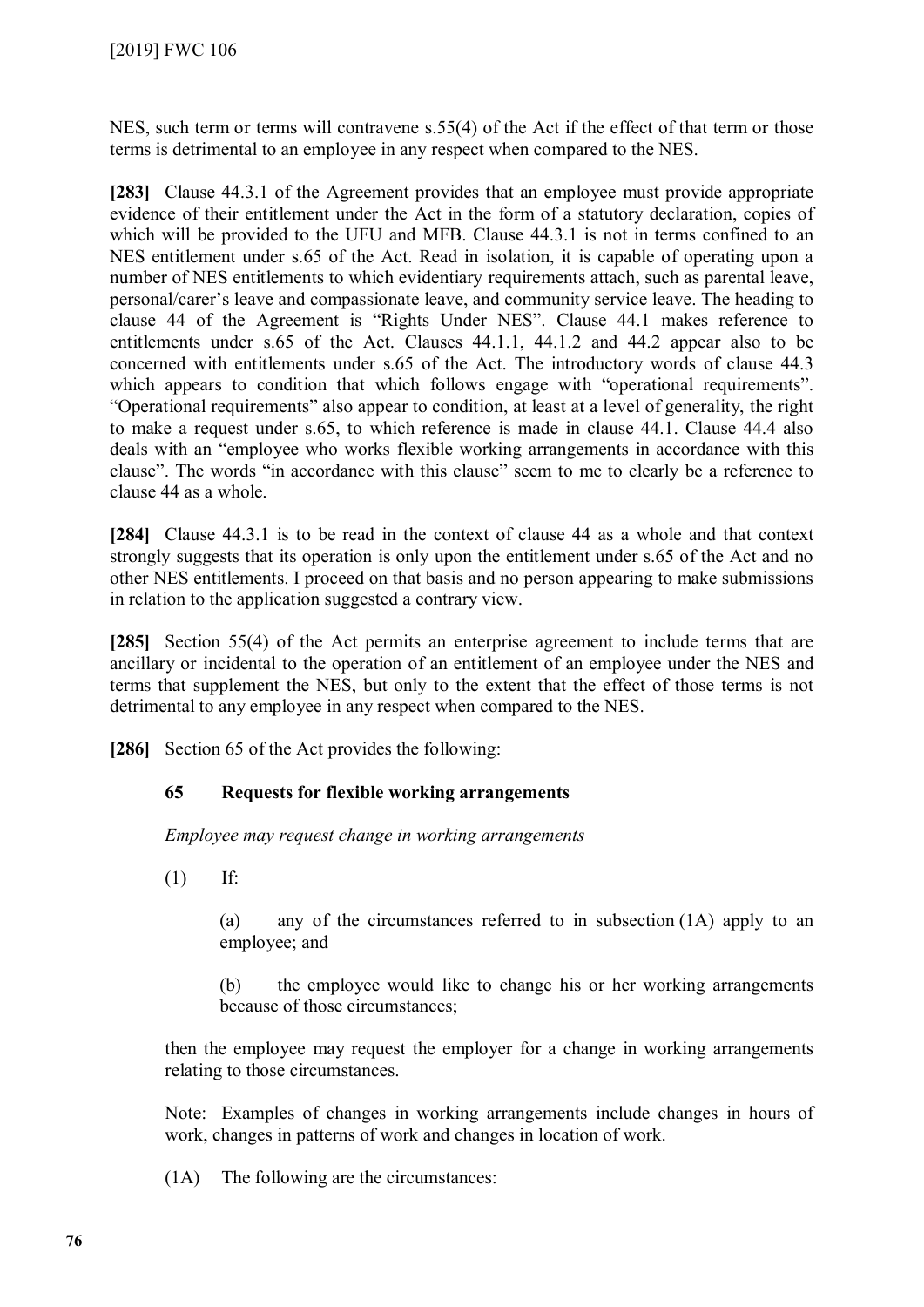(a) the employee is the parent, or has responsibility for the care, of a child who is of school age or younger;

(b) the employee is a carer (within the meaning of the *Carer Recognition Act 2010*);

- (c) the employee has a disability;
- (d) the employee is 55 or older;

(e) the employee is experiencing violence from a member of the employee's family;

(f) the employee provides care or support to a member of the employee's immediate family, or a member of the employee's household, who requires care or support because the member is experiencing violence from the member's family.

(1B) To avoid doubt, and without limiting [subsection](http://www.austlii.edu.au/cgi-bin/viewdoc/au/legis/cth/consol_act/fwa2009114/s26.html#subsection) (1), an employee who:

(a) is a parent, or has responsibility for the care, of a child; and

(b) is returning to work after taking leave in relation to the birth or adoption of the child;

may request to work part-time to assist the employee to care for the child.

(2) The employee is not entitled to make the request unless:

(a) for an employee other than a casual employee--the employee has completed at least 12 months of continuous service with the employer immediately before making the request; or

(b) for a casual employee--the employee:

(i) is a long term casual employee of the employer immediately before making the request; and

(ii) has a reasonable expectation of continuing employment by the employer on a regular and systematic basis.

#### *Formal requirements*

- (3) The request must:
	- (a) be in writing; and
	- (b) set out details of the change sought and of the reasons for the change.

*Agreeing to the request*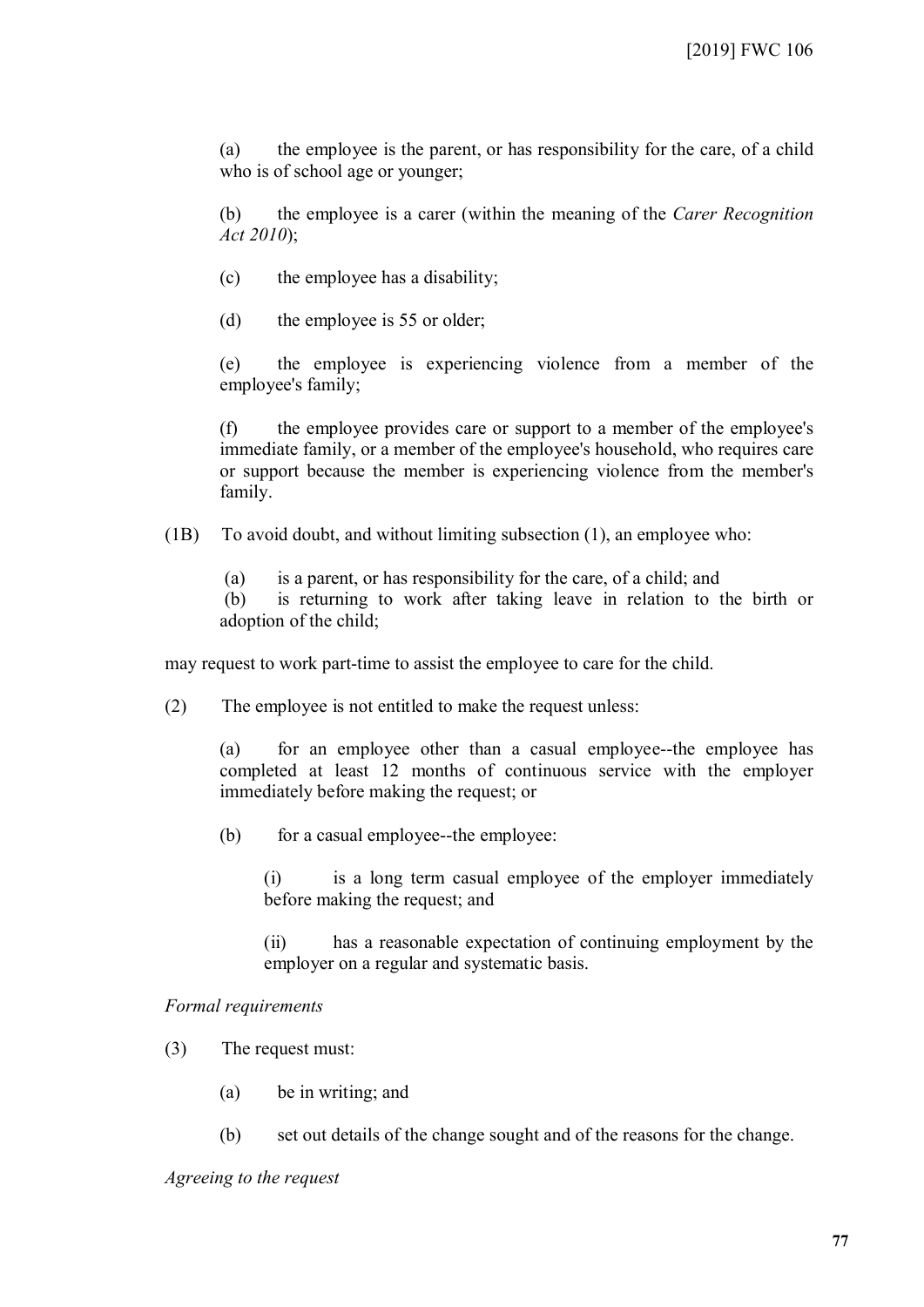(4) The employer must give the [employee a](http://www.austlii.edu.au/cgi-bin/viewdoc/au/legis/cth/consol_act/fwa2009114/s768bc.html#employee_a) written response to the request within 21 days, stating whether the employer grants or refuses the request.

(5) The employer may refuse the request only on reasonable business grounds.

(5A) Without limiting what are reasonable business grounds for the purposes of [subsection](http://www.austlii.edu.au/cgi-bin/viewdoc/au/legis/cth/consol_act/fwa2009114/s26.html#subsection) (5), reasonable business grounds include the following:

(a) that the new working arrangements requested by the employee would be too costly for the employer;

(b) that there is no capacity to change the working arrangements of other employees to accommodate the new working arrangements requested by the employee;

(c) that it would be impractical to change the working arrangements of other employees, or recruit new employees, to accommodate the new working arrangements requested by the employee;

(d) that the new working arrangements requested by the employee would be likely to result in a significant loss in efficiency or productivity;

(e) that the new working arrangements requested by the employee would be likely to have a significant negative impact on customer service.

(6) If the employer refuses the request, the written response under [subsection](http://www.austlii.edu.au/cgi-bin/viewdoc/au/legis/cth/consol_act/fwa2009114/s26.html#subsection) (4) must include details of the reasons for the refusal.

**[287]** Section 65 of the Act confers an entitlement on an employee who is a parent, or has responsibility for the care of a child who is of school age or younger, or is a carer, has a disability, is 55 years of age or older or is experiencing family violence, to request the employer for a change in working arrangements relating to those circumstances. The request must be in writing and set out details of the change sought and the reasons for the change. The reasons for the change would plainly include information sufficient to establish that one of the circumstances in s.65(1A) is engaged. It is to be doubted whether an employer can, through an enterprise agreement or otherwise, dictate that such a written request must be in the form of a statutory declaration, or that there be some further step in addition to the written request which involves the provision of a statutory declaration as evidence of an entitlement to make a request under s.65. An email or a letter to the employer from an employee making a request setting out the details of the change sought and the reasons for the change would seem to me to be sufficient to satisfy the requirements in s.65(3). No other or additional step appears to be required.

**[288]** The MFB submitted that as an employee has no right to request a flexible work arrangement *per se* and that as that right is predicated on the factual existence of one or more of the matters set out in s.65(1A) of the Act, a requirement that the employee substantiate the statutory basis for the request in the form of a statutory declaration is merely ancillary or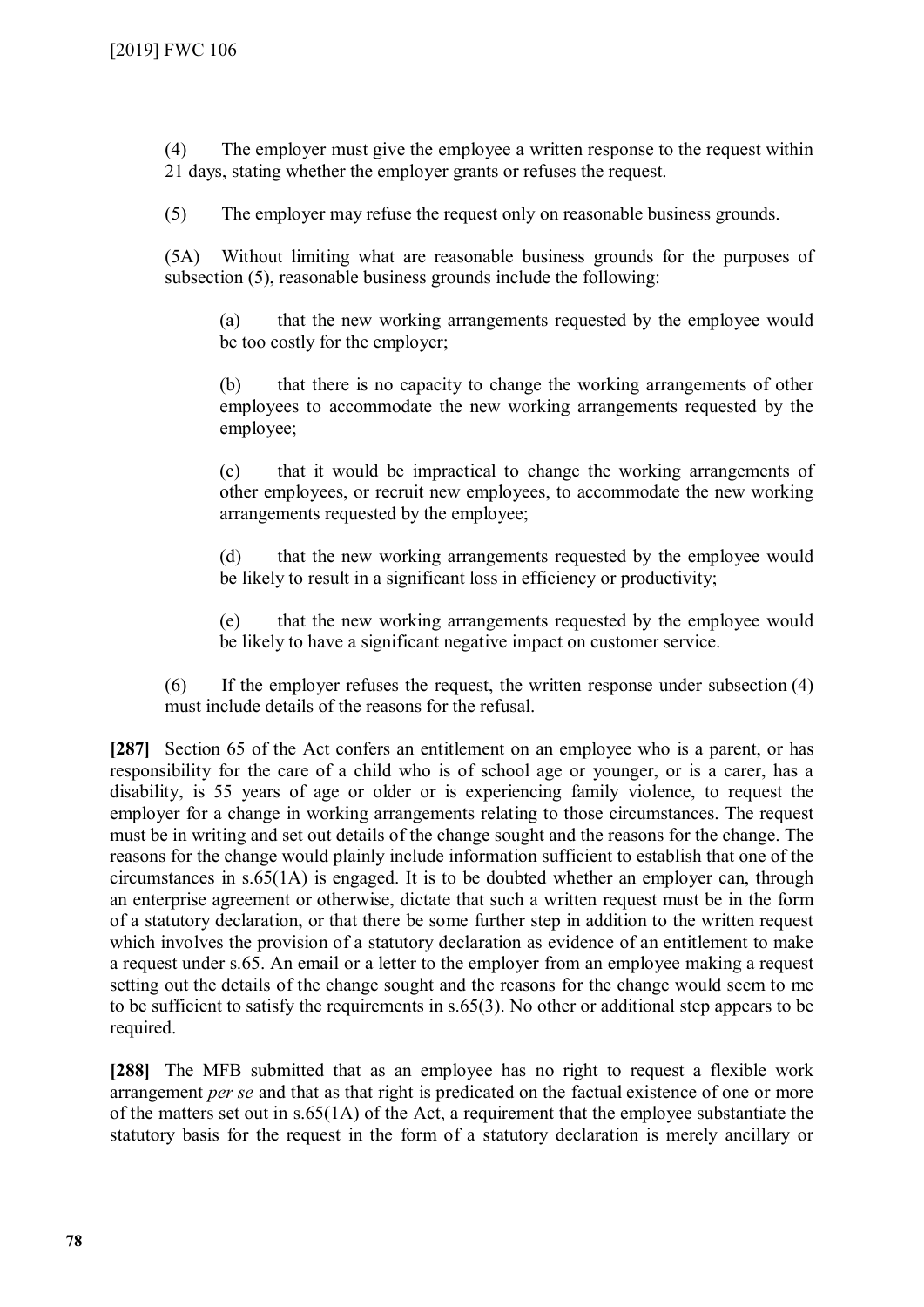incidental to the operation of that entitlement as contemplated by  $s.55(4)$ .<sup>[218](#page-78-0)</sup> This submission is rejected because it ignores the caveat in s.55(4). Moreover, the submission says nothing about the requirement to provide a copy to the UFU or the disadvantage an employee encounters in having to seek out an eligible person before whom a statutory declaration is made.

**[289]** There is no rational basis which would justify a copy of a written request for flexible working arrangements being given to the UFU as is plainly required by clause 44.3.1. The impugned term does not supplement the NES. To the extent that it might be said that clause 44.3.1 of the Agreement is ancillary or incidental to the operation of an entitlement under s.65 of the Act, it is plainly detrimental to an employee since it requires the additional step of preparing and obtaining the kind of written notice required by the clause and involves the provision of that notice to an organisation that is not required under the NES to be notified. Moreover, the requirement that, *inter alia*, an employee of the MFB who is experiencing family violence should have to advise the UFU in writing of that fact is frankly abhorrent.

**[290]** Where the Parliament has contemplated that an employer might require a particular form of evidentiary justification as a precondition to an NES entitlement it has expressly made provision.<sup>[219](#page-78-1)</sup> The Parliament has made similar provision in respect of certain NES entitlements, for an enterprise agreement to include terms relating to the kind of evidence that an employee must provide in order to be entitled to a particular entitlement.<sup>[220](#page-78-2)</sup> There are no such provisions in respect of the entitlement to request flexible working arrangements under s.65.

**[291]** Clause 9.1.5 of the Agreement provides that "[T]o avoid doubt, in addition to other obligations, this agreement does not limit the rights of employees, who are entitled to make a request for a change in working arrangements under s.65 of the act, to make such a request and to have it considered by the MFB in accordance with that section . . ." This provision does not save clause 44.3.1 from contravening s.55 of the Act. This is so because first, it is concerned with not limiting the rights of employees who are entitled to make a request, whereas clause 44.3.1 is concerned with requiring evidentiary material of a particular kind to establish the entitlement. Secondly, even if it purports to have some broader effect, it is not possible to reconcile the avoidance of doubt expressions in clause 9.1.5 with the text of clause 44.3.1. Thirdly, clause 9.1.5 is very broad whereas clause 44.3.1 is very specific. Clause 9.1.5 does not for example suggest that the terms of clause 44.3.1 which has the effect of adding additional burdens on an employee who is eligible and wishes to apply for flexible work arrangements, will have no effect. Fourthly, the second sentence of clause 9.1.5, which provides "[H]owever, the MFB has determined and the parties have reached agreement that the MFB's operational requirements mean generally that on-shift employees should be employed on a full-time basis", seems to me to disclose that the first sentence pays mere lip service to the right of an eligible employee who has made a request under s.65 of the Act to have his or her request properly considered. Fifthly, the statement in clause 9.1.5 that the Agreement does not limit rights to make a request under s.65, is plainly inaccurate. Clause 9.1.5 is nothing but a bold statement of a state of affairs under the Agreement which is not borne out by the terms of the Agreement.

<span id="page-78-0"></span><sup>&</sup>lt;sup>218</sup> Applicant's outline of submissions dated 13 August 2018 at  $[179]$ 

<span id="page-78-1"></span><sup>&</sup>lt;sup>219</sup> See for example s.107(3); s.110(3) and s.111(3)

<span id="page-78-2"></span><sup>&</sup>lt;sup>220</sup> See for example s.107(5)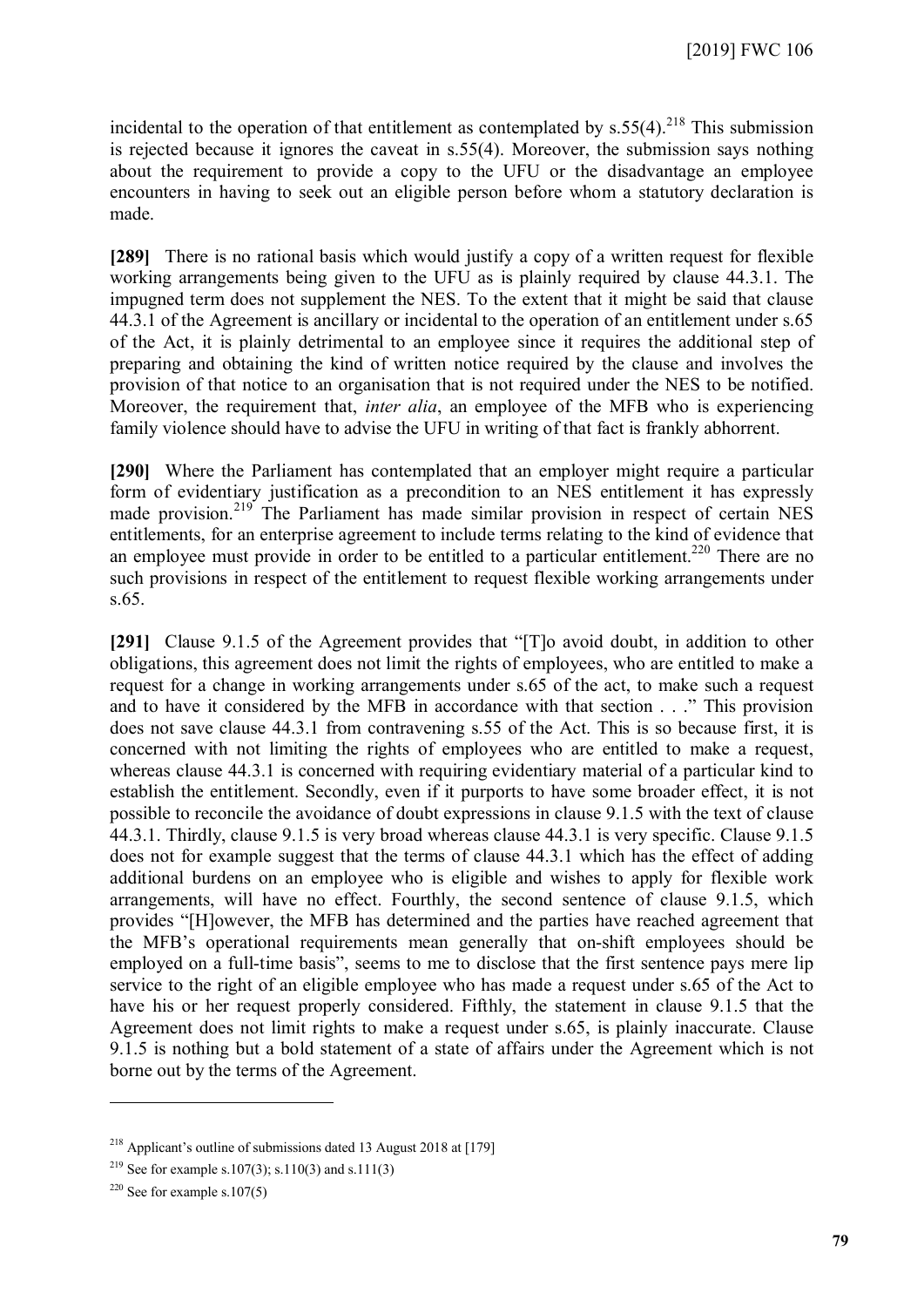**[292]** In my view, clause 44.3.1 of the Agreement contravenes s.55 of the Act in the manner stated. I am therefore not satisfied that the requirement in s.186(2)(c) of the Act is met. This is a matter that may be capable of an undertaking directed to this concern, a subject to which I will later return.

**[293]** The Minister also contends that a number of other terms of the Agreement contravene s.55 because they interfere with the manner in which the MFB gives consideration to a request, and in particular the grounds on which a refusal is to be founded. Specifically, although the MFB is permitted by s.65 to consider that a request for part-time employment cannot be refused on reasonable business grounds, however, contrary to s.65(5), the MFB will nevertheless be compelled to refuse it by terms of the Agreement that require:

- requests for part-time work as a firefighter to be allowed only in "*exceptional circumstances*";
- requests for part-time work as a FSCC to be refused in all circumstances; and
- the MFB to refuse a request solely because the UFU does not agree to it.

**[294]** Clause 43 of the Agreement deals, *inter alia*, with rostering and provides:

## **43. ROSTERING**

43.1. Employees shall be rostered in accordance with this clause.

43.2. The parties agree that for reasons including the welfare and safety of employees covered by this Agreement, the MFB will not employ any employee on any basis other than a roster of hours provided for in this Agreement.

43.3. The MFB will not employ an employee on a part-time or casual basis, and no employee may hold a position on such a basis, unless in each case there is agreement between all parties on a case by case basis (agreement is required for each employee).

43.4. This clause is subject to the rights of employees to work in a non- station based position pursuant to clause 44 below.

43.5. Employees other than full time employees shall have access to all terms and conditions under this agreement on a pro rata basis and shall receive an insecure work allowance of 25% of their annual wage.

43.6. Employees shall have their normal hours of work arranged in the following manner:

43.6.1. With the exception of operational dayworkers, full-time employees shall work and be rostered in accordance with the operational "10/14" roster set out in clause 133 and the conditions in clause 123 or the conditions set out in clause 153 for FSCC's.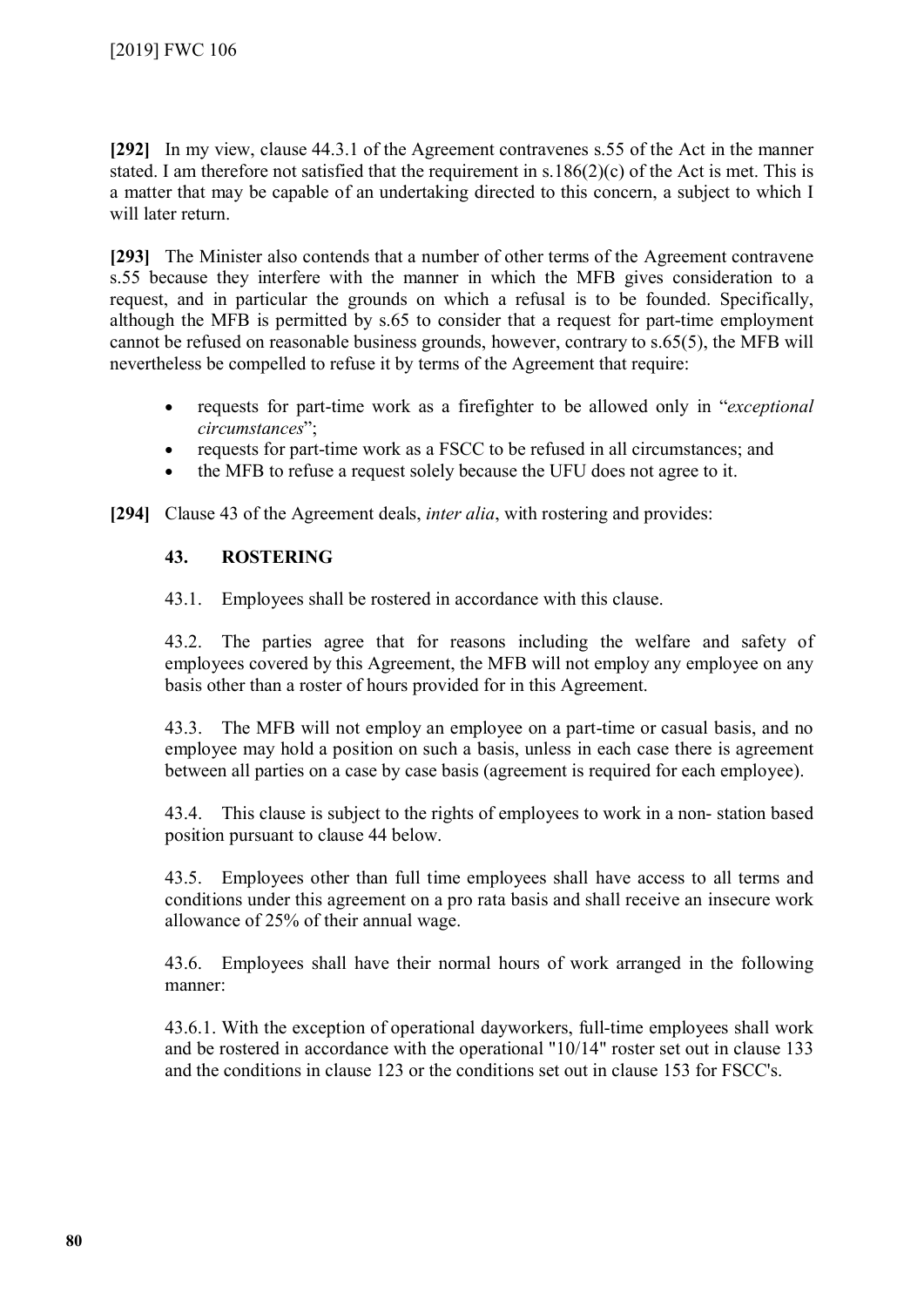43.6.2. Full-time operational dayworkers (professional firefighters who are not working on a roster referred to in 43.6.1) shall work and be rostered in accordance with the special administrative duties roster set out in clause  $[124]$ <sup>[221](#page-80-0)</sup>

43.6.3. Where part-time employment is agreed, part-time operational dayworkers will:

a) work and be rostered on hours negotiated and agreed in writing between the MFB the employee and the UFU that, on average are less than 42 hours per week. These hours may be worked over a 5 day cycle and may include evening or weekend work;

b) Be paid special administrative duties allowance not at a pro rata rate; and

c) be paid for any additional hours worked at overtime rates

**[295]** As I have already observed, clause 44 of the Agreement deals with flexible working arrangements and requests to work such arrangements made under s.65 of the Act. It provides:

### **44. RIGHTS UNDER NES**

…

 $\overline{a}$ 

44.1. In addition to other obligations on the MFB, and to avoid doubt, this clause does not limit the rights of employees, who are entitled to make a request for a change in working arrangements under s65 of the Act, to make such a request and to have it considered by the MFB in accordance with that section. However, the MFB has determined and the parties have reached agreement that MFBs operational requirements mean generally that on-shift employees should be employed on a fulltime basis. As required by the Act, the MFB will consider every request from an entitled employee for flexible working arrangements and will assess each request on a case-by-case basis, but the parties acknowledge that this may in some cases require an entitled employee to transfer off station or from their current work location to another position.

44.1.1. Where in accordance with this clause the MFB agrees to a request to work other than full- time, for the reasons of service delivery, safety and welfare of employees, the employee will be rostered pursuant to clause 124.

44.1.2. Save in exceptional circumstances where there is no risk to service delivery, safety and welfare of employees, the MFB agrees that anyone accessing part-time arrangements will not work on the 10/14 Roster or form a part of minimum safety crewing in Schedule 2.

<span id="page-80-0"></span> $^{221}$  The agreement lodged for approval makes reference to clause 135, however, it is uncontroversial that this is a typographical error and the reference should be to clause 124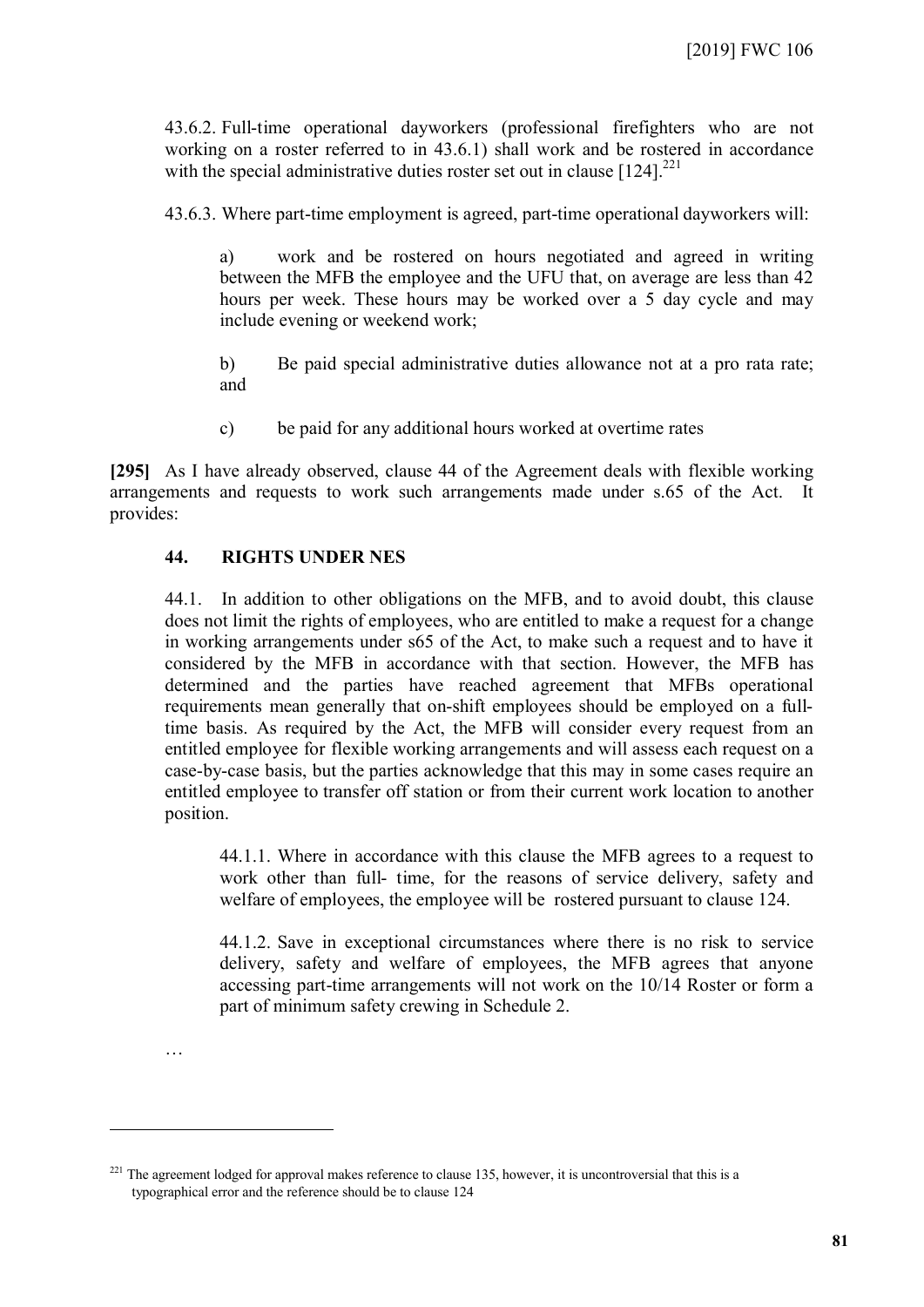44.2. If a transfer is required, the employee shall suffer no detriment by virtue of working in a different position and shall be entitled to resume their station/location based on shift duties as soon as operational requirements permit.

44.3. To ensure that operational requirements are maintained, the following will apply:

44.3.1. An employee must provide appropriate evidence of their entitlement under the Act in the form of a statutory declaration, copies of which will be provided to the UFU and MFB.

44.3.2. An employee will be granted reasonable time off as they require if they are working in a non-station based position. An employee who is granted time off without pay in accordance with this clause will have their leave and other entitlements accrue on a pro-rata basis (that is, in accordance with the number of hours actually worked). Deductions from their ordinary total remuneration for any given cycle will be made proportional to the number of hours not worked out of a 42 hour week. However, continuity of service, the special administrative allowance and the streaming allowance will not be affected.

44.3.3. An employee who is absent from work without pay as set out in this clause will not be counted for the purposes of minimum staffing while absent. The MFB will be required to make arrangements in accordance with this agreement to ensure the requisite additional staff are rostered to ensure safe minimum staffing levels are met at all times.

44.4. An employee who works flexible working arrangements in accordance with this clause may be required to undertake such additional skills maintenance as the parties agree are necessary to ensure skills are maintained. Such skills maintenance shall be at times the employee is willing to work and shall be conducted during paid working hours. If an employee is performing skills maintenance pursuant to this clause, then that employee shall not count for the purposes of minimum staffing for the period that they are performing such skills maintenance.

**[296]** Clause 43.3 of the Agreement appears to me to present a major hurdle to an employee who is making a request under s.65 of the Act. Section 65(4) requires that an employer must give an employee a written response to the request within 21 days stating whether the employer grants or refuses the request. An employer is only permitted to refuse a request for flexible working arrangements "on reasonable business grounds".<sup>[222](#page-81-0)</sup> Without limiting that which may constitute reasonable business grounds, some matters which are reasonable business grounds are set out in s.65(5A).

**[297]** The effect of clause 43.3 appears to me to be that, even if the MFB considered that there was no reasonable business grounds upon which to refuse a request, it could not agree to such a request until there was an agreement of "all parties". Although strictly speaking, an enterprise agreement made under the scheme of the Act is not made as between parties, in the context of the Agreement read as a whole, the use of "parties" throughout the Agreement is a

<span id="page-81-0"></span><sup>222</sup> *Fair Work Act 2009* (Cth) s.65(5)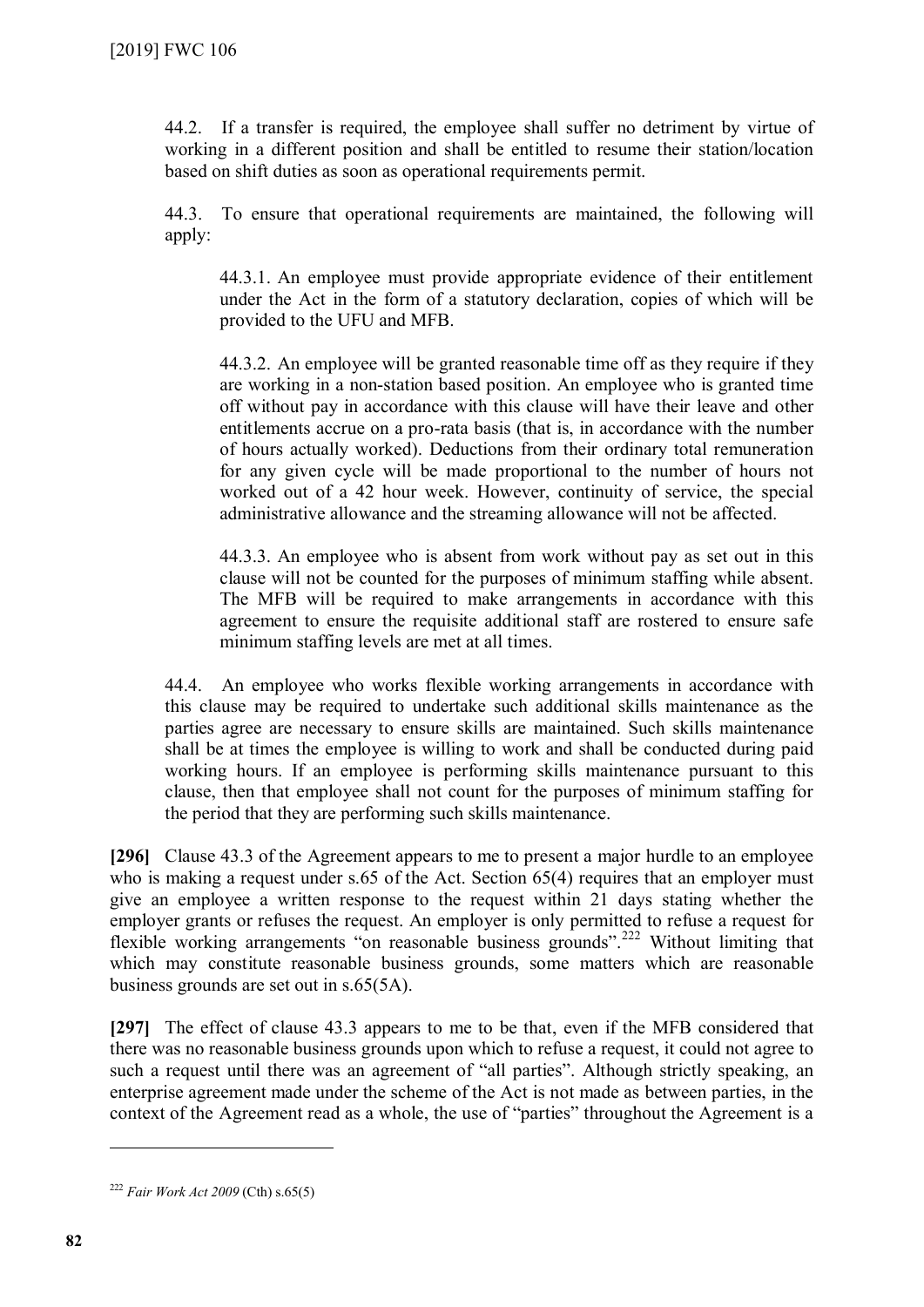reference to the parties identified in clause 6, which includes the UFU. The structure of clause 43.3 does not leave open a construction that the reference to "all parties" is a reference only to the MFB and the person being employed on a part-time or casual basis or wishing to hold a position on such basis. If I am wrong in this reading then the issue can be clarified by way of an undertaking, given that on my reading, the combined effect of clauses 43 and 44 is that these terms place additional hurdles in the way of an employee making a request and the MFB agreeing to or refusing a request made under s.65 of the Act.

**[298]** Clause 43.4 provides that the whole of clause 43 operates subject to the rights of employees working in "a non-station based position pursuant to clause 44". That clause, as has already been observed, places further restrictions on the manner in which a request is made. Moreover, it ensures a particular request to work part-time on a 10/14 operational roster will not be assessed on its merits. Rather, the result is that such a request will be refused, save in "exceptional circumstances". This is so even if there are no reasonable business grounds for refusing a request of a firefighter to work part-time within the 10/14 roster arrangement. Clause 44 also makes clear that where the MFB agrees to a request for part-time work such a request will be agreed only on the basis that the employee will work in accordance with clause 124 which deals with the SADR.

**[299]** Furthermore, clause 43.6.3 of the Agreement requires that where part-time employment is agreed for part-time "operational day workers", such a worker will "work and be rostered on hours negotiated and agreed in writing between the MFB, the employee and the UFU that, on average are less than 42 hours per week". Section 65 allows the employee to nominate the particular "change to his or her working arrangements" because of one of the circumstances set out in s.65(1A) in the written request made to the employer. Section 65(4) requires the employer to respond to that request. Clause 43.6.3 of the Agreement, apart from limiting the nature of the request that might be considered by the MFB, places the additional obstacle of requiring the working arrangements to be negotiated and agreed *inter alia* with the UFU.

**[300]** The introductory sentences in clause 44.1 do not save offending provisions. They are in terms and effect the same as those in clause 9.1.5 and my criticism of that provision is also apposite here.

**[301]** I consider these provisions to contravene s.55 of the Act with the consequence that I am not satisfied that the requirement set out in s.186(2)(c) is met. As I have already observed, concerns about this requirement having been met may be addressed through an undertaking with which I will later deal.

### **6. Permitted matters**

**[302]** As earlier noted, the Minister contends that the Agreement contains numerous terms about matters that are not permitted because they do not pertain to the relationship between the MFB and its employees or to the relationship between the MFB and UFU. This contention is advanced on the basis that various provisions in the Agreement confer "veto powers" on the UFU across managerial and operational matters. Particular terms are said to impermissibly interfere with matters that are solely to be regarded within the purview of managerial prerogative. It is said that these terms trespass on actual managerial control, that is, the ability of the MFB itself to manage and govern its own affairs in relation to decisions that may be required to be made from time to time.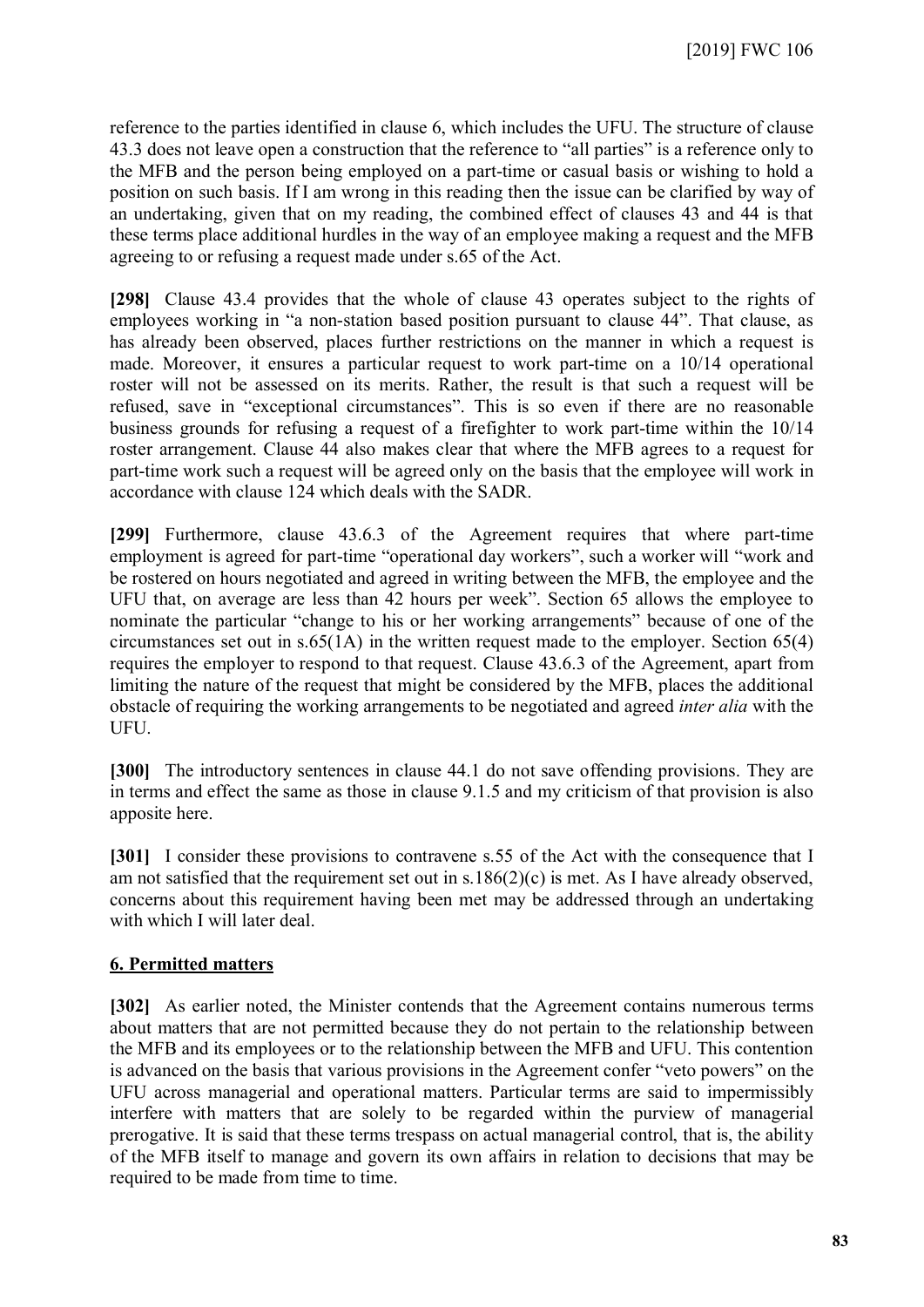**[303]** The Minister contends that the Agreement is drafted in such a way as to substantially deprive the MFB of its capacity as an employer to make decisions in the future. The level of interference in the ability of an employer to manage its business or organisation in the future is, according to the Minister, unprecedented. The Minister says that the consequence is achieved in two ways. First, because various terms of the Agreement provide the UFU with extensive veto powers, the MFB is prevented from meaningfully operating and managing its own fire service without the agreement of the  $UFU.<sup>223</sup>$  $UFU.<sup>223</sup>$  $UFU.<sup>223</sup>$ 

**[304]** The veto powers identified include subject matter concerning:

- any matters pertaining to the employment relationship of employees covered by the Agreement (clause 16);
- any proposed change affecting the application or operation of the Agreement, employees' terms and conditions of employment or the employment relationship  $clause 16);$
- employment entitlements (clauses  $11.7, 12.9.15, 43.3, 43.6.3(a)$  and  $130.4$ );
- work functions and roles (clauses 12A, 13.3.1, 39.18.8 and 60.3) ;
- training requirements (clauses  $69.3, 69.5, 69.6, 69.9, 69.11, 69.13$  and  $70.1$ );
- terminating the employment of employees (clauses 33.1.3 and 39.17);
- managing employees and associated organisational issues (clauses 64.2, 64.3.6, 66.2, 66.3 67, 74.1, 75, 116.1 and 116.7);
- determining and managing operational activities (clauses 27, 38.2.7, 38.3, 39.3, 39.18.7, 41, 129.3, 130.10, 131.5 and 132.8);
- implementing or enforcing policies, including operational policies (clauses 36.2-36.4);
- implementing change (clauses 16.3.2, 16.4, 16.5.1, 16.5.5, 16.5.11, 17, 20, 24, 25 and  $26$ ); and
- embarking on processes (including by making recommendations to government) which may result in organisational change (clauses 14 and 18).  $2^{24}$

**[305]** The second is by terms of the Agreement (clauses 15.6, 39.8, 39.10, 44.3.1) requiring the MFB to provide information to the UFU to enable the UFU to more closely monitor the MFB's operations and management. It is said that these terms do not simply perform an information pathway for the UFU but permit the UFU thereafter, together with its veto powers under the Agreement, to substantially control how the MFB will function going forward. $225$ 

[306] The Minister contends that the combined effect of these provisions is sufficiently powerful that the MFB, through the Agreement, has in effect ceded its managerial power to the UFU. These provisions incapacitate the MFB, removing its ability to operate effectively as an employer. The terms are said to operate to deny the MFB the status, role and function of an employer as the entity legally responsible for the management and conduct of the

<span id="page-83-0"></span> $223$  Minister's outline of submissions dated 22 June 2018 at  $[196]-[204]$ 

<span id="page-83-1"></span> $224$  Ibid at [205]

<span id="page-83-2"></span> $225$  Ibid at [206]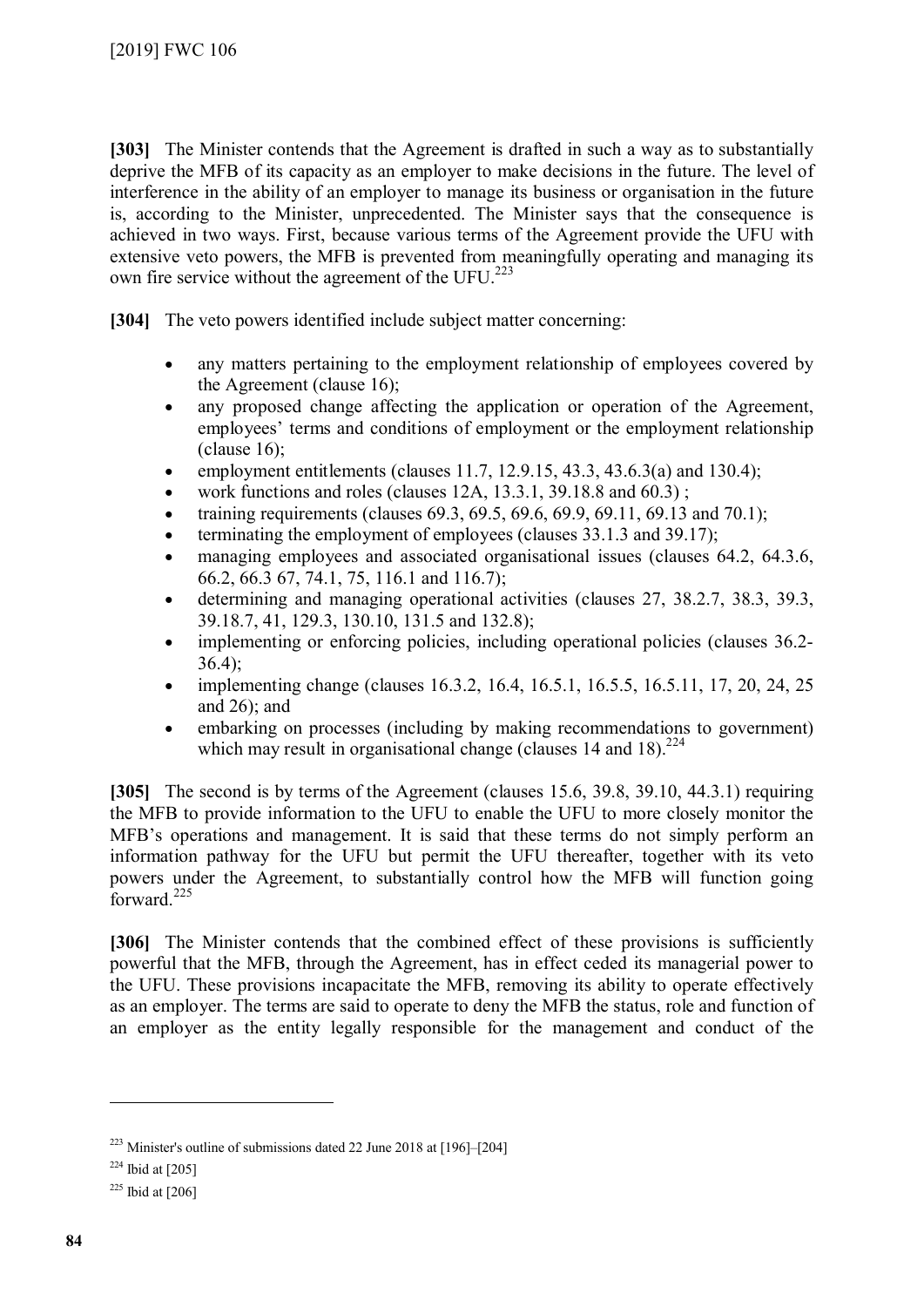enterprise to which the Agreement relates. In the case of veto power terms, they give the UFU a power to simply cancel the progressing of decisions and actions of management.<sup>[226](#page-84-0)</sup>

**[307]** According to the Minister, two consequences flow from the identified terms of the Agreement.

**[308]** First, the veto interference at this level of decision-making cannot constitute a matter pertaining to the employment relationship. It lacks the necessary connection with the relationship between an employer in its capacity as an employer and an employee in his or her capacity as an employee in a way which is direct and not merely consequential.

**[309]** The veto terms pertain to a matter of a fundamentally different character. They do not operate to fix a particular term and condition of employment on the subject to which the term is directed. The terms are instead directed to the power to make a decision on the subject. As such, these terms are of a very different character and are not permitted matters. $227$ 

**[310]** The Minister contends that the veto terms go to the heart of the ability of the MFB to in truth be an employer and manage its business now and into the future. The veto terms also take the UFU well beyond its representative capacity and into a managerial capacity – at the managerial table. The presence of the UFU at the managerial table is not limited by way of discussion or consultation, but with a right of veto in respect of nearly all meaningful operational and managerial decisions that may otherwise have been made by the MFB. As such, these provisions do not pertain to the relationship between an employer and a union as described in s.172(1)(b). This is because the term must relate to the UFU's legitimate role in representing the employees to be covered by the Agreement.<sup>[228](#page-84-2)</sup> The Minister contends that the veto right terms give a role to the UFU in a managerial capacity, rather than a representative. [229](#page-84-3)

**[311]** Therefore, the Minister contends, the Agreement is not an enterprise agreement as contemplated by the Act and that s.253(2) of the Act, to which I will return shortly, does not alter that conclusion.

**[312]** The Minister also points to several other provisions, which although not containing veto terms, are said nonetheless not to pertain to the requisite relationship.<sup>[230](#page-84-4)</sup> The first of these is the requirement under the individual flexibility arrangement in clause 15 of the Agreement for copy of the agreement to be provided to the UFU. The second is clause 44.3.1 to which I have earlier made reference. Apart from pointing to these clauses, the Minister makes no particular submission that these clauses in and of themselves mean that the Agreement is not an enterprise agreement. By themselves these clauses, even if not permitted (on which I need not express a view) matters, are contemplated by s.253(2). By themselves they are not of a

 $\overline{a}$ 

<span id="page-84-4"></span><span id="page-84-3"></span> $229$  Minister's outline of submissions dated 22 June 2018 at [233]–[241]

<sup>230</sup> Ibid at [242]–[245]

<span id="page-84-0"></span><sup>226</sup> Ibid at [207]–[208]

<span id="page-84-1"></span> $227$  Ibid at [209]–[232]

<span id="page-84-2"></span><sup>228</sup> For this proposition the Minister relies on the Explanatory Memorandum to the Fair Work Bill at [675] which states: *"For an agreement to fall within paragraph 172(1)(b), the term needs to relate to the employee organisation's legitimate role in representing the employees to be covered by the agreement."* The Minister also cites *Airport Fuel Services Pty Ltd v Transport Workers' Union of Australia* [2010] FWAFB 4457 at [22]; *AMWU v Visy Board Pty Ltd T/A Visy Board* [2018] FWCFB 8 at [18]; *CFMEU v Baulderstone Pty Ltd* [2013] FWC 2671 at [50]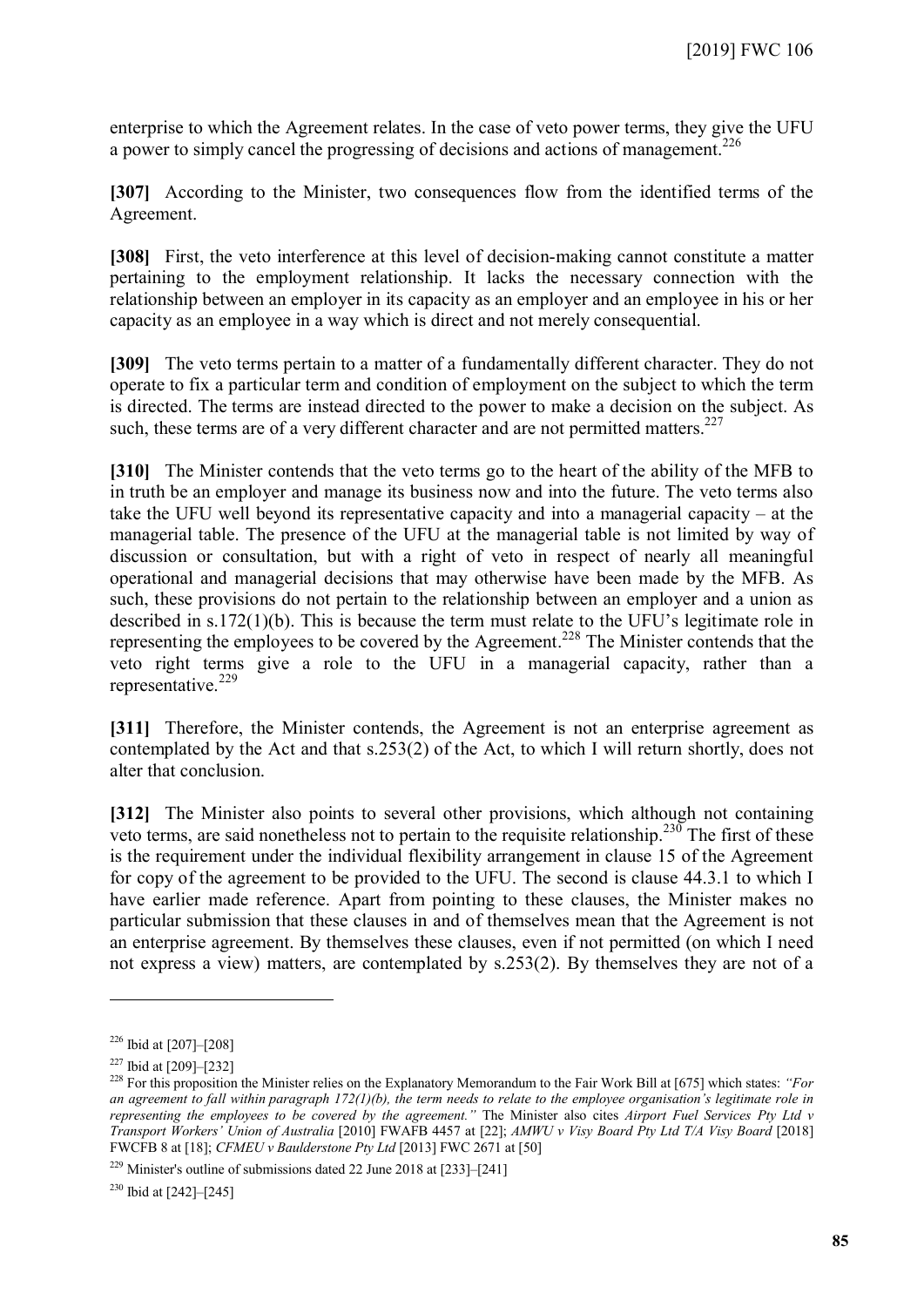character which would prevent the Agreement from being an enterprise agreement. Given that conclusion, there is nothing in the approval provisions of the Agreement which would prevent the Agreement from being approved by reason of the existence of these clauses even if, as the Minister contends, they are not permitted. Section 253(1)(a) spells out the consequence.

**[313]** The second consequence according to the Minister is that the impugned terms provide a basis to conclude that the Agreement was not genuinely agreed to by the employees covered by it.<sup>[231](#page-85-0)</sup> The Minister contends that employees voted to approve the Agreement on the basis that it provided for profound control by the UFU over the operational and managerial decision-making of the MFB from the date of approval and into the future. This UFU control included, by way of an elaborate and extensive regime, UFU veto powers over MFB decisionmaking. As the terms to establish this control over the MFB by the UFU do not involve permitted matters, the fundamental regime of UFU control that is founded on these terms is of no effect. According to the Minister, employees voted on the Agreement on the basis that the UFU had this level of control over the organisation that employs the employees. Consequently, because the terms are of no effect, the entire character of the Agreement has changed. That which the employees voted to approve was an agreement with deep UFU control of the MFB, enforceable as terms of the Agreement. An agreement that did not have this UFU level of control was not approved by the employees. Hence, there are reasonable grounds for believing that the Agreement has not been genuinely agreed to by the  $emploves.<sup>232</sup>$  $emploves.<sup>232</sup>$  $emploves.<sup>232</sup>$ 

**[314]** The Minister's contentions are not accepted for the reasons which follow.

**[315]** Section 172 of the Act deals with making an enterprise agreement and relevantly provides:

# **172 Making an enterprise agreement**

*Enterprise agreements may be made about permitted matters* 

(1) An agreement (an enterprise agreement) that is about one or more of the following matters (the permitted matters) may be made in accordance with this Part:

(a) matters pertaining to the relationship between an employer that will be covered by the agreement and that employer's employees who will be covered by the agreement;

(b) matters pertaining to the relationship between the employer or employers, and the employee organisation or employee organisations, that will be covered by the agreement;

(c) deductions from wages for any purpose authorised by an employee who will be covered by the agreement;

(d) how the agreement will operate.

<span id="page-85-0"></span> $231$  Ibid at [247]-[251]

<span id="page-85-1"></span><sup>232</sup> *Fair Work Act 2009* (Cth) s.188(c)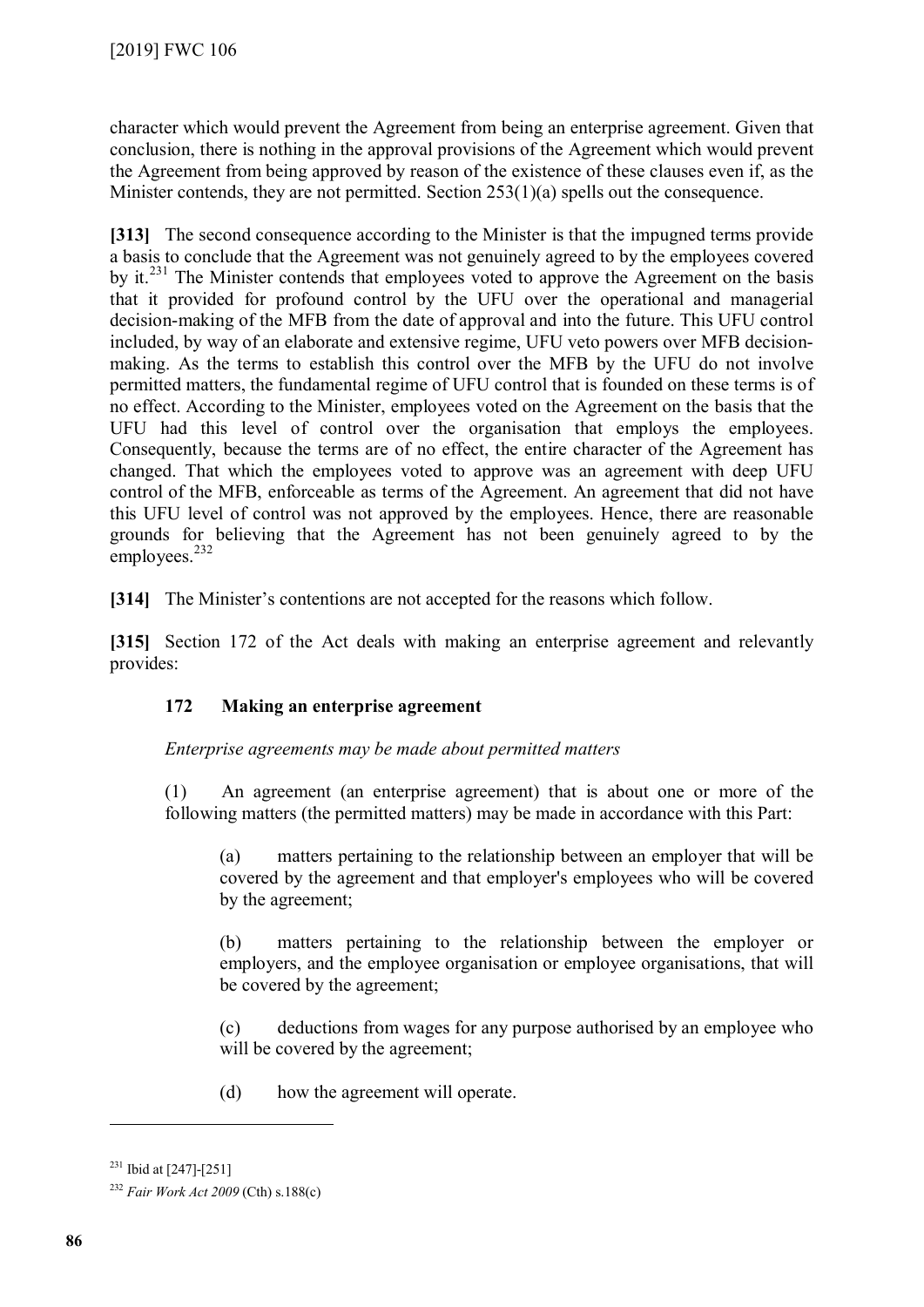**[316]** Clearly for an agreement to be an enterprise agreement it must be one that is about one or more of the matters described in (a)–(d). However, as already noted, an agreement will not lose its character as an enterprise agreement merely because it may include terms in addition to those described s.172(1).<sup>[233](#page-86-0)</sup>

**[317]** The use of the "matters pertaining to the relationship" formulation in s.172(1)(a) bears the hallmarks of statutory formulations used to describe the scope of matters falling within the jurisdiction of industrial arbitration tribunals since the enactment of the *Conciliation and Arbitration Act 1904* (which defined "industrial matters" which could be the subject of an interstate industrial dispute as including "all matters pertaining to the relations of employers and employees"). The Explanatory Memorandum to the *Fair Work Bill 2008* explains the use of this formulation in  $s.172(1)$  in the following way:

"668. Paragraph 172(1)(a) refers to 'matters pertaining to the relationship between an employer that will be covered by the agreement and that employer's employees who will be covered by the agreement', referred to after this as 'matters pertaining to the employment relationship'.

669. The matters pertaining to the employment relationship formulation is of long standing. Under both the Industrial Relations Act 1988 and the WR Act prior to 27 March 2006, collective agreements had to be about matters pertaining to the employment relationship. Since 27 March 2006, a term of a workplace agreement that was not about such matters was 'prohibited content'. Between 1904 and 2006, the formula was also used in the definition of 'industrial dispute' under successive Commonwealth industrial relations statutes.

670. Although the precise words used have changed from time to time, the courts have construed each manifestation of the formula in a similar way. There is substantial jurisprudence about what the phrase means. It is intended that paragraph  $172(1)(a)$ should be read in line with that jurisprudence. The courts' interpretation of the formulation has evolved over time in line with changing community understandings and expectations about the kinds of matters that pertain to the employment relationship, and it is expected that this approach will continue.

671. Whether a particular term is about matters pertaining to the employment relationship will depend on its precise construction, as well as the circumstances surrounding the particular employment relationship. Frequently, it will be obvious that a term pertains to the employment relationship - e.g., a term about the payment of wages or a term about hours of work and shift patterns. However, there are some terms where it is not so immediately clear whether the terms are about matters pertaining to the employment relationship (see, e.g., the discussion in *Re Schefenacker Vision Systems Australia Pty Ltd, AWU, AMWU Certified Agreement 2004* [2004] AIRC 1064.

672. It is intended that the following terms would be within the scope of permitted matters for the purpose of paragraph  $172(1)(a)$ :

<span id="page-86-0"></span> $233$  See s.253(2)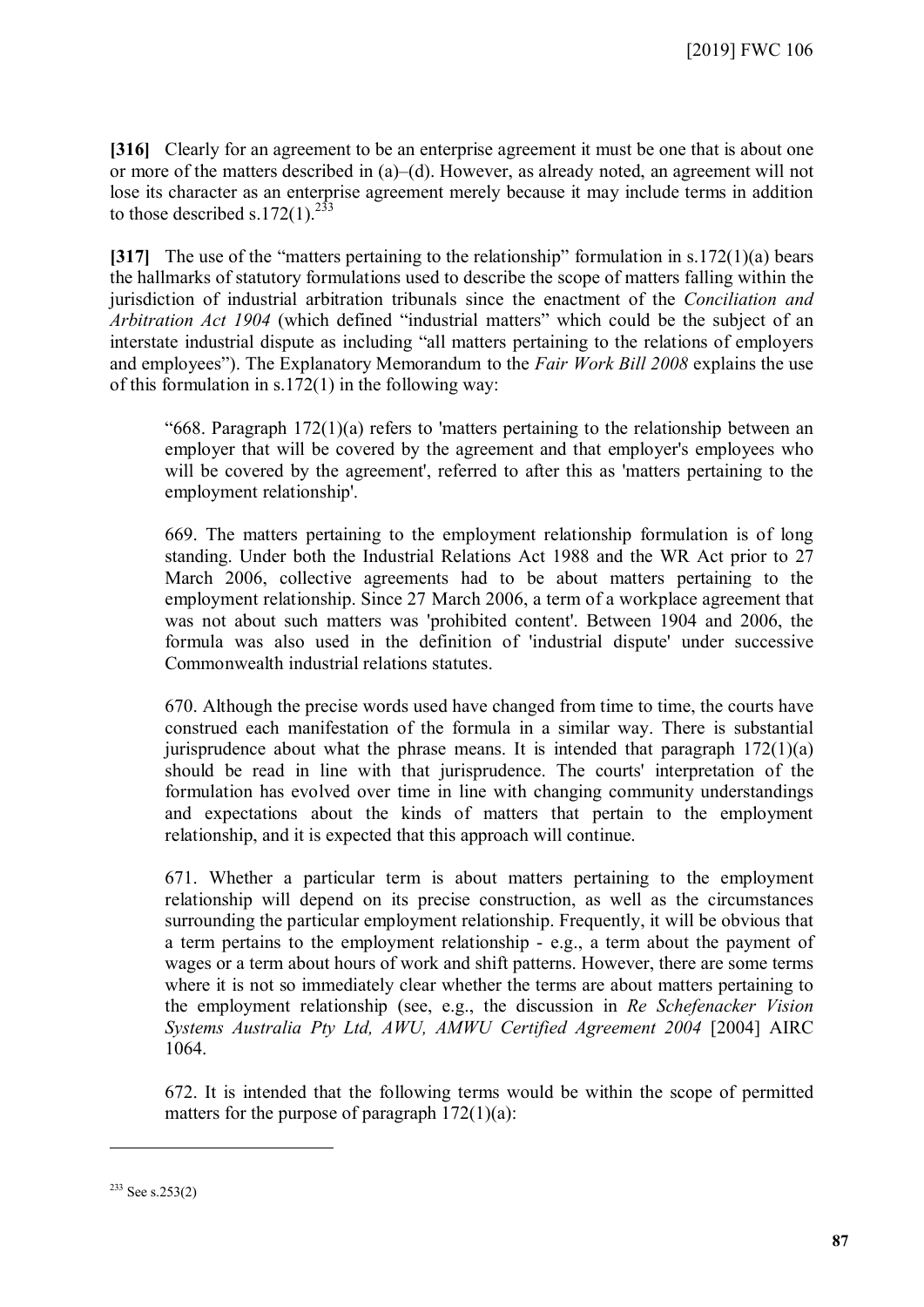- terms relating to particular staffing levels (subject to any other applicable legislative requirements or limitations) particularly if those terms are aimed at ensuring the health, safety and well-being of employees;
- terms relating to conditions or requirements about employing casual employees or engaging labour hire or contractors if those terms sufficiently relate to employees' job security - e.g. a term which provided that contractors must not be engaged on terms and conditions that would undercut the enterprise agreement;
- terms that would provide that casual employees are converted to permanent employees after a set period of time;
- terms that would prevent an employer from seeking a contribution or indemnity from an employee in respect of personal injuries or losses suffered by that person where such injuries or losses were cause by the employee in the course of their employment.

673. The following terms would not be intended to be within the scope of permitted matters for the purpose of paragraph  $172(1)(a)$ :

- terms that would contain a general prohibition on the employer engaging labour hire employees or contractors;
- terms that would contain a general prohibition on the employer employing casual employees;
- terms that would require an employer or employee covered by to the enterprise agreement to make a donation to a political party or charity;
- terms that would require an employer to source only products from a particular supplier or Australian made products (unless, e.g., such a term was directly related to employees' job security);
- terms that would require an employer to engage or not engage particular clients, customers or suppliers who had agreed to commit to certain employment, environmental or ethical standards (unless, e.g., such a terms was directly related to employees' health and safety);
- terms that relate to corporate social responsibility, e.g., terms requiring an employer to participate in charity events or commit to climate change initiatives."

**[318]** The Explanatory Memorandum also contains the following about the formulation in s.172(1)(b):

676. The following terms are examples of those intended to fall within the scope of permitted matters for the purpose of paragraph 172(1)(b):

- terms relating to union training leave and leave for training conducted by a union;
- terms that provide for employees to have paid time off to attend union meetings or participate in union activities;
- terms that provide for union involvement in dispute settlement procedures;
- terms that allow unions to promote membership or have noticeboards in the workplace or otherwise provide information to employees;
- terms that require an employer to provide information to a union about employees who are covered by an enterprise agreement or information about a union to an employee;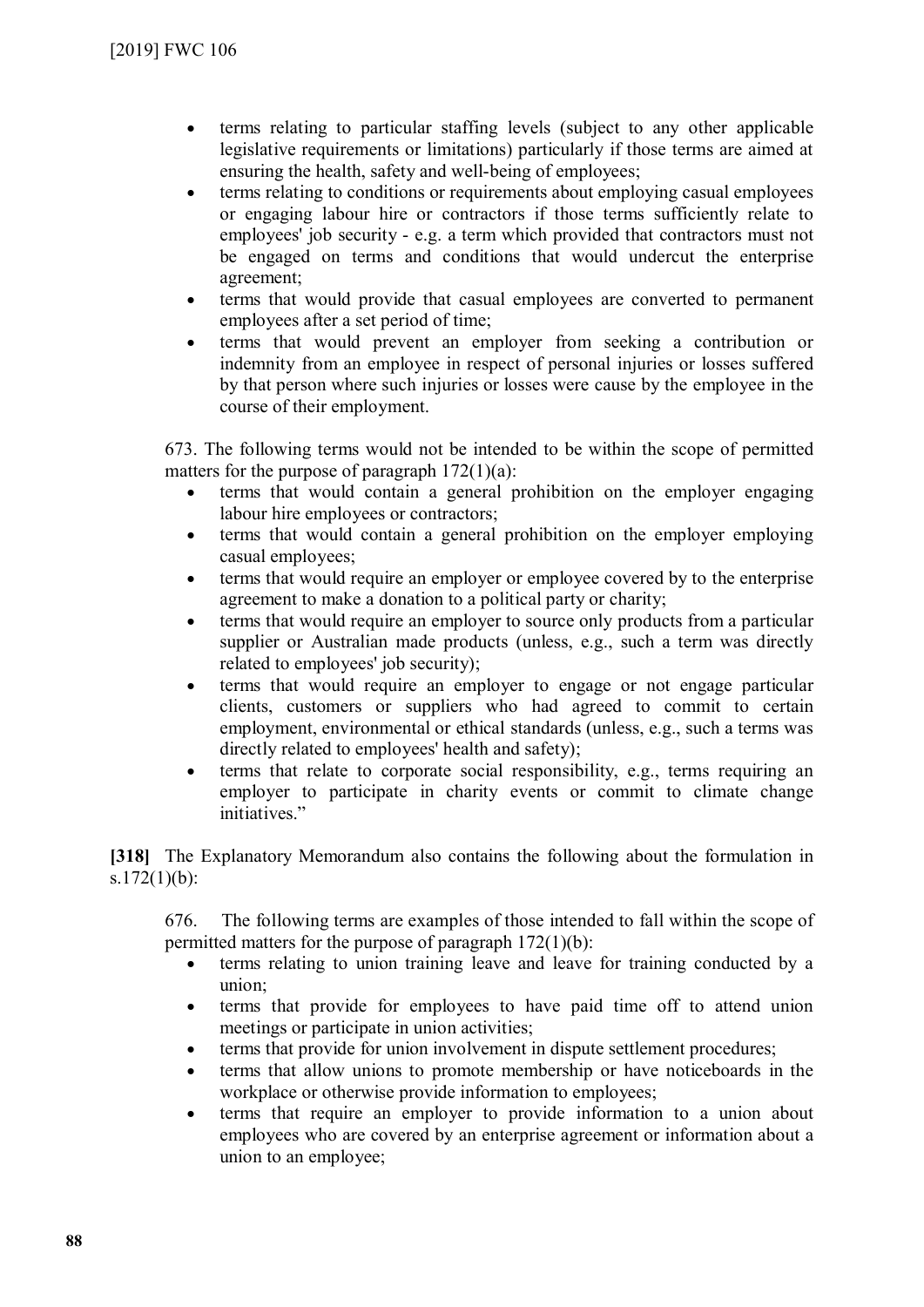terms that provide for the union to attend the workplace for certain purposes such a dispute resolution or consultation meetings (subject to the rules governing unlawful content – clause 194).

677. The fact that a term falls with paragraph  $172(1)(b)$  does not prevent it from also falling within the description in paragraph 172(1)(a).

678. Because of the way in which the relationship arises, there are limitations on the types of terms that would pertain to the relationship between an employer and an employee organisation.

For example, a term granting a lease over property owned by the employer to the employee organisation would not be a term about a permitted matter because it would not concern the relationship between the employer as an employer and the employee organisation as a representative of the employees covered by the agreement.

**[319]** The Minister's contention appears to be constructed around the following passage of the regulatory analysis section of the Explanatory Memorandum:

r.145. This content rule retains the 'matters pertaining' formulation established in case law and ensures that matters that clearly fall within 'managerial prerogative', that are outside the employer's control or are unrelated to employment arrangements are not subject to bargaining and industrial action. The continuation of the familiar 'matters pertaining' formulation provides certainty to employers as to what matters can be included in enterprise agreements.

**[320]** I agree with the MFB that the Minister's approach pays insufficient attention to the caveats in the passage on which reliance is placed and gives weight to that passage without regard to the other relevant parts of the Explanatory Memorandum to which reference is made above and to the jurisprudence to which the passage refers.

**[321]** Quite apart from the paragraphs from the Explanatory Memorandum to which I have already referred, [r.145] of the Explanatory Memorandum needs to be read in the context of the other paragraphs surrounding it which deal with the content of enterprise agreements. Apart from [r.144] which in essence reproduces s.172(1), there are the following paragraphs:

r.146. The content rule will cut regulation so that matters that historically have been included in agreements which encompass the relationship between an employer and a union but were prohibited under Work Choices can be included where agreed to, for example, union consultation clauses or leave to attend union training. The formulation also makes it clear that provisions for payroll deductions such as salary sacrifice and union fees can be included in agreements.

r.147. The capacity to include more issues in agreements where the parties agree will make side agreements between employers and unions unnecessary.

r.148. Provisions that would be inconsistent with, or seek to override provisions in, the new legislation on matters such as freedom of association, unfair dismissal and industrial action would be classed as unlawful content. For example, the payment of union bargaining fees, provisions that purport to 'contract out' of unfair dismissal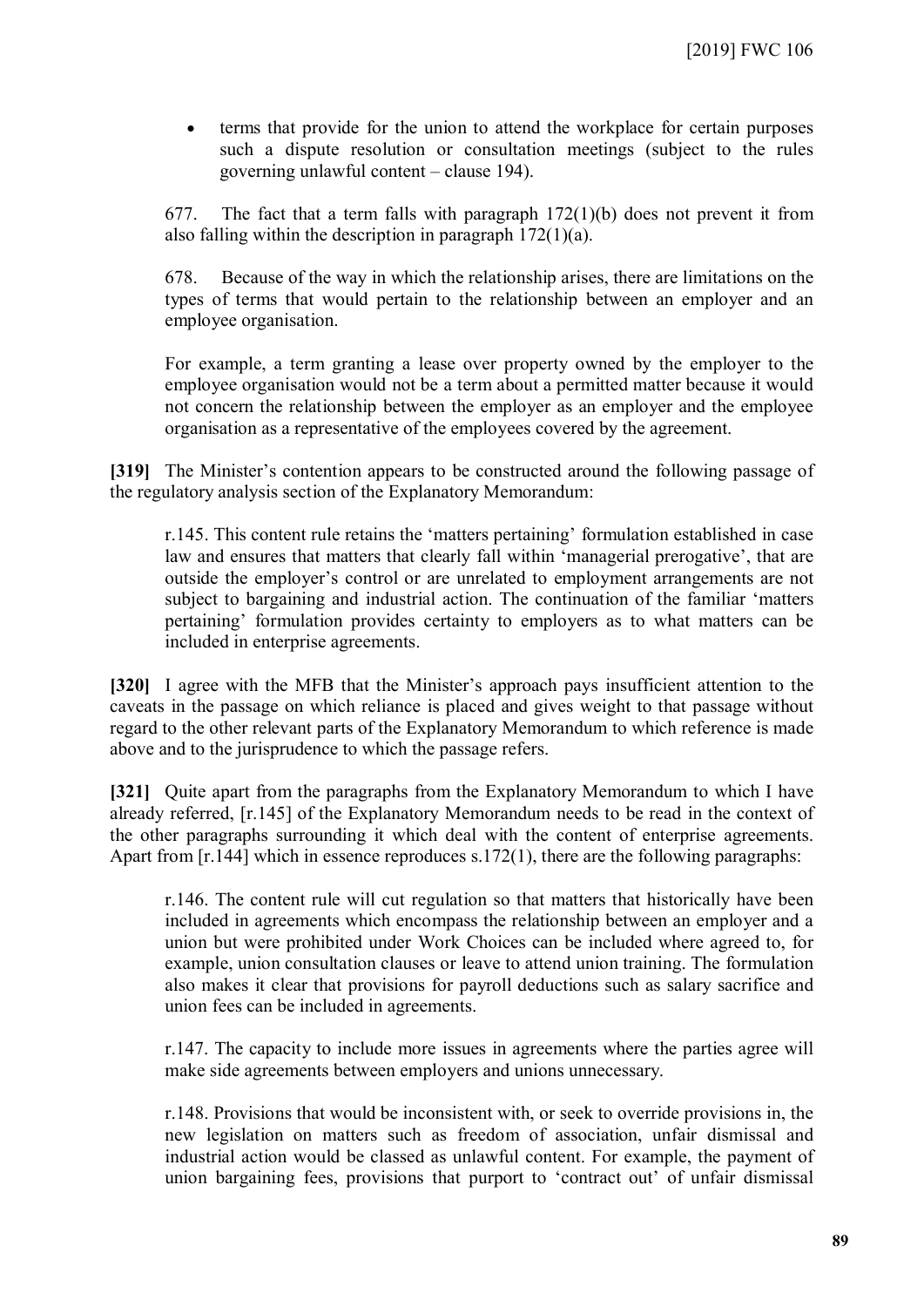protections and provisions that purport to allow industrial action during the life of an agreement would be unlawful. FWA will not approve agreements that contain unlawful content.

r.149. Provisions that breach occupational health and safety laws will also be unlawful subject to interaction rules between state and territory laws. Provisions which are discriminatory will also be classed as unlawful content.

r.150. Other matters currently classed as prohibited content may be included in agreements where they meet the content rule. There will be no concept of 'prohibited content' in the Bill.

r.151. In order to facilitate more flexible employment relationships, enterprise agreements will also be required to include an individual flexibility arrangement and a consultation clause where major change is considered. Where no such provisions are included, the respective model term prescribed by the regulations is taken to be a term of the agreement. It is intended that the model term to be prescribed will be based upon the model flexibility term developed by the AIRC for inclusion in modern awards. These provisions will allow employers to enter into individual flexibility arrangements with employees where this is to the benefit of the employer and the employee.

r.152. In addition, before approving an agreement, FWA must be satisfied that the agreement includes a term that provides a procedure that requires or allows FWA or another person who is independent of the employers, employees or employee organisations covered by the agreement, to settle disputes about any matters arising under the agreement; and in relation to the NES. Such term must allow for the representation of employees covered by the agreement for the purposes of the dispute settlement procedure.

r.153. Agreements will have a NED of no later than four years after the date of operation.

r.154. The removal of complex regulation surrounding the content of agreements will simplify the agreement making process, offer employers and employees genuine flexibility and remove harsh financial penalties for including content in agreements that is outside the content rule.

**[322]** The foregoing suggests that only terms that clearly fall within 'managerial prerogative' are to be excluded. It also seems clear that the general thrust of the provision is intended to broaden the subject matters about which an enterprise agreement could be made. This is apparent from the reference to the making of "side deals" unnecessary. Those familiar with the industrial relations landscape prior to the Act, would recognise the reference to "side" deals" as a reference to a common vehicle used by parties to workplace agreements to deal with subject matter that was prohibited content under s.356 of the *Workplace Relations Act 1996* and regulations 8.4 to 8.7 of the *Workplace Relations Regulations 2006*. Further, the Explanatory Memorandum draws a distinction between an enterprise agreement that includes provisions that do not pertain to the requisite relationship and which will not impact upon whether or not it can be approved and an agreement which includes terms that are unlawful terms and which will impact upon approval. This is also evident from the scheme of the Act.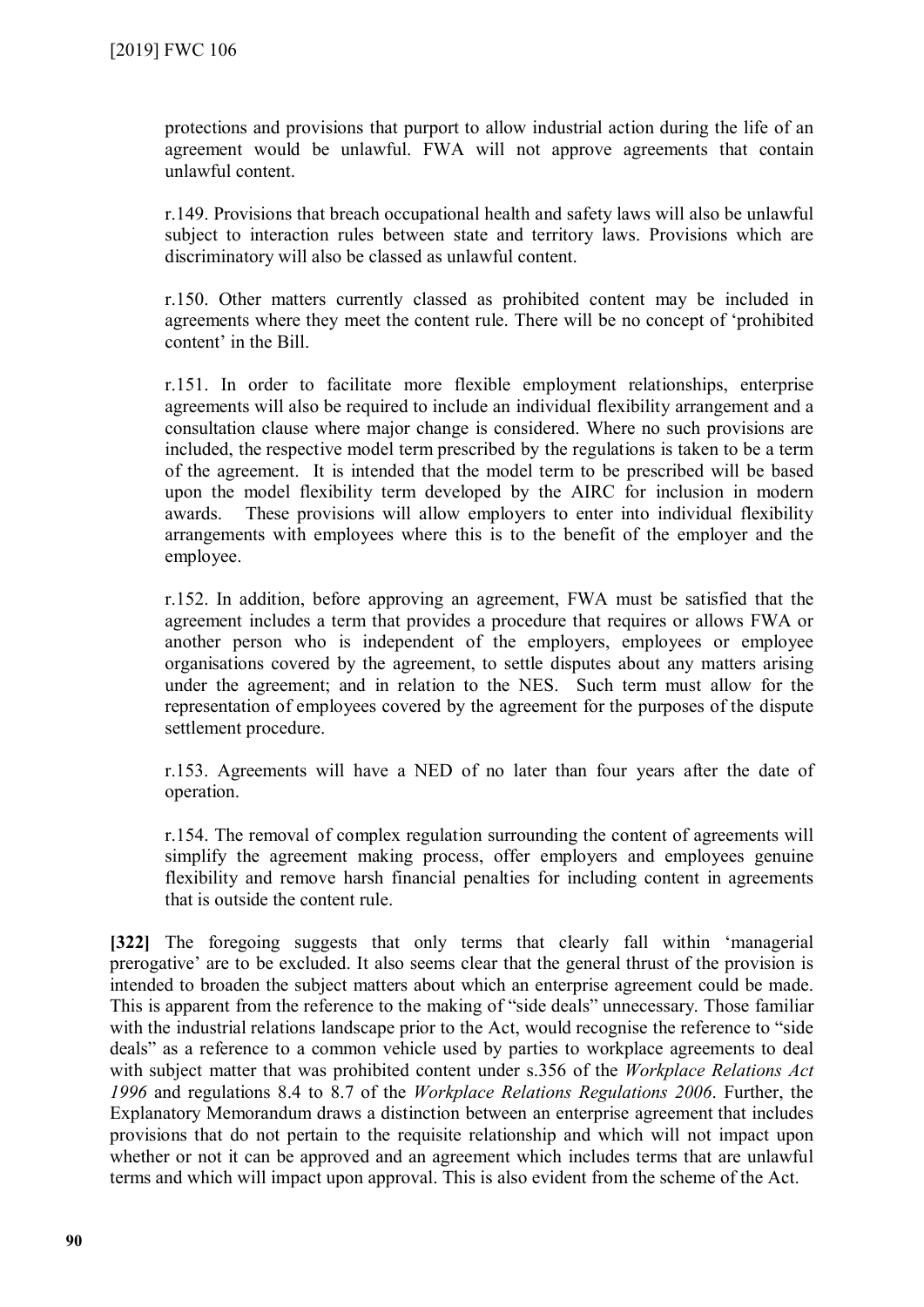**[323]** As earlier noted, that which appears to be intended to be caught by subsections  $172(1)(a)$  and  $172(1)(b)$  is explained in the Explanatory Memorandum at [668]–[681]. Paragraphs [672] and [673] each list the types of matters which will or will not pertain to the employment relationship while [676]-[678] illustrate the types of matters which will or will not pertain to the relationship between an employer and the employee organisation covered by an enterprise agreement.

**[324]** It seems to me to be clear both from the terms of s.172(2)(b), and such exposition as the Explanatory Memorandum provides, that terms of an enterprise agreement which facilitate the capacity of an employee organisation covered by an agreement to represent its members who are covered by the agreement will pertain to the relationship between the employer and the employee organisation. It will only be in a case where there is clearly no nexus between a term of an agreement and the representative function of the employee organisation that the term will not pertain.

**[325]** I also agree with the MFB that the Minister's characterisation that terms of an enterprise agreement which deny, or which operate to overturn, or which are otherwise antithetical to the employer holding and exercising a fundamental management function, necessarily do not pertain to the requisite relationship, should be rejected. This is because the characterisation invokes a binary approach that is inconsistent with modern authority about whether a term pertains to the requisite relationship.

**[326]** As the decisions in *Federated Clerks' Union of Australia v Victorian Employers' Federation*[234](#page-90-0) and *Re Cram; Ex parte NSW Colliery Proprietors' Association Limited[235](#page-90-1)* make clear, an assessment whether a matter pertains is not to be conducted on the basis that there are mutually exclusive segments into which matters pertaining on the one hand and management or managerial decisions on the other can separately be assigned.<sup>[236](#page-90-2)</sup> The issue is whether a matter pertains to the employment relationship. A matter will pertain to the relationship of employers and employees if it directly affects the conditions of employees, which includes all the elements that constitute the necessary requisites, attributes, qualifications, environment or other circumstances affecting the employment.<sup>[237](#page-90-3)</sup> If a matter pertains, then the fact that it also intrudes upon managerial prerogative does not change its character.

**[327]** I do not accept that the impugned terms of the Agreement do not directly affect the conditions of employees, which includes all the elements that constitute the necessary requisites, attributes, qualifications, environment or other circumstances affecting the employment. Once it is understood that managerial prerogative and the requisite relationship are not consigned to mutually exclusive segments, it is difficult to conclude that the impugned terms, which are said to be "veto powers" and which on their face appear also to directly affect conditions of employment of the employees covered by the Agreement as just

<span id="page-90-0"></span><sup>234</sup> [1984] HCA 53; (1984) 154 CLR 472

<span id="page-90-1"></span><sup>235</sup> [1987] HCA 28; (1987) 163 CLR 117

<span id="page-90-2"></span><sup>236</sup> [1984] HCA 53; (1984) 154 CLR 472 per Mason J at 490-491 and per Murphy J at 493; [1987] HCA 28; (1987) 163 CLR 117 at 136

<span id="page-90-3"></span><sup>237</sup> *United Firefighters' Union of Australia v Metropolitan Fire and Emergency Services Board* [2016] FWCFB 2894 at [26] citing *Re Cram; Ex parte NSW Colliery Proprietors' Association Limited* (1987) 163 CLR 117 at 133-136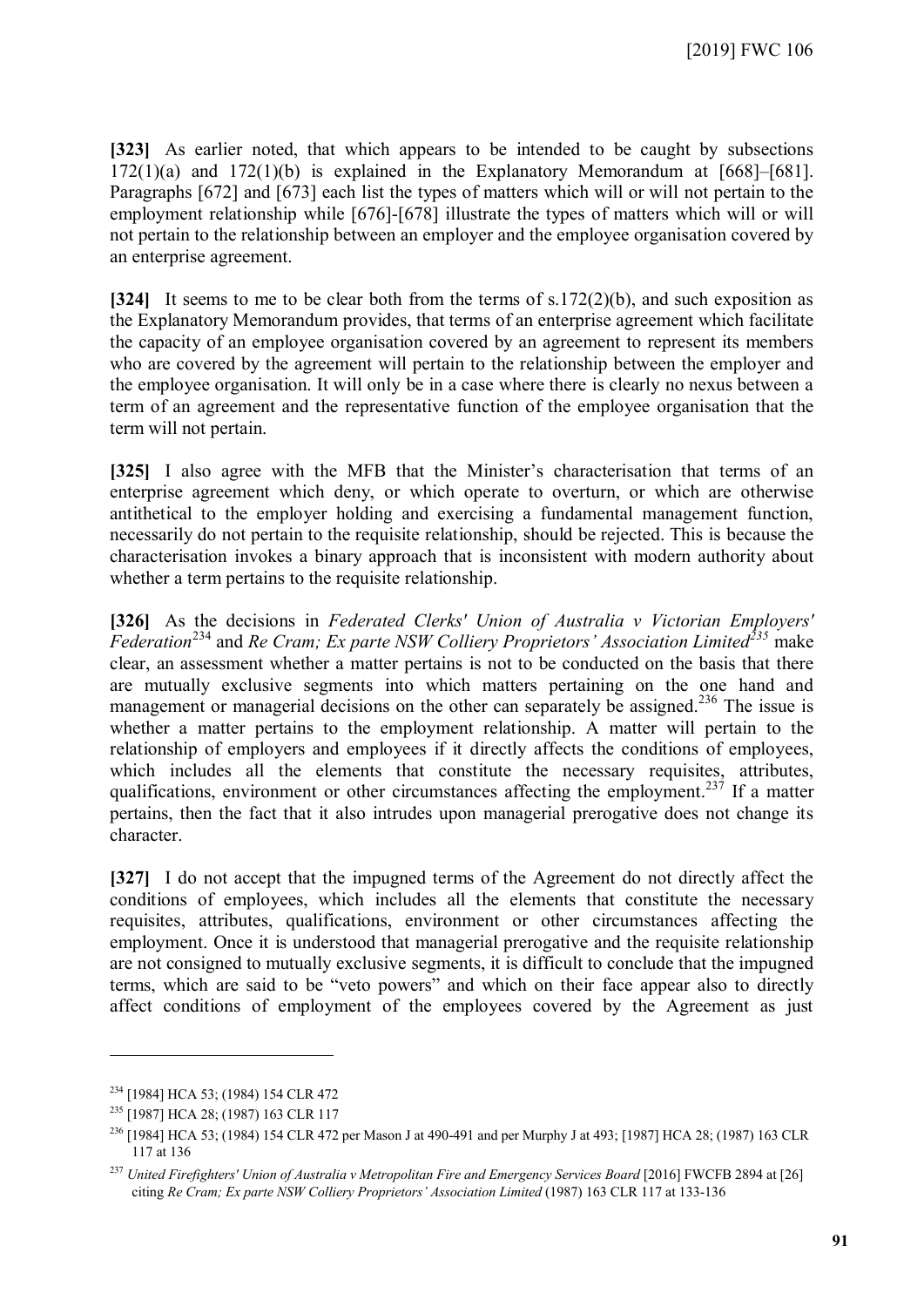described, do not then directly affect the relationship between the MFB and the UFU in its capacity of representing its members.

**[328]** The Minister makes various criticisms of the impugned terms including that the terms:

- constitute an unprecedented interference in the ability of the MFB to manage its business organisation in the future;
- prevent the MFB from meaningfully operating and managing its own fire service without the agreement of the UFU;
- concede managerial power to the UFU;
- deny the MFB the status, role and function of an employer and as the entity legally responsible for the management and conduct of the enterprise to which the Agreement relates;
- create a relationship between MFB and the UFU whereby the latter has a determinative and supervisory role with respect to the management and conduct of the enterprise; and
- strip the MFB of its ability as an employer to manage its business in the future.

**[329]** In truth these criticisms are about the extent to which the MFB by this Agreement (and historically as evident in the 2010 MFB Agreement and its predecessors) wishes to engage with the UFU in decisions affecting the conduct of the service that the MFB provides in so far as they affect firefighters covered by the Agreement. These may be legitimate criticisms of the MFB in making enterprise agreements that so constrained aspects of its decision-making, but they do not in my opinion diminish the character of the impugned terms as terms that pertain to the requisite relationships.

**[330]** The question remains whether the provision can be characterised as pertaining to the relationships between the MFB and its employees or between the MFB and the UFU as an organisation representing its members covered by the Agreement. A term of an enterprise agreement will be so characterised if it directly affects the conditions of employees, which includes all the elements that constitute the necessary requisites, attributes, qualifications, environment or other circumstances affecting their employment, or the capacity of the UFU to represent its members in respect of such matters.

**[331]** It is ultimately unnecessary at the stage of the Commission's approval of an enterprise agreement stage to undertake an assessment as to whether or not particular provisions of the Agreement pertain to one or other of the requisite relationships. It is sufficient for me to express a view that most of the terms identified do so pertain and that the Minister's contention that in effect the sheer magnitude of non-pertaining matters takes the Agreement outside of the description of an enterprise agreement is rejected. It follows that it is unnecessary for me to deal with the Minister's contention that impugned terms provide a basis to conclude that the Agreement was not genuinely agreed to by the employees covered by it. That said, as the vast majority of the impugned terms appear to me to be matters pertaining to the requisite relationships, it is difficult to see how the existence of a few terms which might not pertain could be said to provide a foundation for concluding that there are reasonable grounds for believing that the Agreement was not genuinely agreed to by the employees covered by it.

**[332]** Taking into account that which appears earlier in this decision, I am satisfied that the Agreement has been genuinely agreed to by the employees covered by the Agreement, with the consequence that the requirement in  $s.186(2)(a)$  is met.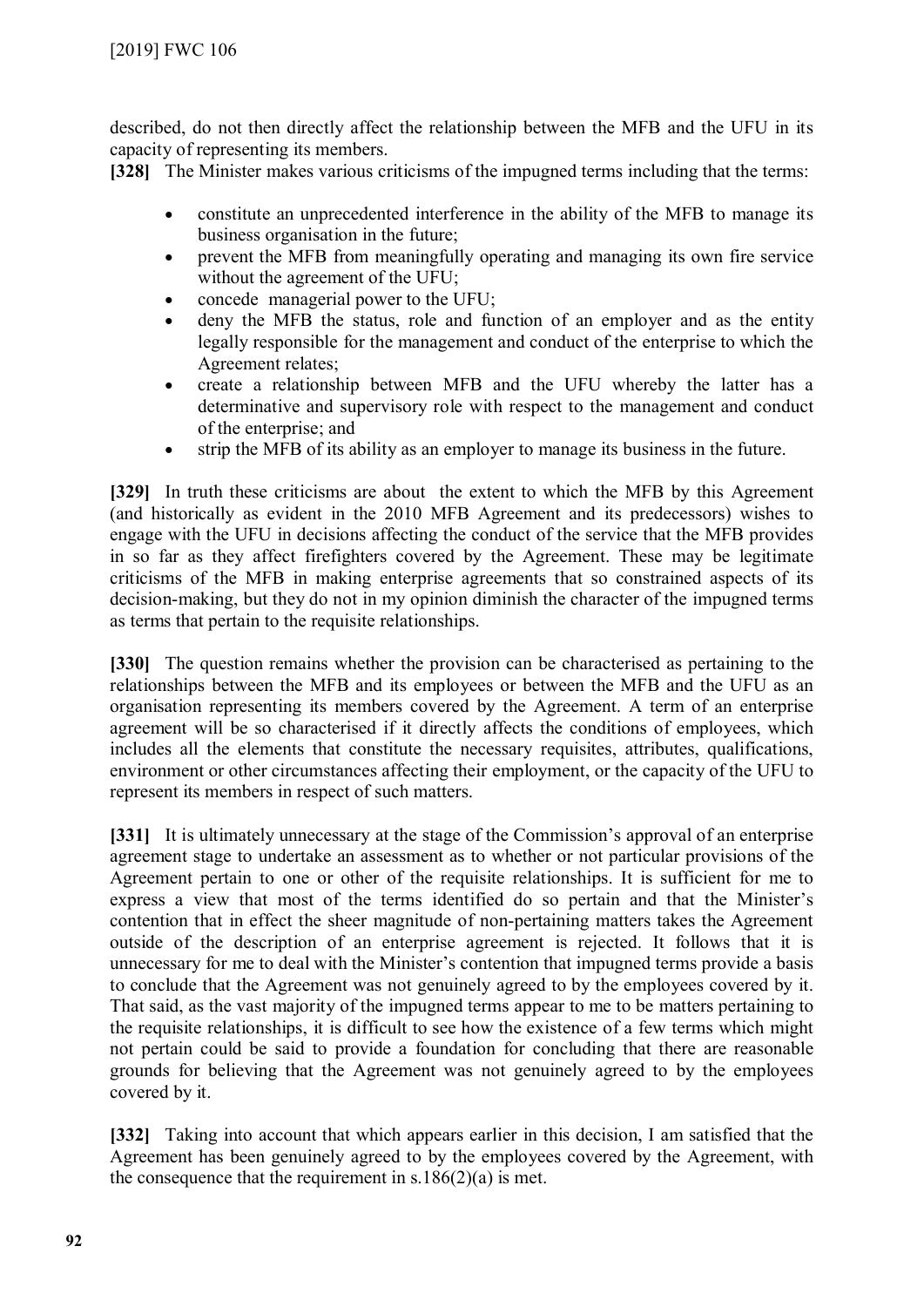### **7. Better off overall test**

**[333]** As noted earlier, s.186(2)(d) requires the Commission to be satisfied that the Agreement passes the BOOT. The Minister contends that the Agreement's restrictions on part-time employment cause it not to pass the BOOT. This is because existing and prospective award covered MFB employees seeking to work part-time are not permitted under the Agreement to perform operational firefighter duties, except in exceptional circumstances. Such employees are also precluded under the Agreement from certain roles and are required to seek the approval of the UFU in order to make part-time arrangements.

**[334]** An enterprise agreement will pass the BOOT if the Commission is satisfied, as at the test time, that each award covered employee, and each prospective award covered employee, for the Agreement would be better off overall if the Agreement applied to the employee than if the relevant modern award applied to the employee.<sup>[238](#page-92-0)</sup> An "award covered employee" is an employee who is to be covered by the Agreement and, at the test time, is covered by a modern award that is in operation, covers the employee in relation to the work that he or she is to perform under the Agreement and covers his or her employer.<sup>[239](#page-92-1)</sup> A "prospective award covered employee" is a person who, if he or she were an employee at the test time of an employer covered by the Agreement, would be covered by the Agreement and would be covered by a modern award that is in operation and would cover the person in relation to the work that he or she would perform under the Agreement and covers the employer.<sup>[240](#page-92-2)</sup>

**[335]** The assessment of whether an enterprise agreement passes the BOOT in relation to a prospective award covered employee is concerned with the hypothetical. It is established for the purposes of comparing the position of the hypothetical person who is treated as though he or she were an employee at the test time of an employer under the Agreement on the one hand and the award on the other. The hypothetical scenario is a construct. It does not require that one work backwards to construct a realistic narrative about the employer's hypothetical decision to engage an employee either under the award or agreement.<sup>[241](#page-92-3)</sup> The prospective award covered employee description tells the Commission all that is required for the purposes of assessing whether the hypothetical person as at test time would be better off overall if the agreement applied to the hypothetical person than if the relevant modern award applied to that person.

**[336]** The Award covers employers throughout Australia in the firefighting industry and their employees in the classifications listed in Schedule B – Classifications to the exclusion of any other modern award. $242$  There is no dispute that it is the relevant reference instrument against which the question whether the Agreement passes the BOOT is to be assessed.

**[337]** Schedule B to the Award contains classifications for, *inter alia*, Recruit, Firefighter Level 1, 2 and 3, Qualified Firefighter, Leading Firefighter, Station Officer, Senior Station Officer and FSCC. In contending that the Agreement does not pass the BOOT, the Minister

<span id="page-92-0"></span><sup>238</sup> *Fair Work Act 2009* (Cth) s.193(1)

<span id="page-92-2"></span><span id="page-92-1"></span> $239$  Ibid at s.193(4)

 $240$  Ibid at s. 193(5)

<span id="page-92-3"></span><sup>&</sup>lt;sup>241</sup> Construction, Forestry, Mining and Energy Union v SESLS Industrial Pty Ltd <sup>[2017]</sup> FWCFB 3659 at <sup>[23]</sup>

<span id="page-92-4"></span><sup>242</sup> *Fire Fighting Industry Award 2010* at clause 4 and Schedule B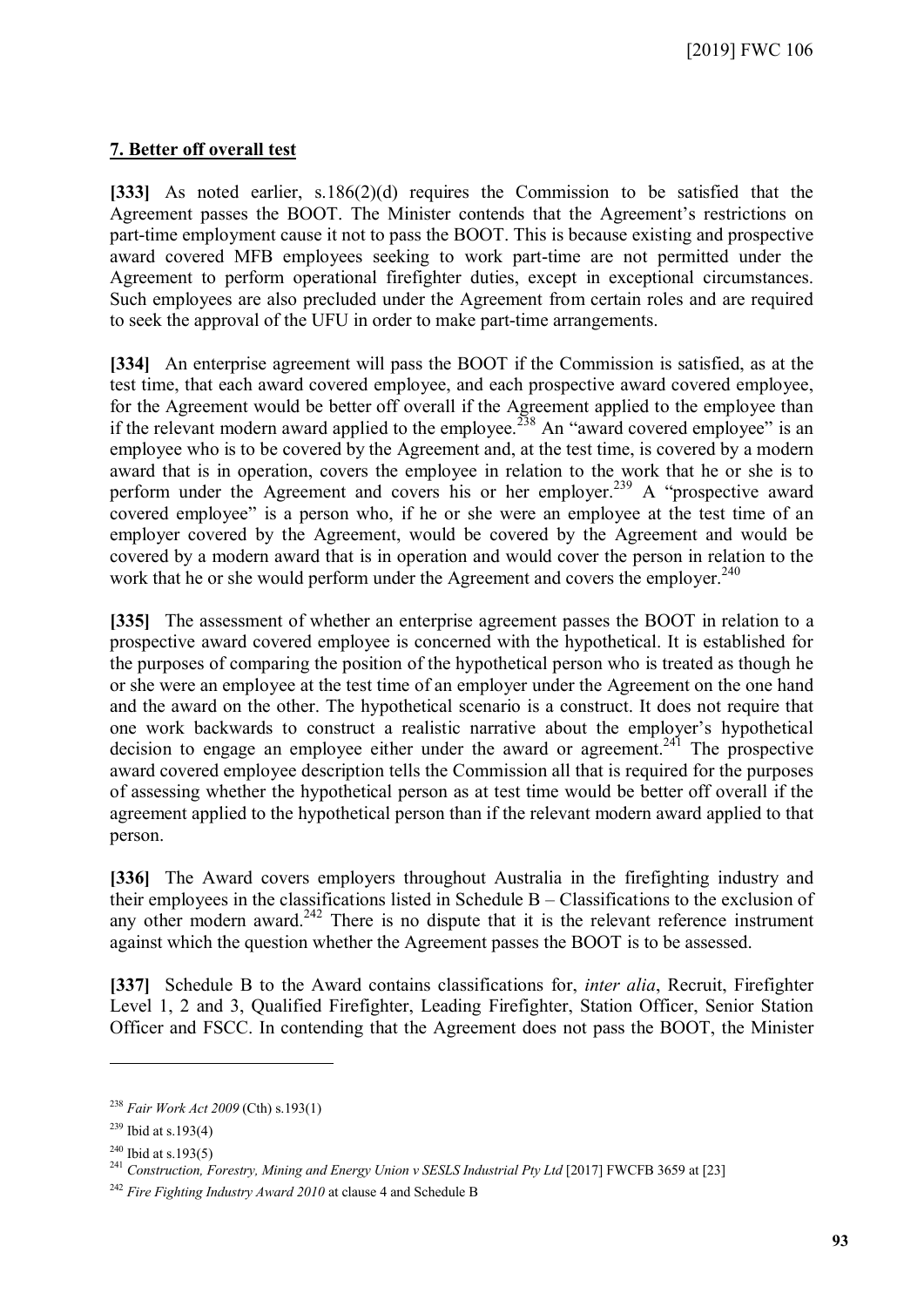provides an analysis that is said to be limited to the award covered and prospective award covered employees falling within these classifications.<sup>[243](#page-93-0)</sup> This is inconsistent with that which is contended later which is to the effect that for the purposes of the Minister's submissions relating to the BOOT, the relevant class of employees is defined as part-time employees in the equivalent Agreement classifications to the Award classifications from Qualified Firefighter and above.<sup>[244](#page-93-1)</sup> I take the reference to Recruit and Firefighter Levels 1, 2 and 3 in the Minister's submission to be an error, given that which later follows and as part-time employment in these classifications is not permitted under the Award.

**[338]** Clause 10 of the Award deals with types of employment in the public sector. Clause 10.3(a) describes an employee as a "part-time employee" in circumstances where an employee works less than the full-time hours of 38 ordinary hours per week; has reasonably predictable hours of work; and receives, on a pro rata basis, equivalent pay and conditions to those full-time employees who do the same kind of work.

**[339]** As already noted, clause 10.1(b) of the Award permits part-time employment by providing that, "an employer in the public sector may employ employees at the classification Qualified Firefighter or above on a part-time basis."

**[340]** A "Qualified Firefighter" means an employee who has completed a minimum of 36 months service and possesses a Certificate of Proficiency.<sup>[245](#page-93-2)</sup> It seems clear from the definitions of Recruit and of Firefighter Levels 1, 2 and 3 in Schedule B of the Award, that a Qualified Firefighter is a higher classification than the aforementioned classifications. Employment of a person at the lower levels may only be on a full time basis under the Award.

**[341]** The Minister contends that Award covered and prospective Award covered part-time employees are not better off overall if the Agreement applied to these employees than if the Award applied. This is because the part-time provisions under the Agreement are less beneficial than the part-time provisions under the Award. The Minister contends<sup>[246](#page-93-3)</sup> that under the Agreement:

- part-time employees are not permitted to perform operational firefighter duties, save in exceptional circumstances. This is to be contrasted with the Award which contemplates part-time work both on and off a 10/14 roster where such employees will be "rostered and work hours as agreed under clause 10.3(b) or varied under clause 10.3(c)": <sup>[247](#page-93-4)</sup>
- part-time employment of FSCCs and Senior FSCCs is not permitted. This is to be contrasted with clause 10.1(b) read with clauses  $22.2(a)$  and (c),  $22.5(b)$ ,  $22.3(a)$ and (b) of the Award which does not prohibit part-time employment;
- additional UFU agreement and approval requirements are imposed, further restricting the availability of part-time employment. This is to be contrasted with the position under clause 10.3(b) and (c) of the Award which require only an

<span id="page-93-1"></span><span id="page-93-0"></span> $243$  Minister's outline of submissions dated 22 June 2018 at [140]

 $244$  Ibid at [143]

<span id="page-93-2"></span><sup>245</sup> *Fire Fighting Industry Award 2010* at Schedule B, clause B.1.5

<span id="page-93-3"></span><sup>&</sup>lt;sup>246</sup> Minister's outline of submissions dated 22 June 2018 at [144]-[163]

<span id="page-93-4"></span><sup>247</sup> *Fire Fighting Industry Award 2010* at clauses 22.2 and 22.3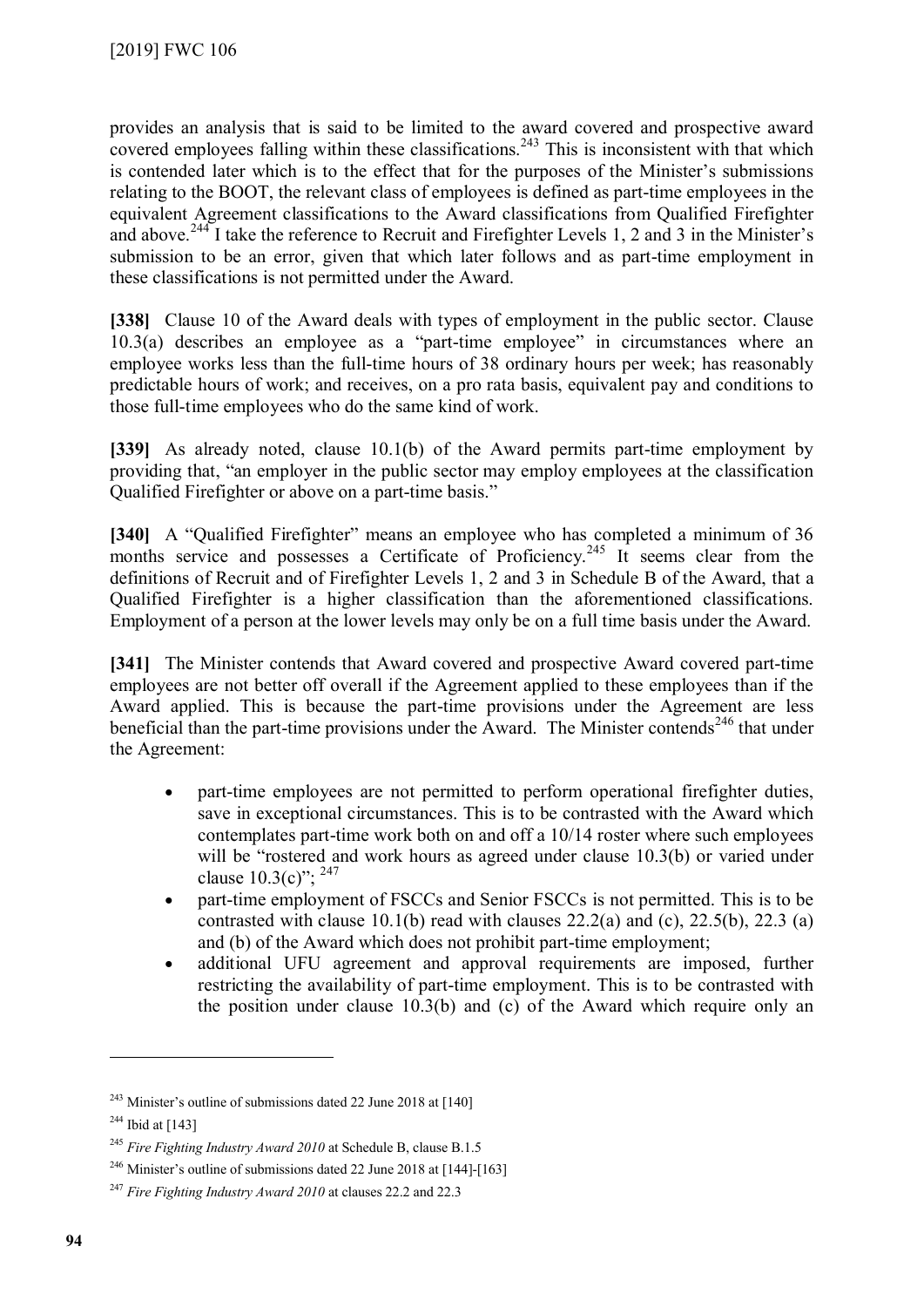agreement between an employee and an employer for the purposes of part-time employment; and

• the enterprise agreement dispenses with the protections afforded by the Award in respect of part-time employment. The Award protections are the requirement that the employer and employee agree in writing the regular pattern of work, specifying at the number of hours worked each day; the days on the employee will work; the starting and finishing times; and that any variation will be in writing.<sup>[248](#page-94-0)</sup> In addition, the Award requires a part-time employee to be rostered for a minimum of three consecutive hours on any shift,  $249$  whereas the Agreement does not.

**[342]** The Minister contends that although the Agreement makes provision for some monetary benefits for part-time employees, such as the insecure work allowance and the special administrative duties allowance, these benefits do not offset the substantially less beneficial provisions under the Agreement.<sup>[250](#page-94-2)</sup>

**[343]** It seems to me that there are two comparisons relevant for the purposes of the BOOT so far as it concerns part-time employment. The first is the position of an employee or prospective employee who is or is hypothetically a part-time employee under the Agreement compared to the position of that employee or prospective employee under the Award. The second concerns the position of an employee or prospective employee who is not part-time but wants (or perhaps through circumstances, needs) to work part-time.

**[344]** The Minister's contention insofar as it concerns the first comparison appears to me to ignore a number of the other provisions of the Agreement. In the first place, the existing or prospective part-time employee, for the purposes of the comparison, is or is to be assumed to be has already been engaged in a part-time capacity at test time and so the barriers to which the Minister points have been or are to be assumed to have been overcome. It is necessary to examine the position of these employees under the Agreement *vis-à-vis* the Award on an overall basis.

<span id="page-94-5"></span>**[345]** Apart from the substantially higher rates of pay in the Agreement compared to the Award for each classification, as the MFB has rightly pointed out, the Agreement makes provision for other benefits which apply on a pro rata basis to part-time employees by operation of clause 43.5 of the Agreement and included include a pro rata of the following leave entitlements:

- $\bullet$  65.06 days of annual leave;<sup>[251](#page-94-3)</sup>
- 33 shifts of paid personal leave on commencement, a further 3 shifts after one years' service and a further 18 shifts on completion of two years' service and each year thereafter;<sup>[252](#page-94-4)</sup>
- $\bullet$  this leave may be taken as carer's leave;  $253$

<span id="page-94-0"></span><sup>&</sup>lt;sup>248</sup> Ibid at clauses 10.3(b) and (c)

<span id="page-94-1"></span> $249$  Ibid at clause 10.3(d)

<span id="page-94-2"></span><sup>&</sup>lt;sup>250</sup> Minister's outline of submissions dated 22 June 2018 at  $[145]$ 

<span id="page-94-3"></span><sup>251</sup> *Metropolitan Fire and Emergency Services Board, United Firefighters Union of Australia, Operational Staff Agreement 2016 at* clause 101.1.1

<span id="page-94-4"></span> $252$  Ibid at clause 92.1.2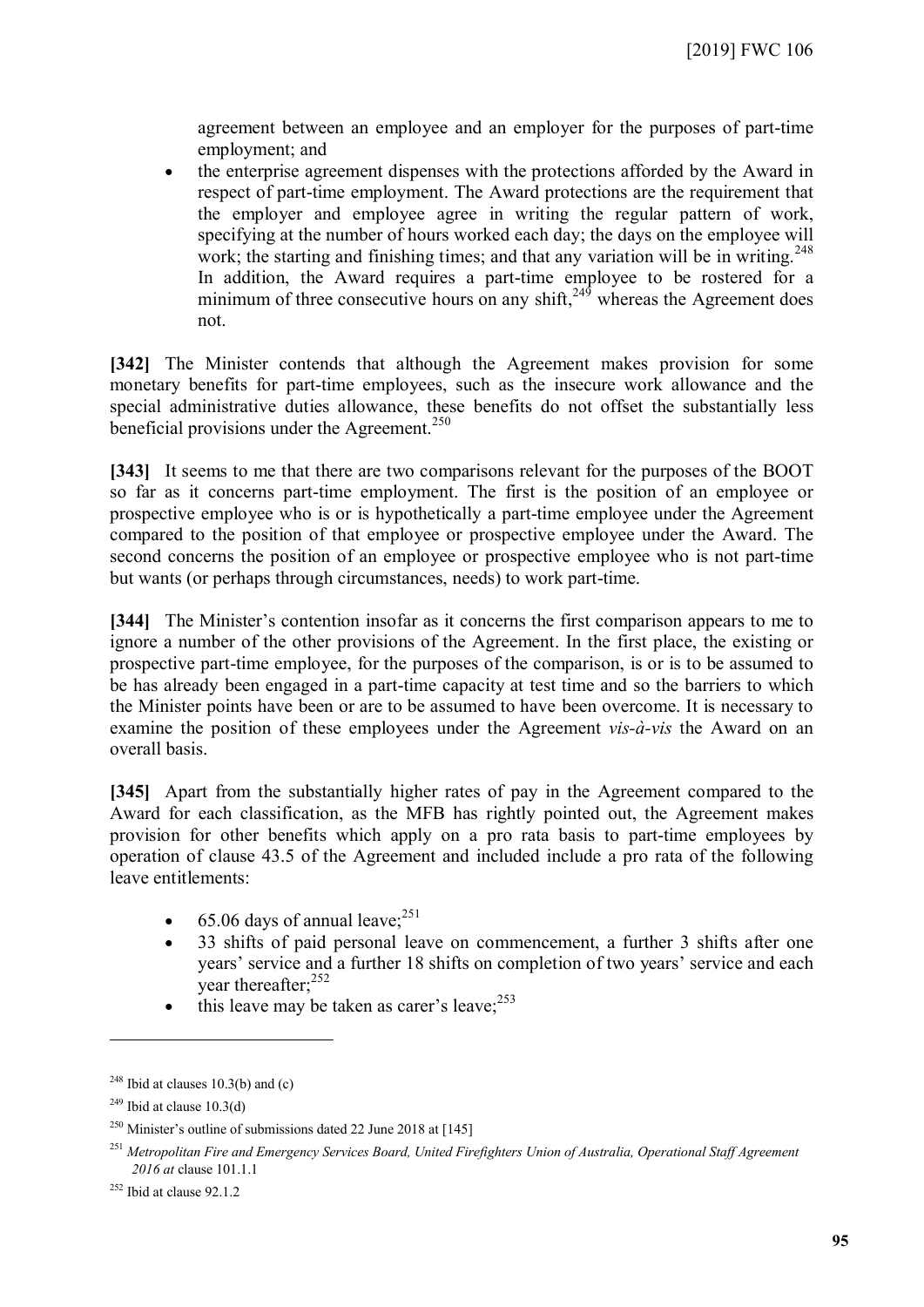- 30 shifts of sick leave on commencement, 15 shifts of sick leave upon completion of two years' service and 15 shifts of sick leave for each year's service thereafter.[254](#page-95-0) This is a separate and additional entitlement to the paid personal leave entitlement and which may also be taken as carer's leave;<sup>[255](#page-95-1)</sup>
- $\bullet$  4 days of compassionate leave:  $^{256}$  $^{256}$  $^{256}$
- $\bullet$  10 days of paid community service leave;  $257$
- 14 weeks of paid maternity leave, 1 week of paid paternity leave, and 6 weeks of paid adoption leave;<sup>[258](#page-95-4)</sup>
- $\bullet$  paid special maternity leave;<sup>[259](#page-95-5)</sup>
- $\bullet$  4 shifts of paid 'pressing necessity' leave;<sup>[260](#page-95-6)</sup>
- $\bullet$  cultural and ceremonial leave;  $^{261}$  $^{261}$  $^{261}$
- $\bullet$  unlimited paid family violence leave, subject to various criteria;<sup>[262](#page-95-8)</sup>
- accident make up pay over  $104$  weeks;<sup>[263](#page-95-9)</sup>
- 15 shifts of paid 'special sick leave', covering illness or injury directly attributable or aggravated by defence force service;<sup>[264](#page-95-10)</sup>
- $\bullet$  5 days of paid industrial training and union leave;  $265$
- $\bullet$  unlimited paid study leave for approved courses of study;<sup>[266](#page-95-12)</sup>
- additional unpaid study leave; $^{267}$  $^{267}$  $^{267}$
- $\cdot$  reimbursement of associated costs including course fees and books;<sup>[268](#page-95-14)</sup>
- 20 days of paid defence force leave; $^{269}$  $^{269}$  $^{269}$
- additional unlimited paid leave for the purposes of "service or travelling";<sup>[270](#page-95-16)</sup>
- paid ANZAC Day leave of between 1 to 3 days; $^{271}$  $^{271}$  $^{271}$  and
- $\bullet$  paid blood donation leave.<sup>[272](#page-95-18)</sup>

**[346]** The Agreement also makes provision for a range of allowances which are variously higher than, or additional to, the allowances for which provision is made under the Award. All

 $253$  Ibid at clause 94.1

- <span id="page-95-0"></span> $254$  Ibid at clause 93.2.1
- <span id="page-95-1"></span> $255$  Ibid at clause 94.1
- <span id="page-95-2"></span><sup>256</sup> Ibid at clause 95
- <span id="page-95-3"></span><sup>257</sup> Ibid at clause 113
- <span id="page-95-4"></span> $258$  Ibid at clause 115.4.2
- <span id="page-95-5"></span> $259$  Ibid at clause 115.10.4
- <span id="page-95-6"></span> $260$  Ibid at clause 96.1
- <span id="page-95-7"></span><sup>261</sup> Ibid at clause 97
- <span id="page-95-8"></span><sup>262</sup> Ibid at clause 98.4
- <span id="page-95-9"></span><sup>263</sup> Ibid at clause 99
- <span id="page-95-10"></span><sup>264</sup> Ibid at clause 100
- <span id="page-95-11"></span> $265$  Ibid at clause 106
- <span id="page-95-12"></span> $266$  Ibid at clause 107.1
- <span id="page-95-13"></span> $267$  Ibid at clause 107.2
- <span id="page-95-14"></span> $268$  Ibid at clauses 107.3 and 107.4
- <span id="page-95-15"></span><sup>269</sup> Ibid at clause 108.1
- <span id="page-95-16"></span> $270$  Ibid at clause 108.3
- <span id="page-95-17"></span> $271$  Ibid at clause 109
- <span id="page-95-18"></span> $272$  Ibid at clause 111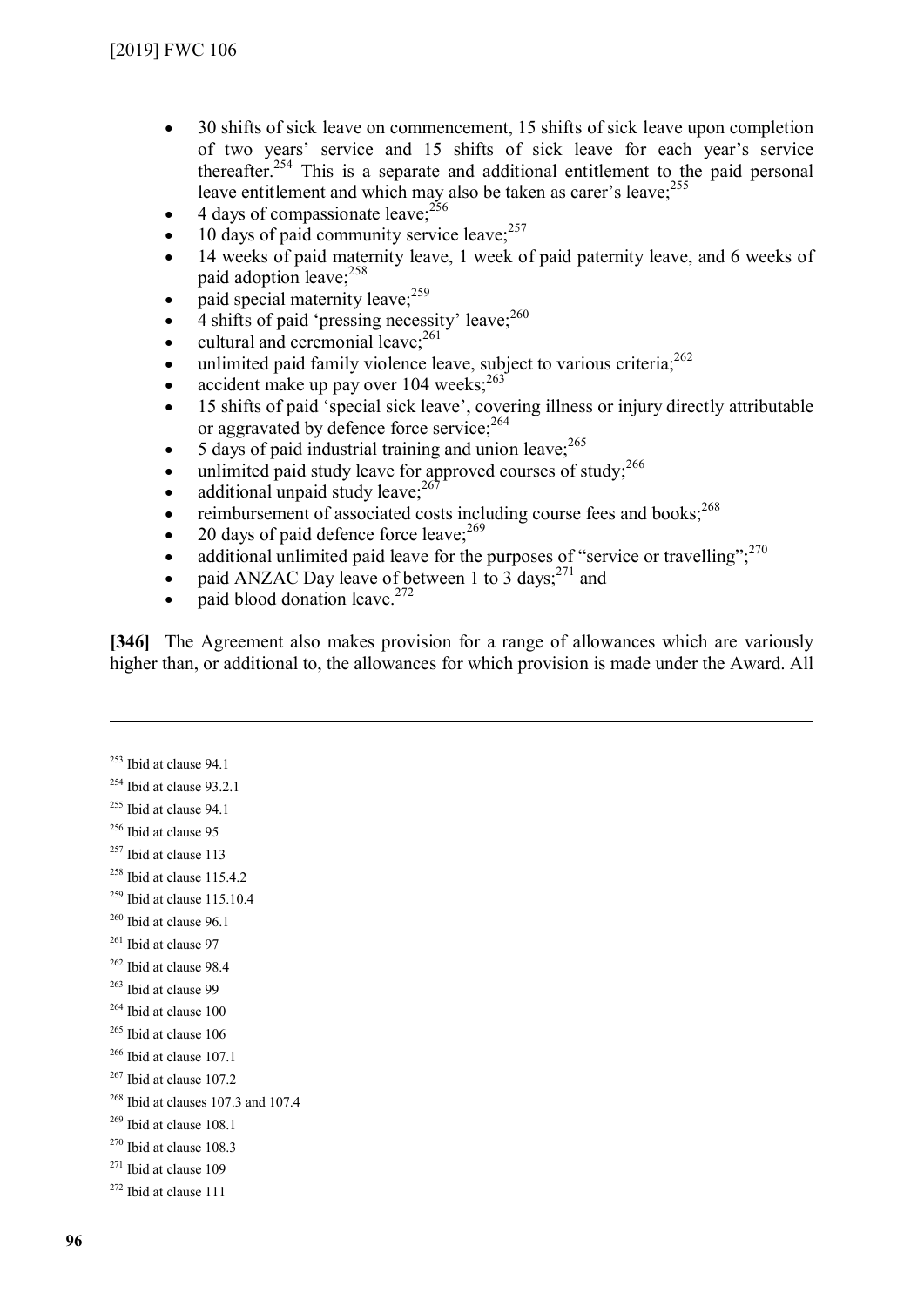employees in the qualifying circumstances described are entitled to the particular allowances. The Agreement provides, *inter alia*, for:

- a higher meal allowance; $273$
- a spoilt meal allowance where the Award provides none:  $274$
- a higher travel allowance and a longer period of notice of any change in location:<sup>[275](#page-96-2)</sup>
- a substantially higher personal expenses and accommodation allowance;  $276$
- a substantially higher vehicle allowance; $277$
- $\bullet$  a tollway reimbursement allowance, where the Award provides none;<sup>[278](#page-96-5)</sup>
- $\bullet$  substantial temporary<sup>[279](#page-96-6)</sup> and permanent<sup>[280](#page-96-7)</sup>relocation allowances, where the Award provides none;
- $\bullet$  a first aid allowance, where the Award provides none;<sup>[281](#page-96-8)</sup>
- substantially higher qualification allowances: $282$
- $\bullet$  long hours assistance allowance, where the Award provides none;  $^{283}$  $^{283}$  $^{283}$
- for station officers not working the  $10/14$  roster a higher availability allowance;[284](#page-96-11)
- an 'after hours disturbance allowance', where the Award provides none;  $^{285}$  $^{285}$  $^{285}$
- $\bullet$  broader access to driving licence fee reimbursement:  $286$
- a substantial 'language' allowance, where the Award provides none;<sup>[287](#page-96-14)</sup> and
- a higher Special Administrative Duties allowance.<sup>[288](#page-96-15)</sup>

<span id="page-96-0"></span> $^{273}$  \$17.83 under the Agreement, a figure which will further increase by 19% upon commencement (see clauses 85.2, 85.6 and Schedule 4). This compares with \$15.45 under the Award (see clause 17.2)

<span id="page-96-1"></span><sup>&</sup>lt;sup>274</sup> \$17.83 under the Agreement, which will further increase by 19% upon commencement (see clauses 85.2, 85.7.1 and Schedule 4)

<span id="page-96-2"></span><sup>&</sup>lt;sup>275</sup> Clause 85.8.1 of the Agreement, and clause 17.3(a) of the Award

<span id="page-96-3"></span> $276$  \$378.18 per day for capital cities and \$325.52 for other places in Australia under the Agreement, figures which will further increase by 19% upon commencement (see clauses 85.2, 85.5 and Schedule 4). This compares with \$262 per day for capital cities and \$168.73 for other places in Australia under the Award (see clause 17.3(d))

<span id="page-96-4"></span> $277$  \$1.31 per kilometre travelled under the Agreement, a figure which will further increase by 19% upon commencement (see clauses 85.2, 85.9 and Schedule 4). This compares with \$0.78 per kilometre for motor vehicles and \$0.26 for motorcycles under the Award (see clause 17.4)

<span id="page-96-5"></span> $278$  Clause 85.10.1 of the Agreement

<span id="page-96-6"></span> $279$  \$4.16 per day shift or \$5.40 per night shift, figures which will further increase by 19% upon commencement (see clauses 85.2, 85.13.3 and Schedule 4)

<span id="page-96-7"></span><sup>&</sup>lt;sup>280</sup> \$1,461.32 for each 30 minutes of additional total daily travel time, a figure which will further increase by 19% upon commencement (see clauses 81.11 and 85.2)

<span id="page-96-8"></span> $^{281}$  \$19.72 per week, a figure which will further increase by 19% upon commencement (see clauses 85.2, 85.14 and Schedule 4)

<span id="page-96-9"></span> $282$  Compare clause 85.18 of the Agreement (as uplifted by 19% upon commencement by clause 85.2) with clause 17.7 of the Award

<span id="page-96-10"></span><sup>&</sup>lt;sup>283</sup> Clause 85.19 of the Agreement requires reimbursement of taxi fares, accommodation and/or airfares where applicable in circumstances where the employee considers it is not safe for them to drive after they have finished working

<span id="page-96-11"></span><sup>&</sup>lt;sup>284</sup> Compare clause 85.13.1 of the Agreement (as uplifted by 19% upon commencement by clause 85.2) with clause 17.8 of the Award

<span id="page-96-12"></span><sup>&</sup>lt;sup>285</sup> A minimum of one hours' pay at ordinary rates for each discrete contact (see clause 85.13.2)

<span id="page-96-14"></span><span id="page-96-13"></span><sup>286</sup> Compare clause 85.12.1 of the Agreement with clause 17.9 of the Award

 $287\frac{\text{S}}{21215.58}$  per year, a figure which will further increase by 19% upon commencement (see clauses 85.2, 85.17.1 and Schedule 4)

<span id="page-96-15"></span><sup>&</sup>lt;sup>288</sup> \$73.14 per week under the Agreement, a figure which will further increase by 19% upon commencement (see clauses 85.16.1, 85.2 and Schedule 4). This compares with \$61.13 under the Award (being 7.3% of the standard rate per week: see clause 17.11)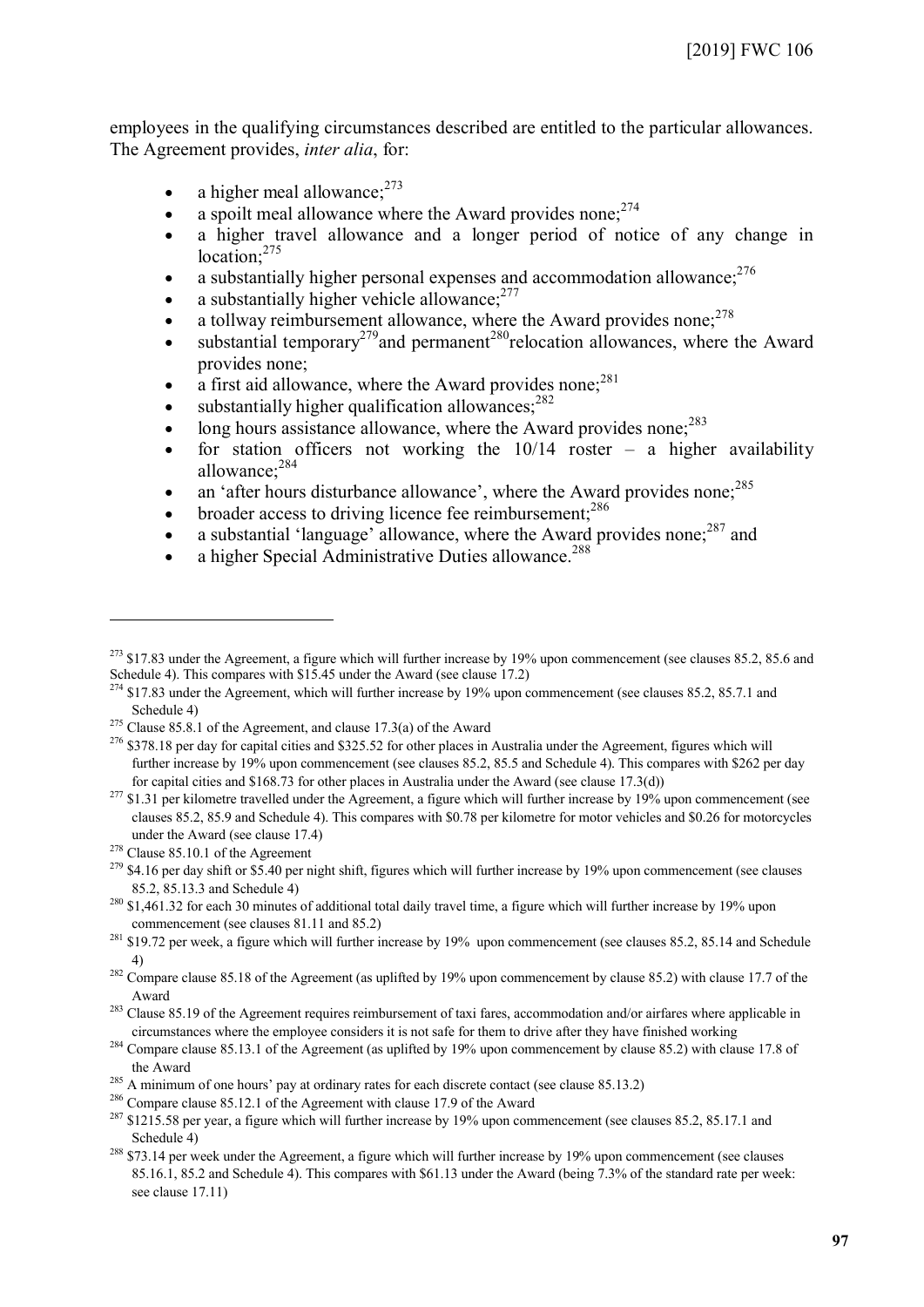**[347]** It is plainly the case that each employee or prospective employee will not obtain the benefit of every one of the array of leave entitlements and allowances for which provision is made under the Agreement. Nevertheless, existing and prospective part-time employees at test time would plainly be better off overall if the Agreement applied than if the Award applied. Although important, I do not consider the absence of a capacity to work as an operational firefighter, save in exceptional circumstances, outweighs the other benefits for which the Agreement provides. It is also relevant to note that although there is an absence of any restriction in the Award on part-time employees working as operational firefighters as part of a 10/14 roster, the Award does not mandate that this occurs. Such benefit as the Award confers in this regard is a contingent benefit and its value is difficult to assess. Section 193(7) of the Act provides that for the purposes of determining whether an enterprise agreement passes the better off overall test, if a class of employees to which a particular employee belongs would be better off if the Agreement applied to that class than if the relevant modern award applied to that class, the Commission is entitled to assume, in the absence of evidence to the contrary, that the employee would be better off overall if the Agreement applied to the employee. It seems to me plain that part-time employees as a class would be better off overall if the Agreement applied to part-time employees than if the Award applied. There is no evidence before me which would lead to a conclusion to the contrary in relation to a particular part-time employee.

**[348]** What then is the position of an employee or prospective employee who is not part-time but wants to work part-time? There can be little doubt that the strictures placed in the way of part-time employment under the Agreement are much greater than under the Award. As the Minister has identified, there are not insignificant barriers under the Agreement to an employee who wants or needs to work part-time being able to so do. The MFB's response that experience has shown that only a small percentage of its employees request part-time or other flexible working arrangements<sup>[289](#page-97-0)</sup> is not really to the point. It is relevant to take into account the unusually generous leave entitlements applicable under the Agreement (and its predecessors), but I do not accept that these conditions explain the lack of take up of part-time arrangements.<sup>[290](#page-97-1)</sup> It might just as readily be supposed that the lack of resort to part-time employment is a product of the barriers that the Agreement establishes to part-time employment.

**[349]** That said, as I have already observed, the Award does not create a right to part-time employment but merely facilitates the working of part-time employment in respect of persons who are engaged in particular classifications for which the Award provides. Such rights as are available for flexible working arrangements are exercisable under s.65 of the Act. Thus, although it is much more difficult to navigate through the barriers which the Agreement establishes in order that an employee or prospective employee might attain part-time employment, the position under the Agreement and under the Award is the same in the sense that under neither can it be said that a particular employee or prospective employee has a right to part-time employment. The barriers that exist under the Agreement offend s.65 of the Act for the reasons earlier stated. But ultimately, such detriments as exist by reason of the strictures apparent under the Agreement can only be contingent detriments since there is an absence of a right to insist to be engaged on a part-time basis under the Award.

<span id="page-97-0"></span><sup>&</sup>lt;sup>289</sup> Applicant's outline of submissions dated 13 August 2018 at [279]

<span id="page-97-1"></span> $290$  Ibid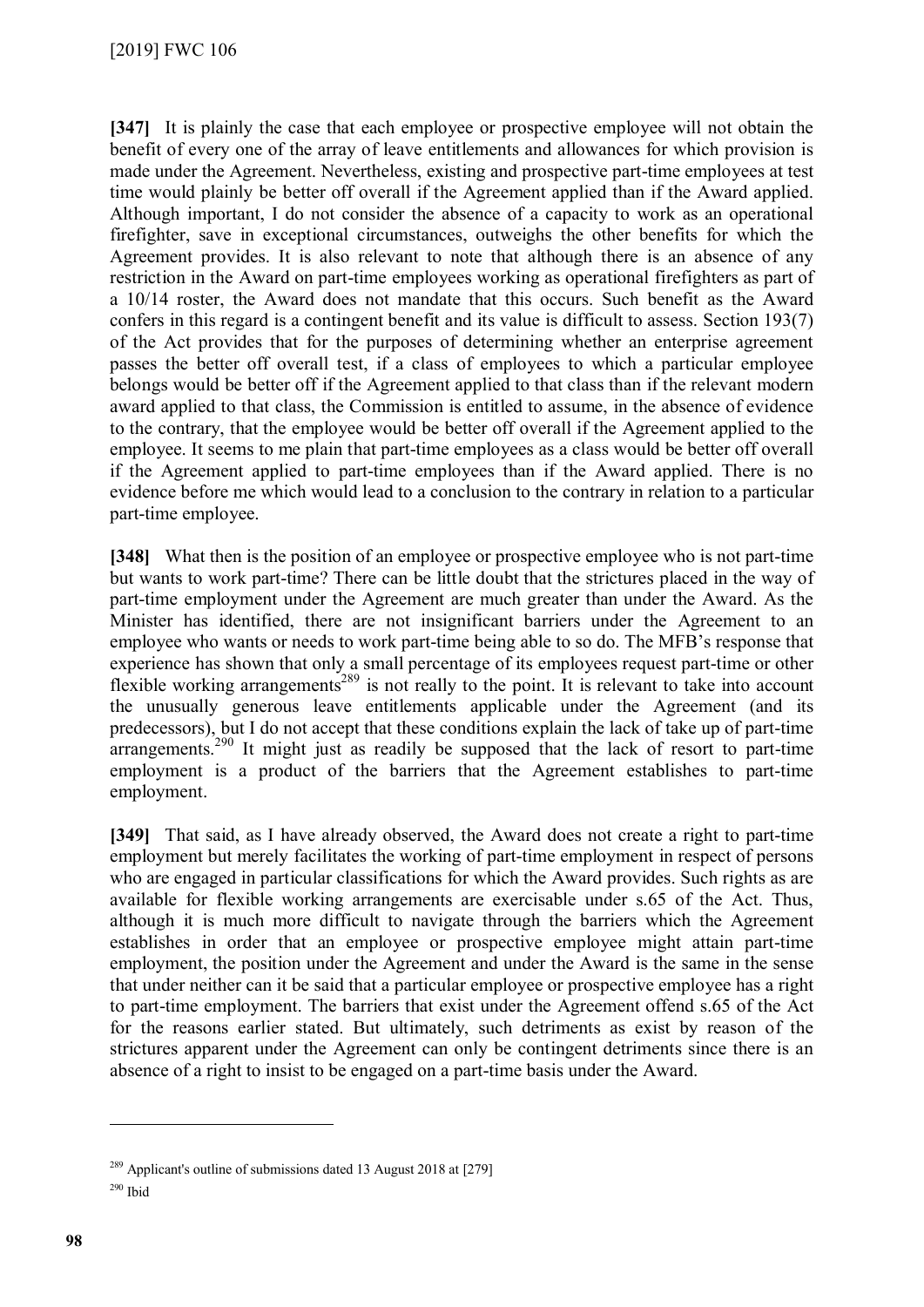**[350]** But even if I am wrong about this, given my conclusion earlier about the effect of particular provisions in the Agreement on s.65 of the Act, undertakings that might be given in relation to those concerns will plainly also impact on the BOOT since the undertakings will need to be directed to the very same restrictions.

**[351]** That said, it is difficult to see given the content of the Agreement compared to the Award, how award covered employees and prospective employees who want to work parttime would not be better off overall if the Agreement applied than if the Award applied.

**[352]** The superior leave entitlements and allowances together with the substantially higher minimum rates of pay under the Agreement compared with the shift loaded rates payable under the Award weigh heavily in the assessment.<sup>[291](#page-98-0)</sup> Even assuming the restrictions on parttime operational duties, it cannot be said on that basis alone, having regard to the Agreement's more generous rates of pay, leave entitlements and allowances that any employee and prospective employee, at test time, is not better off overall if the Agreement applied to the employee than if the Award applied to that employee. There is no evidence that any particular employee covered by the Agreement will, by reason of a need to work part-time, not be better off overall under the Agreement.

**[353]** Apart from the part-time issue, there is no suggestion that any other existing or prospective employee covered by the Agreement would not be better off overall if the Agreement applied than if the Award applied.

**[354]** I therefore am satisfied that the Agreement passes the BOOT with the consequence that the requirement in s.186 $(2)(d)$  is met.

#### **8. Conclusion**

 $\overline{a}$ 

**[355]** For the reasons stated, I have concluded that:

- a. I should apply the judgment of Tracey J in *National Retail Association (No 2)* to the construction of the word "discriminates" in s.195(1) of the Act. It follows that a term of an enterprise agreement will only be a discriminatory term to the extent that it directly discriminates against an employee covered by the agreement because of, or for reasons including, the employee's particular identified characteristic or attribute. I am satisfied that the Agreement does not therefore include any discriminatory terms. I would conclude differently if I felt free to disregard *National Retail Association (No 2);*
- b. the Agreement does not include any objectionable terms. The requirement in s.186(4) is met;
- c. the Agreement is predominantly about matters that pertain to the requisite relationships and the objection raised on this ground is rejected;
- d. the Agreement passes the BOOT. The requirement in  $s.186(2)(d)$  is met;

<span id="page-98-0"></span><sup>&</sup>lt;sup>291</sup> Clause 133.1 of the Agreement compared to clause 15.1 of the Award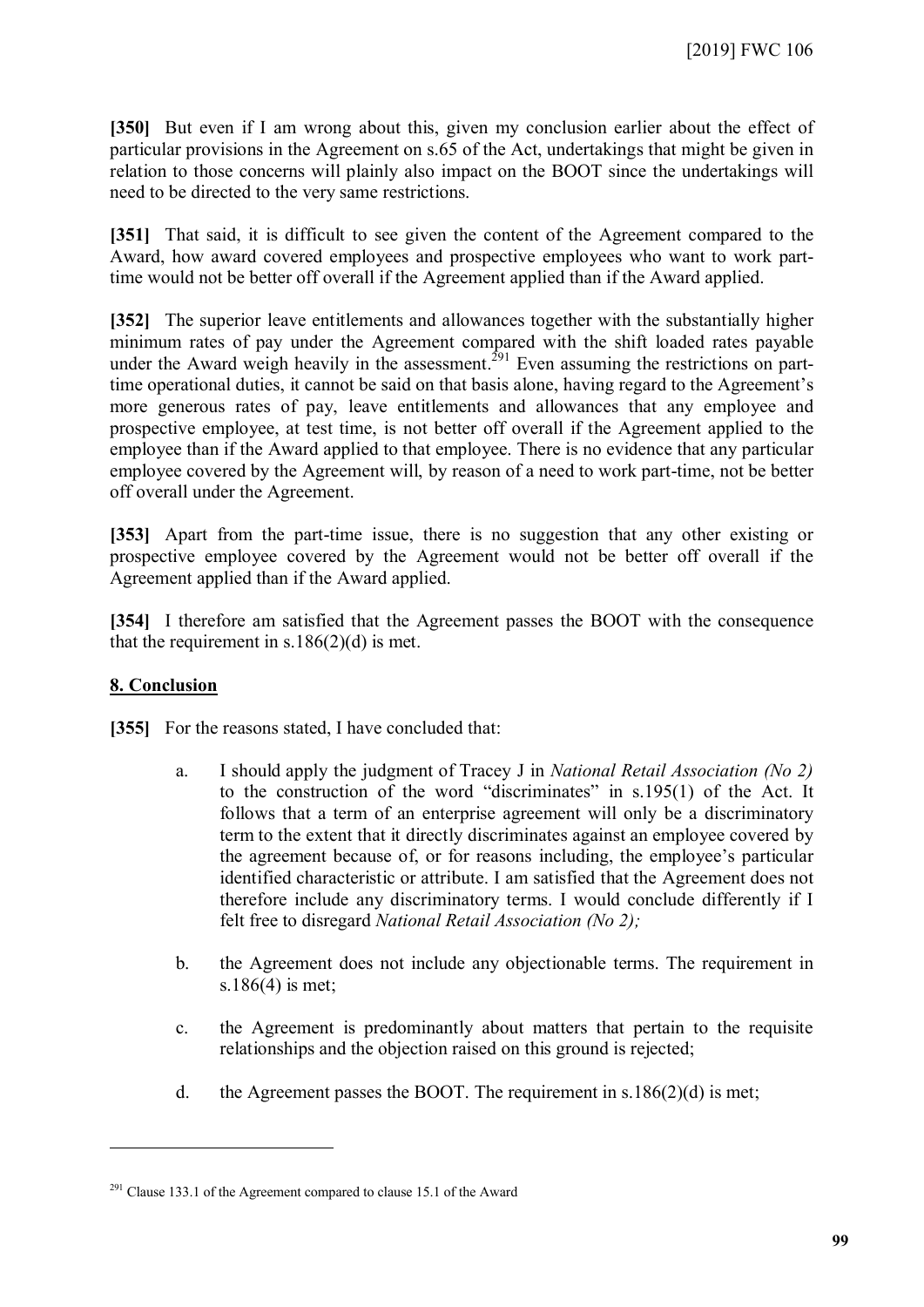- e. save for the matter below, I am otherwise satisfied for the reasons stated that the approval requirements in ss.186 and 187 have been met; and
- f. I am not satisfied that particular terms of the Agreement earlier identified in this decision do not contravene s.55 of the Act. I do not consider the requirement in s.186(2)(c) has been met.

**[356]** Appropriate undertakings might be formulated by the MFB to meet the concern in (f) above. Consequently, I direct as follows:

- 1. The MFB is to file in my Chambers and serve on the UFU any written undertaking that it wishes to give to meet the concern that the Agreement contains terms that contravene s.55 of the Act within 21 days of the date of this decision;
- 2. Before filing any undertaking, the MFB is to consult with the UFU in its capacity as bargaining representative for the Agreement about the undertaking;
- 3. The UFU may file in my Chambers and serve on the MFB any written submission it might wish to make in relation to any undertaking that is given by the MFB within seven days after the undertaking is filed;
- 4. The MFB may file in my Chambers and serve on the UFU any submissions in reply within seven days thereafter.



### DEPUTY PRESIDENT

*Appearances:*

*C O'Grady QC, R Nelson and A Pollock* of Counsel for the Metropolitan Fire and Emergency Services Board.

*RC Kenzie QC* and *TJ Dixon* of Counsel for the United Firefighters' Union of Australia. *J Bourke QC* and *J Firkin SC* for the Minister for Jobs and Industrial Relations.

*P O'Grady QC* and *N Campbell* of Counsel for the Victorian Equal Opportunity and Human Rights Commissioner.

*Hearing details:*

2018.